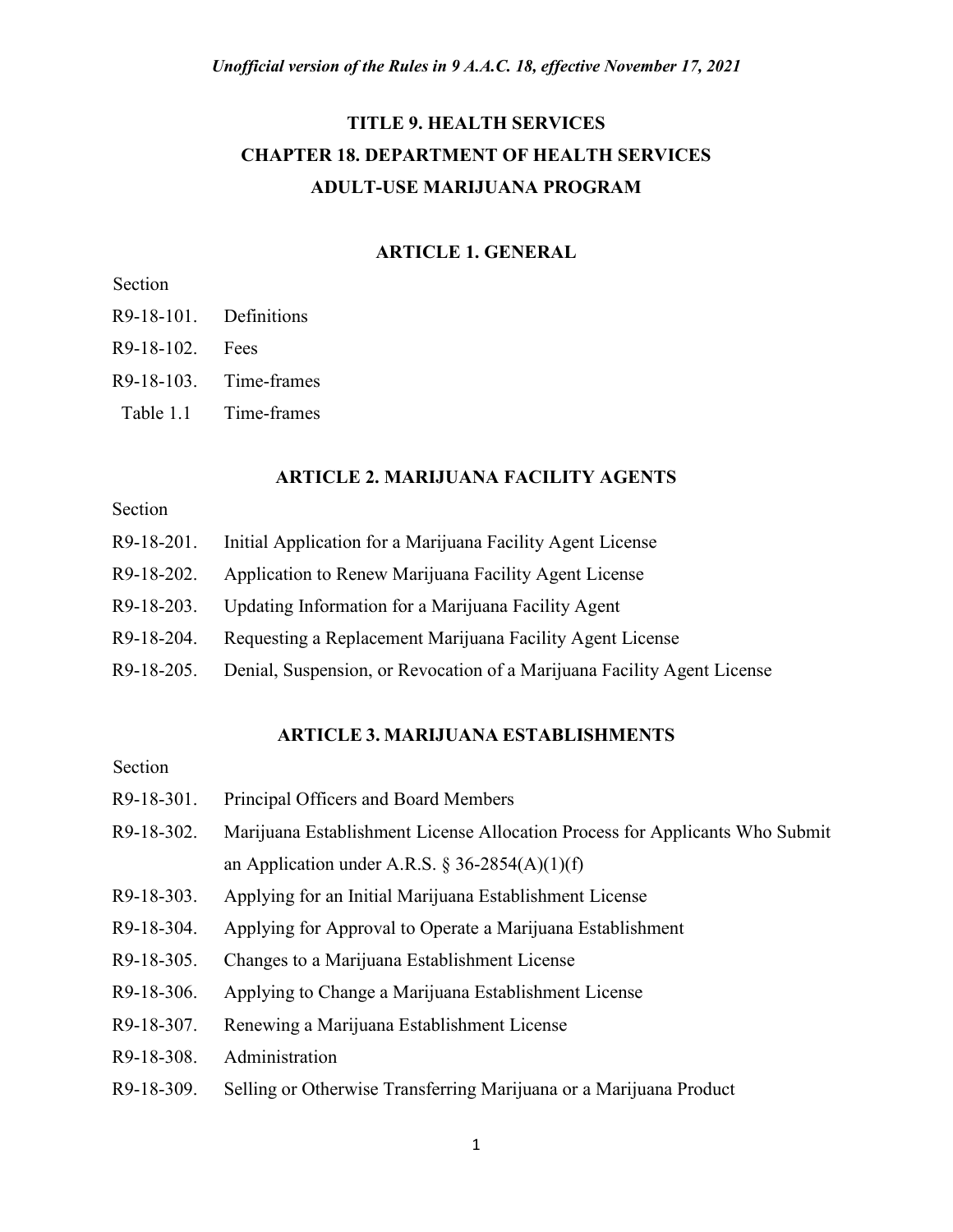- R9-18-310. Product Labeling and Packaging
- R9-18-311. Analysis of Marijuana or a Marijuana Product
- Table 3.1 Analytes
- R9-18-312. Security
- R9-18-313. Edible Food Products
- R9-18-314. Cleaning and Sanitation
- R9-18-315. Physical Plant
- R9-18-316. Denial, Suspension, or Revocation of a Marijuana Establishment License

## **ARTICLE 4. MARIJUANA TESTING FACILITIES**

## Section

- R9-18-401. Owner
- R9-18-402. Applying for a Marijuana Testing Facility License
- R9-18-403. Applying for Approval for Testing
- R9-18-404. Renewing a Marijuana Testing Facility License
- R9-18-405. Administration
- R9-18-406. Compliance Monitoring
- R9-18-407. Proficiency Testing; Accuracy Testing
- R9-18-408. Method Criteria and References for Laboratory Analyses
- R9-18-409. Quality Assurance
- R9-18-410. Operations
- R9-18-411. Adding or Removing Parameters for Testing
- R9-18-412. Inventory Control System
- R9-18-413. Security
- R9-18-414. Physical Plant
- R9-18-415. Denial, Suspension. or Revocation of a Marijuana Testing Facility License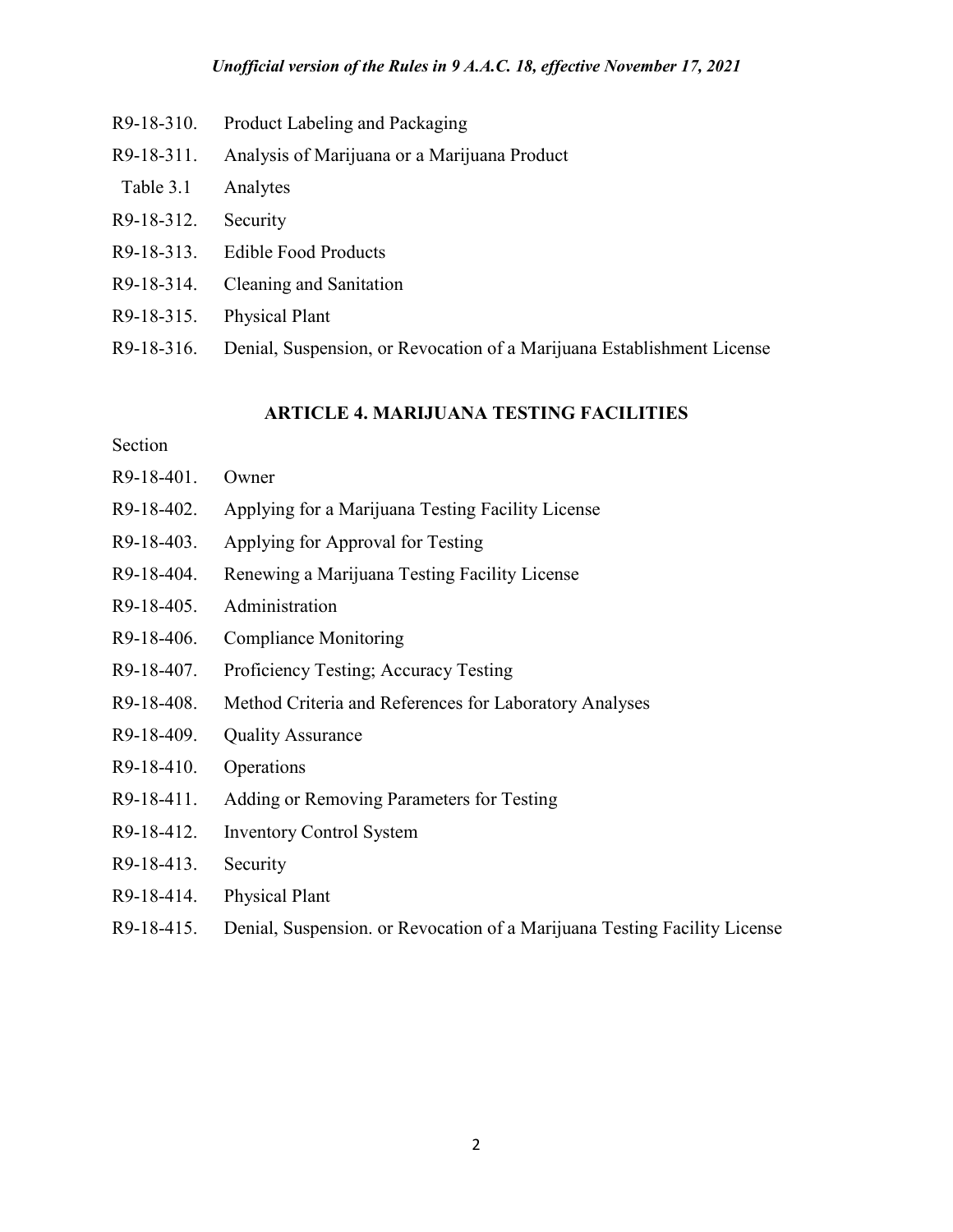# **ARTICLE 1. GENERAL**

## **R9-18-101. Definitions**

In addition to the definitions in A.R.S. § 36-2850, the following definitions apply in this Chapter unless otherwise stated:

- 1. "Accreditation" means being deemed as technically competent under ISO 17025 by the:
	- a. American Association of Laboratory Accreditation,
	- b. Perry Johnson Laboratory Accreditation,
	- c. ANSI National Accreditation Board, or
	- d. International Accreditation Services.
- 2. "Accuracy testing" means a mechanism in which a marijuana testing facility performs testing on samples with known characteristics, prepared by the marijuana testing facility, to determine the ability of a marijuana facility agent of the marijuana testing facility to analyze samples within specific acceptance criteria.
- 3. "Acquire" means to obtain through any type of transaction and from any source.
- 4. "Analyte" means a specific substance for which testing is performed by a marijuana testing facility.
- 5. "Applicant" means:
	- a. An individual submitting an application for a marijuana facility agent license;
	- b. An entity submitting an application for a marijuana establishment license, to change a marijuana establishment license, or for an approval to operate a marijuana establishment; or
	- c. An individual or entity submitting an application for a marijuana testing facility license, for an approval to test, or for an approval to change parameters.
- 6. "Batch" means:
	- a. When referring to cultivated marijuana, a specific lot of marijuana grown from one or more seeds or cuttings that are planted and harvested at the same time;
	- b. When referring to marijuana products, a specific amount of a marijuana product infused, manufactured, or prepared for sale from the same set of ingredients at the same time; and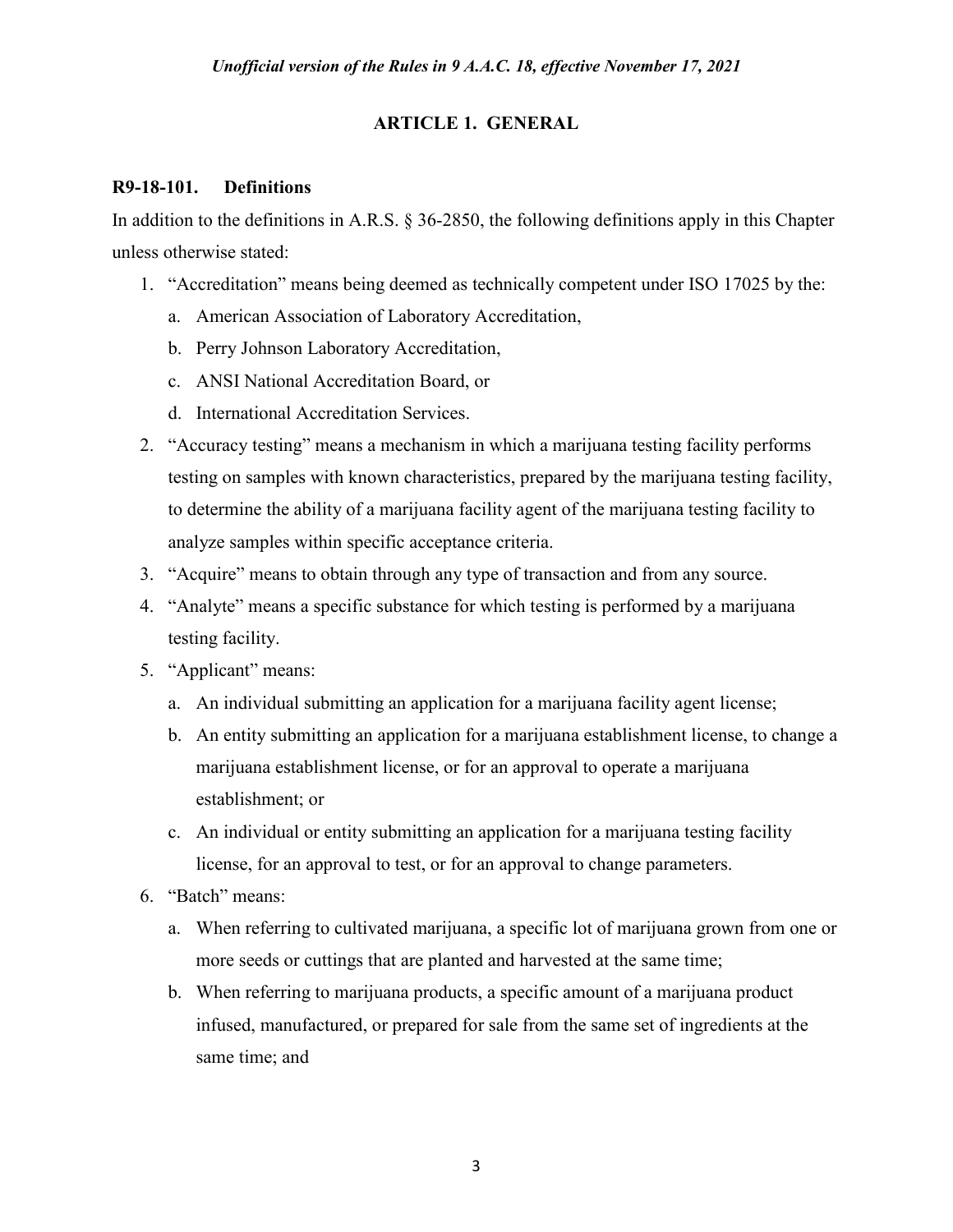- c. When referring to testing of marijuana or a marijuana product, a specific set of samples prepared and tested during the same run using the same equipment.
- 7. "Batch number" means a unique numeric or alphanumeric identifier assigned to a batch by a marijuana establishment when:
	- a. The batch of marijuana is planted; or
	- b. The batch of a marijuana product is infused, manufactured, or prepared for sale.
- 8. "Calendar day" means each day, not including the day of the act, event, or default from which a designated period of time begins to run, but including the last day of the period unless it is a Saturday, Sunday, statewide furlough day, or legal holiday, in which case the period runs until the end of the next day that is not a Saturday, Sunday, statewide furlough day, or legal holiday.
- 9. "Change" means:
	- a. When used in relation to a marijuana facility agent license, adding or deleting information about a marijuana facility agent;
	- b. When used in relation to a place, moving to a different location;
	- c. When used in relation to a marijuana establishment license, adding or removing the activities that a licensee is approved to do at the marijuana establishment's retail site, cultivation site, or manufacturing site;
	- d. When used in relation to parameters, revising a marijuana testing facility's standard operating procedures or quality assurance plan, required in R9-18-409(B), due to:
		- i. Adding or removing a parameter,
		- ii. Altering a testing method, or
		- iii. Using a different instrument for performing a test; and
	- e. When used in relation to testing results, altering the testing results in any way and for any reason.
- 10. "Commercial device" means the same as in A.R.S. § 3-3401.
- 11. "Contaminant" means matter, pollutant, hazardous substance, or other substance that is not intended to be part of marijuana or a marijuana product.
- 12. "Cultivation site" means the single off-site location where marijuana may be cultivated and processed and where marijuana products may be manufactured for a marijuana establishment.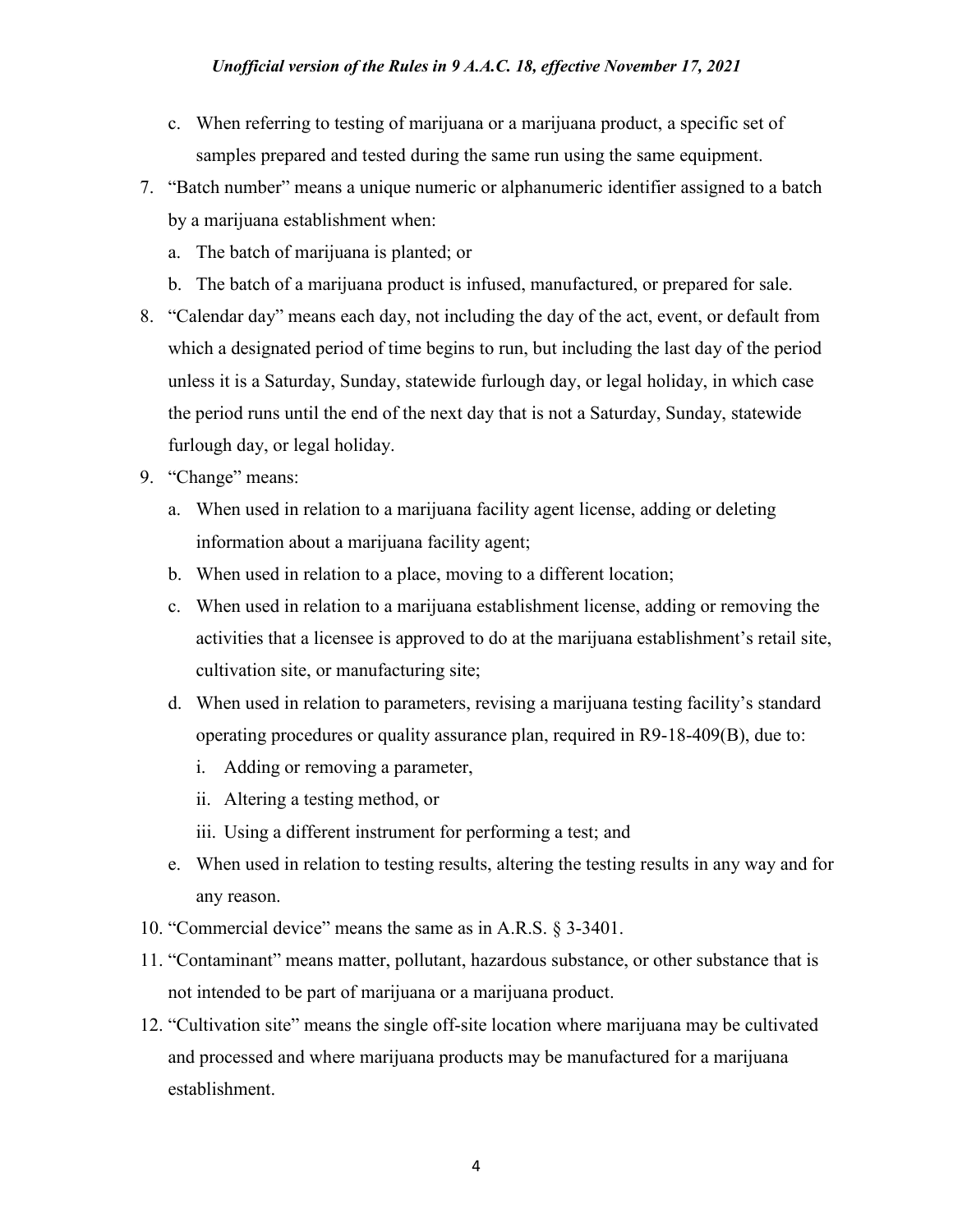- 13. "Current photograph" means an image of an individual, taken no more than 60 calendar days before the submission of the individual's application, in a Department-approved electronic format capable of producing an image that:
	- a. Has a resolution of at least  $600 \times 600$  pixels but not more than  $1200 \times 1200$  pixels;
	- b. Is 2 inches by 2 inches in size;
	- c. Is in natural color;
	- d. Is a front view of the individual's full face, without a hat or headgear that obscures the hair or hairline;
	- e. Has a plain white or off-white background; and
	- f. Has between 1 and 1 3/8 inches from the bottom of the chin to the top of the head.
- 14. "Dispensary" means the same as "nonprofit medical marijuana dispensary" in A.R.S. § 36-2801.
- 15. "Edible food product" means a substance, beverage, or ingredient used or intended for use or for sale in whole or in part for human oral consumption.
- 16. "Entity" means the same as in A.R.S. § 29-2102.
- 17. "Inhalable" means intended for use through intake into the lungs of an individual.
- 18. "Laboratory" means a facility in which testing of a substance is performed through chemical analyses or microbial analyses to determine the level of contaminants in the substance.
- 19. "License" means the same as in A.R.S. § 41-1001.
- 20. "Manufacturing site" means the single off-site location where marijuana products may be manufactured and packaged and marijuana and marijuana products stored for a marijuana establishment.
- 21. "Parameter" means the combination of a particular type of sample with a specific instrument or equipment by which the sample will be tested for a specific analyte or characteristic.
- 22. "Proficiency testing" means a mechanism in which samples with known characteristics are submitted to a marijuana testing facility for analysis to determine the ability of a marijuana facility agent of the marijuana testing facility to analyze samples within specific acceptance criteria.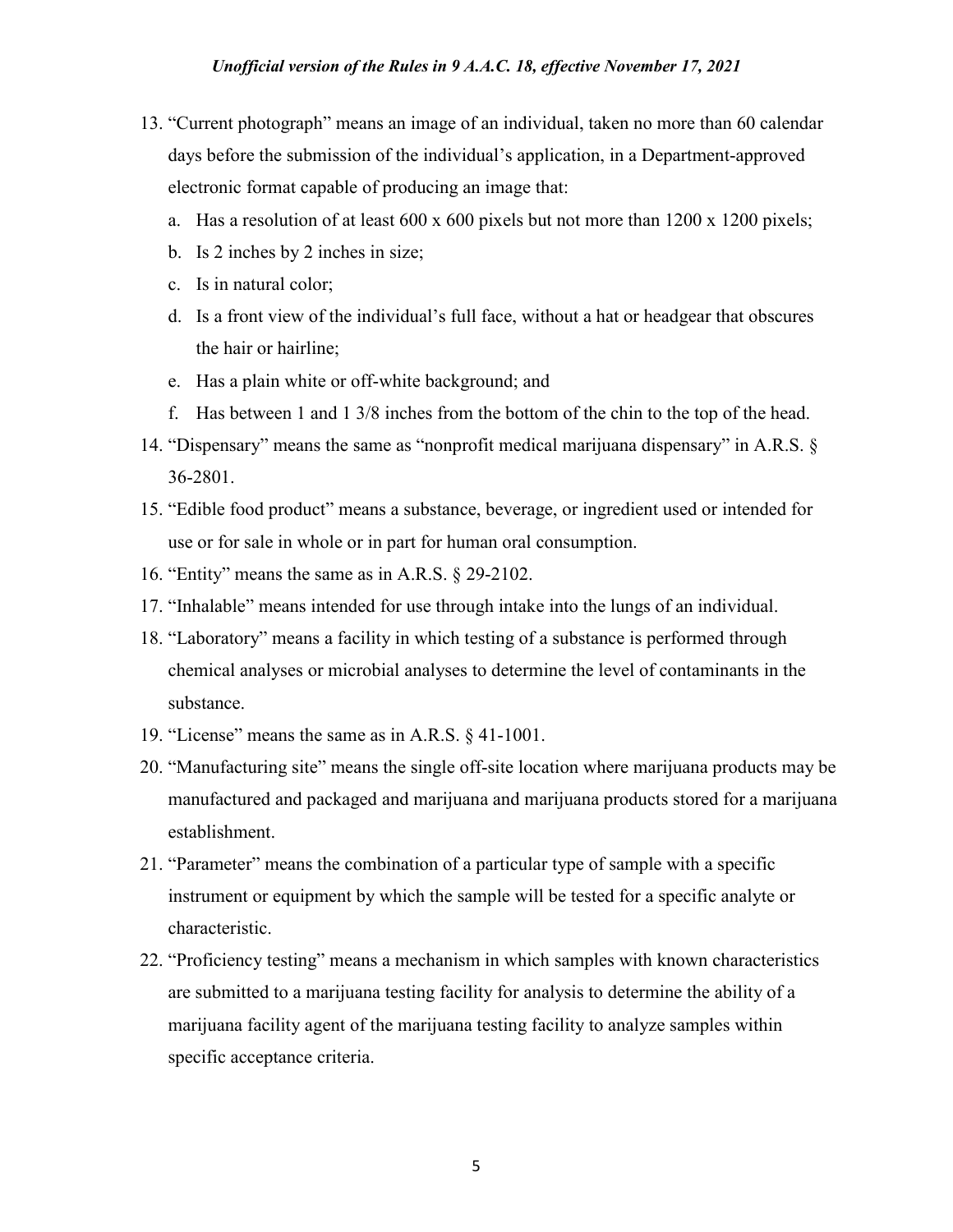- 23. "Proficiency testing service" means an independent company or other person with ISO/IEC 17043:2010 certification, that:
	- a. Is the source for samples with known characteristics for proficiency testing, and
	- b. Assesses the acceptability of the testing results generated by a marijuana facility agent of a marijuana testing facility from the samples with known characteristics during proficiency testing.
- 24. "Retail site" means the single location at which a marijuana establishment may sell marijuana and marijuana products to consumers, cultivate marijuana, and manufacture marijuana products.
- 25. "Sample" means:
	- a. A representative portion of a larger quantity marijuana or a marijuana product,
	- b. A specific quantity of a substance or set of substances to be used for testing purposes, or
	- c. To collect the representative portion in subsection  $(25)(a)$ .
- 26. "Working day" means a Monday, Tuesday, Wednesday, Thursday, or Friday that is not a state holiday or a statewide furlough day.

# **R9-18-102. Fees**

- **A.** An applicant submitting an application to the Department shall submit the following nonrefundable fees:
	- 1. Except as specified in subsection (B), for a marijuana facility agent license:
		- a. For an initial license for an applicant submitting the applicant's fingerprints on a fingerprint card, \$300;
		- b. For renewal of a license for an applicant submitting the applicant's fingerprints on a fingerprint card, \$300;
		- c. For an initial license for an applicant submitting a copy of the applicant's current level 1 fingerprint clearance card issued pursuant to A.R.S. § 41-1758.07, \$150; and
		- d. For renewal of a license for an applicant submitting a copy of the applicant's current level 1 fingerprint clearance card issued pursuant to A.R.S. § 41-1758.07, \$150;
	- 2. For changing information on a marijuana facility agent's license, \$10;
	- 3. For requesting a replacement marijuana facility agent license, \$10;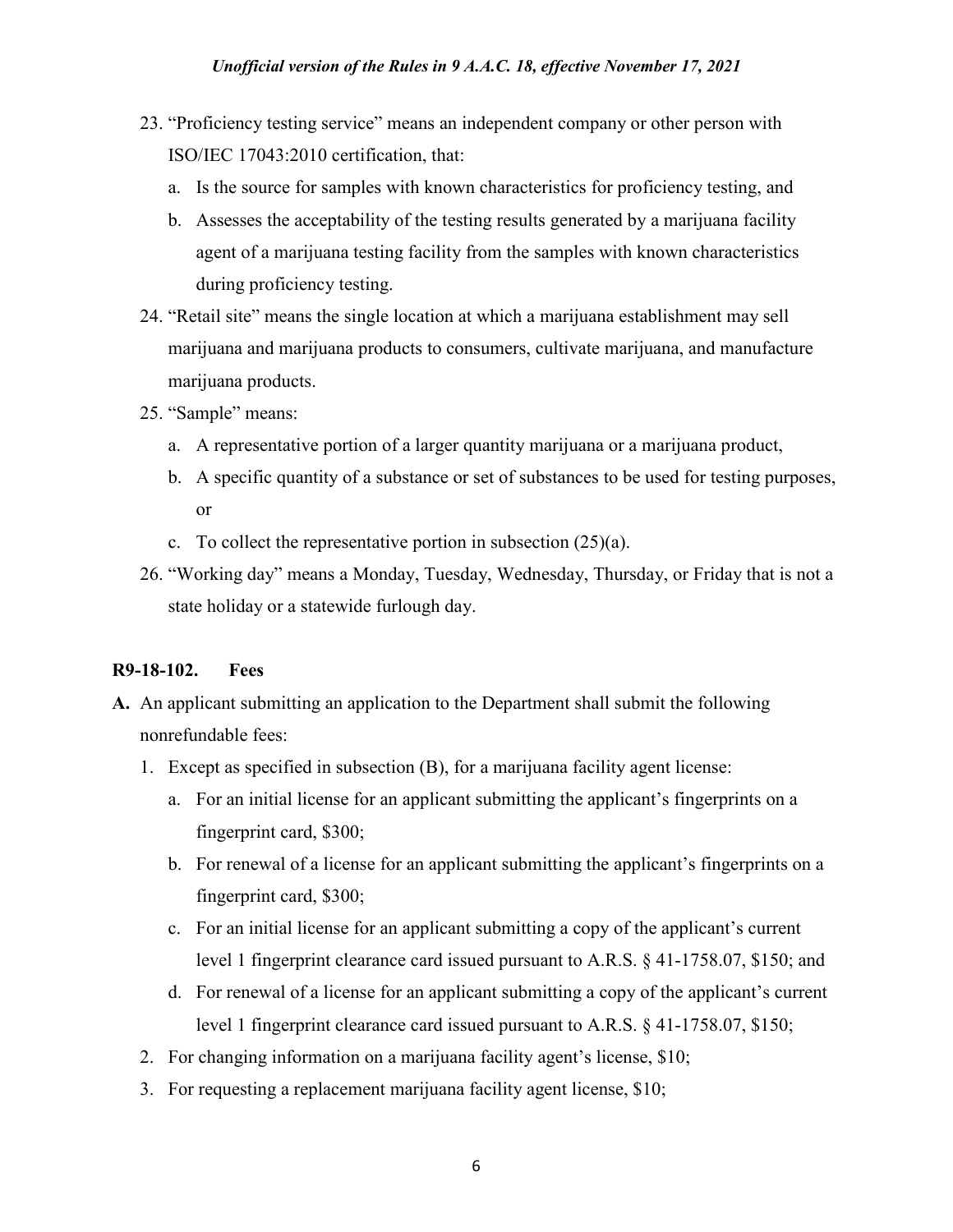- 4. Except as specified in subsection (C), for a marijuana establishment license:
	- a. An application fee for an initial license, \$25,000; and
	- b. A license fee for license renewal, \$5,000;
- 5. For applying for an approval to operate, \$2,500;
- 6. To change the location of a marijuana establishment's retail site, cultivation site, or manufacturing site, \$2,500;
- 7. To add a cultivation site or manufacturing site, \$2,500;
- 8. To change the approved activities for a marijuana establishment's retail site, cultivation site, or manufacturing site, \$2,500; and
- 9. For a marijuana testing facility license:
	- a. For an initial license, \$25,000; and
	- b. For license renewal, \$5,000.
- **B.** An applicant for an initial marijuana facility agent license is not required to submit the applicable fee in subsection  $(A)(1)$  if the applicant, as part of the application packet in R9-18-201, submits an attestation that the applicant meets the criteria for waiver of licensing fees in A.R.S. § 41-1080.01.
- **C.** An applicant submitting an application to the Department for an initial marijuana establishment license under A.R.S. § 36-2854(A)(1)(f) shall submit a nonrefundable application fee of \$4,000.

## **R9-18-103. Time-frames**

- **A.** Within the administrative completeness review time-frame for each type of approval in Table 1.1, the Department shall:
	- 1. Issue:
		- a. A marijuana facility agent license;
		- b. An initial marijuana establishment license;
		- c. Renewal of a marijuana establishment license;
		- d. An approval to operate a marijuana establishment;
		- e. An approval to change the location of a marijuana establishment's retail site;
		- f. An approval to add or change the location of a marijuana establishment's cultivation site or manufacturing site;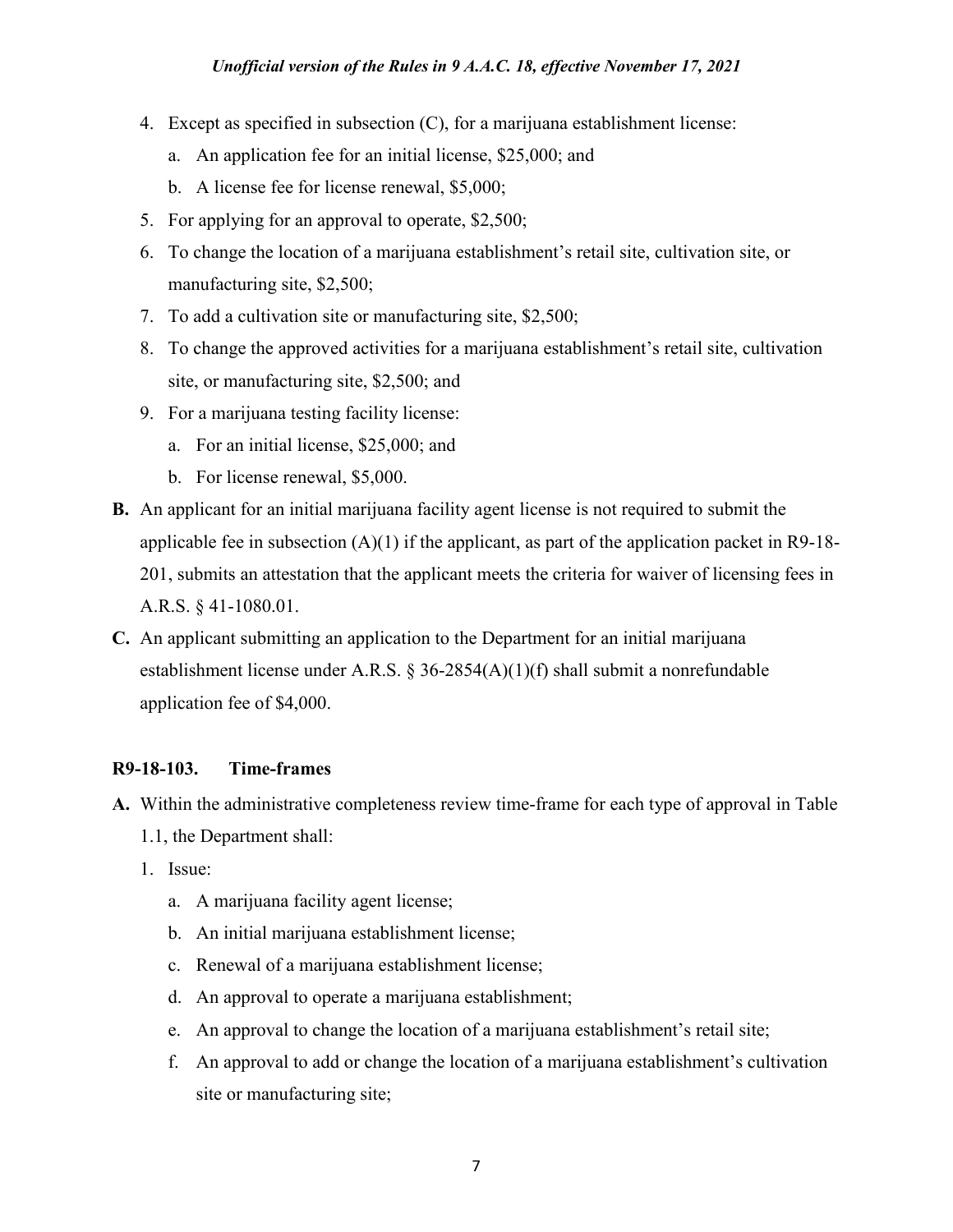- g. An approval to change the activities that a licensee may do at the marijuana establishment's retail site, cultivation site, or manufacturing site;
- h. An initial marijuana testing facility license;
- i. Renewal of a marijuana testing facility license;
- j. An approval for testing; or
- k. An approval to add a parameter;
- 2. Provide a notice of administrative completeness to an applicant; or
- 3. Provide a notice of deficiencies to an applicant, including a list of the information or documents needed to complete the application.
- **B.** An application for approval to operate a marijuana establishment is not complete until the date the applicant states on a written notice provided to the Department according to R9-18- 304 that the marijuana establishment is ready for an inspection by the Department.
- **C.** An application for approval to make a change to a marijuana establishment license is not complete until the date the applicant states on a written notice provided to the Department according to R9-18-306 that the marijuana establishment is ready for an inspection by the Department.
- **D.** A marijuana testing facility's application for approval for testing is not complete until the date the applicant states on a written notice provided to the Department according to R9-18- 403 that the marijuana testing facility is ready for an inspection by the Department.
- **E.** If the Department provides a notice of deficiencies to an applicant:
	- 1. The administrative completeness review time-frame and the overall time-frame are suspended from the date of the notice of deficiencies until the date the Department receives the missing information or documents from the applicant, and
	- 2. The Department shall consider the application withdrawn if the applicant does not submit the missing information or documents to the Department within the time-frame in Table 1.1.
- **F.** Within the substantive review time-frame for each type of approval in Table 1.1, the Department:
	- 1. According to subsection (H), shall issue or deny:
		- a. A marijuana facility agent license, marijuana establishment license renewal, or marijuana testing facility license; or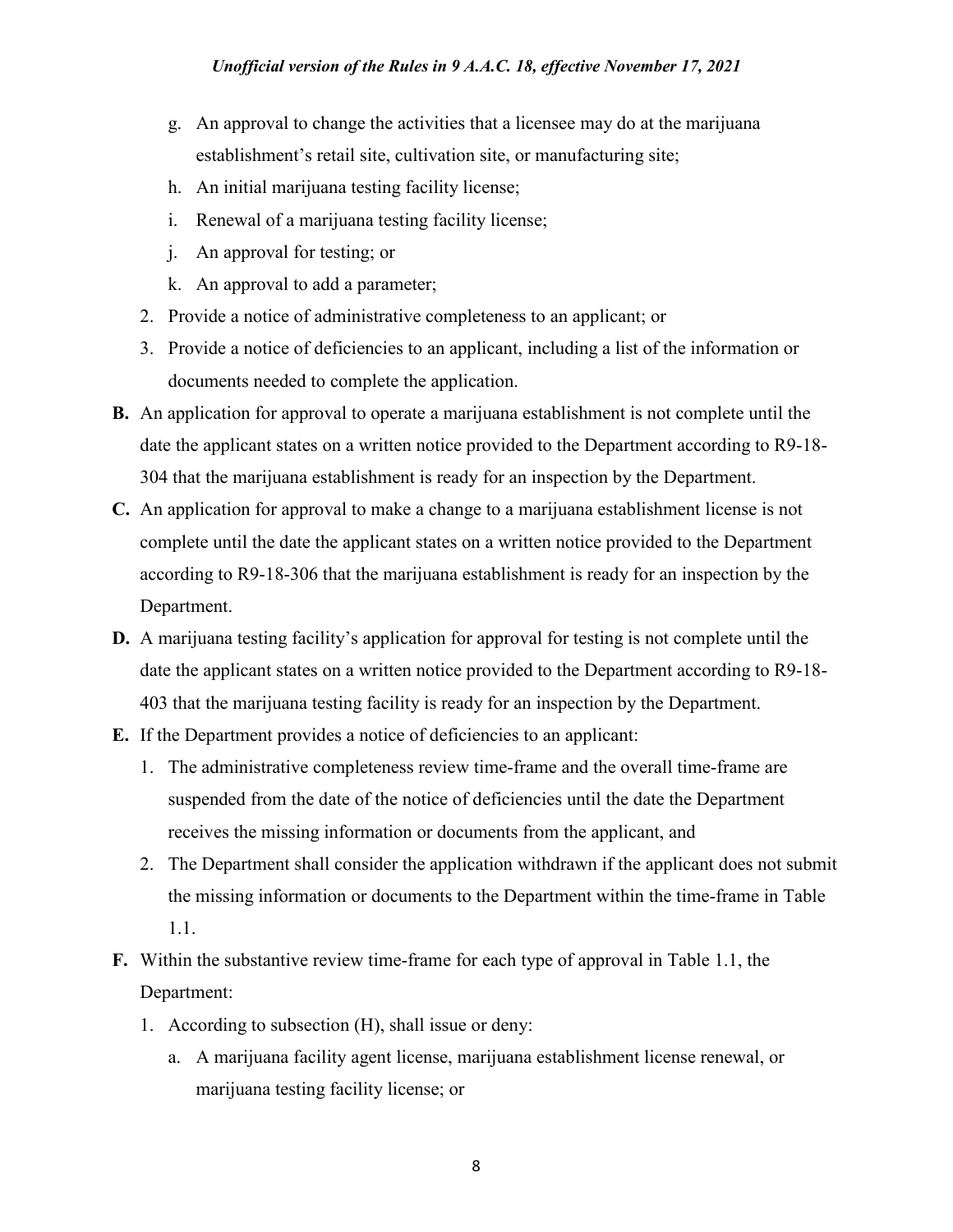- b. Approval to operate a marijuana establishment, approval to make a change to the marijuana establishment license, approval for testing, or approval to add a parameter;
- 2. Shall notify an applicant for an initial marijuana establishment license according to subsection  $(H)(3)(b)(i)$  or  $(4)$ , as applicable;
- 3. May complete an inspection that may require more than one visit to a marijuana establishment;
- 4. May complete an inspection that may require more than one visit to a marijuana testing facility; and
- 5. May make one written comprehensive request for more information, unless the Department and the applicant agree in writing to allow the Department to submit supplemental requests for information.
- **G.** If the Department issues a written comprehensive request or a supplemental request for information:
	- 1. The substantive review time-frame and the overall time-frame are suspended from the date of the written comprehensive request or the supplemental request for information until the date the Department receives all of the information requested, and
	- 2. The applicant shall submit to the Department all of the information and documents listed in the written comprehensive request or supplemental request for information within 10 working days after the date of the comprehensive written request or supplemental request for information.
- **H.** The Department shall issue:
	- 1. The following, as applicable, if the Department determines that the applicant complies with A.R.S. Title 36, Chapter 28.2, and this Chapter:
		- a. A marijuana facility agent license;
		- b. Renewal of a marijuana establishment license;
		- c. An approval to operate a marijuana establishment;
		- d. An approval to change the location of a marijuana establishment's retail site;
		- e. An approval to add or change the location of a marijuana establishment's cultivation site or manufacturing site;
		- f. An approval to change an activity that a licensee may do at the marijuana establishment's retail site, cultivation site, or manufacturing site;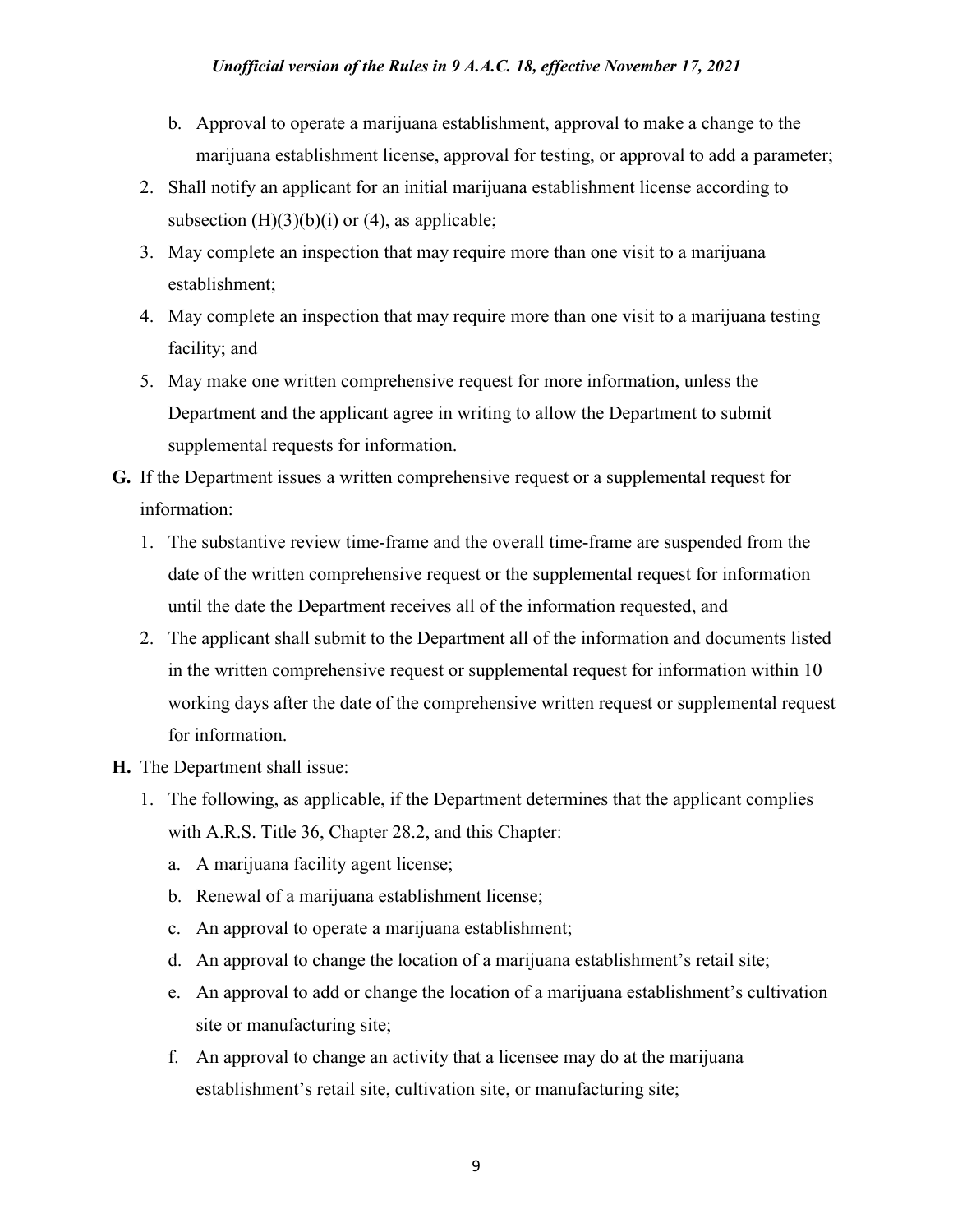- g. An initial marijuana testing facility license;
- h. Renewal of a marijuana testing facility license;
- i. An approval for testing; or
- j. An approval to add a parameter;
- 2. For an applicant for a marijuana facility agent license, a denial that includes the reason for the denial and the process for requesting review if:
	- a. The Department determines that the applicant does not comply with A.R.S. Title 36, Chapter 28.2, or this Chapter; or
	- b. The applicant does not submit all of the information and documents listed in the written comprehensive request or supplemental request for information within 10 working days after the date of the comprehensive written request or supplemental request for information;
- 3. For an applicant for an initial marijuana establishment license, if the Department determines that the marijuana establishment license application complies with A.R.S. Title 36, Chapter 28.2, and this Chapter:
	- a. A marijuana establishment license, if not all available marijuana establishment licenses have been allocated according to the criteria and processes in R9-18-302; or
	- b. Written notice that:
		- i. The marijuana establishment license application complies with A.R.S. Title 36, Chapter 28.2, and this Chapter;
		- ii. The applicant was not allocated a marijuana establishment license according to the criteria and processes in R9-18-302 because all available marijuana establishment licenses have been allocated according to the criteria and processes in R9-18-302; and
		- iii. The written notice is not a denial and is not considered a final decision of the Department subject to administrative review; or
- 4. For an applicant for a marijuana establishment license, an approval to operate, an approval to change the location of a marijuana establishment's retail site, an approval to add or change the location of a marijuana establishment's cultivation site or manufacturing site, an approval to change an activity, a marijuana testing facility license,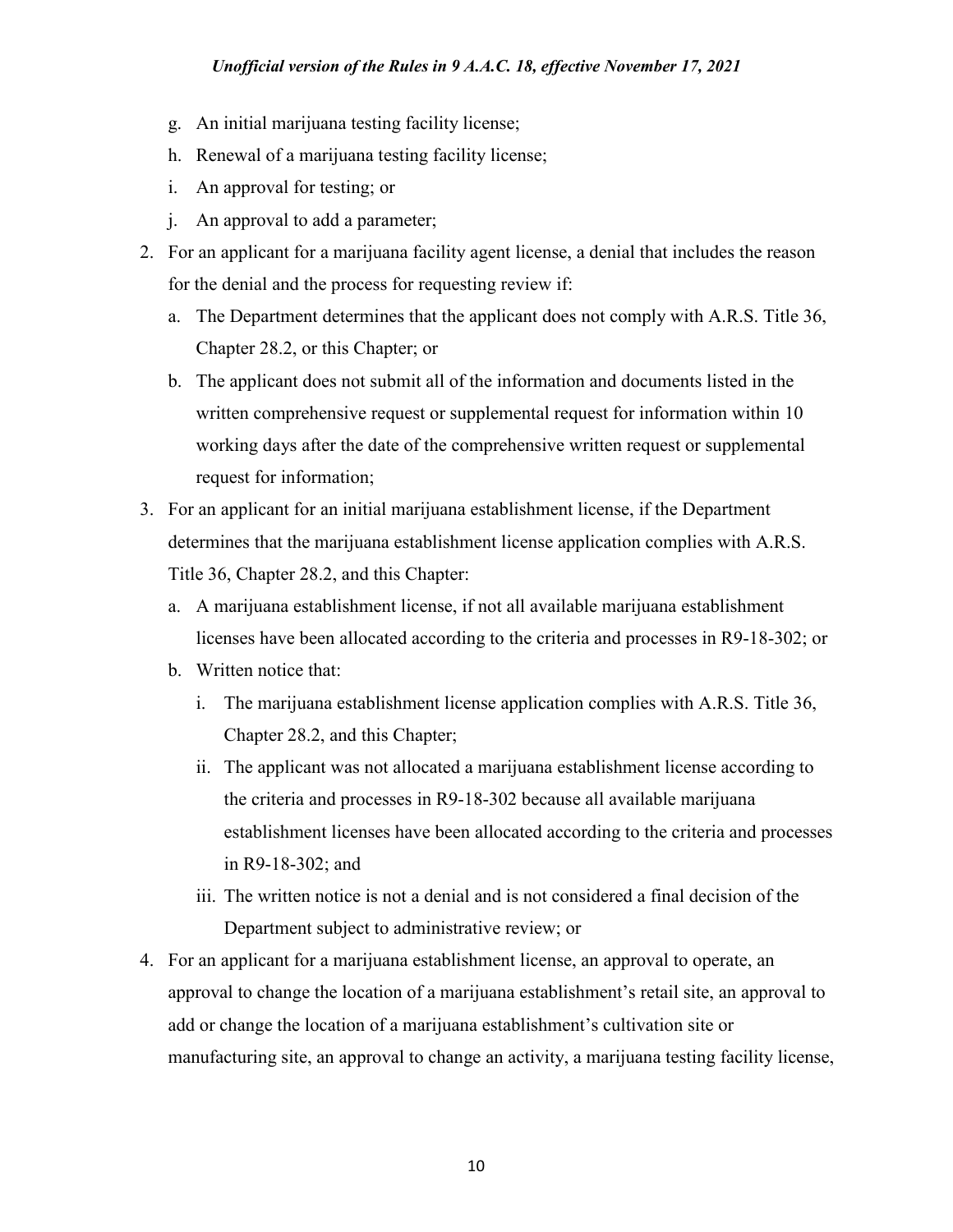an approval for testing, or an approval to add a parameter, a denial that includes the reason for the denial and the process for administrative review if:

- a. The Department determines that the applicant does not comply with A.R.S. Title 36, Chapter 28.2, or this Chapter; or
- b. The applicant does not submit all of the information and documents listed in the written comprehensive request or supplemental request for information within 10 working days after the date of the comprehensive written request or supplemental request for information.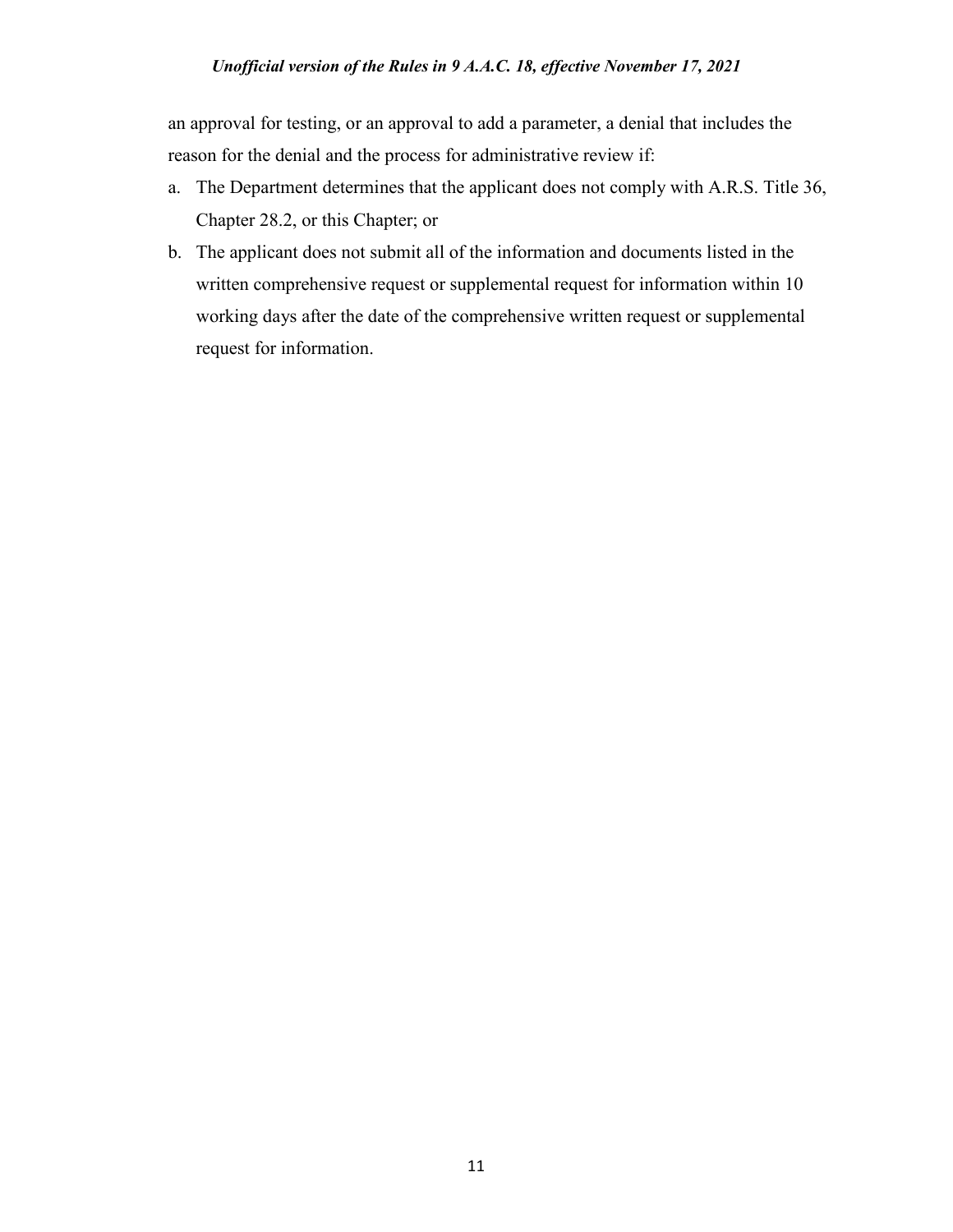| Type of approval                                                                                                                                                                           | <b>Authority</b><br>(A.R.S. §<br>or $A.A.C.$ ) | <b>Overall Time-</b><br>frame (in<br>working days) | Time-frame<br>for applicant<br>to complete<br>application (in<br>working days) | Administrativ<br>e<br><b>Completeness</b><br>Time-frame<br>(in working<br>days) | <b>Substantive</b><br><b>Review Time-</b><br>frame (in<br>working days) |
|--------------------------------------------------------------------------------------------------------------------------------------------------------------------------------------------|------------------------------------------------|----------------------------------------------------|--------------------------------------------------------------------------------|---------------------------------------------------------------------------------|-------------------------------------------------------------------------|
| Applying for a<br>marijuana facility agent<br>license                                                                                                                                      | § 36-2855<br>R9-18-201                         | 15                                                 | 30                                                                             | 5                                                                               | 10                                                                      |
| Renewing a marijuana<br>facility agent license                                                                                                                                             | $§ 36-2855$<br>R9-18-202                       | 15                                                 | 15                                                                             | 5                                                                               | 10                                                                      |
| Applying for a<br>marijuana establishment<br>license                                                                                                                                       | $§ 36-2854$<br>R9-18-303                       | 90                                                 | 10                                                                             | 30                                                                              | 60                                                                      |
| Applying for approval to<br>operate a marijuana<br>establishment                                                                                                                           | § 36-2854<br>R9-18-304                         | 90                                                 | 90                                                                             | 30                                                                              | 60                                                                      |
| Changing the location of<br>a marijuana<br>establishment's retail<br>site or adding or<br>changing a marijuana<br>establishment's<br>cultivation site or<br>manufacturing site<br>location | $§ 36-2854$<br>R9-18-306                       | 90                                                 | 90                                                                             | 30                                                                              | 60                                                                      |
| Requesting approval to<br>change an activity                                                                                                                                               | $§ 36-2854$<br>R9-18-306                       | 90                                                 | 90                                                                             | 30                                                                              | 60                                                                      |
| Renewing a marijuana<br>establishment license                                                                                                                                              | § 36-2854<br>R9-18-307                         | 15                                                 | 15                                                                             | 5                                                                               | 10                                                                      |
| Applying for a<br>marijuana testing facility<br>license                                                                                                                                    | $§ 36-2854$                                    | 90                                                 | 90                                                                             | 30                                                                              | 60                                                                      |
| Applying for approval<br>for testing                                                                                                                                                       | $§ 36-2854$                                    | 90                                                 | 90                                                                             | 30                                                                              | 60                                                                      |
| Renewing a marijuana<br>testing facility license                                                                                                                                           | $§ 36-2854$                                    | 15                                                 | 15                                                                             | 5                                                                               | 10                                                                      |
| Applying to add a<br>parameter                                                                                                                                                             | $§ 36-2854$                                    | 90                                                 | 90                                                                             | 30                                                                              | 60                                                                      |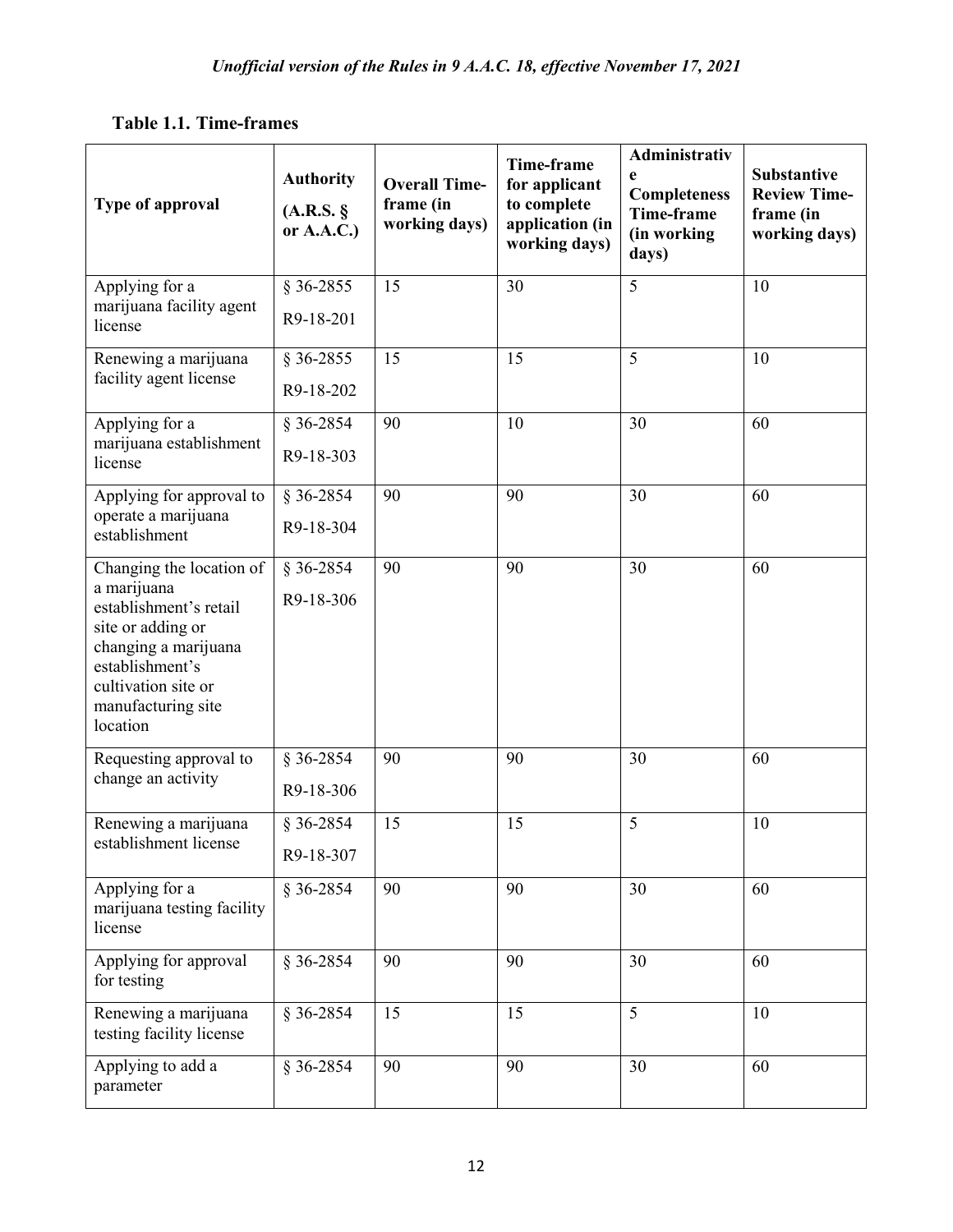# **ARTICLE 2. MARIJUANA FACILITY AGENTS**

# **R9-18-201. Initial Application for a Marijuana Facility Agent License**

To apply for a marijuana facility agent license, an applicant who is at least 21 years of age shall submit to the Department in a Department-provided format:

- 1. The following:
	- a. The applicant's first name, middle initial if applicable, last name, and suffix if applicable;
	- b. The applicant's date of birth;
	- c. The applicant's residence address and Arizona mailing address;
	- d. The county where the applicant resides;
	- e. The identifying number on the applicable card or document in subsection (2); and
	- f. The signature of the individual and the date the individual signed;
- 2. A copy of the applicant's:
	- a. Arizona driver's license issued on or after October 1, 1996;
	- b. Arizona identification card issued on or after October 1, 1996;
	- c. Arizona registry identification card issued according to 9 A.A.C. 17;
	- d. Marijuana facility agent license;
	- e. Photograph page in the applicant's U.S. passport, showing the signature; or
	- f. Arizona driver's license or identification card issued before October 1, 1996 and one of the following for the applicant:
		- i. Birth certificate verifying U.S. citizenship,
		- ii. U.S. Certificate of Naturalization, or
		- iii. U.S. Certificate of Citizenship;
- 3. A current photograph of the applicant;
- 4. For the Department's criminal records check authorized in A.R.S. § 36-2855(B)(2):
	- a. The applicant's fingerprints on a fingerprint card that includes:
		- i. The applicant's first name; middle initial, if applicable; and last name;
		- ii. The applicant's signature;
		- iii. If different from the applicant, the signature of another individual physically rolling the applicant's fingerprints;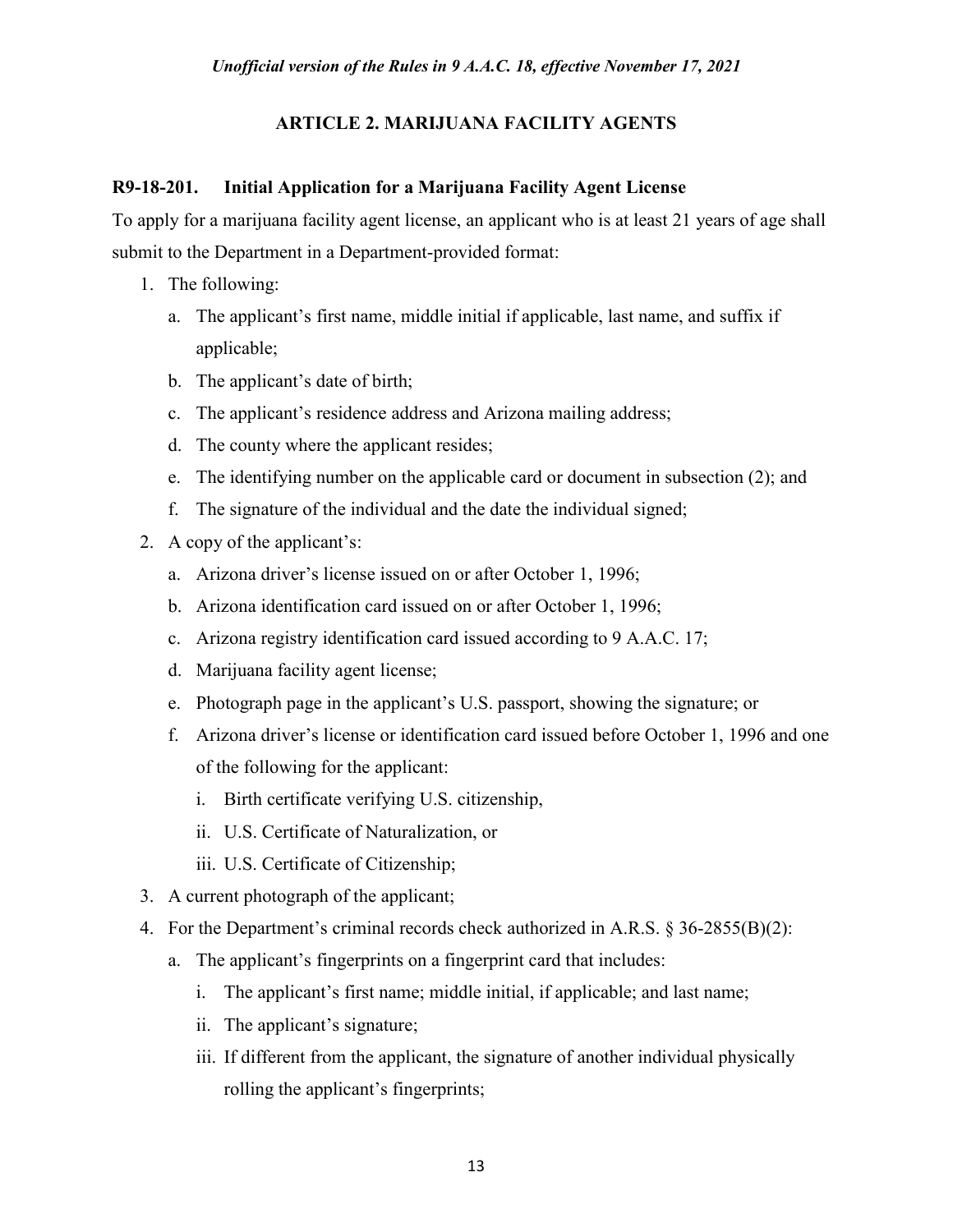- iv. The applicant's address;
- v. If applicable, the applicant's surname before marriage and any names previously used by the applicant;
- vi. The applicant's date of birth;
- vii. The applicant's Social Security number;
- viii. The applicant's citizenship status;
- ix. The applicant's gender;
- x. The applicant's race;
- xi. The applicant's height;
- xii. The applicant's weight;
- xiii. The applicant's hair color;
- xiv. The applicant's eye color; and
- xv. The applicant's place of birth; or
- b. Documentation that the applicant has a valid level I fingerprint clearance card issued according to A.R.S. § 41-1758.07;
- 5. An attestation that the applicant has not been convicted of an excluded felony offense;
- 6. An attestation that the information provided in the application is true and correct; and
- 7. The applicable fee in R9-18-102 for applying for an initial license as a marijuana facility agent.

## **R9-18-202. Application to Renew a Marijuana Facility Agent License**

To renew a license as a marijuana facility agent, an applicant shall submit to the Department, at least 30 calendar days before the expiration of the license as a marijuana facility agent and in a Department-provided format:

- 1. The applicant's license number on the marijuana facility agent license;
- 2. A current photograph of the applicant;
- 3. For the Department's criminal records check authorized in A.R.S. § 36-2855(B)(2):
	- a. The applicant's fingerprints on a fingerprint card that includes:
		- i. The applicant's first name; middle initial, if applicable; and last name;
		- ii. The applicant's signature;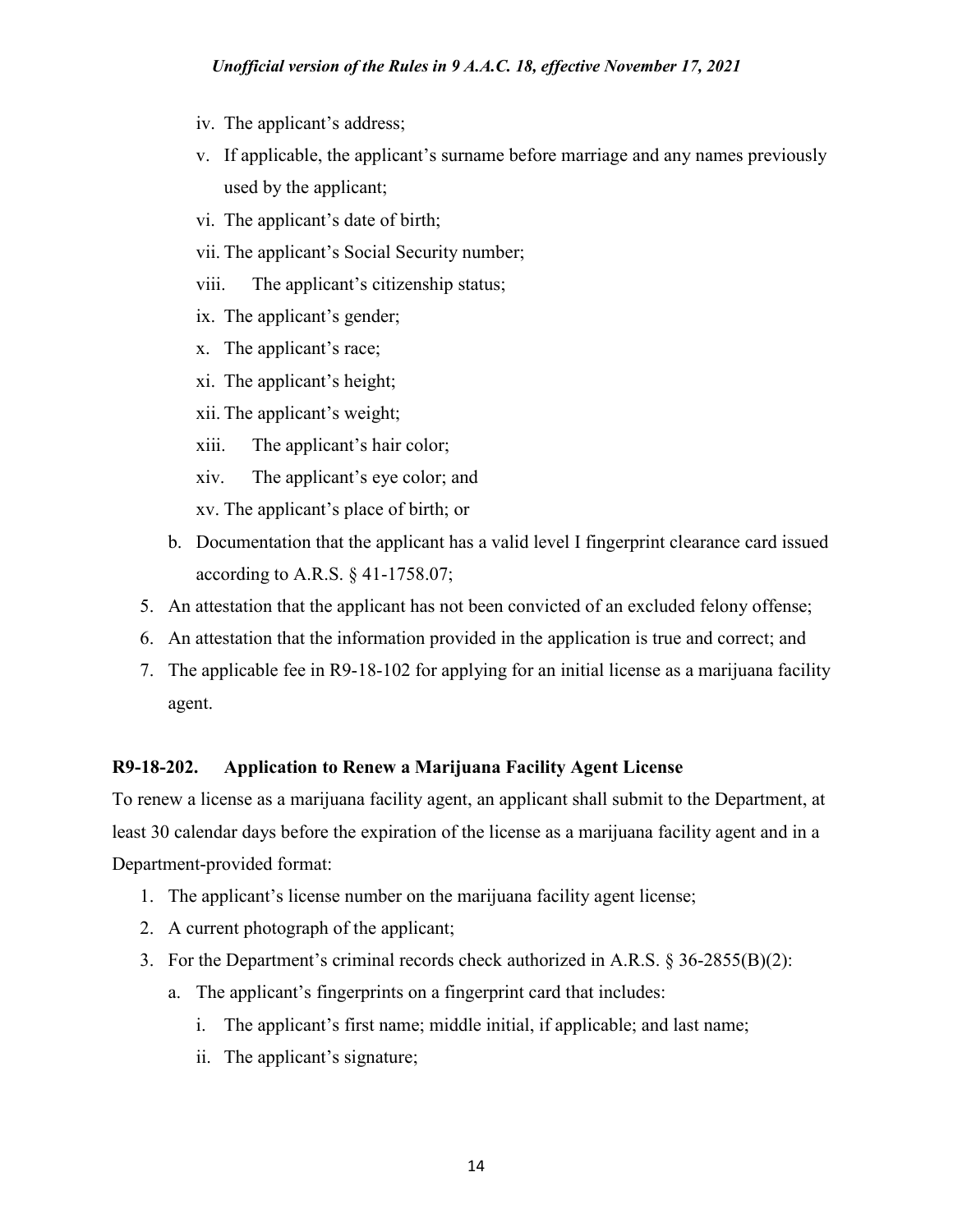- iii. If different from the applicant, the signature of another individual physically rolling the applicant's fingerprints;
- iv. The applicant's address;
- v. If applicable, the applicant's surname before marriage and any names previously used by the applicant;
- vi. The applicant's date of birth;
- vii. The applicant's Social Security number;
- viii. The applicant's citizenship status;
- ix. The applicant's gender;
- x. The applicant's race;
- xi. The applicant's height;
- xii. The applicant's weight;
- xiii. The applicant's hair color;
- xiv. The applicant's eye color; and
- xv. The applicant's place of birth; or
- b. Documentation that the applicant has a valid level I fingerprint clearance card issued according to A.R.S. § 41-1758.07;
- 4. An attestation that the applicant has not been convicted of an excluded felony offense;
- 5. An attestation that the information provided in the application is true and correct; and
- 6. The applicable fee in R9-18-102 for renewal of a license as a marijuana facility agent.

## **R9-18-203. Updating Information for a Marijuana Facility Agent**

- **A.** A marijuana facility agent shall:
	- 1. Notify the Department, in a Department-provided format and within 10 working days, if any of the following information submitted to the Department changes:
		- a. The marijuana facility agent's name,
		- b. The marijuana facility agent's residential address or mailing address, or
		- c. The marijuana facility agent's e-mail address; and
	- 2. Submit to the Department, in a Department-provided format:
		- a. For a change in the marijuana facility agent's name, one of the following with the marijuana facility agent's new name: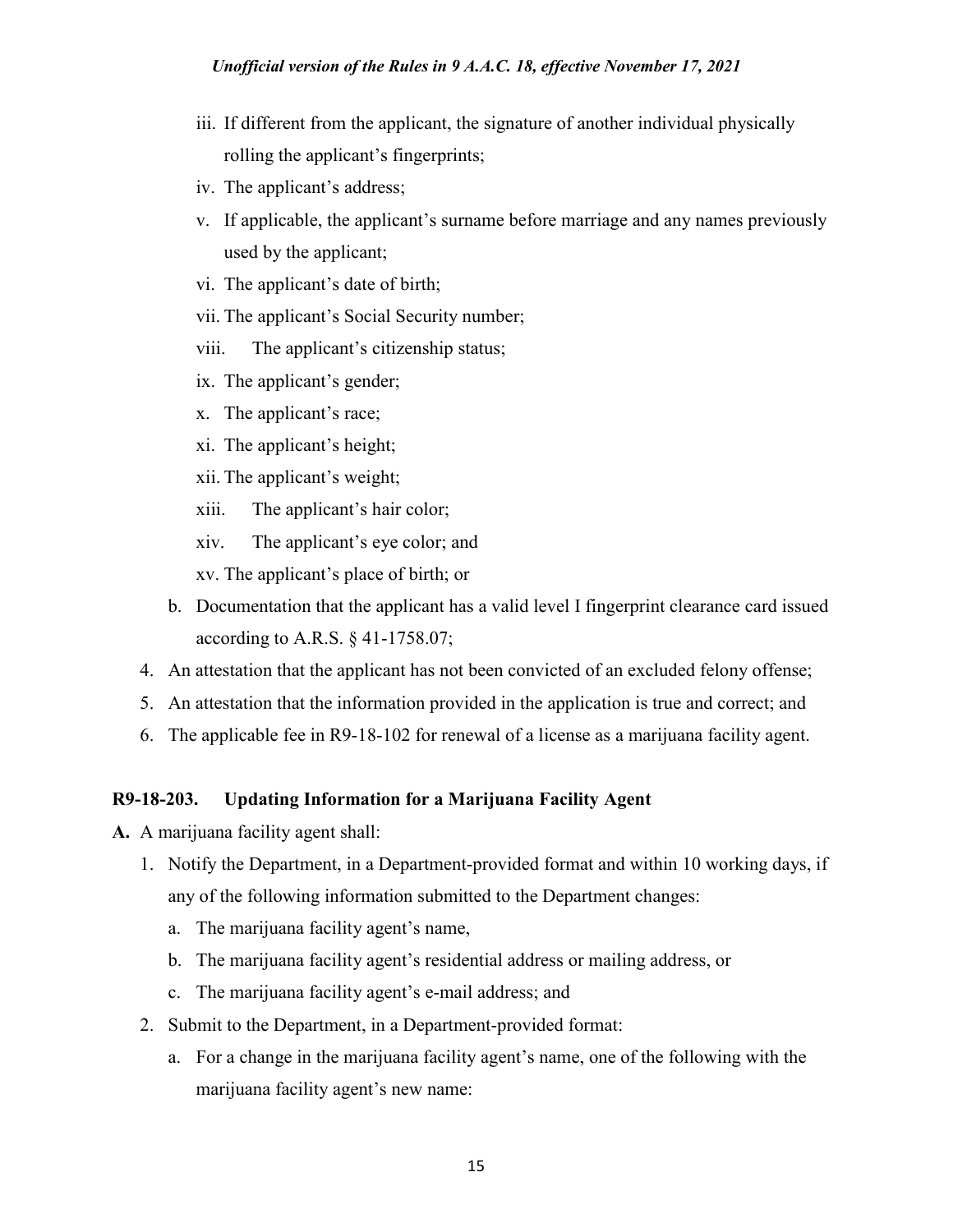- i. An Arizona driver's license,
- ii. An Arizona identification card, or
- iii. The photograph page in the marijuana facility agent's U.S. passport;
- b. For a change in address, the new address and the county where the new address is located;
- c. For a change in e-mail address, the new e-mail address;
- d. The effective date of the marijuana facility agent's new name or address; and
- e. The fee in R9-18-102 for changing marijuana facility agent information.
- **B.** A marijuana facility agent shall notify the Department within 48 hours after the following:
	- 1. Beginning employment or other association with a marijuana establishment or marijuana testing facility, or
	- 2. Ending employment or other association with a marijuana establishment or marijuana testing facility.

# **R9-18-204. Requesting a Replacement Marijuana Facility Agent License**

To request a replacement marijuana facility agent license for a license that has been lost, stolen, or destroyed, a marijuana facility agent shall submit to the Department, in a Departmentprovided format and within 10 working days after the marijuana facility agent license was lost, stolen, or destroyed, a request for a replacement marijuana facility agent license that includes:

- 1. The marijuana facility agent's name and date of birth;
- 2. If known, the license number on the lost, stolen, or destroyed marijuana facility agent license;
- 3. If the marijuana facility agent cannot provide the license number on the lost, stolen, or destroyed marijuana facility agent license, a copy of one of the following documents that the marijuana facility agent submitted with an application for the license or to renew the license:
	- a. Arizona driver's license,
	- b. Arizona identification card, or
	- c. Photograph page in the marijuana facility agent's U.S. passport; and
- 4. The fee in R9-18-102 for requesting a replacement marijuana facility agent license.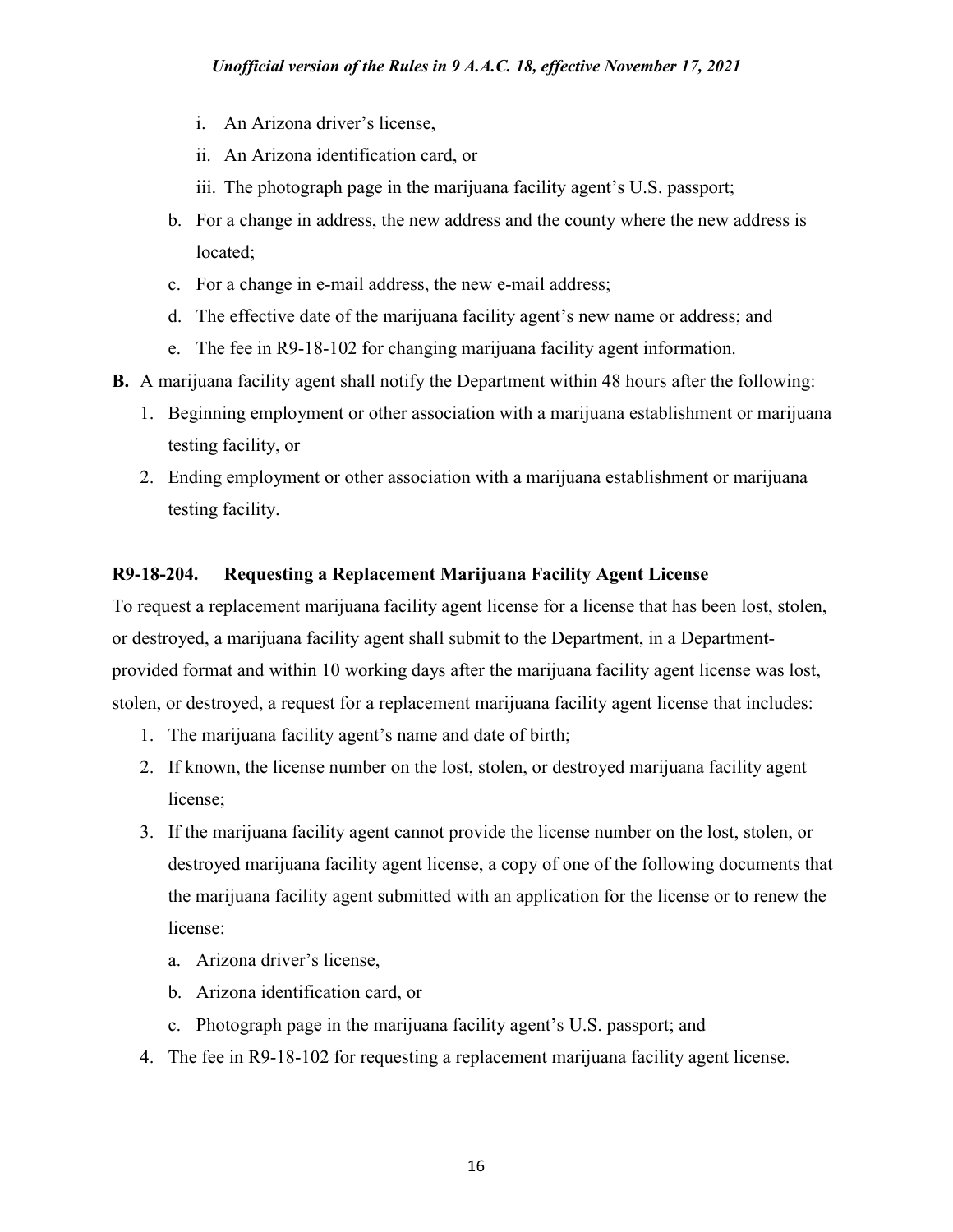## **R9-18-205. Denial, Suspension, or Revocation of a Marijuana Facility Agent License**

- **A.** The Department shall deny an application for or renewal of a marijuana facility agent license if a marijuana facility agent:
	- 1. Does not meet the definition "marijuana facility agent" in A.R.S. § 36-2850; or
	- 2. Previously had a registry identification card issued according to 9 A.A.C. 17 or marijuana facility agent license revoked for not complying with, as applicable, A.R.S. Title 36, Chapter 28.1 or Chapter 28.2, or rules in 9 A.A.C. 17 or this Chapter.
- **B.** The Department may deny an application for or renewal of a license of a marijuana facility agent if the marijuana facility agent provides false or misleading information to the Department.
- **C.** The Department may suspend or revoke the license of a marijuana facility agent and may assess a civil penalty if the marijuana facility agent:
	- 1. Diverts marijuana to an individual who or entity that is not allowed to possess marijuana, pursuant to A.R.S. Title 36, Chapter 28.1 or 28.2;
	- 2. Has been convicted of an excluded felony offense;
	- 3. Provides false or misleading information to the Department; or
	- 4. Knowingly violates A.R.S. Title 36, Chapter 28.2, or this Chapter.
- **D.** If the Department denies, suspends, or revokes the license of a marijuana facility agent, the Department shall provide notice to a marijuana facility agent that includes:
	- 1. The specific reason or reasons for the denial, suspension, or revocation; and
	- 2. The process for requesting a review of the Department's decision pursuant to A.R.S. Title 41, Chapter 6, Article 10.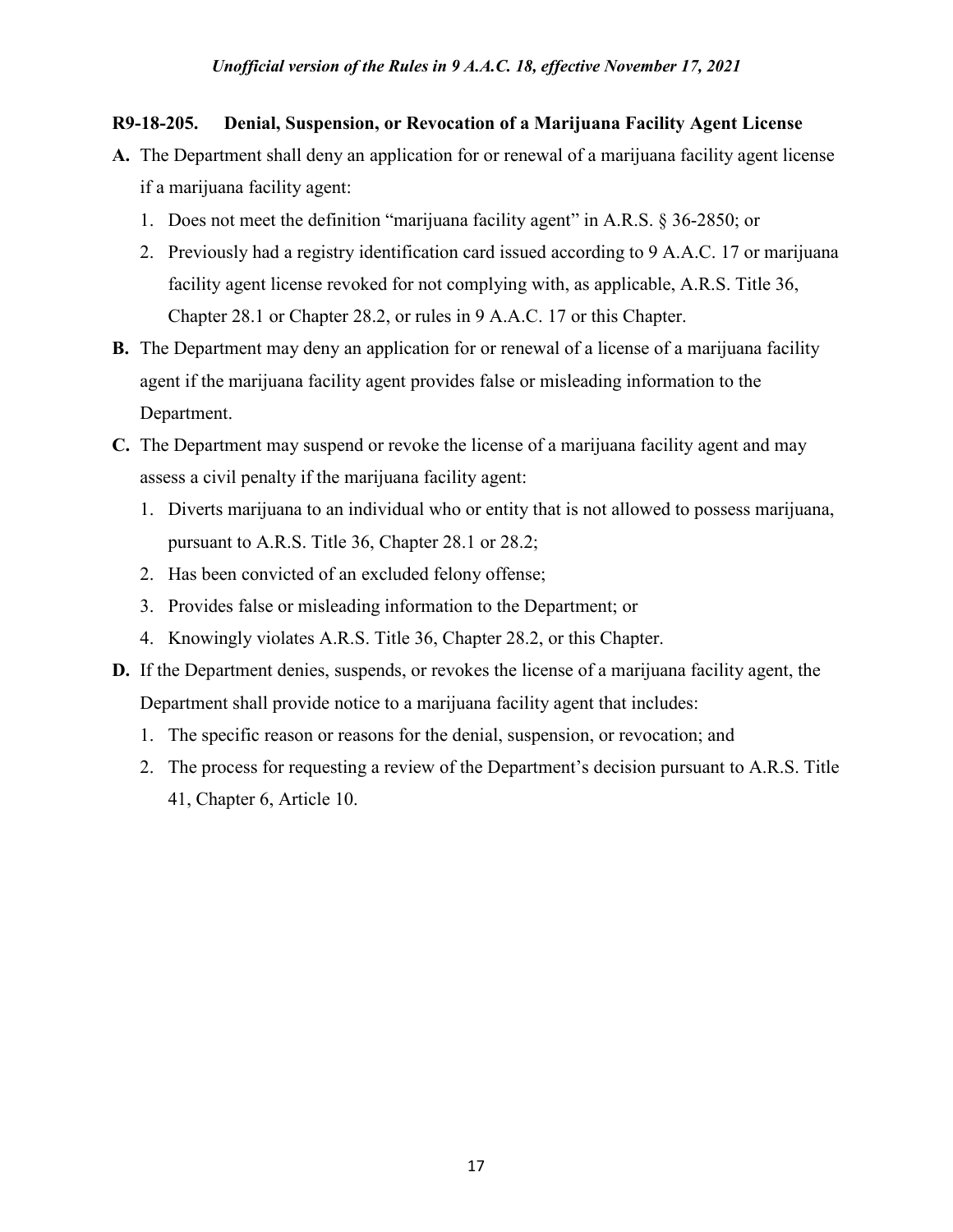# **ARTICLE 3. MARIJUANA ESTABLISHMENTS**

# **R9-18-301. Principal Officers and Board Members**

- **A.** For the purposes of this Chapter, in addition to the individual or individuals identified in the marijuana establishment's by-laws or other organizational governing documents as principal officers of the marijuana establishment, if applicable, the following individuals are considered principal officers:
	- 1. If a corporation is applying for a marijuana establishment license, two individuals who are officers of the corporation, including, but not limited to, the president or chief executive officer and those individuals serving in the positions of secretary and treasurer;
	- 2. If a partnership is applying for a marijuana establishment license, all individuals who are general partners and the principal officers of any entity general partner;
	- 3. If a limited liability company is applying for a marijuana establishment license, all managers of a manager-managed limited liability company, all members of a membermanaged limited liability company, and the principal officers of an entity manager or member;
	- 4. If an association or cooperative is applying for a marijuana establishment license, the chief executive officer, executive director, or other comparable leader of the association or cooperative; and
	- 5. If a business organization type other than those described in subsections (A)(1) through (4) is applying for a marijuana establishment license, two individuals who occupy the top leadership positions of the business organization.
- **B.** For purposes of this Chapter, in addition to the individual or individuals identified in the marijuana establishment's by-laws or other organizational governing documents as board members of the marijuana establishment, if applicable, the following individuals are considered board members:
	- 1. If a corporation is applying for a marijuana establishment license, the members of the board of directors of the corporation;
	- 2. If a partnership is applying for a marijuana establishment license, the partners who are not limited partners;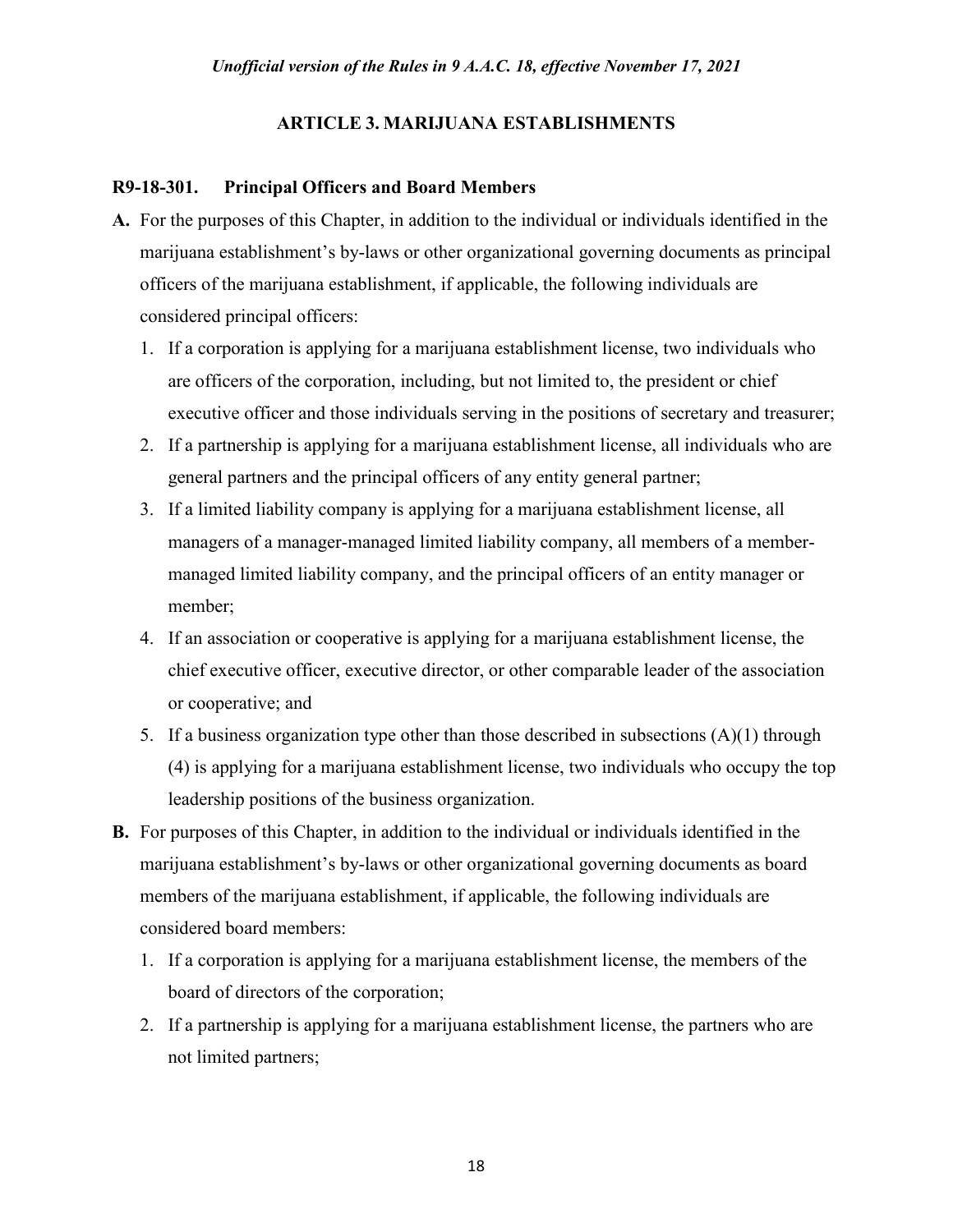- 3. If a limited liability company is applying for a marijuana establishment license, the principal officers of the limited liability company;
- 4. If an association or cooperative is applying for a marijuana establishment license, the principal officers of the association or cooperative; and
- 5. If a business organization type other than the types of business organizations in subsections  $(B)(1)$  through  $(4)$ , the principal officers of the business organization.

# **R9-18-302. Marijuana Establishment License Allocation Process for Applicants Who Submit an Application under A.R.S. § 36-2854(A)(1)(f)**

- **A.** If the Department receives more marijuana establishment license applications according to R9-18-303 that are complete and compliant with A.R.S. Title 36, Chapter 28.2, and this Chapter to participate in the allocation process than the number of licenses the Department is allowed to issue, the Department shall allocate the marijuana establishment licenses based on random drawing.
- **B.** If an entity is allocated a marijuana establishment license under subsection (A), the entity shall ensure that each principal officer and each board member, specified according to R9- 18-301, obtains a marijuana facility agent license according to R9-18-201 before the entity submits an application for an approval to operate according to R9-18-304.
- **C.** If the Department does not allocate a marijuana establishment license to an applicant that had submitted a marijuana establishment license application according to R9-18-303 that the Department determined was complete and compliant with A.R.S. Title 36, Chapter 28.2, and this Chapter to participate in the allocation process, the Department shall provide a written notice to the applicant that states that, although the applicant's marijuana establishment license application was complete and compliant with A.R.S. Title 36, Chapter 28.2, and this Chapter, the Department did not allocate the applicant a marijuana establishment license under the processes in this Section.
- **D.** If the Department receives a marijuana establishment license application at a time other than the time stated in R9-18-303(A), the Department shall return the application, including the application fee, to the entity that submitted the application.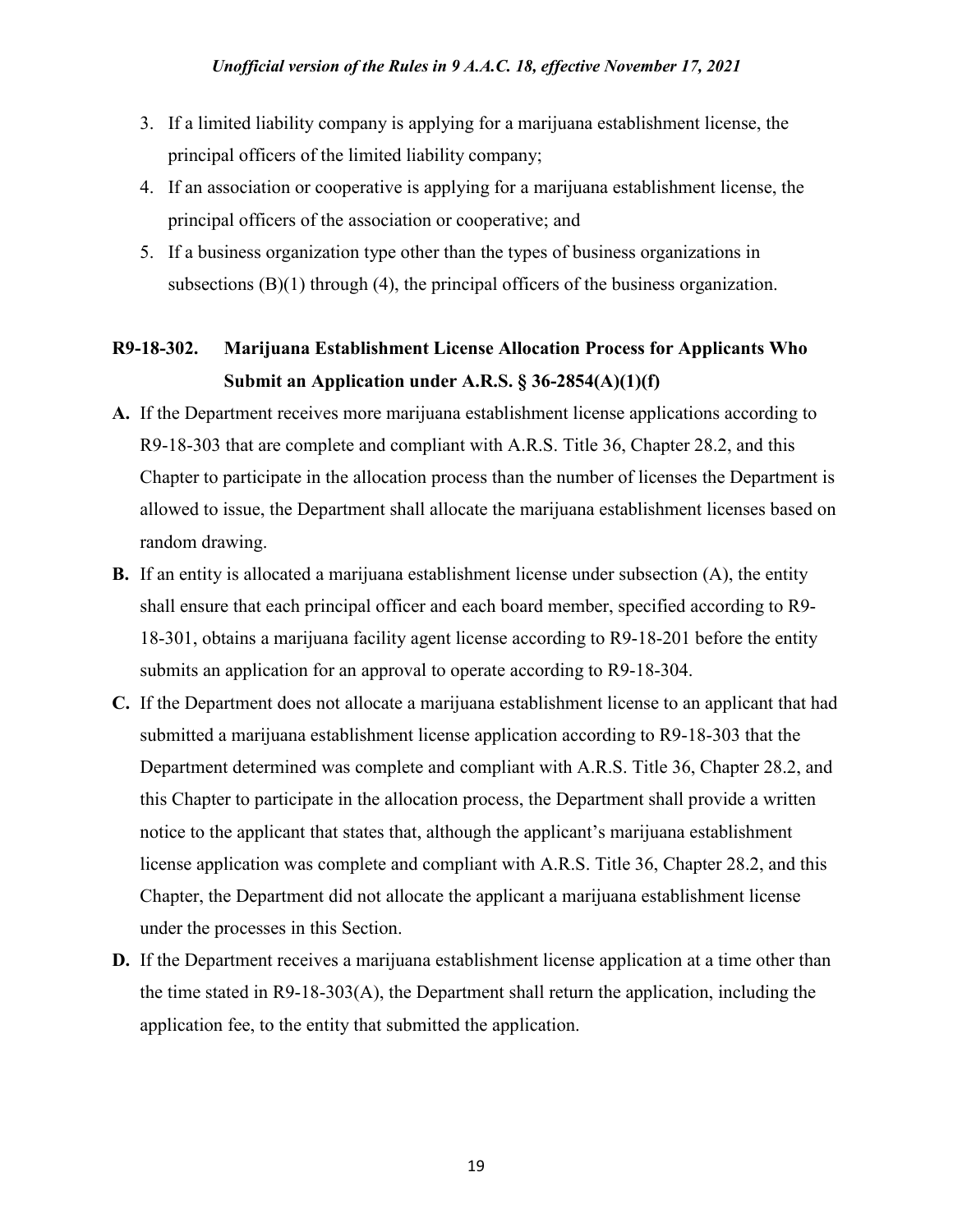## **R9-18-303. Applying for an Initial Marijuana Establishment License**

- **A.** To apply for an initial marijuana establishment license under A.R.S. § 36-2854(A)(1)(f), an applicant shall electronically submit to the Department, during the application period beginning on December 1, 2021, and ending on December 14, 2021:
	- 1. The following information in a Department-provided format:
		- a. The legal name of the proposed marijuana establishment;
		- b. The following information for the applicant:
			- i. Name of the entity applying,
			- ii. Type of business organization,
			- iii. Arizona mailing address,
			- iv. Telephone number, and
			- v. E-mail address;
		- c. The name, residence address, and date of birth of each principal officer and each board member, according to R9-18-301;
		- d. The name, residence address, and, if applicable, date of birth of any person who is entitled to 10% or more of the profits of the proposed marijuana establishment;
		- e. Whether the applicant agrees to allow the Department to submit supplemental requests for information;
		- f. An attestation that, if the applicant is issued a marijuana establishment license, the proposed marijuana establishment will not operate until the proposed marijuana establishment is inspected and obtains an approval to operate from the Department;
		- g. An attestation that the applicant understands and will comply with the requirements in A.R.S. Title 36, Chapter 28.2, and this Chapter;
		- h. An attestation that information provided to the Department to apply for a marijuana establishment license is true and correct; and
		- i. The signatures of each principal officer and each board member of the proposed marijuana establishment according to R9-18-301 and the date signed;
	- 2. Documentation that the applicant is in good standing with the Arizona Corporation Commission;
	- 3. Documentation that the applicant is eligible to apply under A.R.S.  $\S 36-2854(A)(9)$ , as specified in subsection (B);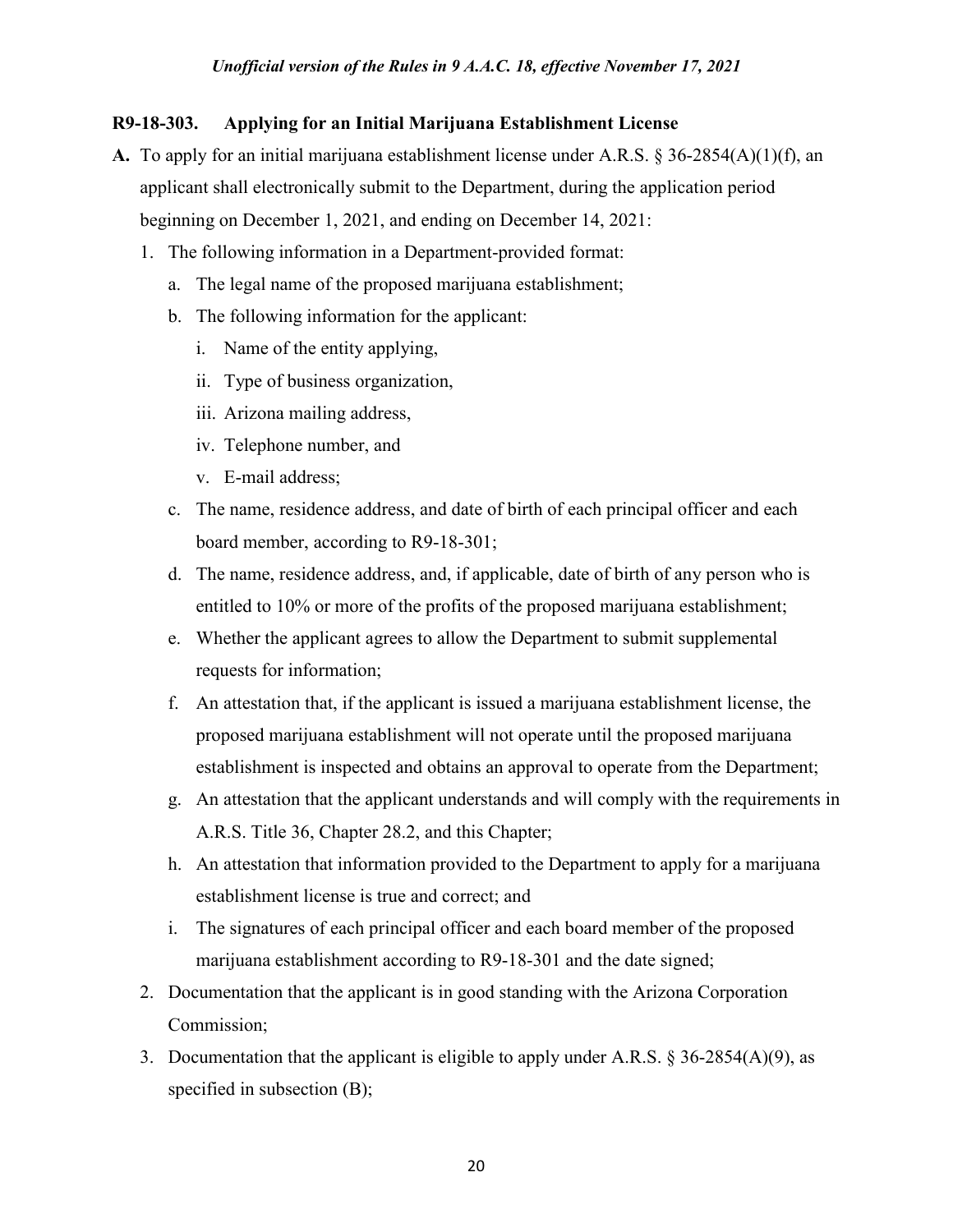- 4. For each principal officer and each board member listed according to subsection  $(A)(1)(c)$ , documentation of the principal officer's or board member's marijuana facility agent license;
- 5. An attestation from each principal officer and each board member listed according to subsection  $(A)(1)(c)$  that, neither the principal officer or board member nor the applicant have, directly or indirectly, entered or promised to enter into any agreements for a change in "ownership" as defined in subsection (E), that will cause the applicant to no longer qualify for a marijuana establishment license under subsection (B).
- 6. An attestation from each principal officer and each board member listed according to subsection  $(A)(1)(c)$  that the principal officer or board member does not have an excluded felony offense, as defined in A.R.S. § 36-2801;
- 7. An attestation from each principal officer and each board member listed according to subsection  $(A)(1)(c)$  that the applicant is eligible to apply under A.R.S. § 36-2854(A)(9), as specified in subsection (B);
- 8. An attestation from each principal officer and each board member listed according to subsection  $(A)(1)(c)$  that each principal officer or board member who meets the criteria in subsections  $(B)(1)$  and  $(2)$  cannot be removed from the principal officer's or board member's position without:
	- a. The written consent of the principal officer or board member, or
	- b. A court order for removal of the principal officer or board member; and
- 9. The application fee in R9-18-102(C) for a marijuana establishment license.
- **B.** An applicant is eligible to apply for a marijuana establishment license under subsection (A) if:
	- 1. Each principal officer and each board member according to R9-18-301, by November 17, 2021, has created a facility licensing portal account and accessed the Departmentprovided educational training course, and, by November 24, 2021, completed the Department-provided educational training course, through the Department's portal system, focusing on:
		- a. Forming and registering a business in Arizona, which may include:
			- i. Identifying potential exploitive or predatory offers,
			- ii. Benefits and drawbacks of different types of business structures,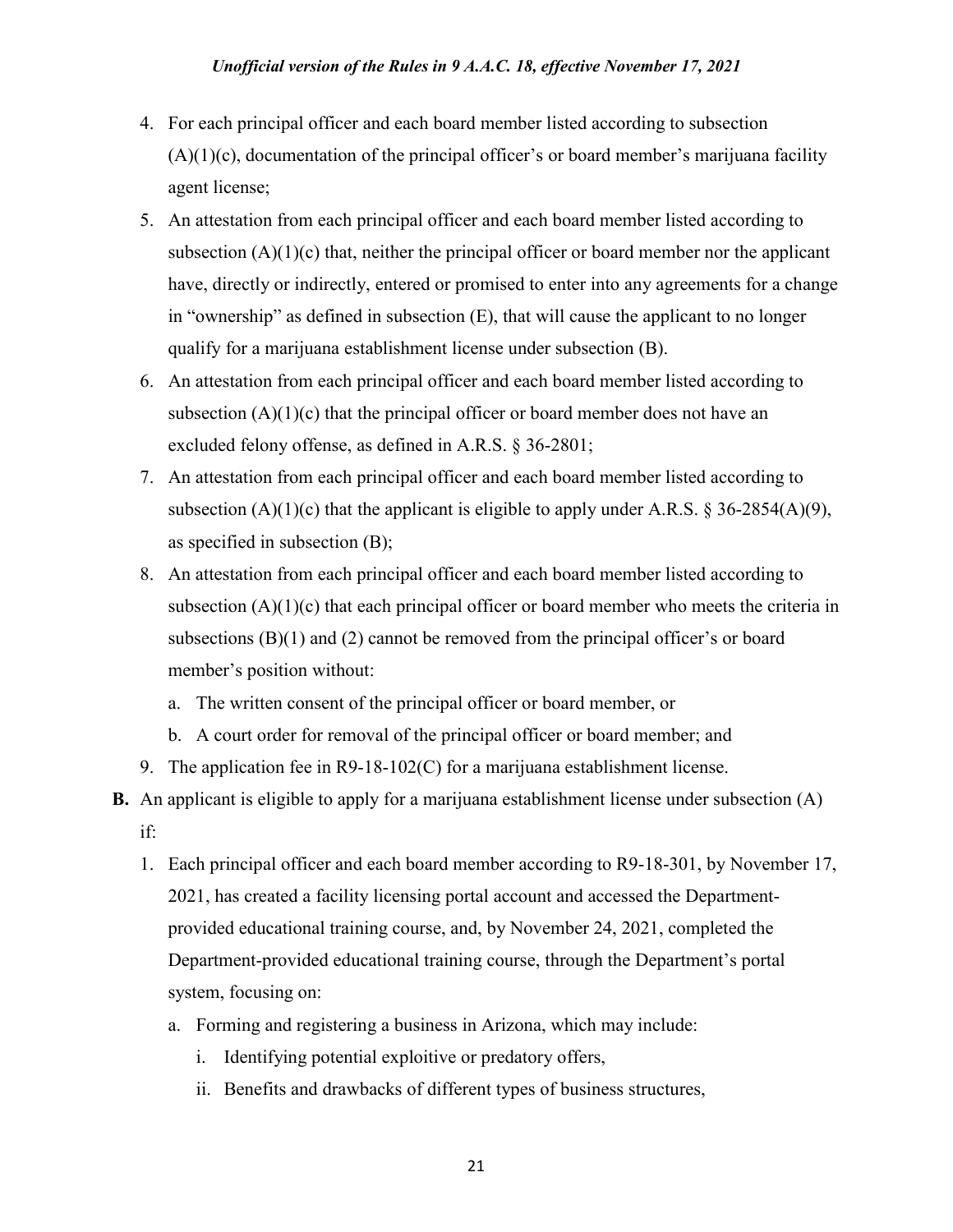- iii. Purposes and importance of business documents,
- iv. Having legal review of potential contracts and documents, and
- v. Registering a business with the Arizona Corporation Commission and Arizona Department of Revenue;
- b. Obtaining financial backing, which may include:
	- i. Fundraising and investors,
	- ii. Financial modeling to estimate past and potential revenue and expenses, and
	- iii. Creating an executive summary of a business plan;
- c. The application and licensing process, which may include:
	- i. Eligibility,
	- ii. Application portal,
	- iii. Required documentation and fees,
	- iv. Availability of assistance with preparing applications,
	- v. Review of state laws and rules related to the operation of a marijuana establishment, and
	- vi. Ensuring compliance with state laws and rules related to the operation of a marijuana establishment; and
- d. Information relevant to an applicant that is successful in obtaining a license for a marijuana establishment, which may include:
	- i. Identifying and obtaining an appropriate location;
	- ii. Location considerations specific to marijuana establishments;
	- iii. Employment-related information and considerations;
	- iv. Marketing, trademarks, and branding; and
	- v. Other information related to operating a marijuana establishment;
- 2. One or more of the principal officers or board members of the applying entity holds at least 51% ownership in the entity;
- 3. Each individual specified according to subsection (B)(2) as being one or more of the principal officers or board members of the applying entity holding an aggregate of at least 51% ownership in the entity meets at least three of the following four criteria:
	- a. Had an annual household income, as defined in A.A.C. R9-6-401, in at least three of the years 2016 through 2020 that, for the respective year, was less than 400% of the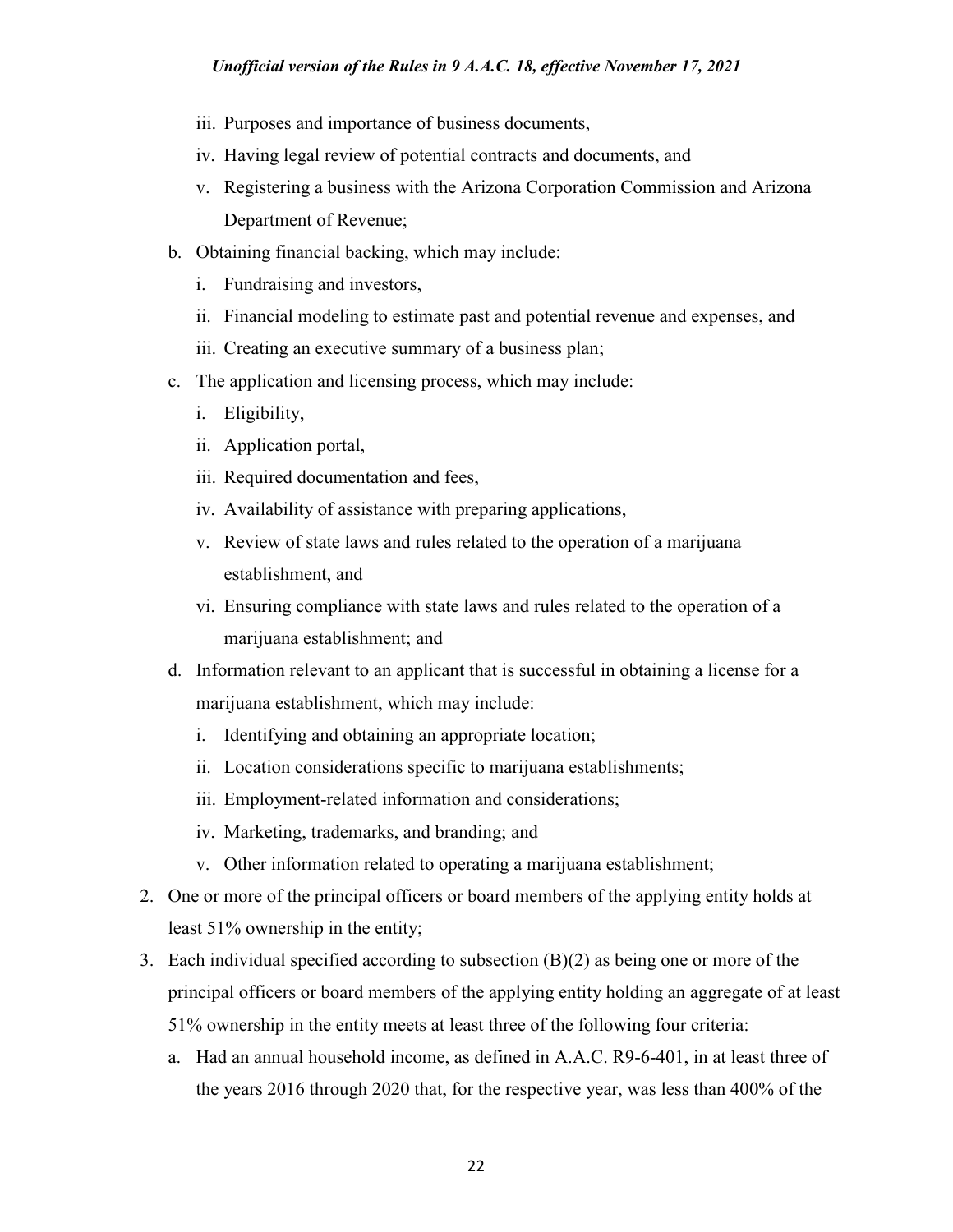poverty level, as defined in A.A.C. R9-6-401, as shown by:

- i. A copy of the applicable portion of an income tax return submitted to the U.S. Internal Revenue Service by the individual or an adult in the individual's household, as defined for the individual in A.A.C. R9-6-401, for the applicable tax year;
- ii. If a copy of the applicable portion of an income tax return specified in subsection  $(B)(3)(a)(i)$  is not available, a transcript of the income tax return from the U.S. Internal Revenue Service; or
- iii. If neither the individual nor an adult in the individual's household, as defined for the individual in A.A.C. R9-6-401, was required to file an income tax return for an applicable year, documentation showing the amount and source of all monetary payments received by the individual and each adult in the individual's household for the applicable tax year;
- b. Has been adversely affected by the enforcement of previous marijuana laws because the individual:
	- i. Has been granted expungement pursuant to A.R.S. § 36-2862, as demonstrated by a copy of the expungement issued by the prosecuting state or jurisdiction; or
	- ii. Was convicted in Arizona of a violation of federal or state law related to marijuana or marijuana paraphernalia, as demonstrated by a copy of the court's conviction document issued by the prosecuting state or jurisdiction;
- c. Has been adversely affected by the enforcement of previous marijuana laws because the individual is or was related during the time-frame specified to another individual who:
	- i. Was convicted in Arizona of a violation of federal or state laws related to marijuana or marijuana paraphernalia, or is or was eligible for expungement pursuant to A.R.S. § 36-2862, as demonstrated by court documents for the other individual issued by the prosecuting state or jurisdiction; and
	- ii. Is one of the following, as demonstrated by applicable documentation, specified by the Department, verifying the individual's relationship to the other individual on the date of application or at the time of conviction or the event making the other individual eligible for expungement pursuant to A.R.S. § 36-2862: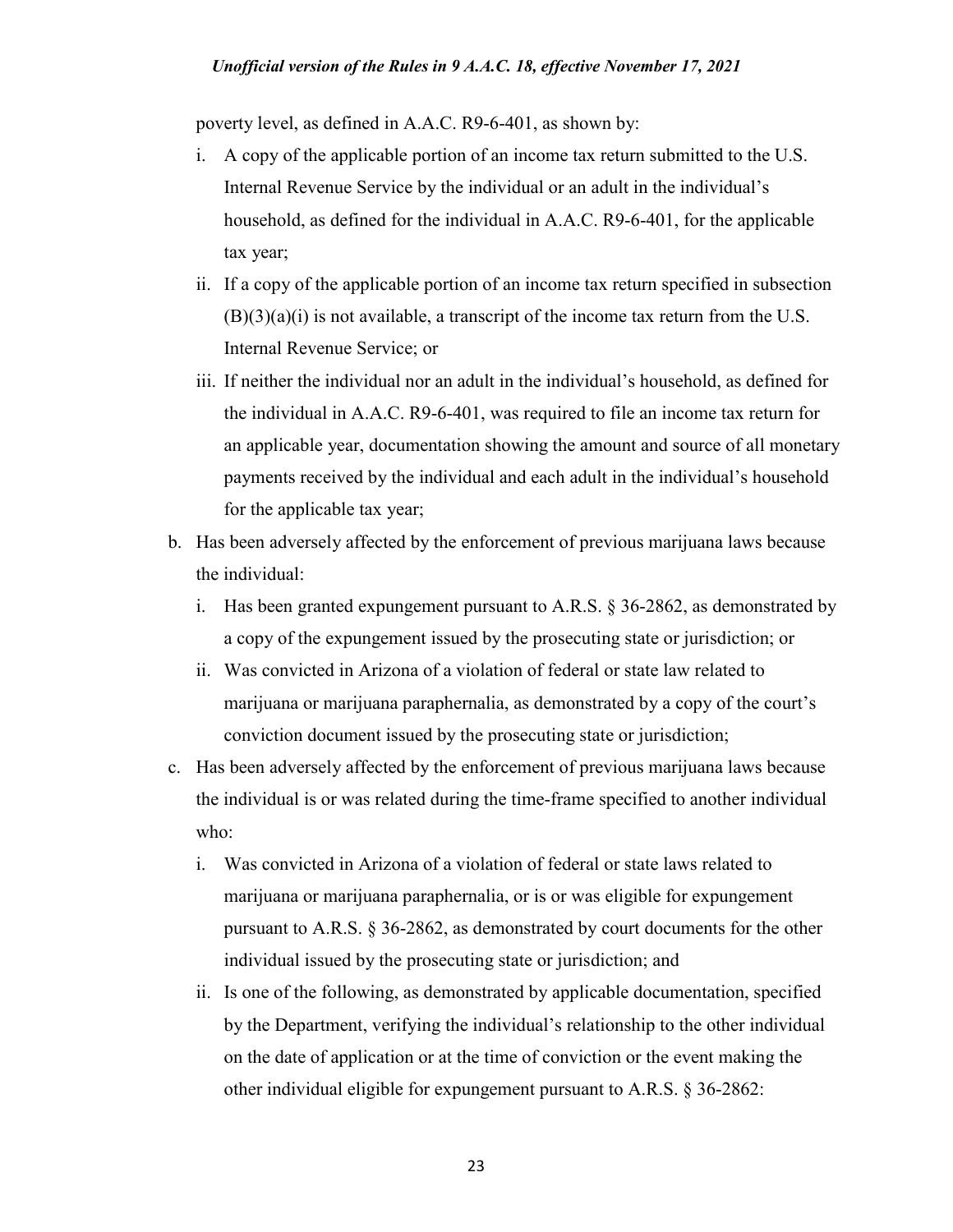- (1) Spouse, defined as an individual who is currently married to the other individual;
- (2) Surviving spouse, defined as an individual to whom a deceased other individual was married at the time of the deceased other individual's death;
- (3) Parent, defined as a biological, an adoptive, or a foster mother or father, including a stepmother or stepfather, whose parental rights are not terminated under A.R.S. Title 8, Chapter 4, Article 5;
- (4) Child, defined as a parent's biological, adoptive, or foster child, including stepchild;
- (5) Sibling, defined as a full- or half-, biological, adoptive, or foster sister or brother, including a stepsister or stepbrother; or
- (6) Legal guardian, defined as a person appointed by a court of competent jurisdiction under A.R.S. Title 8, Chapter 4, Article 12; A.R.S. Title 14, Chapter 5; or another state's laws for the protection of minors and incapacitated persons; or
- d. Has lived for at least three of the years 2016 through 2020 at one or more physical addresses each in an area that has been identified by the Department as being disproportionately affected by the enforcement of Arizona's previous marijuana laws, as demonstrated by applicable documentation specified by the Department; and
- 4. No individual listed according to  $(A)(1)(c)$  or (d) has entered into any pre-arranged, tentative, or final agreement or promise to sell or otherwise limit the ownership or interest of any individual listed according to  $(A)(1)(c)$  or  $(d)$  in the proposed marijuana establishment.
- **C.** An applicant shall ensure that no principal officer or board member of the applying entity is on more than one other marijuana establishment license application as a principal officer or board member of the other applying entity, for a total of no more than two marijuana establishment license applications, submitted according to subsection (A).
- **D.** Before an entity with a marijuana establishment license begins operating a marijuana establishment, the entity shall apply for and obtain an approval to operate a marijuana establishment from the Department.
- **E.** For purposes of subsection (B), "ownership" means that an individual has an interest in an

24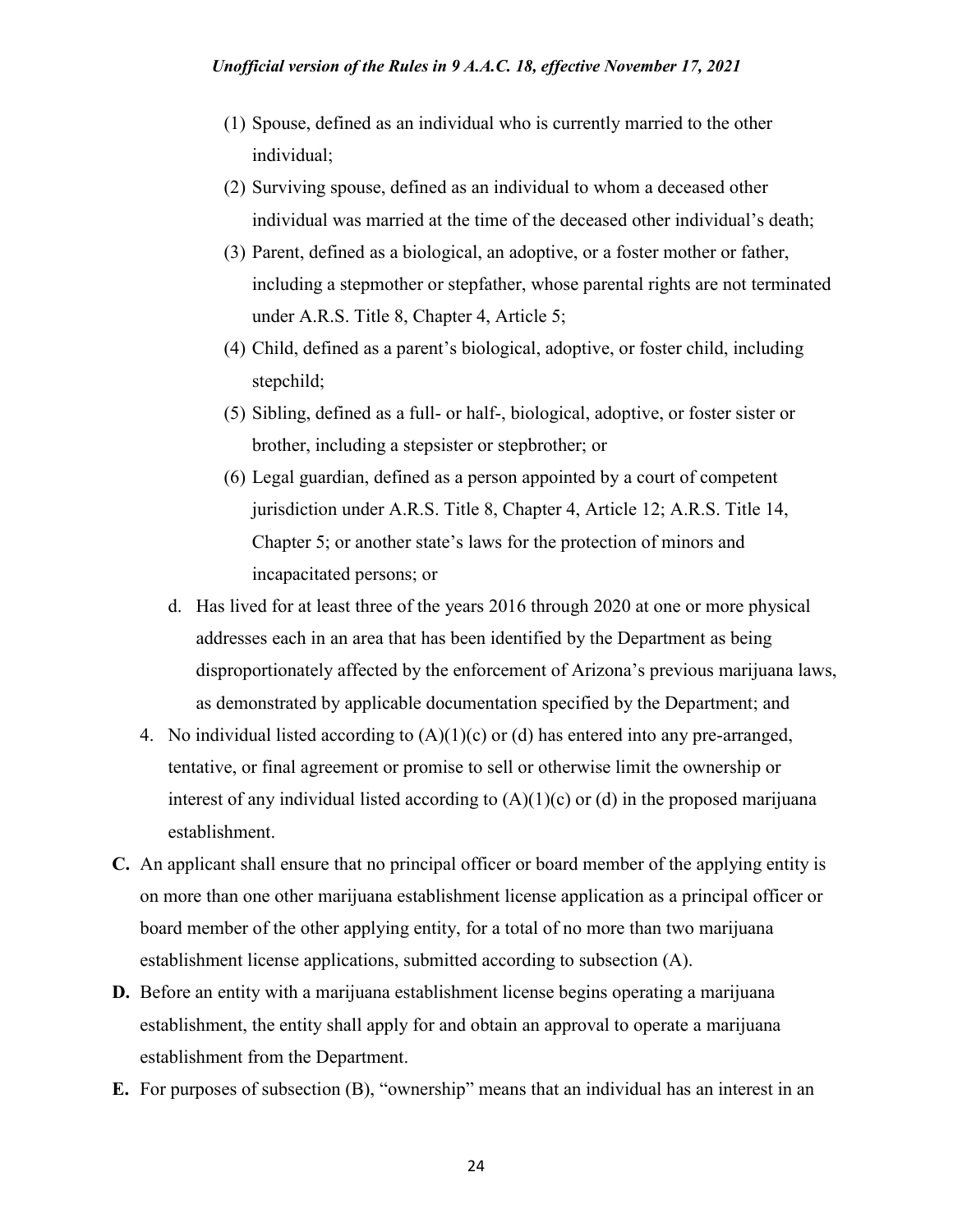applying entity that:

- 1. Entitles the individual to at least that portion of distributed profits of the applying entity that is proportional to the percentage of the individual's interest in the applying entity;
- 2. Ensures that the individual has a percentage of the voting rights in the applying entity that is proportional to the percentage of the individual's interest in the applying entity; and
- 3. Is not subject to restrictions or assignments of voting rights or other arrangements that cause or may cause benefits derived from the individual's interest in the applying entity to go to another individual due to any circumstance other than voluntary sale of the interest or the individual's death or incapacity.

# **R9-18-304. Applying for Approval to Operate a Marijuana Establishment**

- **A.** To apply for approval to operate a marijuana establishment, a principal officer or board member of the entity holding a marijuana establishment license shall electronically submit to the Department, within 18 months after the marijuana establishment license was issued:
	- 1. The following information in a Department-provided format:
		- a. The name and license number of the marijuana establishment;
		- b. The physical address of the marijuana establishment's retail site;
		- c. The county in which the marijuana establishment's retail site is located;
		- d. The marijuana establishment's Transaction Privilege Tax Number issued by the Arizona Department of Revenue;
		- e. The marijuana establishment's proposed hours of operation;
		- f. Whether the marijuana establishment agrees to allow the Department to submit supplemental requests for information;
		- g. Whether the marijuana establishment's retail site is ready for an inspection by the Department;
		- h. If the marijuana establishment's retail site is not ready for an inspection by the Department, the date the marijuana establishment's retail site will be ready for an inspection by the Department;
		- i. An attestation that the information provided to the Department to apply for approval to operate a marijuana establishment is true and correct; and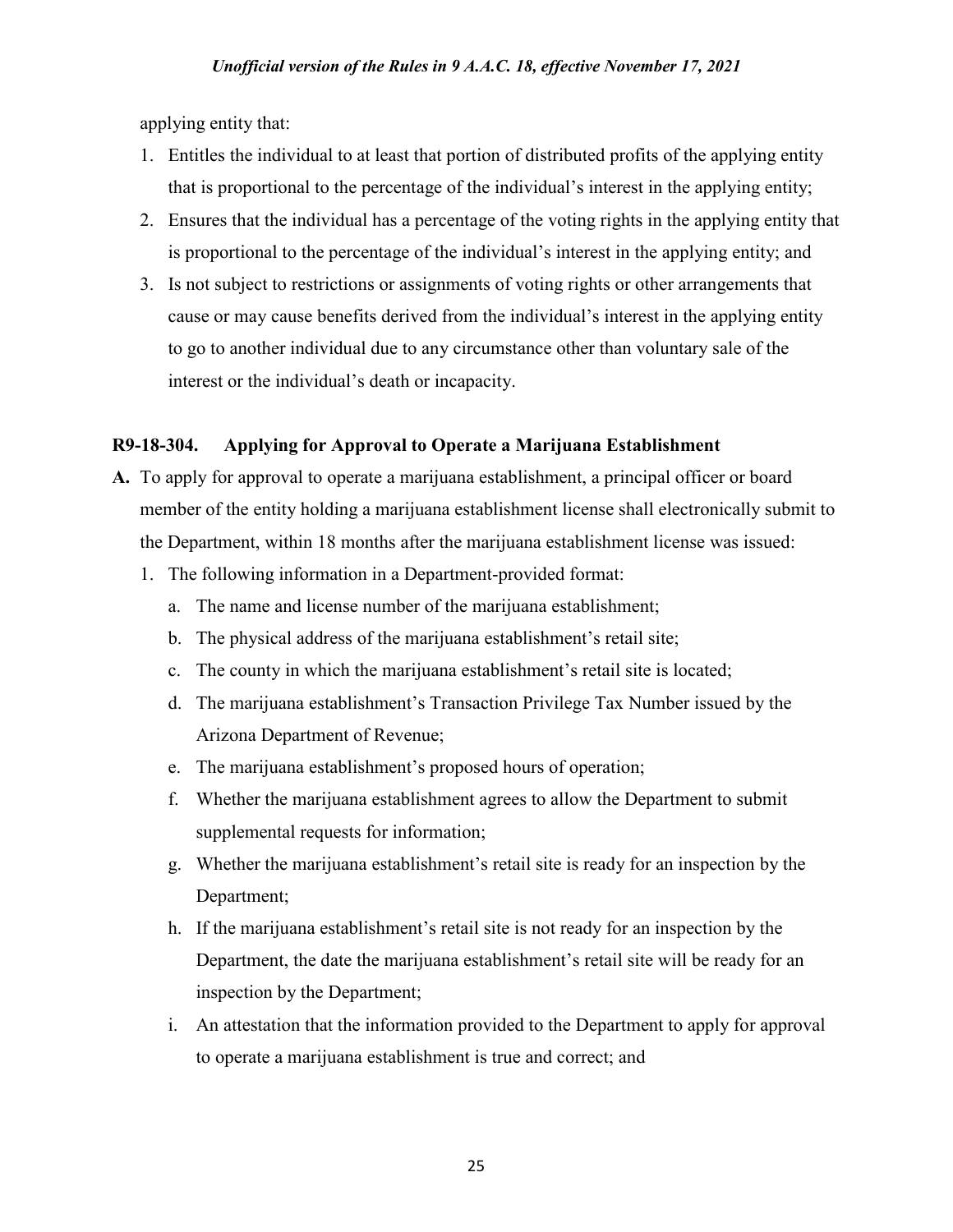- j. The signature of each principal officer and each board member of the marijuana establishment according to R9-18-301 and the date signed;
- 2. A copy of documentation issued by the local jurisdiction to the marijuana establishment authorizing occupancy of the building as a marijuana establishment's retail site, such as a certificate of occupancy, a special use permit, or a conditional use permit;
- 3. Documentation, in a Department-provided format, of:
	- a. Ownership of the physical address of the marijuana establishment's retail location, signed and dated within 60 calendar days before the date of application; or
	- b. Permission from the owner of the physical address of the marijuana establishment's retail location for the applicant to operate a marijuana establishment at the physical address, signed, notarized, and dated within 60 calendar days before the date of application;
- 4. A list of which of the following activities the marijuana establishment is requesting approval to provide at the retail site:
	- a. Cultivation,
	- b. Manufacturing of marijuana products, or
	- c. Manufacturing of edible marijuana products;
- 5. If requesting approval to manufacture edible marijuana products, a copy of the marijuana establishment's license or permit of the location as a food establishment, issued under 9 A.A.C. 8, Article 1;
- 6. A site plan drawn to scale of the marijuana establishment's retail site showing streets, property lines of the contiguous premises, buildings, parking areas, outdoor areas if applicable, fences, security features, fire hydrants if applicable, and access to water mains;
- 7. A floor plan drawn to scale of the building where the marijuana establishment's retail site is located showing the:
	- a. Layout and dimensions of each room,
	- b. Name and function of each room,
	- c. Location of each hand washing sink,
	- d. Location of each toilet room,
	- e. Means of egress,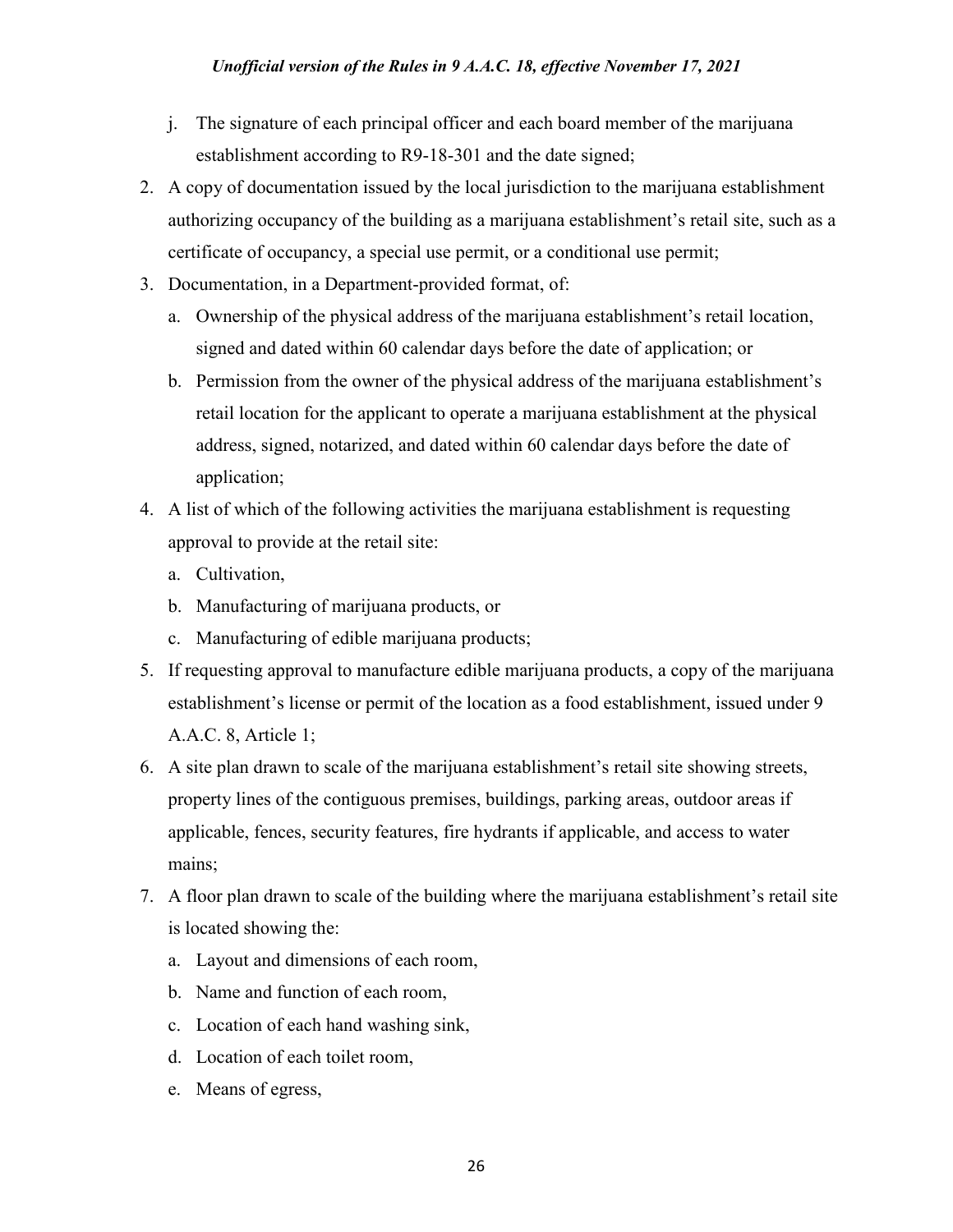- f. Location of each video camera,
- g. Location of each panic button, and
- h. Location of natural and artificial lighting sources; and
- 8. Beginning March 1, 2022, a certificate of completion of the Department-provided educational training course focusing on the operation of a marijuana establishment for each principal officer and each board member according to R9-18-301:
- 9. Documentation of the marijuana facility agent license for each principal officer and each board member according to R9-18-301; and
- 10. The applicable fee in R9-18-102 for applying for an approval to operate.
- **B.** The Department shall process, as provided in R9-18-103, a request submitted according to subsection (A) for approval to operate a marijuana establishment.

# **R9-18-305. Changes to a Marijuana Establishment License**

- **A.** A marijuana establishment that is a dual licensee may not separately transfer or assign the dispensary registration certificate or the marijuana establishment license.
- **B.** Except as provided in subsection (C), a marijuana establishment may change the location of the marijuana establishment's retail site, manufacturing site, or cultivation site to another location in the state.
- **C.** For a marijuana establishment that received a marijuana establishment license under A.R.S. § 36-2854(A)(1)(c), the marijuana establishment may only change the location of the marijuana establishment's retail site to another location in the same county for which the original marijuana establishment license was issued.
- **D.** A marijuana establishment shall not cultivate, manufacture, distribute, dispense, or sell marijuana or a marijuana product at a new location of the marijuana establishment's retail site, manufacturing site, or cultivation site or make a change in the activities conducted at a current location until the marijuana establishment:
	- 1. Submits an application for a change in R9-18-306; and
	- 2. Receives from the Department an amended marijuana establishment license or an approval for:
		- a. The new location of the marijuana establishment's retail site, manufacturing site, or cultivation site; or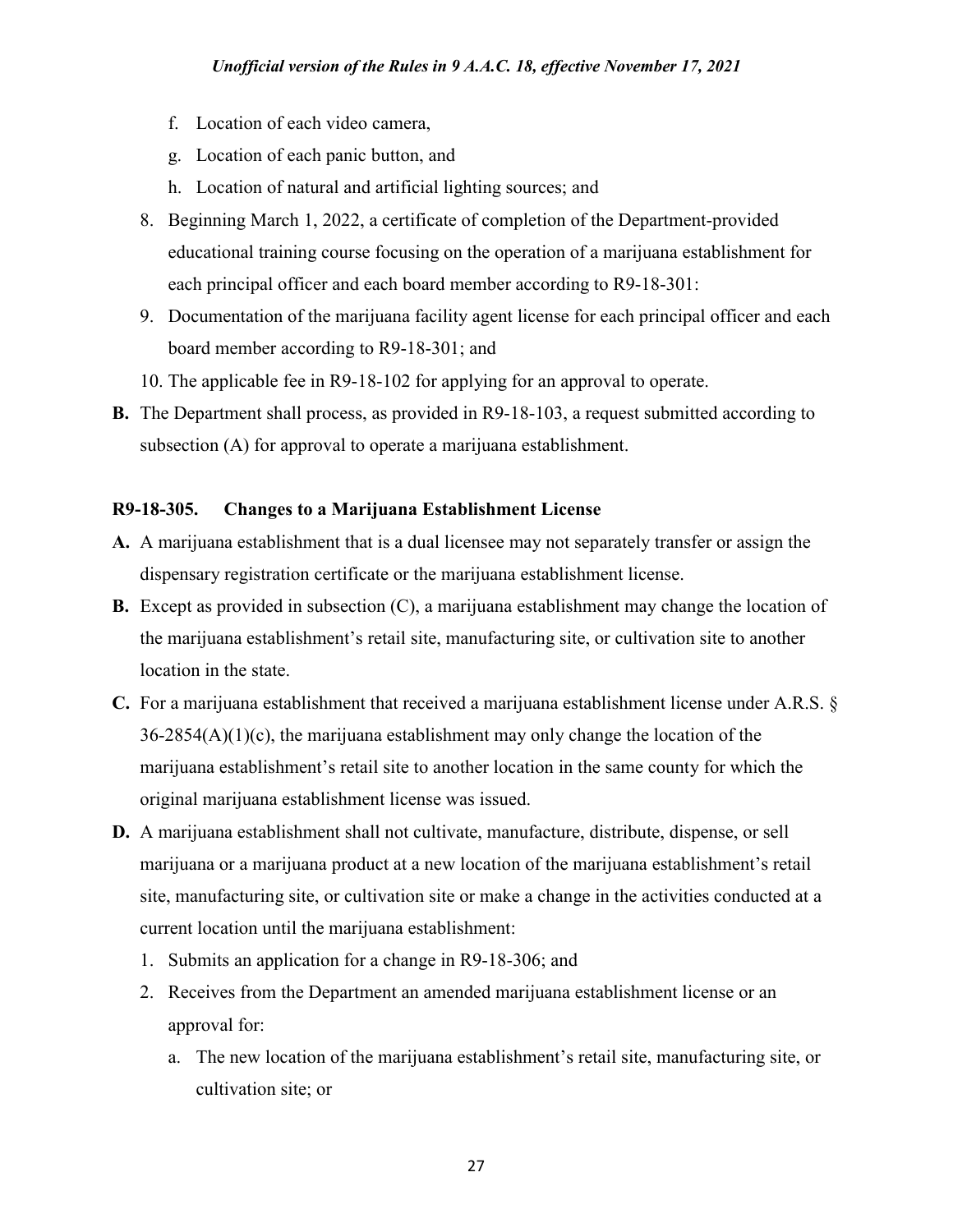b. The requested change in the activities conducted at a current location.

## **R9-18-306. Applying to Change a Marijuana Establishment License**

- **A.** On or after April 1, 2021, a marijuana establishment may submit an application to the Department according to subsections (B) and (C) to request any of the following:
	- 1. To change the location of the marijuana establishment's retail site, manufacturing site, or cultivation site;
	- 2. To add a manufacturing site or cultivation site; or
	- 3. To change what the marijuana establishment is approved to do at the retail site, cultivation site, or manufacturing site.
- **B.** A marijuana establishment shall submit a separate application to the Department for each request for one of the possible changes in subsection (A).
- **C.** To request any of the changes specified in subsection (A), a marijuana establishment shall submit to the Department:
	- 1. The following information in a Department-provided format:
		- a. The legal name of the marijuana establishment;
		- b. The marijuana establishment license number for the marijuana establishment;
		- c. Whether the request is for a change in the location of the marijuana establishment's:
			- i. Retail site,
			- ii. Cultivation site, or
			- iii. Manufacturing site;
		- d. As applicable, the anticipated date of the change of location;
		- e. Whether the marijuana establishment is requesting to add a:
			- i. Cultivation site and, if so, the physical address of the proposed cultivation site; or
			- ii. Manufacturing site and, if so, the physical address of the proposed cultivation site;
		- f. The current physical address of the marijuana establishment's retail site, cultivation site, or manufacturing site, as applicable to the request;
		- g. Whether the proposed marijuana establishment's retail site or the marijuana establishment's proposed cultivation site or manufacturing site, as applicable, is ready for an inspection by the Department;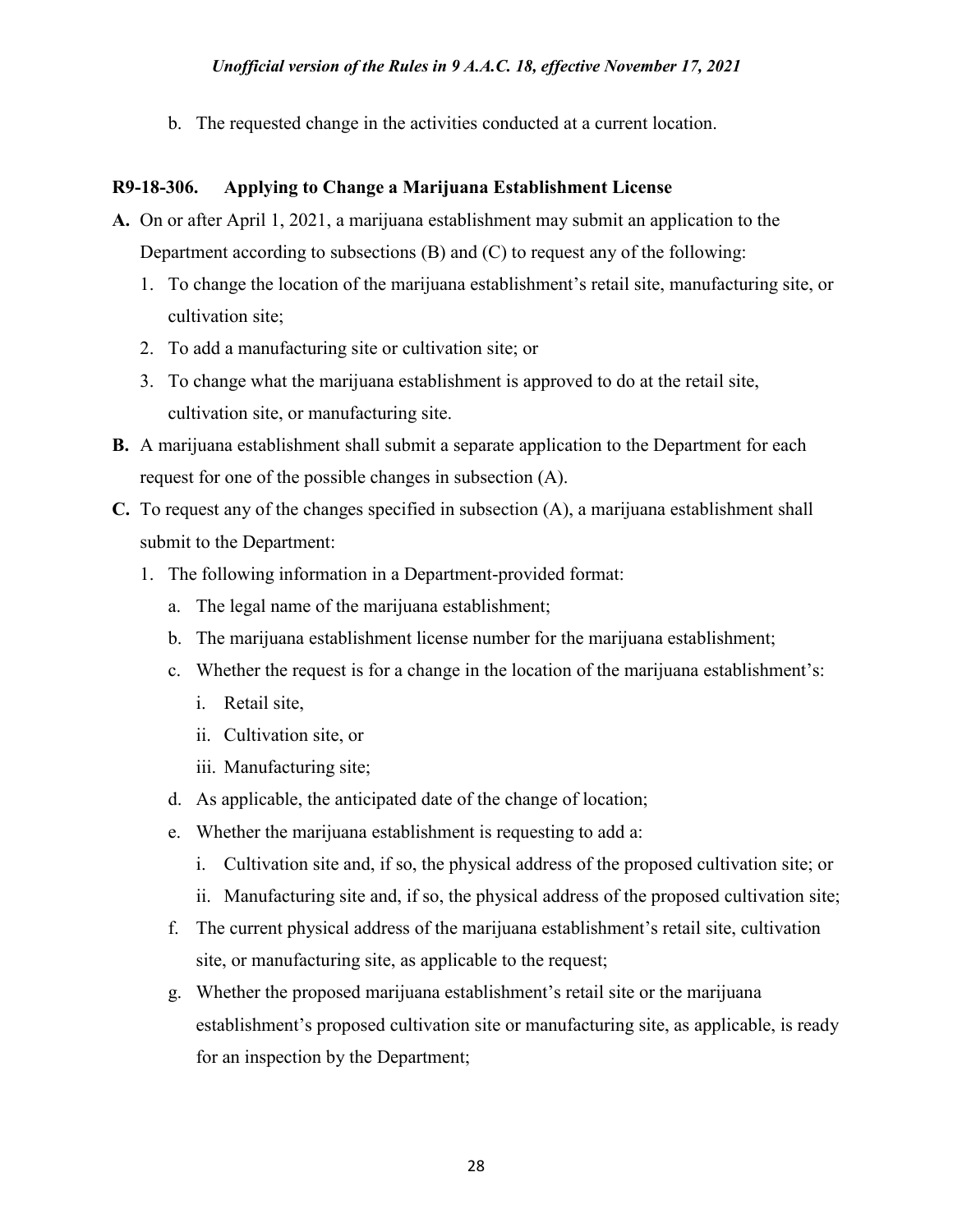- h. If the proposed marijuana establishment's retail site or the marijuana establishment's proposed cultivation site or manufacturing site, as applicable, is not ready for an inspection by the Department, the date the marijuana establishment's retail site or the marijuana establishment's proposed cultivation site or manufacturing site will be ready for an inspection by the Department;
- i. Whether the marijuana establishment is requesting approval for a change in any of the following activities and, if so, whether the activity is planned to occur at the retail site or cultivation site:
	- i. On-site cultivation,
	- ii. Manufacturing of marijuana products on-site, or
	- iii. Preparation of edible marijuana products;
- j. Whether the marijuana establishment is requesting approval for a change in any of the following activities at the manufacturing site:
	- i. Packaging and storing marijuana or marijuana products,
	- ii. Manufacturing of marijuana products on-site, or
	- iii. Preparation of edible marijuana products;
- k. An attestation that the information provided to the Department as part of the application is true and correct; and
- l. The signatures of each principal officer and each board member of the marijuana establishment according to R9-18-301 and the date signed;
- 2. A copy of documentation issued by the local jurisdiction to the marijuana establishment authorizing occupancy, as applicable, of the building as a marijuana establishment's proposed retail site or of the location as the marijuana establishment's proposed cultivation site or manufacturing site, such as a certificate of occupancy, a special use permit, or a conditional use permit;
- 3. If requesting to change the location of a marijuana establishment's retail site, cultivation site, or manufacturing site, or when requesting to add a cultivation site or manufacturing site, documentation, in a Department-provided format, of:
	- a. Ownership of the physical address of the proposed marijuana establishment location, signed and dated within 60 calendar days before the days of application; or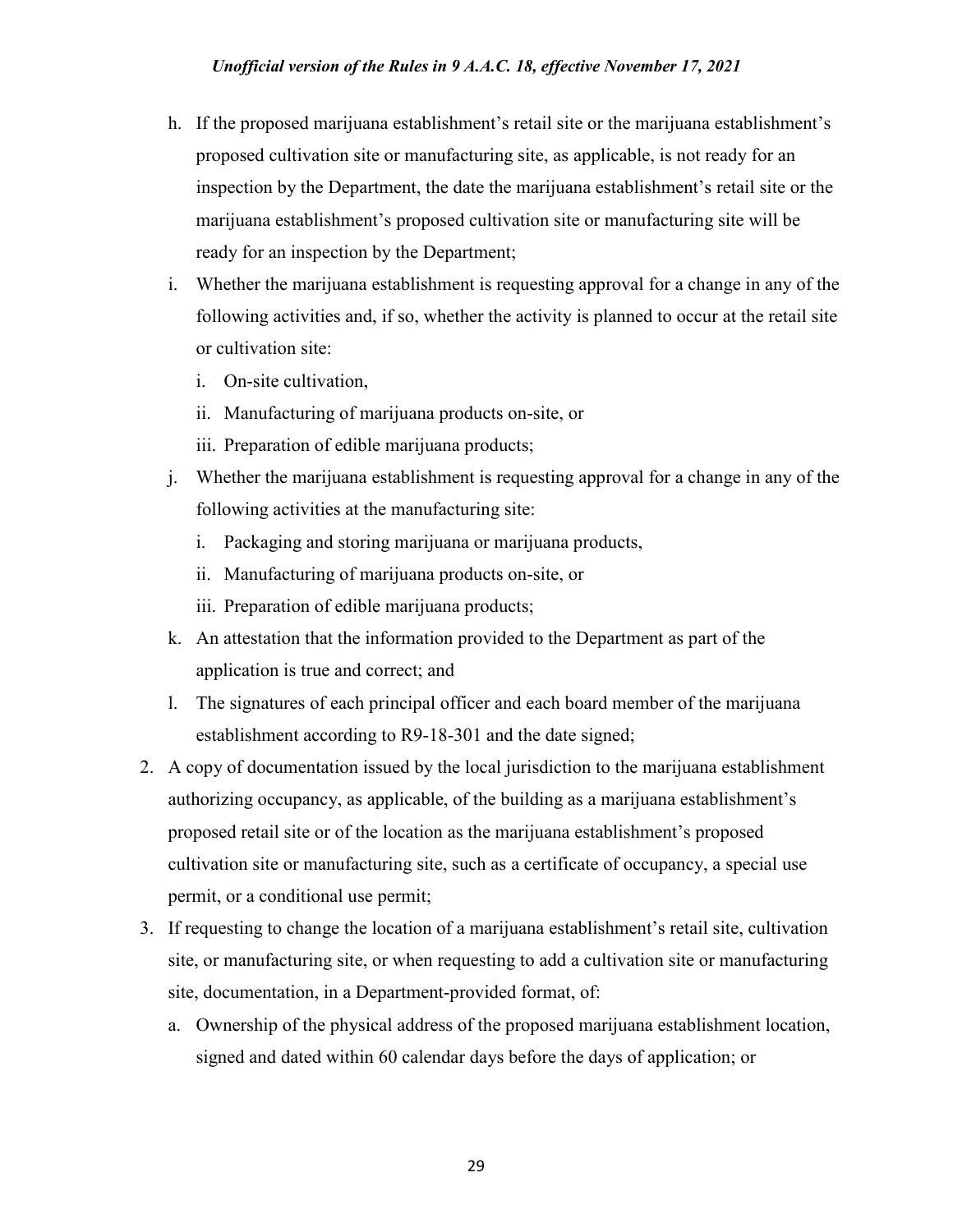- b. Permission from the owner of the physical address of the proposed location for the marijuana establishment to operate a retail site, cultivation site, or manufacturing site, as applicable, at the physical address, signed, notarized, and dated within 60 calendar days before the days of application;
- 4. A site plan drawn to scale of the proposed marijuana establishment location showing streets, property lines of the contiguous premises, buildings, parking areas, outdoor areas if applicable, fences, security features, fire hydrants if applicable, and access to water mains;
- 5. A floor plan drawn to scale of the building of the proposed retail site, cultivation site, or manufacturing site, as applicable, showing the:
	- a. Layout and dimensions of each room;
	- b. Name and function of each room;
	- c. Location of each hand washing sink;
	- d. Location of each toilet room;
	- e. Means of egress;
	- f. Location of each video camera;
	- g. Location of each panic button; and
	- h. Location of natural and artificial lighting sources, as applicable;
- 6. If requesting approval to prepare edible marijuana products, a copy of the marijuana establishment's license or permit of the location as a food establishment, issued under 9 A.A.C. 8, Article 1; and
- 7. The applicable fee in R9-18-102 for applying for:
	- a. A change in location,
	- b. The addition of a cultivation site or manufacturing site, or
	- c. A change in approved activities at a location.
- **D.** If the information and documents submitted by the marijuana establishment comply with A.R.S. Title 36, Chapter 28.2, and this Chapter, the Department shall issue an amended marijuana establishment license that includes the new address of the new location or amended approved activities, as applicable, and retains the expiration date of the previous marijuana establishment license.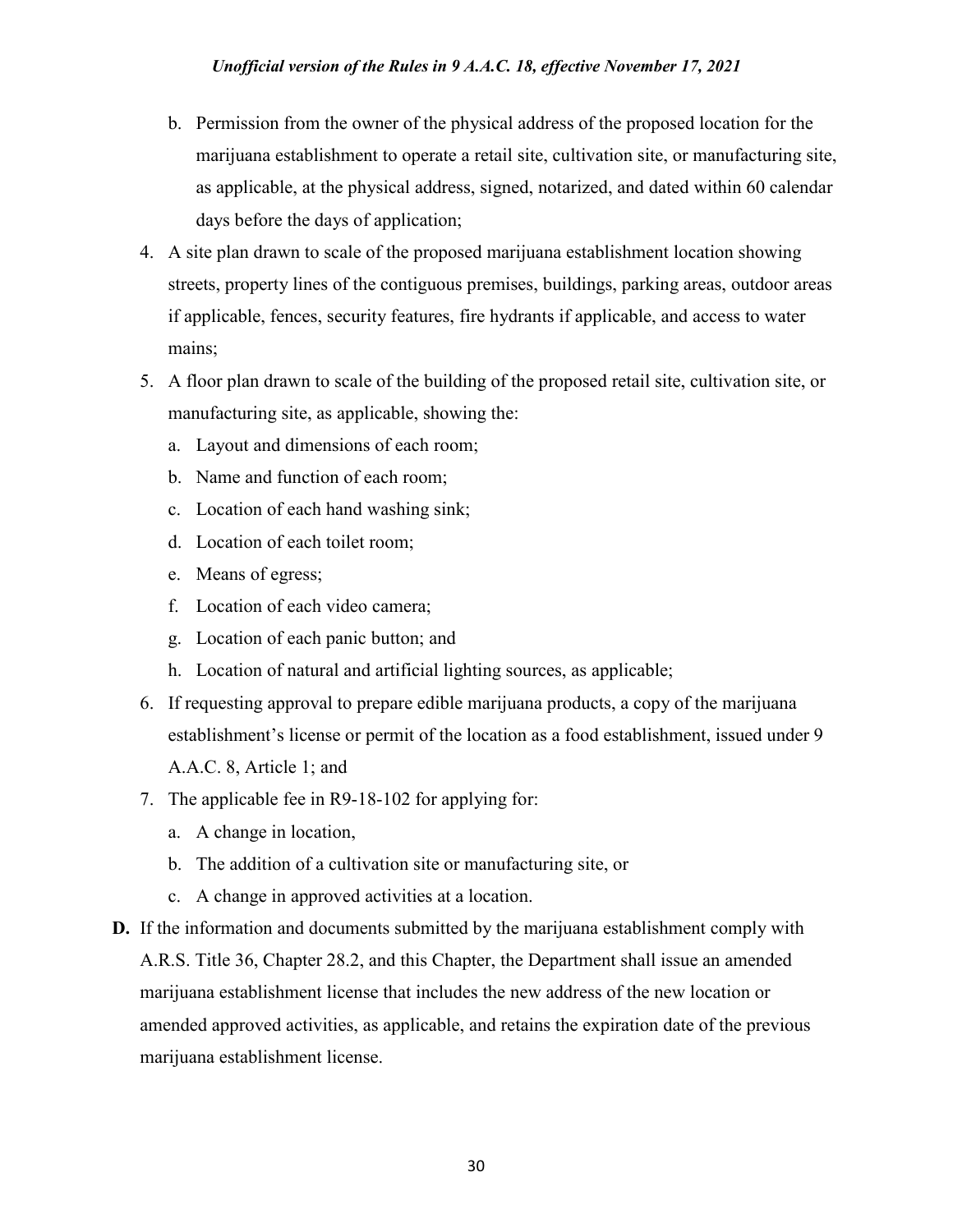- **E.** An application to request any of the possible changes in subsection (A) may not be combined with an application for renewing a marijuana establishment license. A separate application is required for each change, and the Department shall process each application separately according to the applicable time-frame established in R9-18-103 and Table 1.1.
- **F.** A marijuana establishment shall submit written notification to the Department when the marijuana establishment no longer uses a previously approved cultivation site or manufacturing site.

## **R9-18-307. Renewing a Marijuana Establishment License**

To renew a marijuana establishment license, a marijuana establishment that has an approval to operate a marijuana establishment issued by the Department shall submit to the Department, at least 30 calendar days before the expiration date of the marijuana establishment's current marijuana establishment license, the following:

- 1. An application in a Department-provided format that includes:
	- a. The legal name of the marijuana establishment,
	- b. The marijuana establishment license number for the marijuana establishment,
	- c. An attestation that the information provided to the Department to renew the marijuana establishment license is true and correct, and
	- d. The signature of each principal officer and each board member of the marijuana establishment according to R9-18-301 and the date signed; and
- 2. The license fee in R9-18-102 for applying to renew a marijuana establishment license.

## **R9-18-308. Administration**

**A.** A marijuana establishment shall:

- 1. Ensure that the marijuana establishment's retail site is operating and available to provide marijuana and marijuana products to consumers:
	- a. At least 30 hours weekly between the hours of 7:00 a.m. and 10:00 p.m.; and
	- b. Within 18 months after receiving the marijuana establishment license;
- 2. Develop, document, and implement policies and procedures regarding:
	- a. Job descriptions and employment contracts, including:
		- i. Personnel duties, authority, responsibilities, and qualifications; and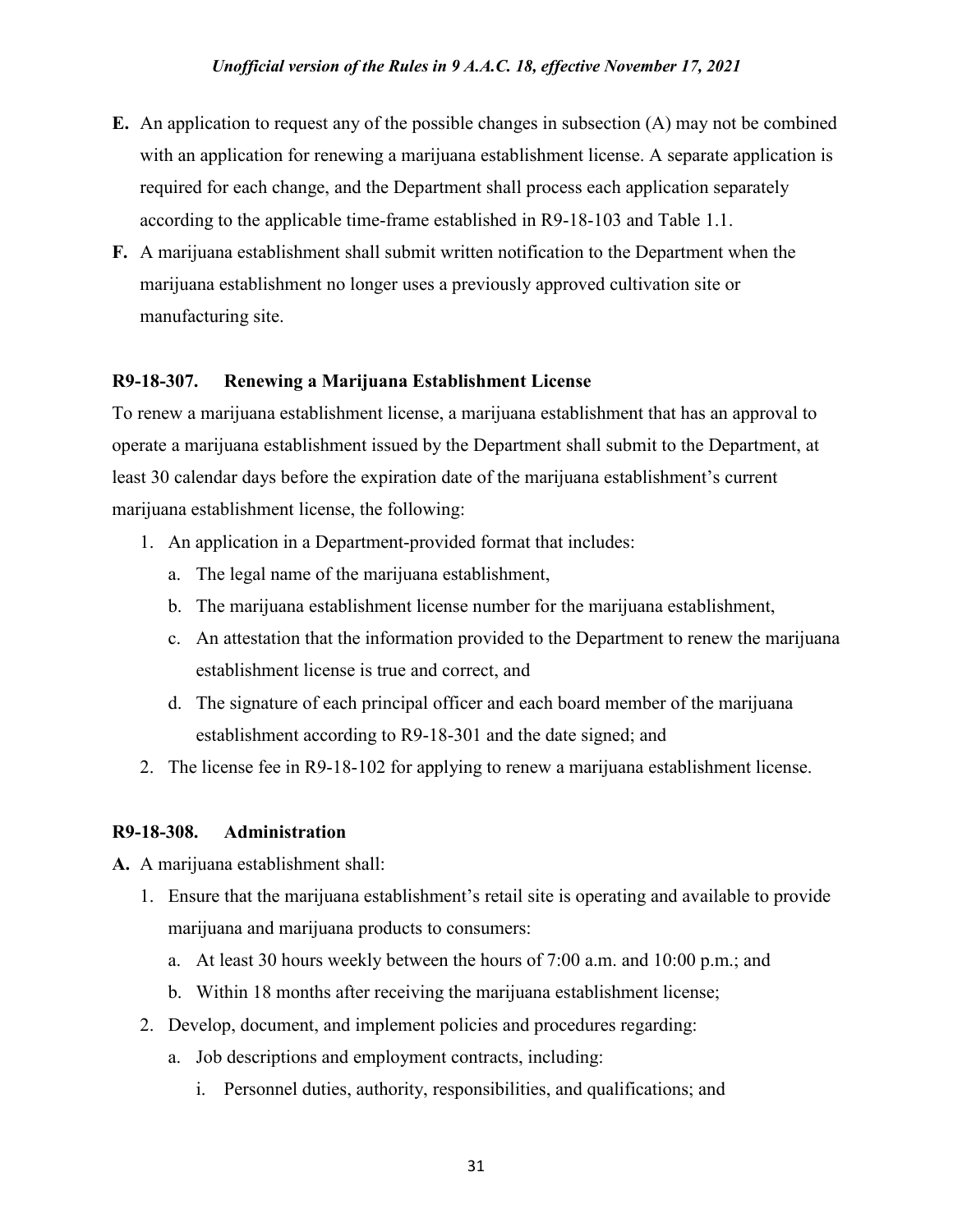- ii. Supervision;
- b. Training of marijuana facility agents, including the requirements of A.R.S. Title 36, Chapter 28.2, and this Chapter;
- c. Inventory control, including:
	- i. Tracking;
	- ii. Packaging;
	- iii. Acquiring marijuana or marijuana products from a dispensary or another marijuana establishment;
	- iv. Providing marijuana or marijuana products to another marijuana establishment or a dispensary; and
	- v. Either:
		- (1) Providing samples of marijuana or marijuana products to a marijuana testing facility for testing, or
		- (2) Allowing a marijuana facility agent associated with a marijuana testing facility access to marijuana or marijuana product to collect samples;
- d. For a marijuana establishment that received the marijuana establishment license under A.R.S. § 36-2854(A)(1)(f), how the marijuana establishment will provide a benefit to one or more communities disproportionately affected by the enforcement of Arizona's previous marijuana laws, such as through:
	- i. Specific hiring or interning practices; or
	- ii. Donation of a percentage of gross profits to one or more non-profit, communitybased organizations, not affiliated directly or indirectly with the marijuana establishment, that focus on social or health inequities in a community; and
- e. Advertising that comply with the requirements in A.R.S. § 36-2859;
- 3. Maintain copies of the policies and procedures at the marijuana establishment's retail site and provide copies to the Department for review upon request;
- 4. Review marijuana establishment policies and procedures at least once every 12 months from the issue date of the marijuana establishment license and update as needed;
- 5. Ensure that all principal officers, board members, employees and volunteers providing services for the marijuana establishment maintain valid marijuana facility agent licenses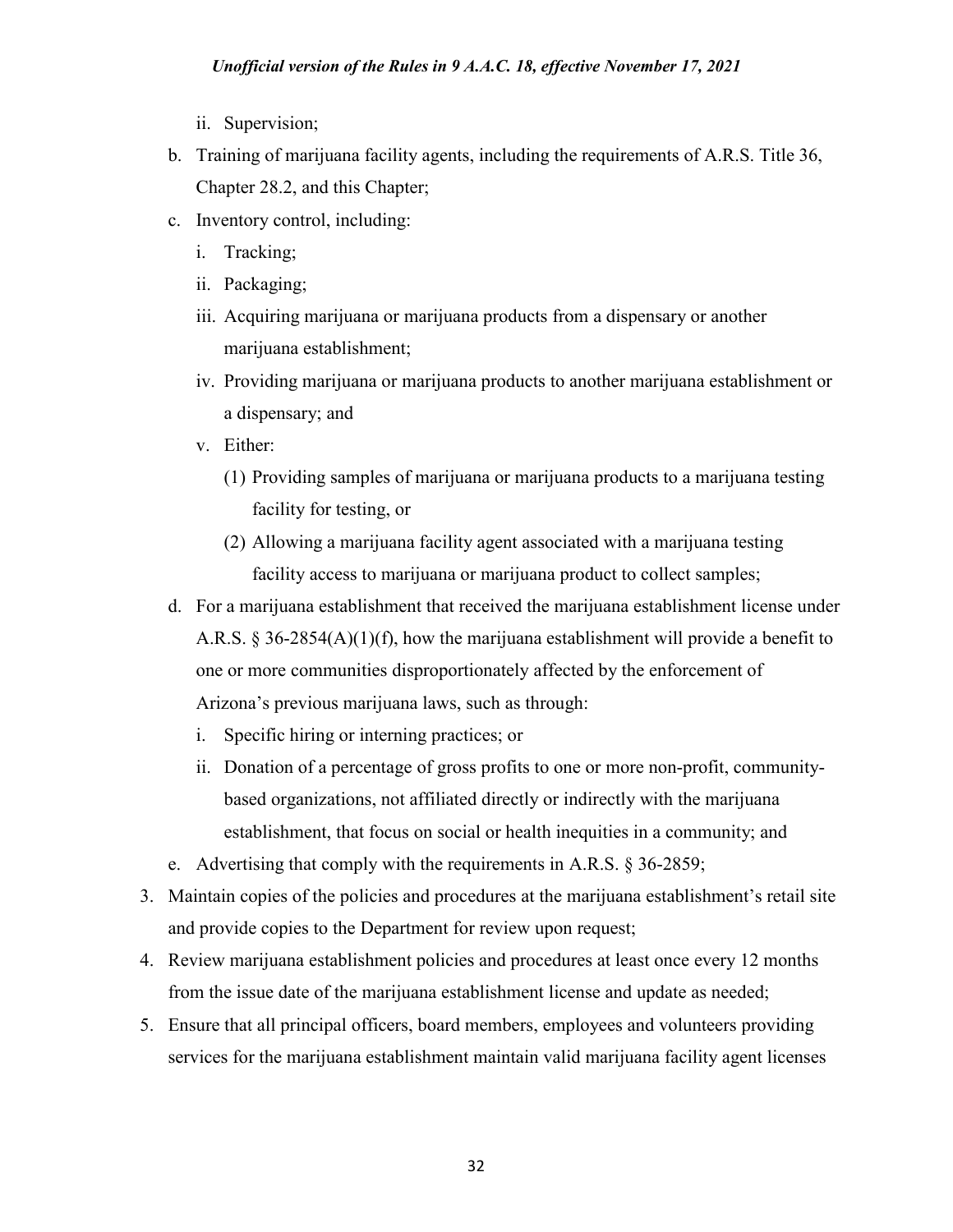with the Department and that the marijuana facility agent licenses are linked to the marijuana establishment through the Department's electronic system;

- 6. Ensure that each marijuana facility agent has the marijuana facility agent's license in the marijuana facility agent's immediate possession when the marijuana facility agent is:
	- a. Working or providing volunteer services at the marijuana establishment's retail site or the marijuana establishment's cultivation site or manufacturing site, or
	- b. Transporting marijuana for the marijuana establishment;
- 7. Not allow an individual who does not possess a marijuana facility agent license or who does not meet the requirements in A.R.S. § 36-2855(E) to:
	- a. Serve as a principal officer or board member for the marijuana establishment,
	- b. Be employed by the marijuana establishment, or
	- c. Provide volunteer services at or on behalf of the marijuana establishment;
- 8. Provide written notice to the Department, including the date of the event, within 10 working days after the date, when a marijuana facility agent no longer:
	- a. Serves as a principal officer or board member for the marijuana establishment,
	- b. Is employed by the marijuana establishment, or
	- c. Provides volunteer services at or on behalf of the marijuana establishment;
- 9. Document and report any loss or theft of marijuana or a marijuana product from the marijuana establishment's retail site, cultivation site, or manufacturing site to the appropriate law enforcement agency;
- 10. Maintain copies of any documentation required in this Chapter for at least 12 months after the date on the documentation and provide copies of the documentation to the Department for review upon request; and
- 11. Post the following information in a place that can be viewed by individuals entering the marijuana establishment's retail site:
	- a. If applicable, the marijuana establishment's approval to operate;
	- b. The marijuana establishment license;
	- c. A sign in a Department-provided format that contains the following language:
		- i. "WARNING: There may be potential dangers to fetuses caused by smoking or ingesting marijuana while pregnant or to infants while breastfeeding," and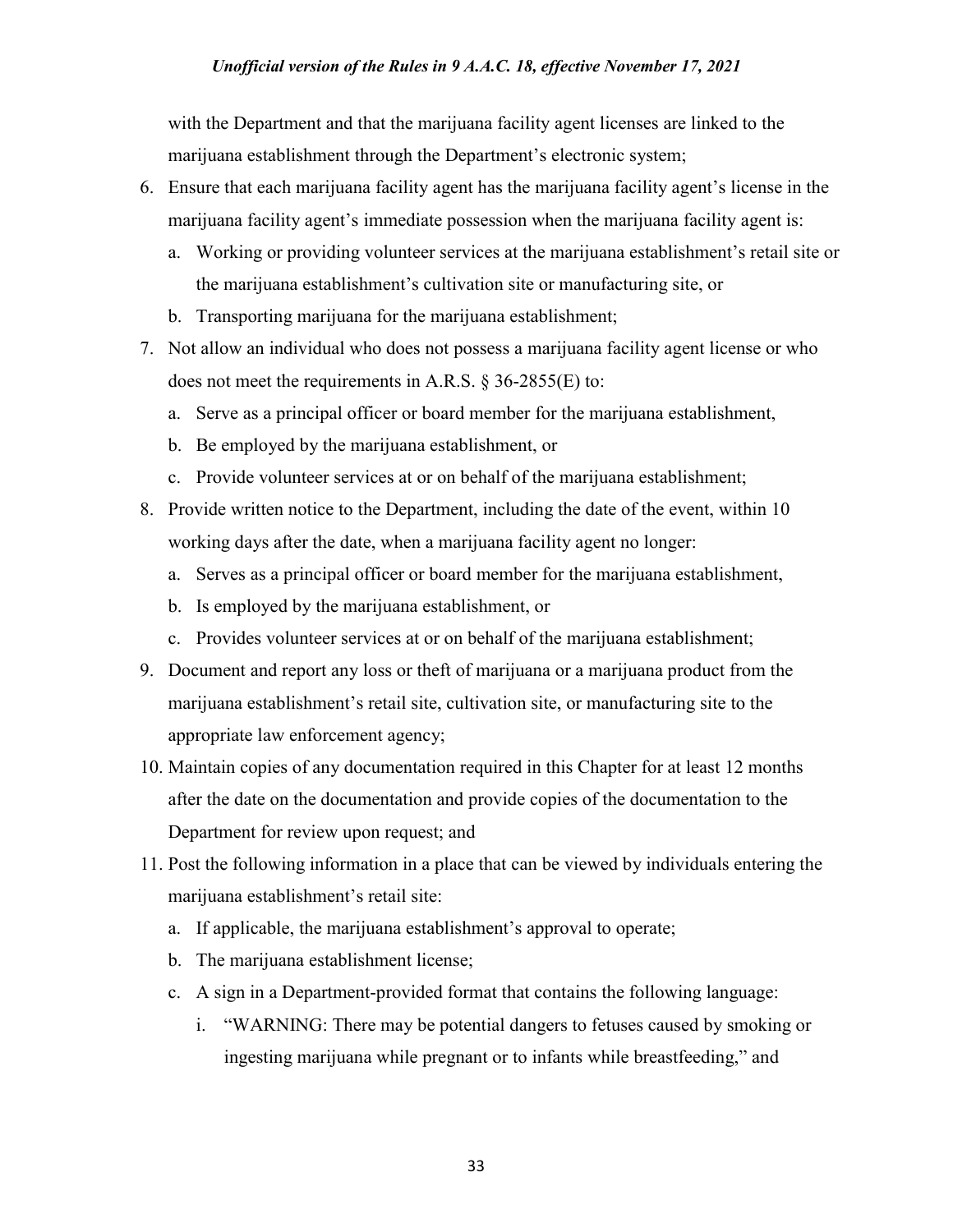- ii. "WARNING: Use of marijuana during pregnancy may result in a risk of being reported to the Department of Child Safety during pregnancy or at the birth of the child by persons who are required to report;" and
- d. The hours of operation during which the marijuana establishment will sell or otherwise transfer marijuana or a marijuana product to a consumer.
- **B.** If a marijuana establishment cultivates marijuana, the marijuana establishment shall cultivate the marijuana in a secure location according to R9-18-312.

## **R9-18-309. Selling or Otherwise Transferring Marijuana or a Marijuana Product**

- **A.** Before a marijuana facility agent of a marijuana establishment sells or otherwise transfers marijuana or a marijuana product to a consumer, the marijuana facility agent shall:
	- 1. Verify the consumer's age through one of the documents in A.R.S. § 4-241(K);
	- 2. Make available the results of testing of the marijuana or marijuana product required in R9-18-311, if requested by the consumer; and
	- 3. Ensure that the amount of marijuana or marijuana product to be sold or otherwise transferred to the consumer does not exceed one ounce of marijuana, with not more than five grams being in the form of a marijuana concentrate.
- **B.** A marijuana establishment shall ensure that marijuana or a marijuana product provided by the marijuana establishment to a consumer is sold or otherwise transferred in a container made of material that will not react with or leach into the marijuana or marijuana product.
- **C.** A marijuana establishment shall ensure that any marijuana or marijuana products sold to a consumer meets the requirements in A.A.C. R9-17-317.01.

# **R9-18-310. Product Labeling and Packaging**

- **A.** A marijuana establishment shall ensure that marijuana or a marijuana product provided by the marijuana establishment's retail site to a consumer:
	- 1. Complies with packaging and labeling requirements in A.R.S. § 36-2860(A);
	- 2. Is labeled with:
		- a. The marijuana establishment license number;
		- b. The amount, strain, and batch number of the marijuana or marijuana product;
		- c. The form of the marijuana or marijuana product;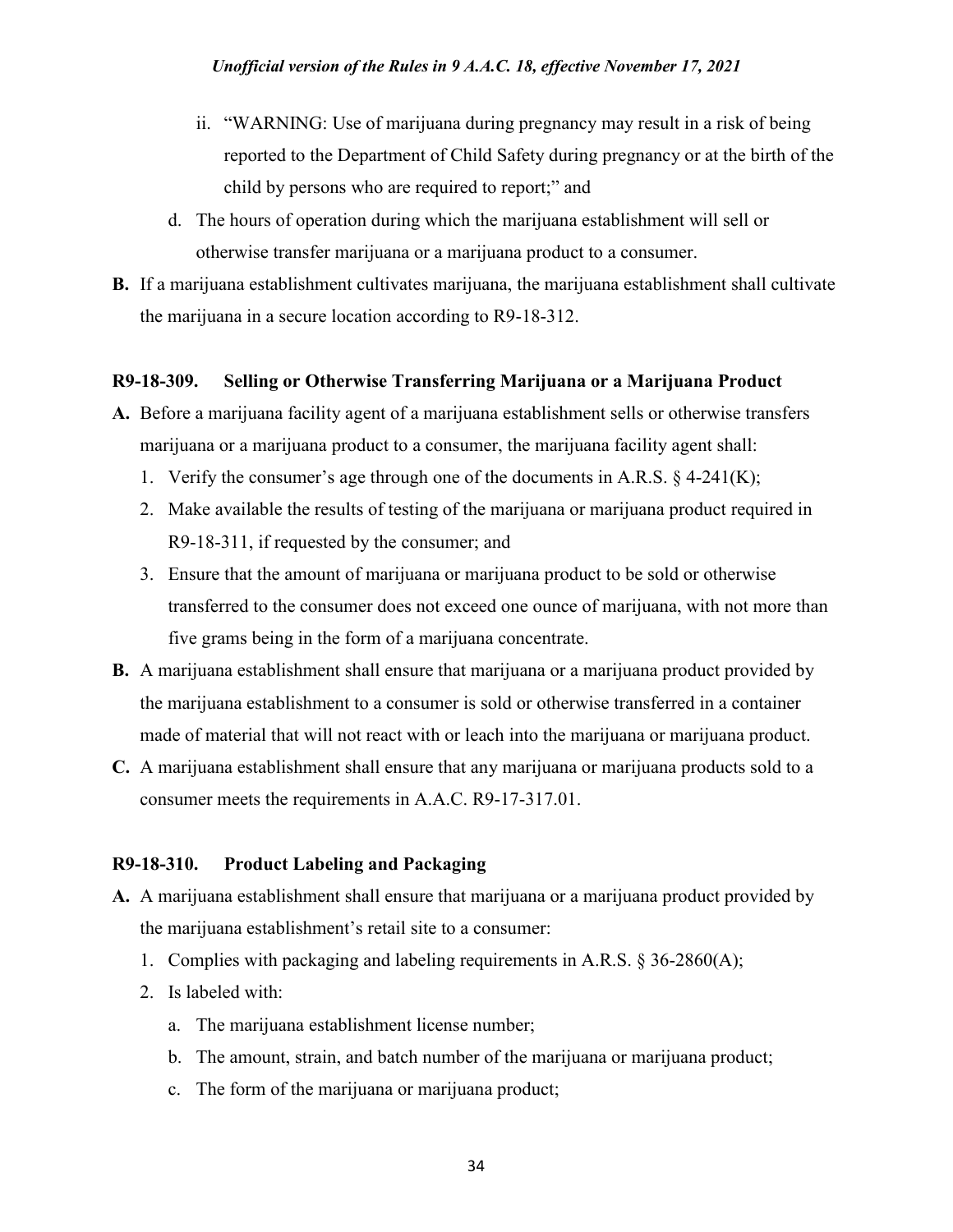- d. As applicable, the weight of the marijuana or marijuana product;
- e. In compliance with Table 3.1, the potency of the marijuana or marijuana product, based on the results of testing by a marijuana testing facility, including the number of milligrams per designated unit or percentage of:
	- i. Total tetrahydrocannabinol, reported according to  $R9-18-408(F)(2)(a)$ ;
	- ii. Total cannabidiol, reported according to  $R9-18-408(F)(2)(b)$ ; and
	- iii. Any other cannabinoid for which the marijuana establishment is making a claim related to the effect of the cannabinoid on the human body;
- f. The following statement: "ARIZONA DEPARTMENT OF HEALTH SERVICES' WARNING: Marijuana use can be addictive and can impair an individual's ability to drive a motor vehicle or operate heavy machinery. Marijuana smoke contains carcinogens and can lead to an increased risk for cancer, tachycardia, hypertension, heart attack, and lung infection. KEEP OUT OF REACH OF CHILDREN";
- g. If not cultivated by the marijuana establishment, whether the marijuana was obtained from another marijuana establishment or a dispensary;
- h. If not infused or prepared for sale by the marijuana establishment, whether the marijuana product was obtained from another marijuana establishment or a dispensary;
- i. For a marijuana product, the ingredients in order of abundance; and
- j. The date of manufacture, harvest, or sale; and
- 3. Is placed in child-resistant packaging on exit from the marijuana establishment.
- **B.** If a marijuana establishment provides marijuana cultivated, or a marijuana product infused or prepared for sale, by the marijuana establishment to another marijuana establishment or to a dispensary, the marijuana establishment shall ensure that:
	- 1. The marijuana or marijuana product is labeled with:
		- a. The marijuana establishment license number;
		- b. The amount, strain, and batch number of the marijuana or marijuana product; and
		- c. The date of harvest or sale; and
	- 2. A copy of results of testing by a marijuana testing facility for the marijuana or marijuana product is provided to the receiving marijuana establishment or dispensary.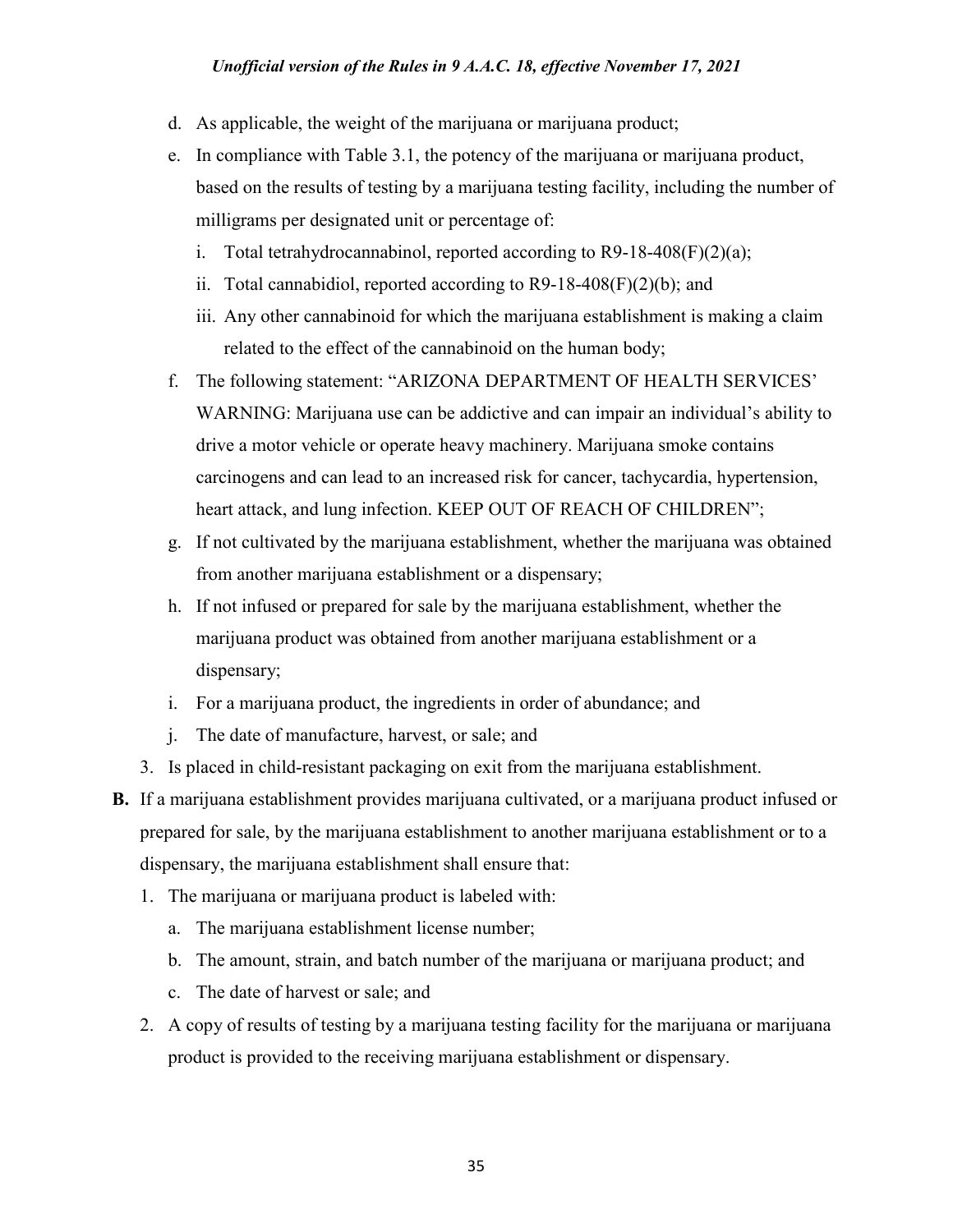## **R9-18-311. Analysis of Marijuana or a Marijuana Product**

- **A.** Before offering a batch of marijuana or of a marijuana product for sale or otherwise transferring marijuana or a marijuana product to a consumer, a marijuana establishment shall ensure that:
	- 1. Except as provided in subsection  $(A)(2)$ , each batch of marijuana is tested in compliance with requirements in R9-18-408 and Table 3.1; and
	- 2. Each batch of a marijuana product is tested according to requirements in R9-18-408 and Table 3.1 for, as applicable:
		- a. At least potency and microbial contaminants other than mycotoxins if the marijuana product was prepared from another marijuana product, such as a marijuana concentrate or tincture, that is in compliance with requirements in R9-18-408 and Table 3.1, using none of the following:
			- i. A temperature above which any analyte could chemically decompose or react with a component of the marijuana product;
			- ii. A pressure above which any analyte could chemically decompose or react with a component of the marijuana product;
			- iii. A process by which any analyte in the marijuana product that is in compliance with requirements in R9-18-408 and Table 3.1 may be further concentrated; or
			- iv. A solvent other than water; or
		- b. All analytes except ethanol if the marijuana product is intended to contain ethanol.
- **B.** A marijuana establishment shall ensure that:
	- 1. Until testing of the marijuana or marijuana product has been completed and testing results received by the marijuana establishment that comply with requirements in R9-18- 408 and Table 3.1, a batch of marijuana or of a marijuana product is stored in a location away from marijuana and marijuana products offered for sale or transfer;
	- 2. Only one sample of each batch of marijuana or marijuana product is collected according to ANSI/ASQ Standard Z1.4 (2018), General Inspection Level II, incorporated by reference, including no future editions, and available at https://asq.org/qualityresources/z14-z19, including:
		- a. Use, as applicable, of one of the following sampling methods: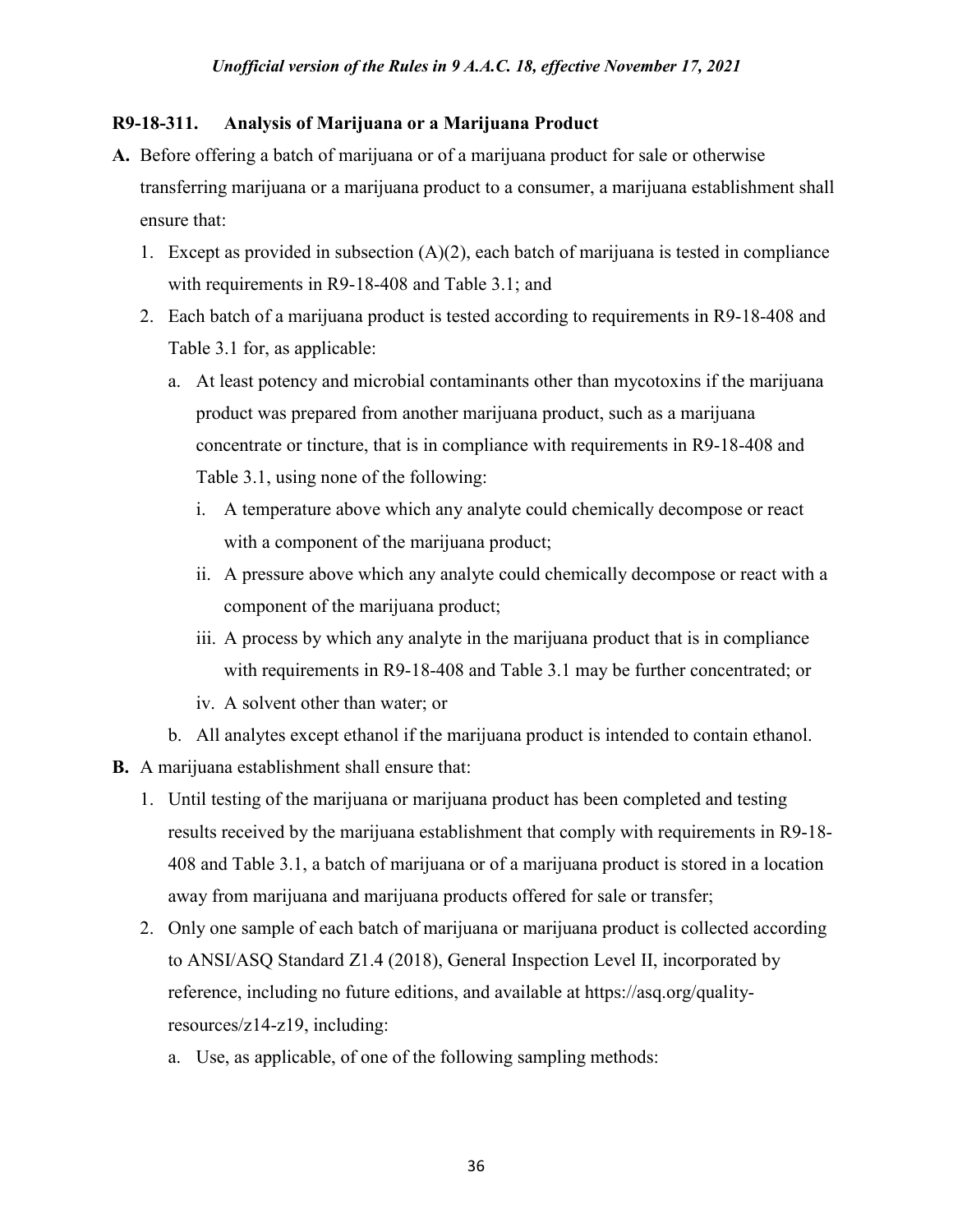#### *Unofficial version of the Rules in 9 A.A.C. 18, effective November 17, 2021*

- i. Top, middle, and bottom sampling using a sample thief, a device consisting of two nested tubes with one or more aligned slots through which a sample may be collected and then sealed into the inner tube by rotating the outer tube;
- ii. Star pattern sampling from the top, middle, and bottom of each storage container;
- iii. Collecting discrete incremental units of a batch, such as every 10th unit or every 20th drop; or
- iv. Quartering until the sample reaches the size specified in subsection (B)(3); and
- b. For sampling methods specified in subsections  $(B)(2)(a)(i)$  through (iii), quartering the volume of the aggregated portions collected to obtain the sample size specified in subsection  $(B)(3)$ ;
- 3. The size of the sample provided to a marijuana testing facility is sufficient for testing and, if necessary, retesting;
- 4. Each sample in subsection (B)(3) is packaged in a container made of:
	- a. The same material that would be used for sale or transfer, or
	- b. Another material that will not react with or leach into the sample;
- 5. Each packaged sample is labeled with the:
	- a. The marijuana establishment's license number;
	- b. The amount, strain, and batch number of the marijuana or marijuana product;
	- c. The storage temperature for the marijuana or marijuana product; and
	- d. The date of sampling;
- 6. A packaged sample in subsection  $(B)(4)$  is submitted to a marijuana testing facility that:
	- a. Has a marijuana testing facility license issued by the Department, and
	- b. Is approved for testing by the Department for each analyte for which testing is being requested;
- 7. Except as specified in subsections  $(A)(2)$  and  $(C)(1)$  or  $(3)(b)$ , as applicable, the samples in subsection (B)(4) are tested for each analyte specified in Table 3.1 by a marijuana testing facility that is approved by the Department for testing the analyte;
- 8. Only batches of marijuana or marijuana products for which testing results in subsection (B)(7) are in compliance with the requirements in R9-18-408 and Table 3.1 are offered for sale or transfer; and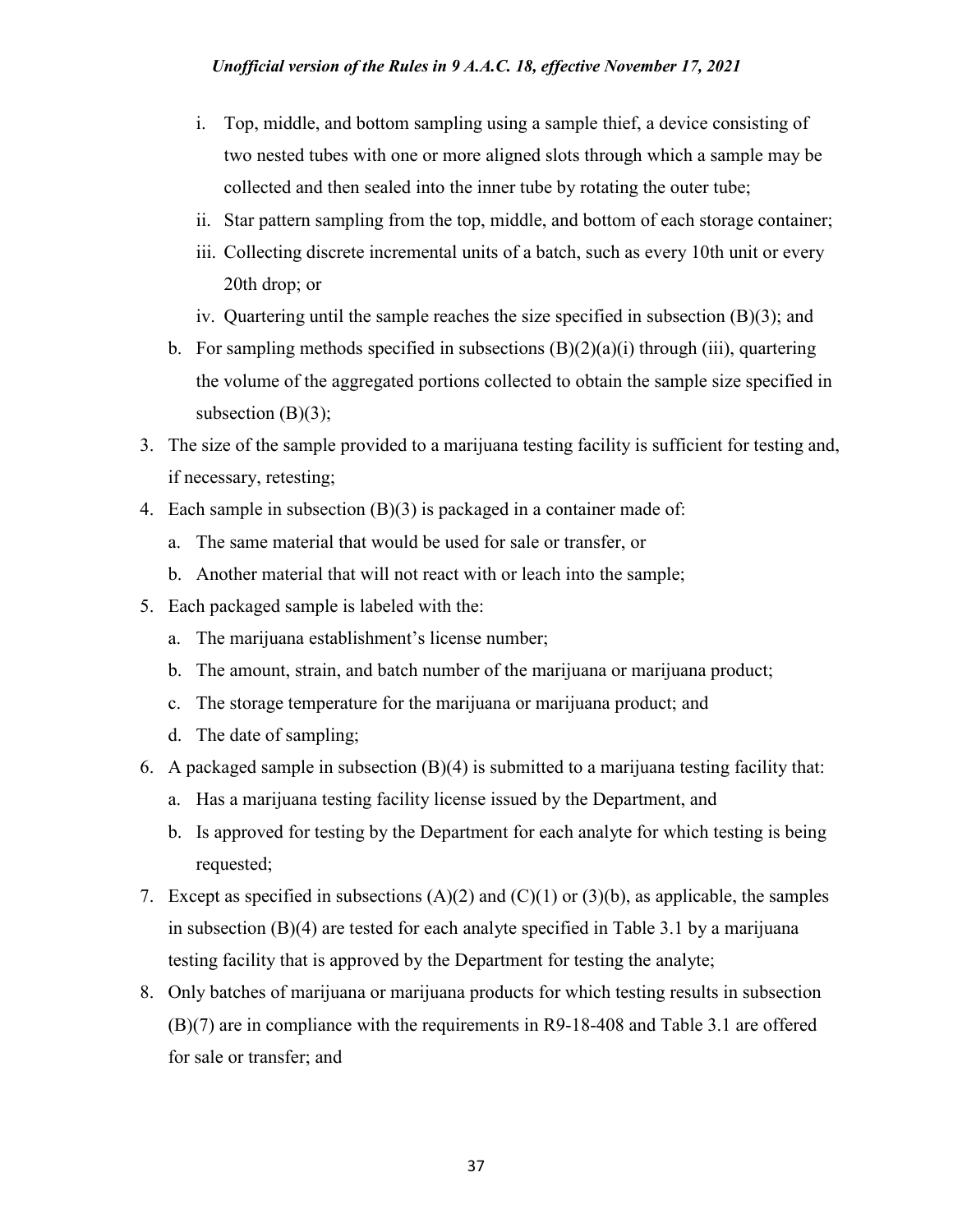- 9. Except as provided in subsection (C), any batch of marijuana or marijuana product that does not comply with the requirements in R9-18-408 and Table 3.1 is remediated, if applicable, or destroyed according to policies and procedures.
- **C.** If a marijuana establishment receives a final report of testing, specified in R9-18-410(B)(3), from a marijuana testing facility that indicates that a batch of marijuana or marijuana product does not comply with the requirements in R9-18-408 and Table 3.1, the marijuana establishment:
	- 1. Within seven days after receiving the final report of testing, may request retesting of the remaining portion of the sample in subsection  $(B)(4)$  for all analytes that do not comply with the requirements in R9-18-408 and Table 3.1 by a second, independent marijuana testing facility that is approved by the Department for testing the analytes;
	- 2. If the final report of testing from the second, independent marijuana testing facility indicates that any analyte tested for according to subsection  $(C)(1)$  does not comply with the requirements in R9-18-408 and Table 3.1, shall remediate, if applicable, or destroy the batch of marijuana or marijuana product according to policies and procedures;
	- 3. If the final report of testing from the second, independent marijuana testing facility indicates that all analytes tested for according to subsection  $(C)(1)$  comply with the requirements in R9-18-408 and Table 3.1:
		- a. Shall ensure that the batch of marijuana or marijuana product is not offered for sale or transfer; and
		- b. May request retesting of the remaining portion of the sample in subsection  $(B)(4)$  for the analytes that do not comply with the requirements in R9-18-408 and Table 3.1 by a third, independent marijuana testing facility that is approved by the Department for testing the analytes; and
	- 4. If the marijuana establishment requested retesting of the remaining portion of the sample in subsection  $(B)(4)$  for an analyte by a third, independent marijuana testing facility according to subsection  $(C)(3)(b)$ :
		- a. If the final report of testing from the third, independent marijuana testing facility indicates that the analyte tested for according to subsection  $(C)(3)$  complies with the requirements in R9-18-408 and Table 3.1, may offer the batch of marijuana or marijuana product for sale or transfer; and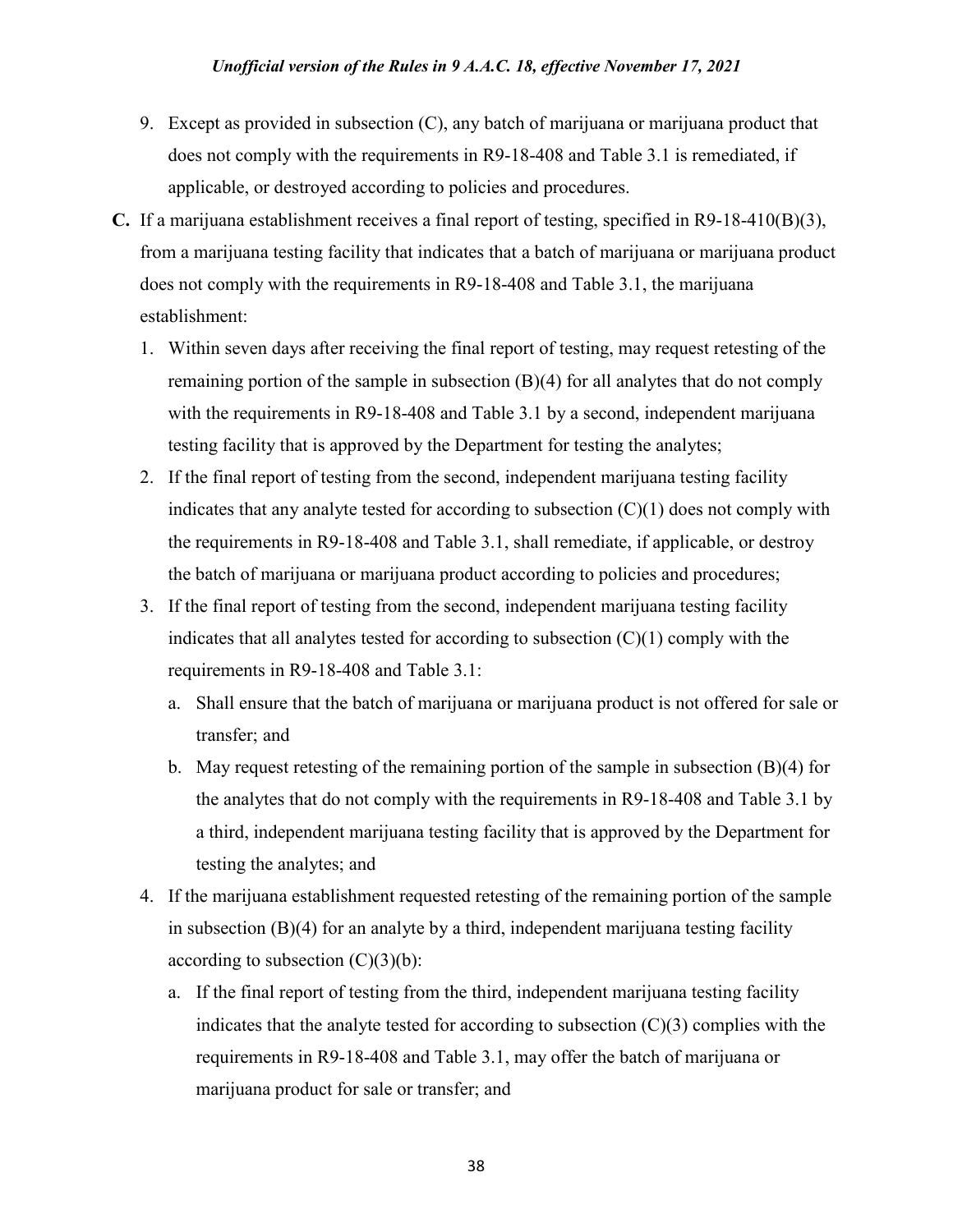- b. If the final report of testing from the third, independent marijuana testing facility indicates that an analyte tested for according to subsection  $(C)(3)$  does not comply with the requirements in R9-18-408 and Table 3.1, shall remediate, if applicable, or destroy the batch of marijuana or marijuana product according to policies and procedures.
- **D.** A marijuana establishment shall ensure that remediation of a batch of marijuana or of a marijuana product that has undergone testing and does not comply with the requirements in R9-18-408 and Table 3.1:
	- 1. Is performed according to policies and procedures,
	- 2. Uses a method that is appropriate to address an analyte not in compliance with Table 3.1, and
	- 3. Does not introduce or produce a substance in a concentration that is known to be harmful to humans.
- **E.** If a batch of marijuana or a marijuana product is remediated, a marijuana establishment shall submit samples from the remediated batch for testing according to subsection (B).
- **F.** A marijuana establishment shall provide to the Department upon request a sample of the marijuana establishment's inventory of marijuana or a marijuana product of sufficient quantity to enable the Department to conduct an analysis of the marijuana or marijuana product.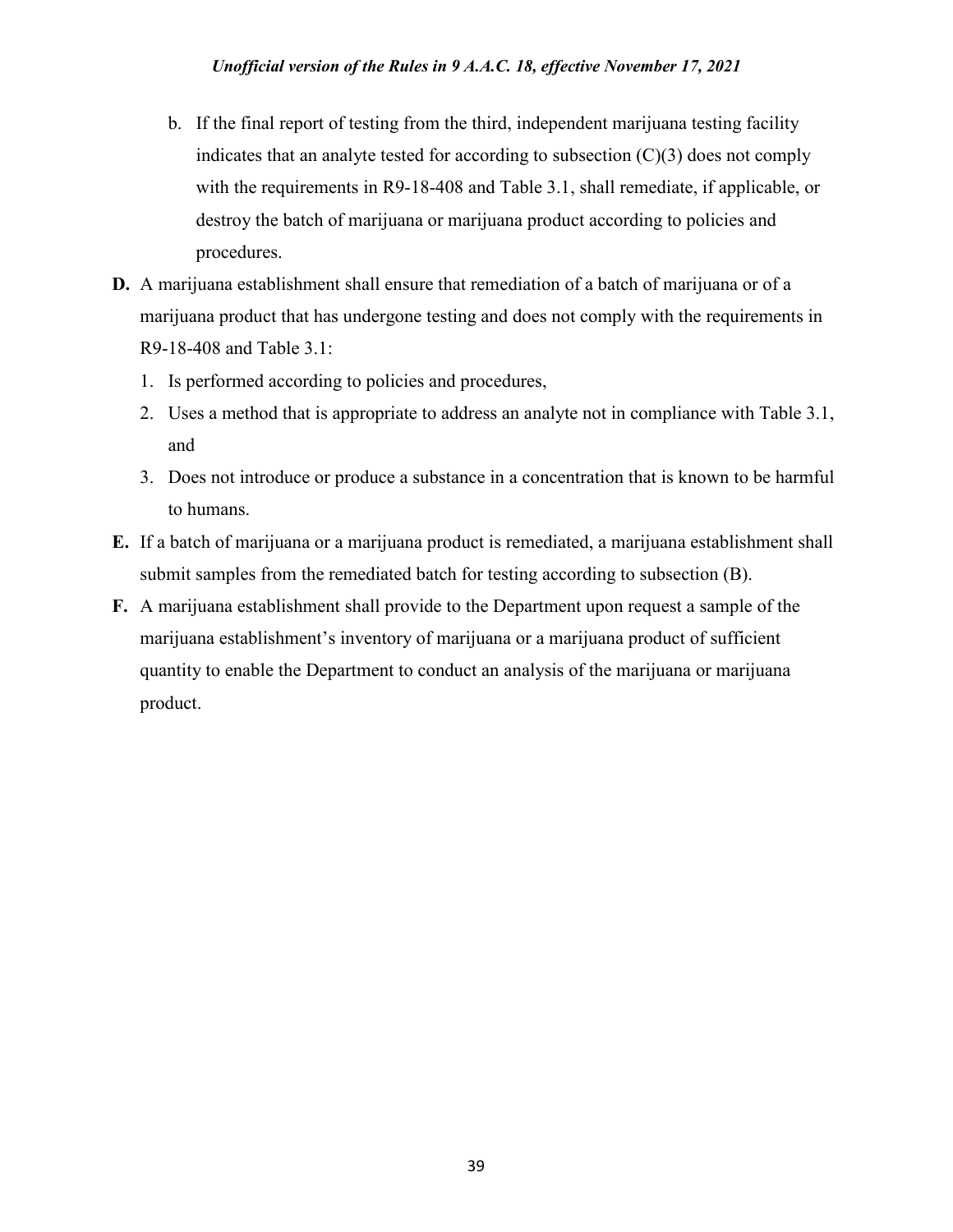### **Table 3.1. Analytes**

residue of n-pentane, iso-pentane, and

neo-pentane)

### **Key:**

|        |  | CAS Number = Chemical Abstract Services Registry number                        |  |  |
|--------|--|--------------------------------------------------------------------------------|--|--|
| CFU.   |  | $=$ Colony-forming unit, a method to estimate the number of viable bacteria or |  |  |
|        |  | fungal cells in a sample                                                       |  |  |
| $\ast$ |  | $=$ Required for marijuana products only                                       |  |  |

#### **A. Microbial Contaminants Analyte Maximum Allowable Contaminants Required Action** *Escherichia coli* 100 CFU/g Remediate and retest, or Destroy *Salmonella* spp. **Detectable in 1 gram** Destroy Mycotoxins: Aflatoxin B1, B2, G1, and G2 Ochratoxin A Marijuana product, except a marijuana product intended for topical application, prepared from an extract or concentrate of marijuana:  $20 \mu g/kg$  (ppb) of total aflatoxins 20 µg/kg (ppb) of ochratoxin Destroy **B. Heavy Metals Analyte Maximum Allowable Concentration Required Action** Arsenic 0.4 ppm Remediate and retest, or<br>Cadmium 0.4 ppm Remediate and retest, or Cadmium 2004 ppm Destroy Destroy Lead 1.0 ppm Mercury 1.2 ppm **C.** \***Residual Solvents Analyte CAS Number Maximum Allowable CAS Number Maximum Allowable Required Action** Acetone 67-64-1 1,000 ppm Remediate and retest, or<br>Acetonitrile 75-05-8 410 ppm Bestroy Acetonitrile 2012 120 120 120 120 130 130 130 130 130 1410 ppm Destroy Benzene 2 ppm Butanes (measured as the cumulative residue of n-butane and iso-butane) 106-97-8 and 75-28-5, respectively 5,000 ppm Chloroform 67-66-3 60 ppm Dichloromethane 1 75-09-2 600 ppm Ethanol 64-17-5 5,000 ppm Ethyl Acetate 141-78-6 5,000 ppm Ethyl Ether 60-29-7 5,000 ppm Heptane 142-82-5 5,000 ppm Hexanes (measured as the cumulative residue of n-hexane, 2-methylpentane, 3-methylpentane, 2,2-dimethylbutane, and 2,3-dimethylbutane) 110-54-3, 107-83-5, 96-14-0, 75-83-2, and 79-29-8, respectively 290 ppm Isopropyl Acetate 108-21-4 5,000 ppm Methanol 67-56-1 3,000 ppm Pentanes (measured as the cumulative 109-66-0, 78-78-4, and 5,000 ppm

463-82-1, respectively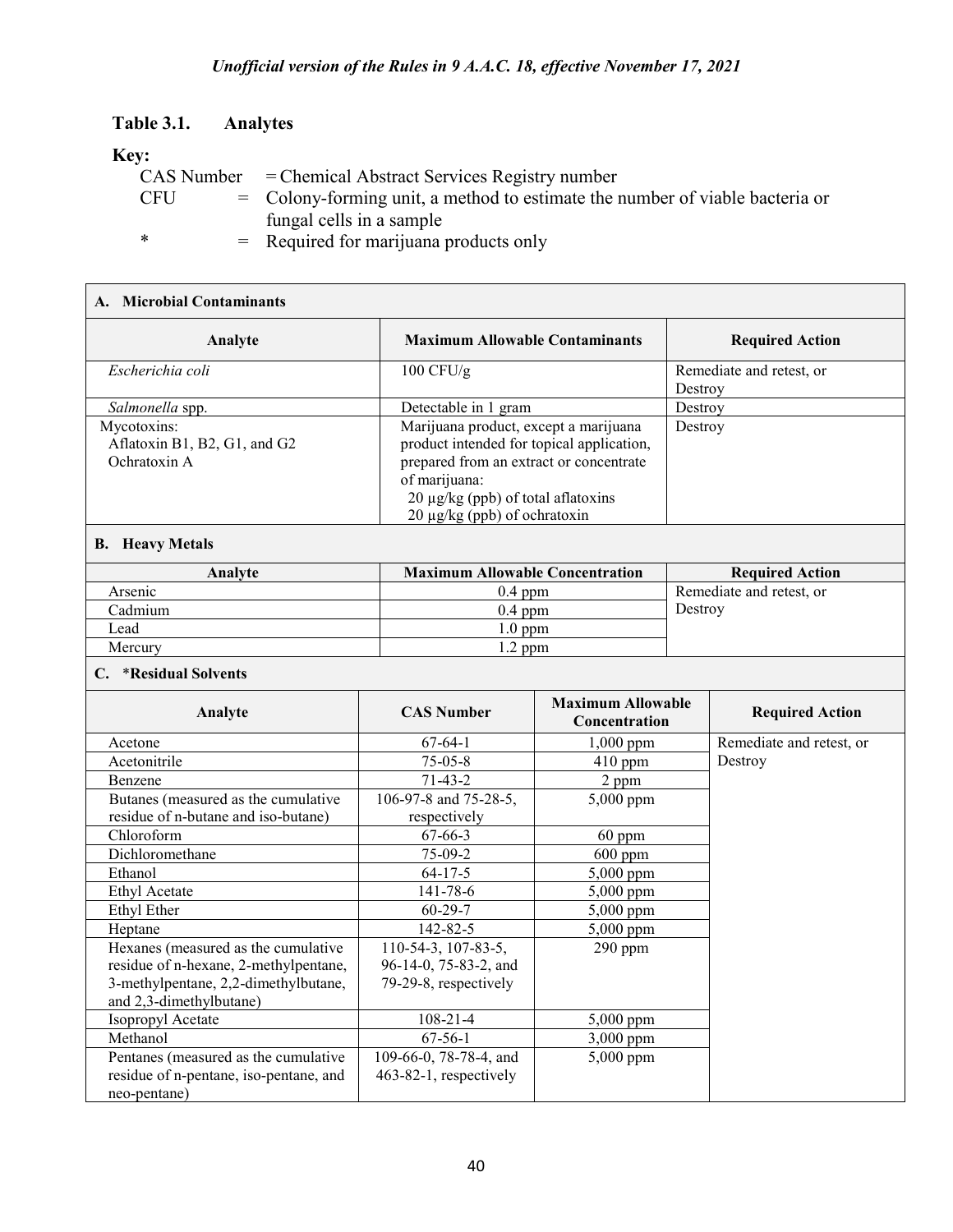| 2-Propanol $(IPA)$                   | $67-63-0$               | $5,000$ ppm |
|--------------------------------------|-------------------------|-------------|
| Propane                              | 74-98-6                 | $5,000$ ppm |
| Toluene                              | 108-88-3                | $890$ ppm   |
| Xylenes (measured as the cumulative  | 1330-20-7 (95-47-6,     | $2,170$ ppm |
| residue of 1,2-dimethylbenzene, 1,3- | 108-38-3, and 106-42-3, |             |
| dimethylbenzene, and 1,4-            | respectively, and       |             |
| dimethylbenzene, and the non-xylene, | $100-41-4$              |             |
| ethyl benzene)                       |                         |             |
|                                      |                         |             |

# **D. Pesticides, Fungicides, Growth Regulators**

| Analyte             | <b>CAS Number</b> | <b>Maximum Allowable</b><br>Concentration | <b>Required Action</b>   |
|---------------------|-------------------|-------------------------------------------|--------------------------|
| Abamectin           | 71751-41-2        | $0.5$ ppm                                 | Remediate and retest, or |
| Acephate            | 30560-19-1        | $0.4$ ppm                                 | Destroy                  |
| Acequinocyl         | 57960-19-7        | $2.0$ ppm                                 |                          |
| Acetamiprid         | 135410-20-7       | $0.2$ ppm                                 |                          |
| Aldicarb            | 116-06-3          | $0.4$ ppm                                 |                          |
| Azoxystrobin        | 131860-33-8       | $0.2$ ppm                                 |                          |
| <b>Bifenazate</b>   | 149877-41-8       | $0.2$ ppm                                 |                          |
| Bifenthrin          | 82657-04-3        | $0.2$ ppm                                 |                          |
| <b>Boscalid</b>     | 188425-85-6       | $0.4$ ppm                                 |                          |
| Carbaryl            | $63 - 25 - 2$     | $0.2$ ppm                                 |                          |
| Carbofuran          | 1563-66-2         | $0.2$ ppm                                 |                          |
| Chlorantraniliprole | 500008-45-7       | $0.2$ ppm                                 |                          |
| Chlorfenapyr        | 122453-73-0       | $1.0$ ppm                                 |                          |
| Chlorpyrifos        | 2921-88-2         | $0.2$ ppm                                 |                          |
| Clofentezine        | $74115 - 24 - 5$  | $0.2$ ppm                                 |                          |
| Cyfluthrin          | 68359-37-5        | $1.0$ ppm                                 |                          |
| Cypermethrin        | 52315-07-8        | $1.0$ ppm                                 |                          |
| Daminozide          | 1596-84-5         | $1.0$ ppm                                 |                          |
| DDVP (Dichlorvos)   | $62 - 73 - 7$     | $0.1$ ppm                                 |                          |
| Diazinon            | 333-41-5          | $0.2$ ppm                                 |                          |
| Dimethoate          | $60 - 51 - 5$     | $0.2$ ppm                                 |                          |
| Ethoprophos         | 13194-48-4        | $0.2$ ppm                                 |                          |
| Etofenprox          | 80844-07-1        | $0.4$ ppm                                 |                          |
| Etoxazole           | 153233-91-1       | $0.2$ ppm                                 |                          |
| Fenoxycarb          | 72490-01-8        | $\overline{0.2}$ ppm                      |                          |
| Fenpyroximate       | 134098-61-6       | $0.4$ ppm                                 |                          |
| Fipronil            | 120068-37-3       | $0.4$ ppm                                 |                          |
| Flonicamid          | 158062-67-0       | $1.0$ ppm                                 |                          |
| Fludioxonil         | 131341-86-1       | $0.4$ ppm                                 |                          |
| Hexythiazox         | 78587-05-0        | $1.0$ ppm                                 |                          |
| Imazalil            | 35554-44-0        | $\overline{0.2}$ ppm                      |                          |
| Imidacloprid        | $138261 - 41 - 3$ | $0.4$ ppm                                 |                          |
| Kresoxim-methyl     | 143390-89-0       | $0.4$ ppm                                 |                          |
| Malathion           | $121 - 75 - 5$    | $0.2$ ppm                                 |                          |
| Metalaxyl           | 57837-19-1        | $0.2$ ppm                                 |                          |
| Methiocarb          | 2032-65-7         | $0.2$ ppm                                 |                          |
| Methomyl            | 16752-77-5        | $0.4$ ppm                                 |                          |
| Myclobutanil        | 88671-89-0        | $0.2$ ppm                                 |                          |
| Naled               | 300-76-5          | $0.5$ ppm                                 |                          |
| Oxamyl              | 23135-22-0        | $1.0$ ppm                                 |                          |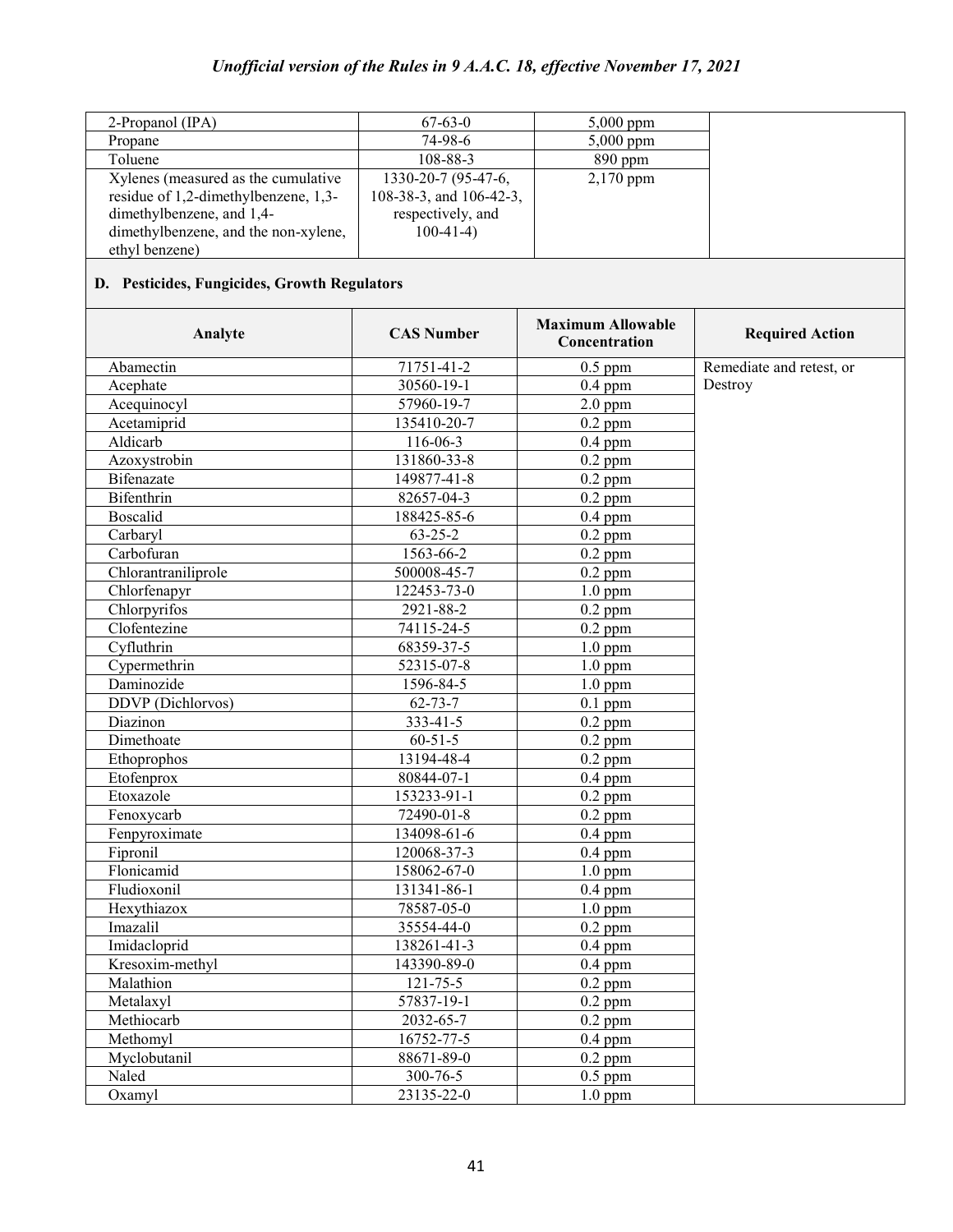| Paclobutrazol                         | 76738-62-0               | $0.4$ ppm |  |
|---------------------------------------|--------------------------|-----------|--|
| Permethrins (measured as the          | 52645-53-1               | $0.2$ ppm |  |
| cumulative residue of cis- and trans- | (54774-45-7 and          |           |  |
| isomers)                              | $51877 - 74 - 8$         |           |  |
| Phosmet                               | $732 - 11 - 6$           | $0.2$ ppm |  |
| Piperonyl butoxide                    | $51-03-6$                | $2.0$ ppm |  |
| Prallethrin                           | 23031-36-9               | $0.2$ ppm |  |
| Propiconazole                         | 60207-90-1               | $0.4$ ppm |  |
| Propoxur                              | $114 - 26 - 1$           | $0.2$ ppm |  |
| Pyrethrins (measured as the           | 8003-34-7                | $1.0$ ppm |  |
| cumulative residue of pyrethrin 1,    | $(121-21-1, 25402-06-6,$ |           |  |
| cinerin 1 and jasmolin 1)             | and 4466-14-2)           |           |  |
| Pyridaben                             | 96489-71-3               | $0.2$ ppm |  |
| Spinosad                              | 168316-95-8              | $0.2$ ppm |  |
| Spiromesifen                          | 283594-90-1              | $0.2$ ppm |  |
| Spirotetramat                         | 203313-25-1              | $0.2$ ppm |  |
| Spiroxamine                           | 118134-30-8              | $0.4$ ppm |  |
| Tebuconazole                          | 107534-96-3              | $0.4$ ppm |  |
| Thiacloprid                           | 111988-49-9              | $0.2$ ppm |  |
| Thiamethoxam                          | 153719-23-4              | $0.2$ ppm |  |
| Trifloxystrobin                       | 141517-21-7              | $0.2$ ppm |  |
| E. Potency                            |                          |           |  |

| Analyte                                       | <b>Labelling</b>                                  | <b>Required Action</b>    |  |
|-----------------------------------------------|---------------------------------------------------|---------------------------|--|
| Tetrahydrocannabinolic acid (THC-A)           | Label claim is not within $\pm$ /- 20 % of tested | Revise label as necessary |  |
| Delta-9-tetrahydrocannabinol $(\Delta 9-THC)$ | value                                             |                           |  |
| Cannabidiolic acid (CBD-A)                    |                                                   |                           |  |
| Cannabidiol (CBD)                             |                                                   |                           |  |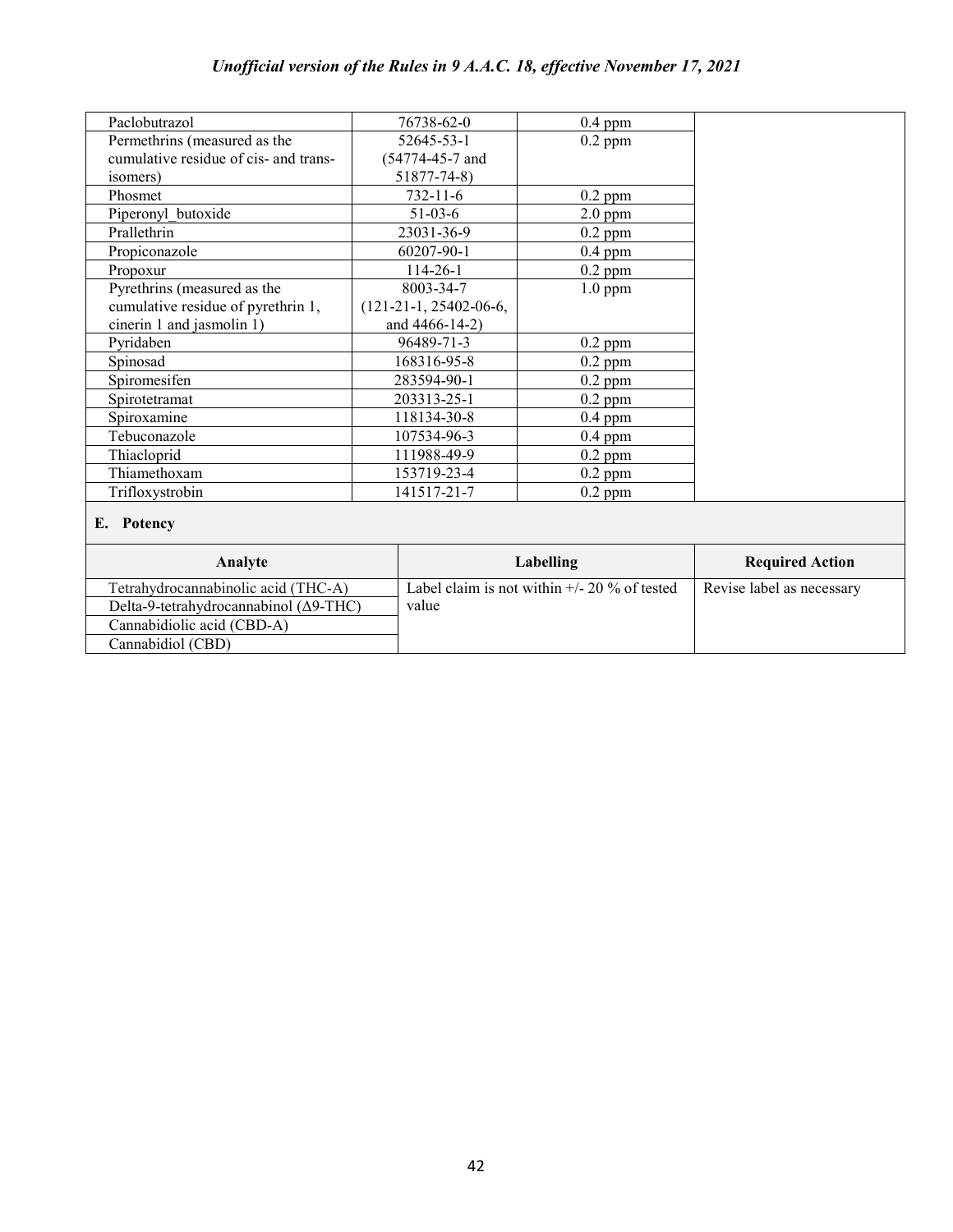### **R9-18-312. Security**

- **A.** A marijuana establishment shall ensure that, if the marijuana establishment cultivates marijuana:
	- 1. If cultivation takes place indoors, the marijuana is cultivated in a closed, locked room; and
	- 2. If cultivation takes place outdoors, the location:
		- a. Is surrounded by solid, 10-foot walls that are constructed of metal, concrete, or stone that prevent viewing of the marijuana plants; and
		- b. Has a one-inch thick metal gate.
- **B**. A marijuana establishment shall ensure that access to the marijuana establishment's cultivation site or manufacturing site or to the portion of the marijuana establishment's retail site where marijuana is cultivated, processed, manufactured, or stored is limited to the marijuana establishment's principal officers, board members, and authorized marijuana facility agents, unless the individual is supervised by a marijuana facility agent associated with the marijuana establishment.
- **C.** A marijuana facility agent may transport marijuana, marijuana plants, marijuana products, and marijuana paraphernalia between the marijuana establishment and:
	- 1. The marijuana establishment's cultivation site or manufacturing site,
	- 2. Another marijuana establishment,
	- 3. A dispensary, and
	- 4. A marijuana testing facility that has a marijuana testing facility license issued by the Department.
- **D.** Before transportation, a marijuana facility agent of a marijuana establishment shall:
	- 1. Complete a trip plan that includes:
		- a. The name of the marijuana facility agent in charge of transporting the marijuana;
		- b. The date and start time of the trip;
		- c. A description of the marijuana, marijuana plants, marijuana products, or marijuana paraphernalia being transported;
		- d. Any anticipated stops during the trip, including the locations of the stop; and
		- e. The anticipated route of transportation; and
	- 2. Provide a copy of the trip plan in subsection  $(D)(1)$  to the marijuana establishment.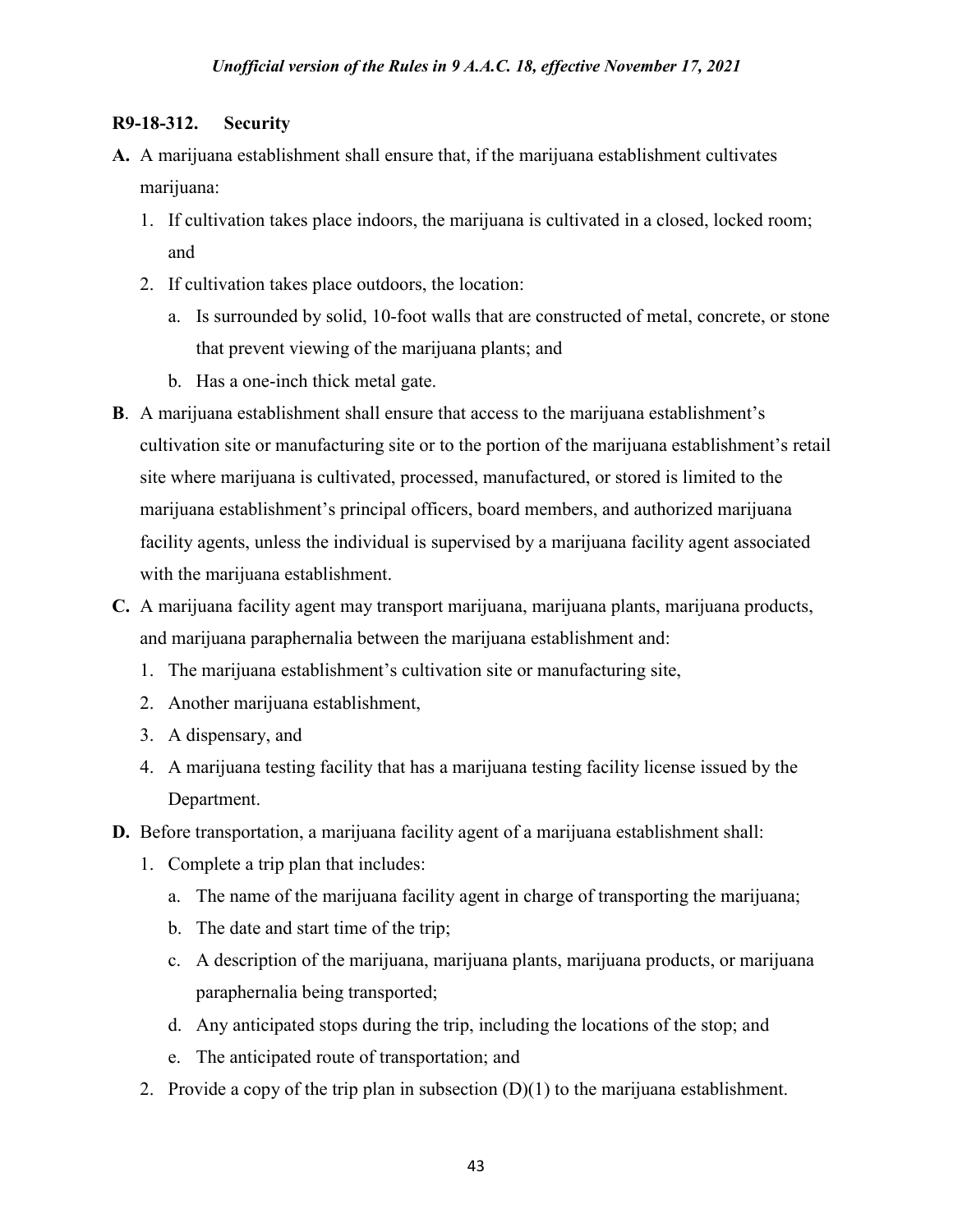#### *Unofficial version of the Rules in 9 A.A.C. 18, effective November 17, 2021*

- **E.** During transportation, a marijuana facility agent shall:
	- 1. Carry a copy of the trip plan in subsection  $(D)(1)$  with the marijuana facility agent for the duration of the trip;
	- 2. Use a vehicle:
		- a. Without any marijuana identification,
		- b. Equipped with a global positioning system or other means of tracking the location of the vehicle,
		- c. With operational video surveillance and recording equipment that is turned on for the duration of a trip, and
		- d. With a locked compartment in which any marijuana or marijuana products being transported may be stored during a trip;
	- 3. Have a means of communication with the marijuana establishment;
	- 4. Note the arrival and departure time for each stop; and
	- 5. Ensure that the marijuana, marijuana plants, marijuana products, or marijuana paraphernalia are not visible.
- **F.** After transportation, a marijuana facility agent shall enter the end time of the trip and any changes to the trip plan on the trip plan required in subsection  $(D)(1)$ .
- **G.** A marijuana establishment shall:
	- 1. Maintain the documents required in subsection  $(D)(2)$  and  $(F)$  for at least two years after the date of the documentation;
	- 2. If transporting a sample to a marijuana testing facility for testing, provide a copy of the trip plan in subsection  $(D)(1)$  to the marijuana testing facility; and
	- 3. Provide a copy of the documents required in subsection (D)(2) and (F) to the Department for review upon request.
- **H.** A marijuana establishment shall not transport marijuana, marijuana plants, marijuana products, or marijuana paraphernalia to a consumer.
- **I.** To prevent unauthorized access to marijuana or a marijuana product at the marijuana establishment's retail site and, if applicable, the marijuana establishment's cultivation site or manufacturing site, the marijuana establishment shall have the following:
	- 1. Security equipment to deter and prevent unauthorized entrance into limited access areas that include: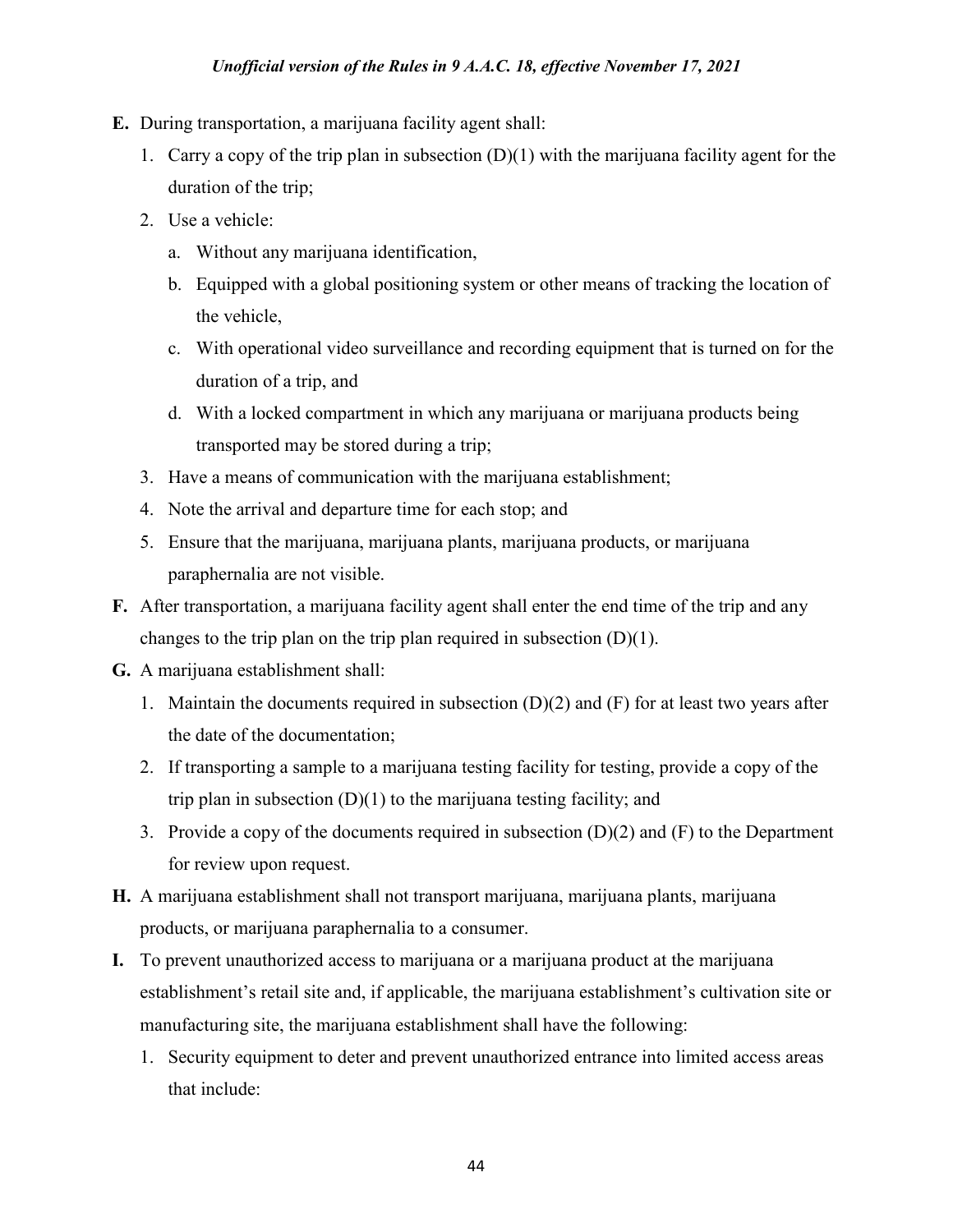- a. Devices or a series of devices to detect unauthorized intrusion, which may include a signal system interconnected with a radio frequency method, such as cellular, private radio signals, or other mechanical or electronic device;
- b. Exterior lighting to facilitate surveillance;
- c. Electronic monitoring including:
	- i. At least one 19-inch or greater call-up monitor;
	- ii. A printer capable of immediately producing a clear still photo from any video camera image;
	- iii. Video cameras:
		- (1) Providing coverage of all entrances to and exits from limited access areas and all entrances to and exits from the building, capable of identifying any activity occurring in or adjacent to the building; and
		- (2) Having a recording resolution of at least 704 x 480 or the equivalent;
	- iv. A video camera at each point of sale location allowing for the identification of any consumer purchasing marijuana or a marijuana product;
	- v. A video camera in each grow room capable of identifying any activity occurring within the grow room in low light conditions;
	- vi. Storage of video recordings from the video cameras for at least 30 calendar days;
	- vii. A failure notification system that provides an audible and visual notification of any failure in the electronic monitoring system; and
	- viii. Sufficient battery backup for video cameras and recording equipment to support at least five minutes of recording in the event of a power outage; and
- d. Panic buttons in the interior of each building; and
- 2. Policies and procedures:
	- a. That deter unauthorized removal of marijuana or marijuana products from the premises, including:
		- i. Restricting access to the areas of the marijuana establishment's retail site where marijuana is cultivated, processed or stored and, if applicable, the marijuana establishment's cultivation site or manufacturing site; and
		- ii. Ensuring that an individual other than a principal officer, board member, or marijuana facility agent associated with the marijuana facility is supervised by a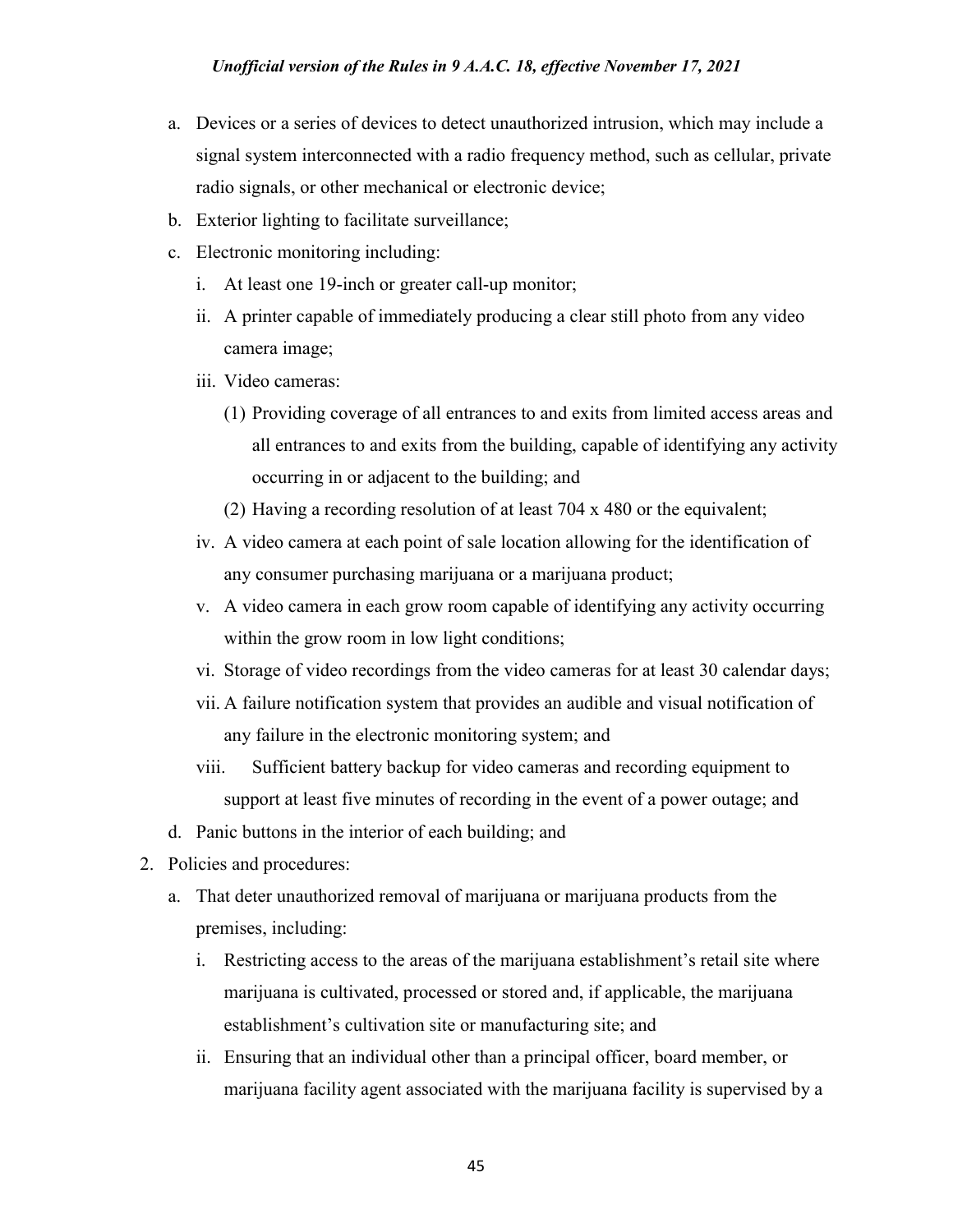marijuana facility agent associated with the marijuana establishment when in an area specified in subsection  $(I)(2)(a)(i)$ ;

- b. That provide for the identification of authorized individuals;
- c. That prevent loitering;
- d. For conducting electronic monitoring; and
- e. For the use of a panic button.

### **R9-18-313. Edible Food Products**

- **A.** A marijuana establishment that prepares, sells, or otherwise transfers marijuana-infused edible food products shall:
	- 1. Before preparing, selling, or otherwise transferring a marijuana-infused edible food product obtain a license or permit as a food establishment under 9 A.A.C. 8, Article 1;
	- 2. If the marijuana establishment prepares the marijuana-infused edible food products, ensure that the marijuana-infused edible food products are prepared according to the applicable requirements in 9 A.A.C. 8, Article 1;
	- 3. If the marijuana-infused edible food products are not prepared at the marijuana establishment, ensure that the other marijuana establishment or dispensary that prepares the marijuana-infused edible products for the marijuana establishment has a current license or permit as a food establishment under 9 A.A.C. 8, Article 1, to prepare marijuana-infused edible food products; and
	- 4. If a marijuana establishment sells or otherwise transfers marijuana-infused edible food products, ensure that the marijuana-infused edible food products:
		- a. Are sold or otherwise transferred according to applicable requirements in 9 A.A.C. 8, Article 1;
		- b. In compliance with A.R.S  $\S$  36-2854(A)(7), contain no more total tetrahydrocannabinol than:
			- i. 10 mg of per serving; or
			- ii. 100 mg per package; and
		- c. If packaged as more than one serving, are:
			- i. Scored or otherwise delineated into standard serving size, and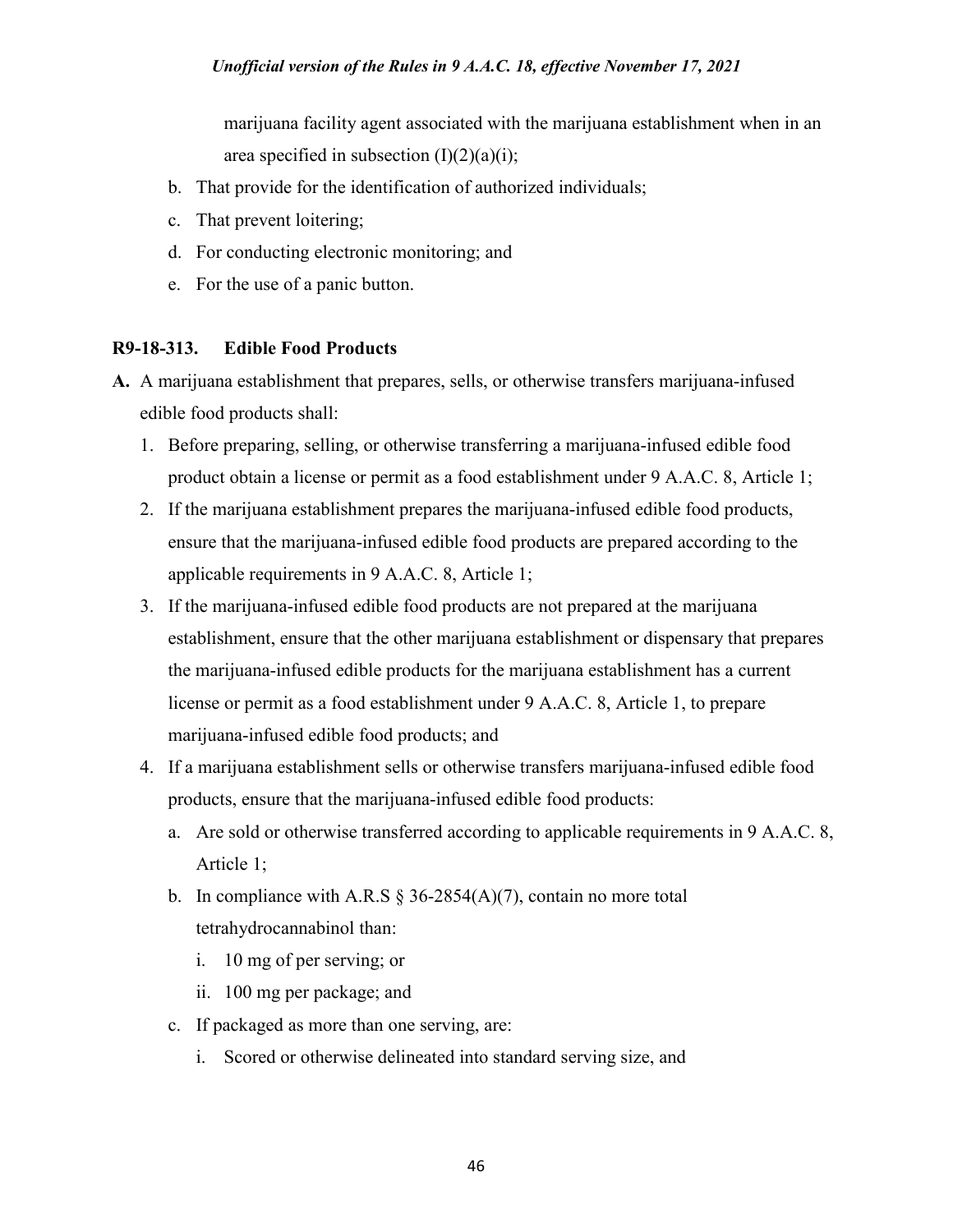- ii. Of homogeneous consistency to ensure uniform disbursement of total tetrahydrocannabinol throughout the edible food product.
- **B.** A marijuana establishment is responsible for the content and quality of any edible food product sold or dispensed by the marijuana establishment.

# **R9-18-314. Cleaning and Sanitation**

**A.** A marijuana establishment shall ensure that:

- 1. Any building or equipment used by a marijuana establishment for the cultivation, harvest, preparation, packaging, storage, infusion, or sale of marijuana or marijuana products is maintained in a clean and sanitary condition;
- 2. Marijuana or marijuana products, in the process of production, preparation, manufacture, packing, storage, sale, distribution, or transportation, are protected from flies, dust, dirt, and all other contamination;
- 3. Refuse or waste products incident to the manufacture, preparation, packing, selling, distributing, or transportation of marijuana or marijuana products are removed from the building used as a marijuana establishment's retail site and, if applicable, a building at the marijuana establishment's cultivation site or manufacturing site at least once every 24 hours or more often as necessary to maintain a clean condition;
- 4. All trucks, trays, buckets, other receptacles, platforms, racks, tables, shelves, knives, saws, cleavers, other utensils, or the machinery used in moving, handling, cutting, chopping, mixing, canning, packaging, or other processes are cleaned daily;
- 5. Any equipment used in the preparation of marijuana products is clean, in good repair, and, if applicable, calibrated according to the manufacturer's recommendations;
- 6. Any supplies used in the preparation of marijuana products, including flammable or volatile chemicals, are stored in a manner to avoid a hazardous condition from occurring; and
- 7. All stored marijuana products are securely covered.
- **B.** A marijuana establishment shall ensure that a marijuana facility agent at the marijuana establishment or the marijuana establishment's cultivation site or manufacturing site:
	- 1. Cleans the marijuana facility agent's hands and exposed portions of the marijuana facility agent's arms in a hand washing sink: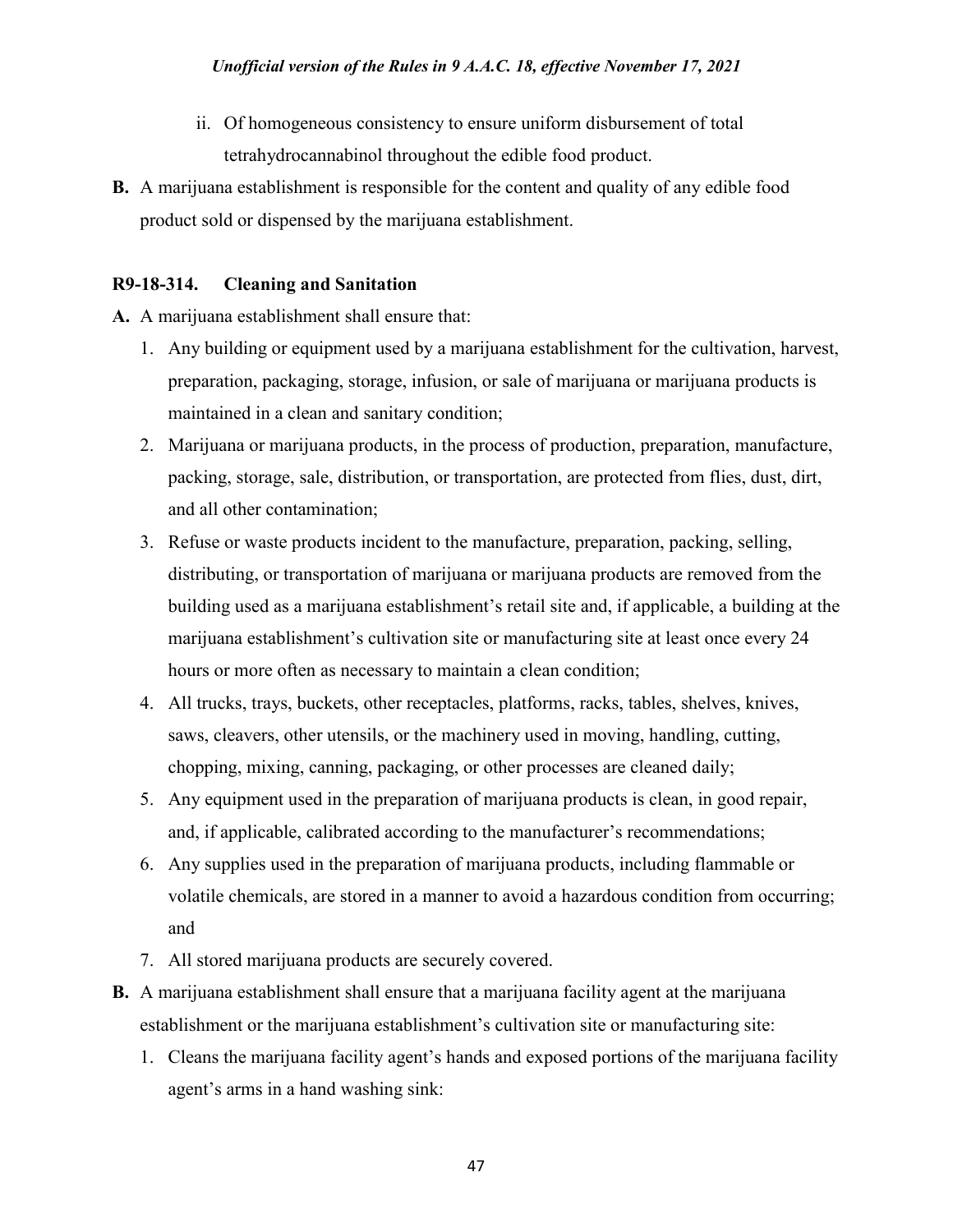- a. Before preparing marijuana or marijuana products, including working with food, equipment, and utensils;
- b. During preparation, as often as necessary to remove soil and contamination and to prevent cross-contamination when changing tasks;
- c. After handling soiled equipment or utensils;
- d. After touching bare human body parts other than the marijuana facility agent's clean hands and exposed portions of arms; and
- e. After using the toilet room;
- 2. If working directly with the preparation of marijuana or the infusion of marijuana into non-edible products:
	- a. Keeps the marijuana facility agent's fingernails trimmed, filed, and maintained so that the edges and surfaces are cleanable;
	- b. Unless wearing intact gloves in good repair, does not have fingernail polish or artificial fingernails on the marijuana facility agent's fingernails; and
	- c. Wears protective apparel such as coats, aprons, gowns, or gloves to prevent contamination;
- 3. Wears clean clothing appropriate to assigned tasks;
- 4. Reports to the marijuana establishment, according to policies and procedures, any health condition experienced by the marijuana facility agent that may adversely affect the safety or quality of any marijuana or marijuana products with which the marijuana facility agent may come into contact; and
- 5. If, according to the marijuana establishment's policies and procedures, a marijuana facility agent has a health condition that may adversely affect the safety or quality of the marijuana or marijuana products, the marijuana facility agent is prohibited from direct contact with any marijuana, marijuana products, or equipment or materials for processing marijuana or manufacturing marijuana products until the marijuana facility agent's health condition will not adversely affect the medical marijuana or marijuana products.

### **R9-18-315. Physical Plant**

**A.** A marijuana establishment shall ensure that the licensed premises are maintained free from hazards.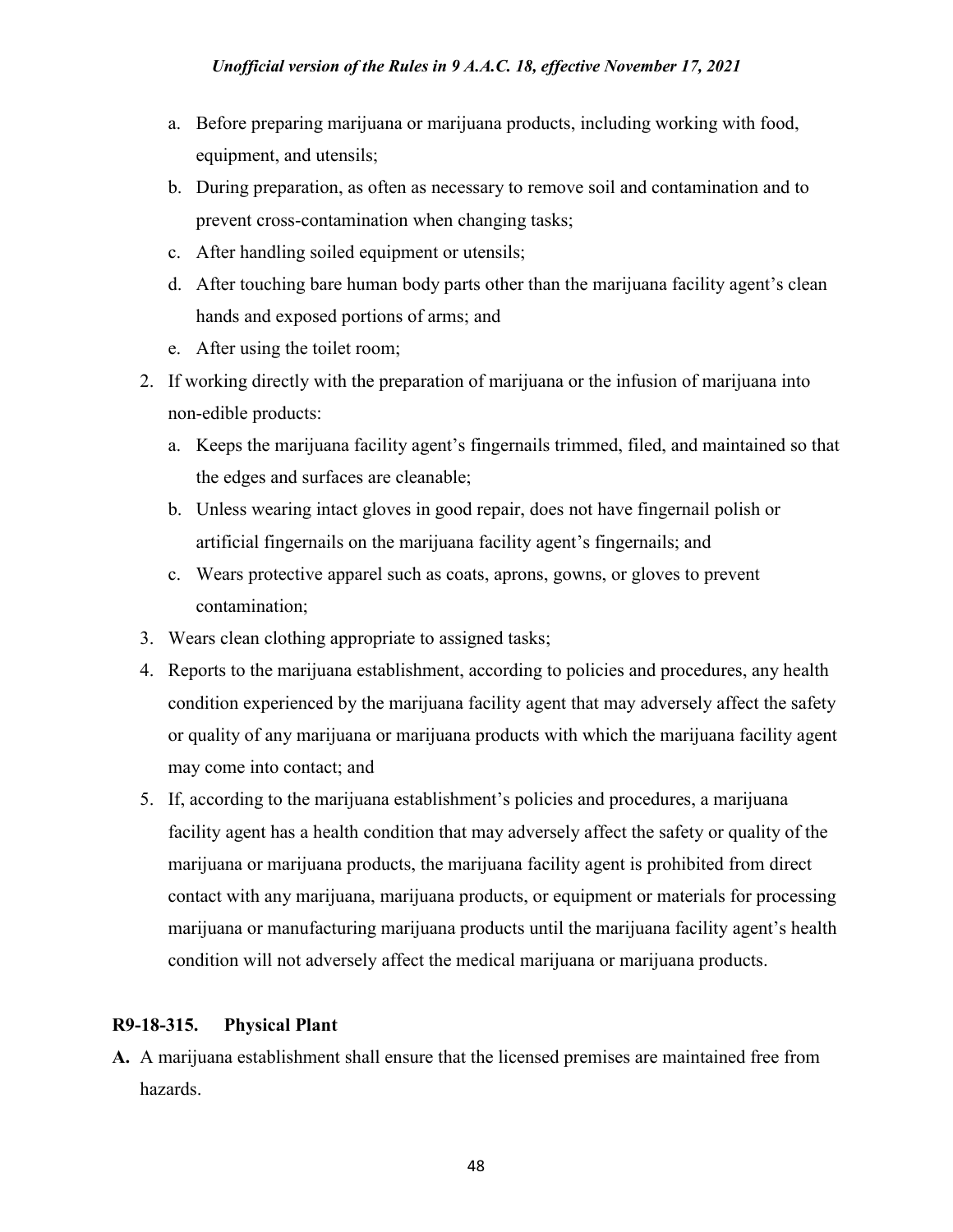- **B.** A marijuana establishment shall provide onsite parking or parking adjacent to the building used as the marijuana establishment's retail site.
- **C.** A building used as a marijuana establishment's retail site or the location used as a marijuana establishment's cultivation site or manufacturing site shall have:
	- 1. At least one toilet room;
	- 2. Each toilet room shall contain:
		- a. A flushable toilet;
		- b. Mounted toilet tissue;
		- c. A sink with running water;
		- d. Soap contained in a dispenser; and
		- e. Disposable, single-use paper towels in a mounted dispenser or a mechanical air hand dryer;
	- 3. At least one hand washing sink not located in a toilet room;
	- 4. Designated storage areas for marijuana or materials used in direct contact with marijuana, separate from storage areas for toxic or flammable materials; and
	- 5. If preparation or packaging of marijuana is done in the building, a designated area for the preparation or packaging that:
		- a. Includes work space that can be sanitized, and
		- b. Is only used for the preparation or packaging of marijuana.
- **D.** For each commercial device used at a marijuana establishment retail site, cultivation site, or manufacturing site, the marijuana establishment shall:
	- 1. Ensure that the commercial device is licensed or certified pursuant to A.R.S. § 3-3451,
	- 2. Maintain documentation of the commercial device's license or certification, and
	- 3. Provide a copy of the commercial device's license or certification to the Department for review upon request.

# **R9-18-316. Denial, Suspension, or Revocation of a Marijuana Establishment License**

- **A.** The Department shall deny an application for a marijuana establishment license or a renewal if:
	- 1. A principal officer or board member:
		- a. Has been convicted of an excluded felony offense, or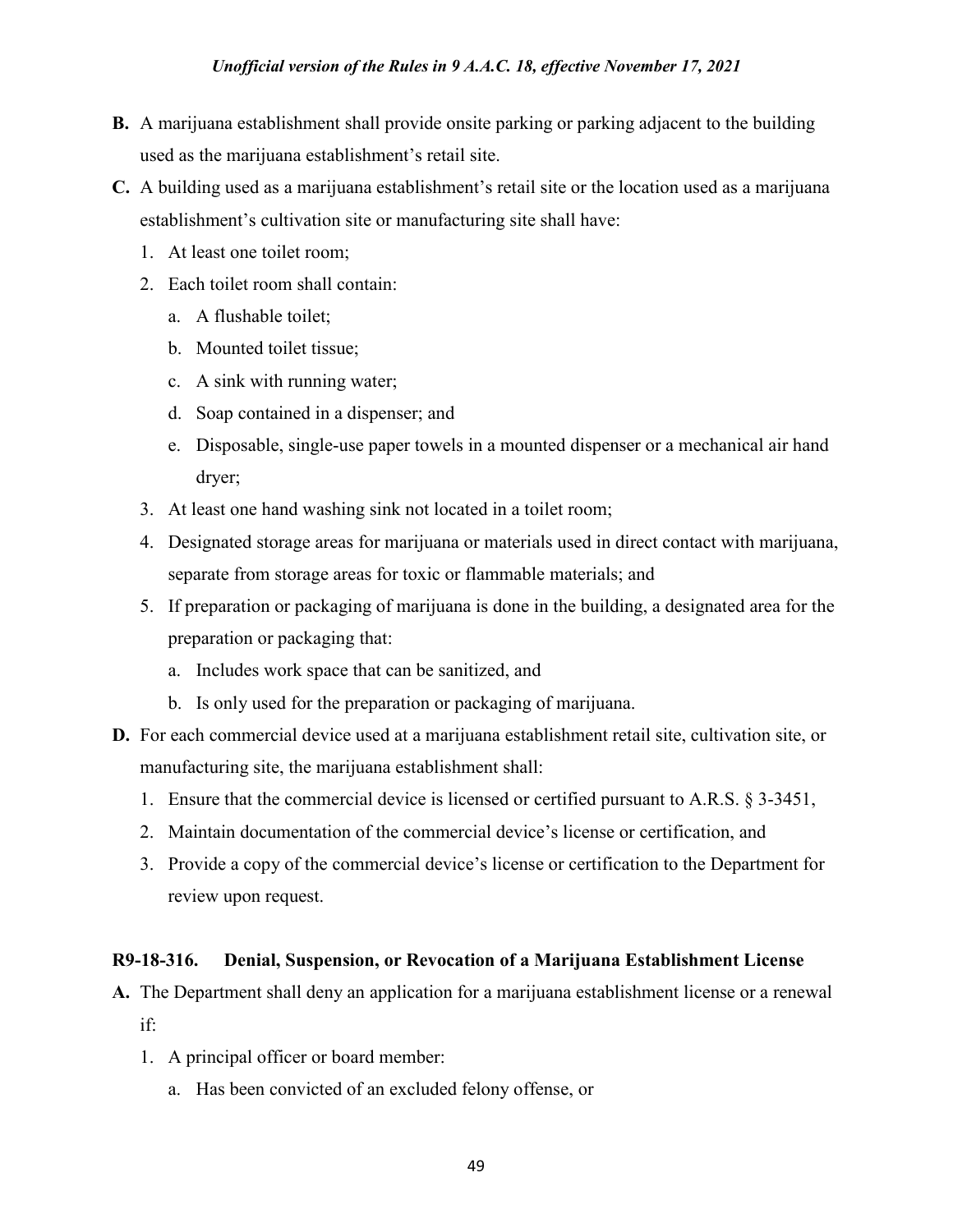- b. Is under 21 years of age; or
- 2. The application or the marijuana establishment does not comply with the requirements in A.R.S. Title 36, Chapter 28.2, and this Chapter.
- **B.** The Department may deny an application for or renewal of a marijuana establishment license if a principal officer or board member of the marijuana establishment provides false or misleading information to the Department.
- **C.** The Department may suspend or revoke a marijuana establishment license if:
	- 1. The marijuana establishment:
		- a. Provides false or misleading information to the Department;
		- b. Operates before obtaining approval to operate a marijuana establishment from the Department;
		- c. Diverts marijuana to an individual who or entity that is not allowed to possess marijuana, pursuant to A.R.S. Title 36, Chapter 28.1 or 28.2; or
		- d. Acquires marijuana from an individual who or entity that is not allowed to possess marijuana, pursuant to A.R.S. Title 36, Chapter 28.1 or 28.2;
	- 2. A principal officer or board member:
		- a. Has been convicted of an excluded felony offense, or
		- b. Provides false or misleading information to the Department; or
	- 3. The marijuana establishment does not:
		- a. Comply with the requirements in A.R.S. Title 36, Chapter 28.2, and this Chapter; or
		- b. Implement the policies and procedures or comply with the statements provided to the Department with the marijuana establishment's application.
- **D.** If the Department denies a marijuana establishment license application, the Department shall provide notice to the applicant that includes:
	- 1. The specific reason or reasons for the denial, and
	- 2. All other information required by A.R.S. § 41-1076.
- **E.** If the Department suspends or revokes a marijuana establishment license, the Department shall provide notice to the marijuana establishment that includes:
	- 1. The specific reason or reasons for the suspension or revocation; and
	- 2. The process for requesting a review of the Department's decision pursuant to A.R.S. Title 41, Chapter 6, Article 10.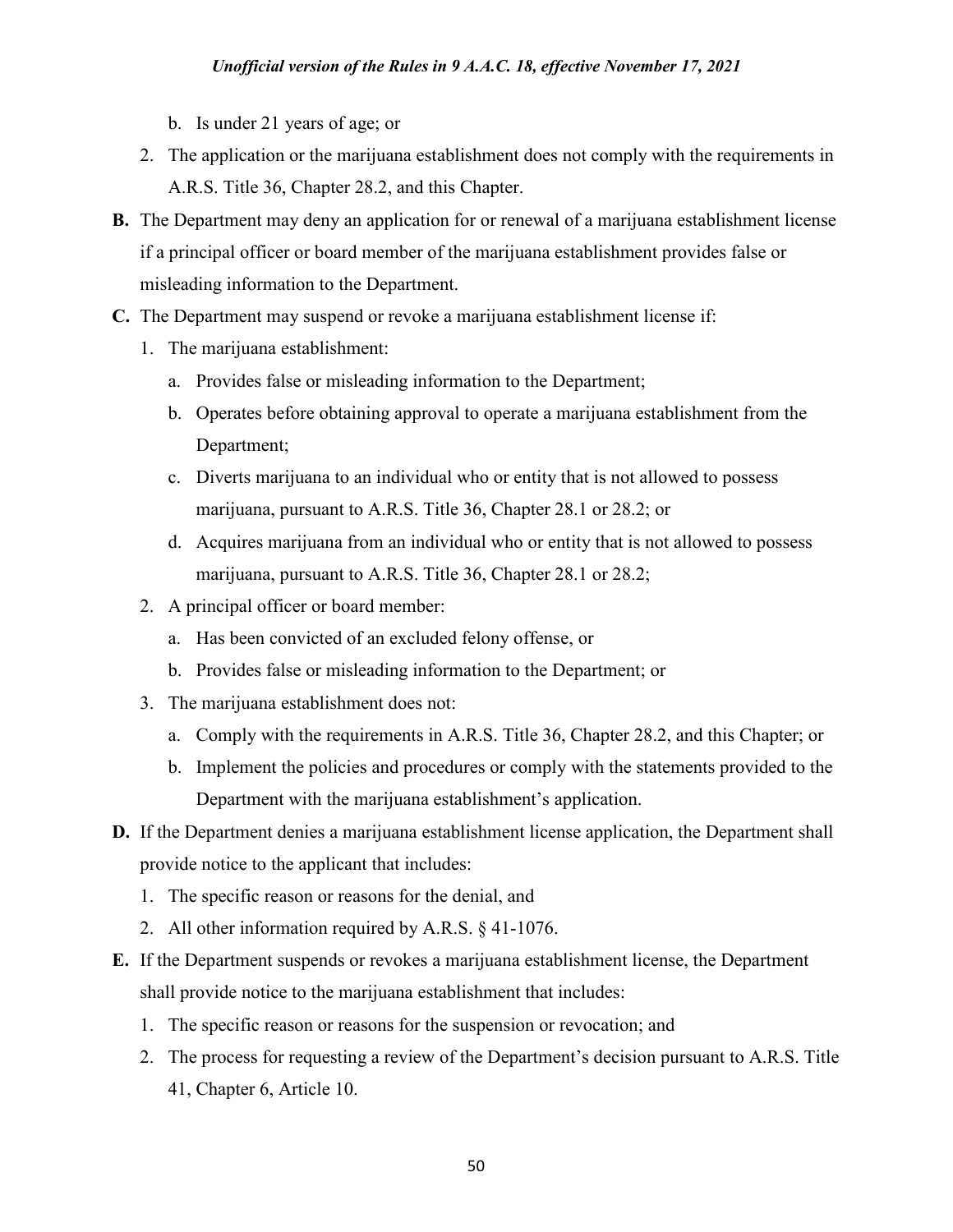### **ARTICLE 4. MARIJUANA TESTING FACILITIES**

#### **R9-18-401. Owner**

**A.** For the purposes of this Article the following individuals are considered owners:

- 1. If an individual is applying for a marijuana testing facility license, the individual;
- 2. If a corporation is applying for a marijuana testing facility license, two individuals who are officers of the corporation;
- 3. If a partnership is applying for a marijuana testing facility license, two of the individuals who are partners;
- 4. If a limited liability company is applying for a marijuana testing facility license, a manager or, if the limited liability company does not have a manager, an individual who is a member of the limited liability company;
- 5. If an association or cooperative is applying for a marijuana testing facility license, two individuals who are members of the governing board of the association or cooperative; and
- 6. If a business organization type other than those described in subsections  $(A)(2)$  through (5) is applying for a marijuana testing facility license, two individuals who are members of the business organization.
- **B.** When a marijuana testing facility is required by this Chapter to provide information, sign documents, or ensure actions are taken, the individual or individuals in subsection (A) shall comply with the requirement on behalf of the marijuana testing facility.

# **R9-18-402. Applying for a Marijuana Testing Facility License**

- **A.** To apply for a marijuana testing facility license, an applicant that does not have a current laboratory registration certificate issued under 9 A.A.C. 17, Article 4, shall submit to the Department the following:
	- 1. An application in a Department-provided format that includes:
		- a. The following information for the applicant:
			- i. The legal name of the proposed marijuana testing facility,
			- ii. Type of business organization,
			- iii. Arizona mailing address,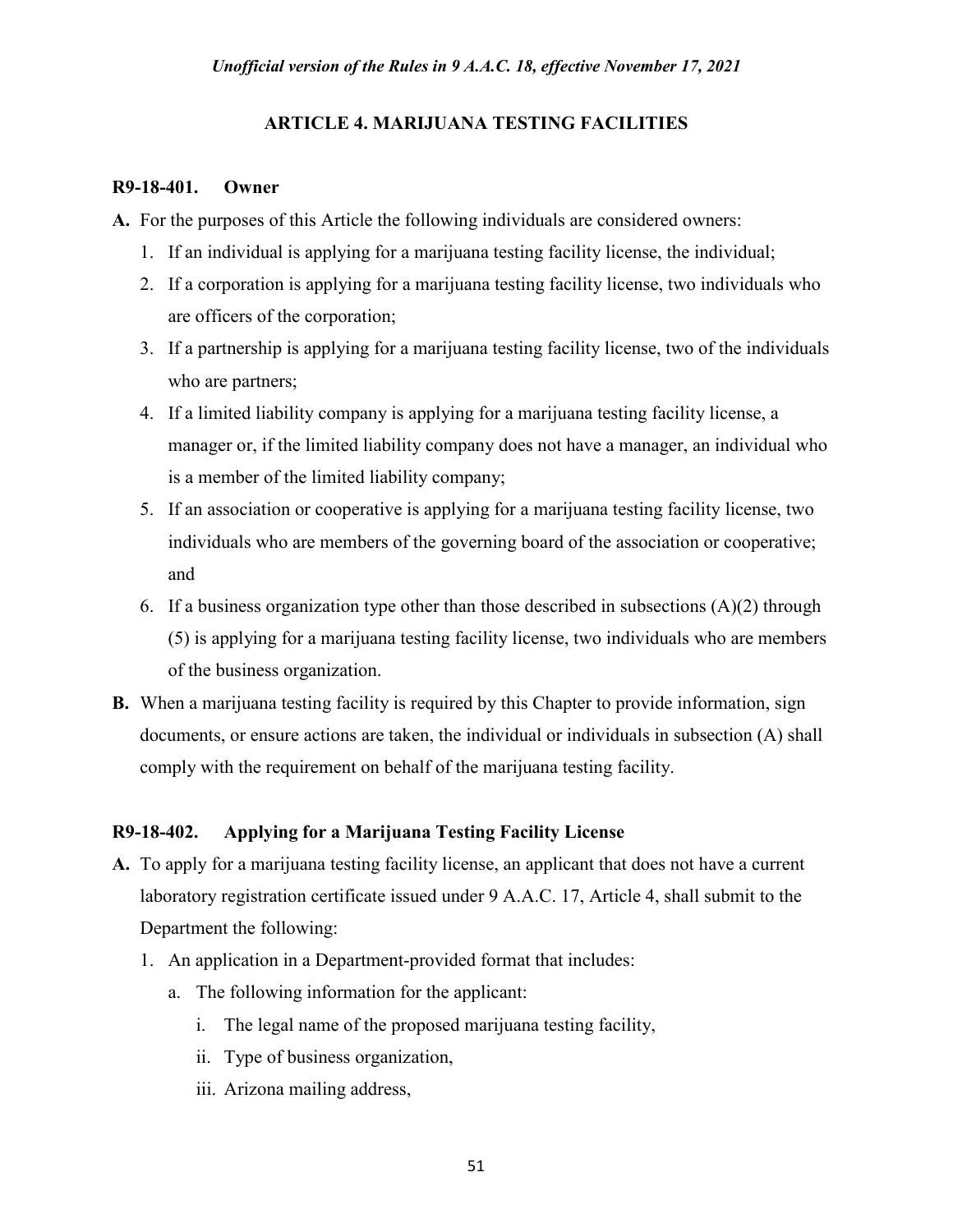- iv. Telephone number, and
- v. E-mail address;
- b. The physical address of the proposed marijuana testing facility;
- c. The county in which the proposed marijuana testing facility is located;
- d. For a business organization that is not a publicly traded corporation, the name, residence address, and date of birth of each owner;
- e. For a business organization that is a publicly traded corporation, the name, residence address, and date of birth of each owner who is entitled to 10% or more of the profits of the proposed marijuana testing facility;
- f. The name, residence address, and date of birth of the technical laboratory director designated according to R9-18-405(3);
- g. Whether the applicant agrees to allow the Department to submit supplemental requests for information;
- h. A statement that, if the applicant is issued a marijuana testing facility license, the marijuana testing facility will not begin testing marijuana pursuant to R9-18-311 until the marijuana testing facility has been inspected and issued an approval for testing by the Department;
- i. An attestation that the applicant understands and will comply with the requirements in A.R.S. Title 36, Chapter 28.2 and this Chapter;
- j. An attestation that the information provided to the Department to apply for a marijuana testing facility license is true and correct; and
- k. The signatures of the owner of the proposed marijuana testing facility, according to R9-18-401(A), and the technical laboratory director and the date each signed;
- 2. Policies and procedures that comply with the requirements in this Chapter that contain:
	- a. Inventory control;
	- b. A chain of custody and sample requirement process;
	- c. A records retention process;
	- d. A secure method to transfer the portion of a sample remaining after testing to another marijuana testing facility with an approval for testing issued by the Department: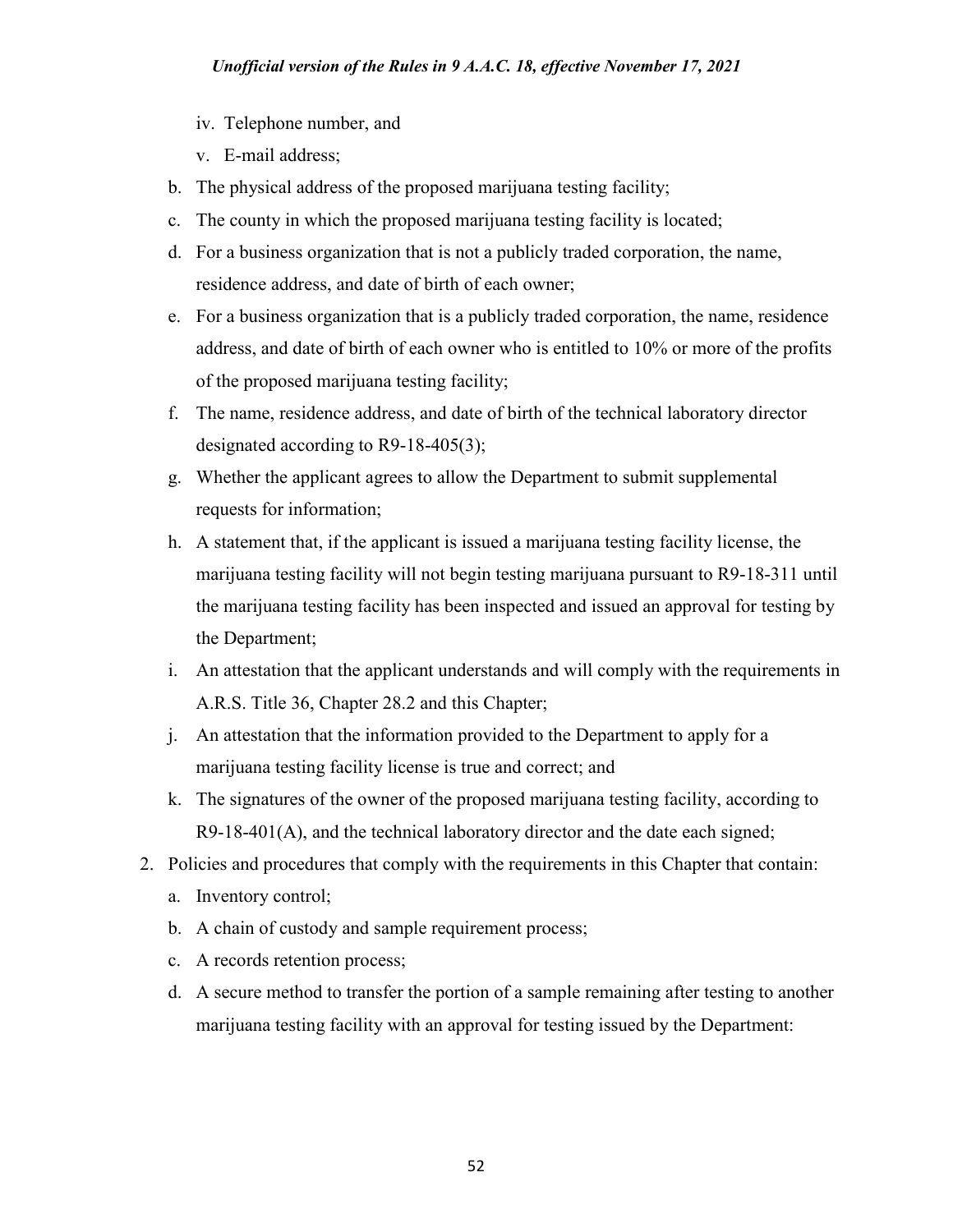- i. For testing of parameters or analytes that the marijuana testing facility receiving the sample from a marijuana establishment is not approved by the Department to conduct, or
- ii. For retesting at the request of a marijuana establishment according to R9-18-  $311(C);$
- e. Security; and
- f. A process for disposal of marijuana or marijuana products that are submitted to the marijuana testing facility for testing;
- 3. If the applicant is one of the business organizations in R9-18-401(A)(2) through (6), a copy of the business organization's articles of incorporation, articles of organization, or partnership documents that include:
	- a. The name of the business organization,
	- b. The type of business organization, and
	- c. The names and titles of the individuals in R9-18-401(A);
- 4. A statement, in a Department-provided format, signed and dated within 60 calendar days before the date of the application by a representative of the local jurisdiction:
	- a. Certifying that the proposed marijuana testing facility is in compliance with any local zoning restrictions; and
	- b. Including:
		- i. Information identifying the local jurisdiction and the local jurisdiction's representative,
		- ii. The legal name of the proposed marijuana testing facility, and
		- iii. The physical address of the proposed marijuana testing facility as specified according to subsection  $(A)(1)(b)$ ;
- 5. A copy of documentation issued by the local jurisdiction to the applicant authorizing occupancy of the building as a marijuana testing facility, such as a certificate of occupancy, a special use permit, or a conditional use permit;
- 6. A site plan drawn to scale of the location of the proposed marijuana testing facility showing streets, property lines of the contiguous premises, buildings, parking areas, outdoor areas if applicable, fences, security features, fire hydrants if applicable, and access to water mains;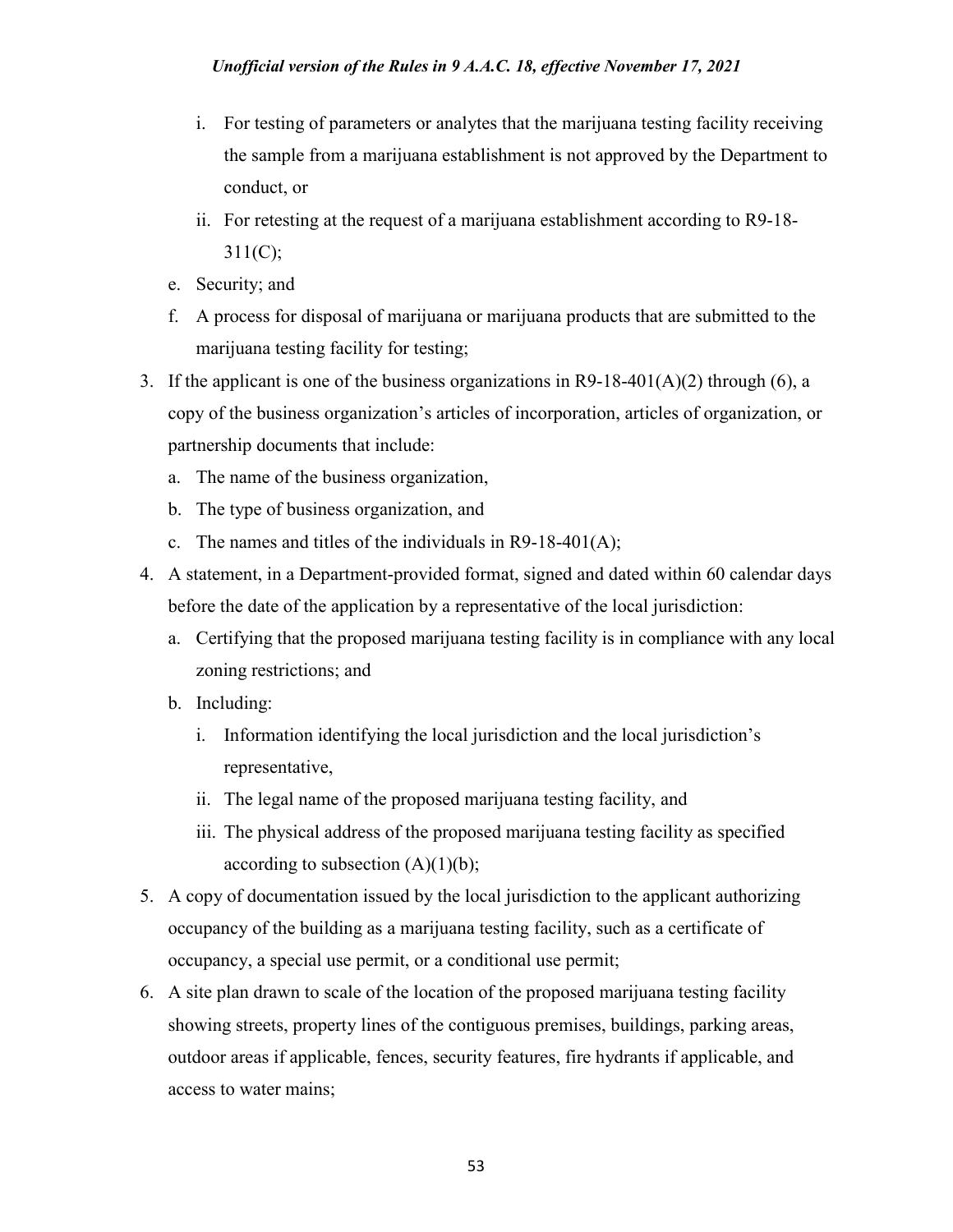- 7. A building plan drawn to scale of the building where the proposed marijuana testing facility is located showing the:
	- a. Layout and dimensions of each room;
	- b. Name and function of each room;
	- c. Fire ratings of the materials used for ceilings, walls, doors, and floors of rooms used to store flammable substances;
	- d. Location of each fire protection device;
	- e. Layout of heating, air conditioning, exhaust, and ventilation systems;
	- f. Location and layout of refrigerated rooms or freezer rooms;
	- g. Location of each sink, safety shower, other water supply, or plumbing fixture;
	- h. Location of fixed or movable equipment and instruments that require dedicated electrical, water, vacuum, gas, or other building systems;
	- i. Location of security measures or equipment to protect from diversion of marijuana or marijuana products; and
	- j. Means of egress;
- 8. Documentation of accreditation of the location specified according to subsection  $(A)(1)(b)$  for which the applicant is applying for a marijuana testing facility license;
- 9. The applicant's Transaction Privilege Tax Number issued by the Arizona Department of Revenue, if applicable; and
- 10. The fee in R9-18-102 for applying for a marijuana testing facility license.
- **B.** An entity holding a valid laboratory registration certificate issued by the Department under 9 A.A.C. 17, Article 4, may apply for an initial marijuana testing facility license by electronically submitting to the Department, in a Department-provided format:
	- 1. An attestation from each owner listed according to subsection  $(A)(1)(d)$  approving the application for a marijuana testing facility license;
	- 2. The license number on the applicant's laboratory registration certificate; and
	- 3. The applicable fee in R9-18-102 for applying for a marijuana testing facility license.
- **C.** A change in location of the marijuana testing facility's physical address or ownership requires a new application to be submitted according to subsection (A).
- **D.** A separate marijuana testing facility license is required for each noncontiguous portion of a marijuana testing facility.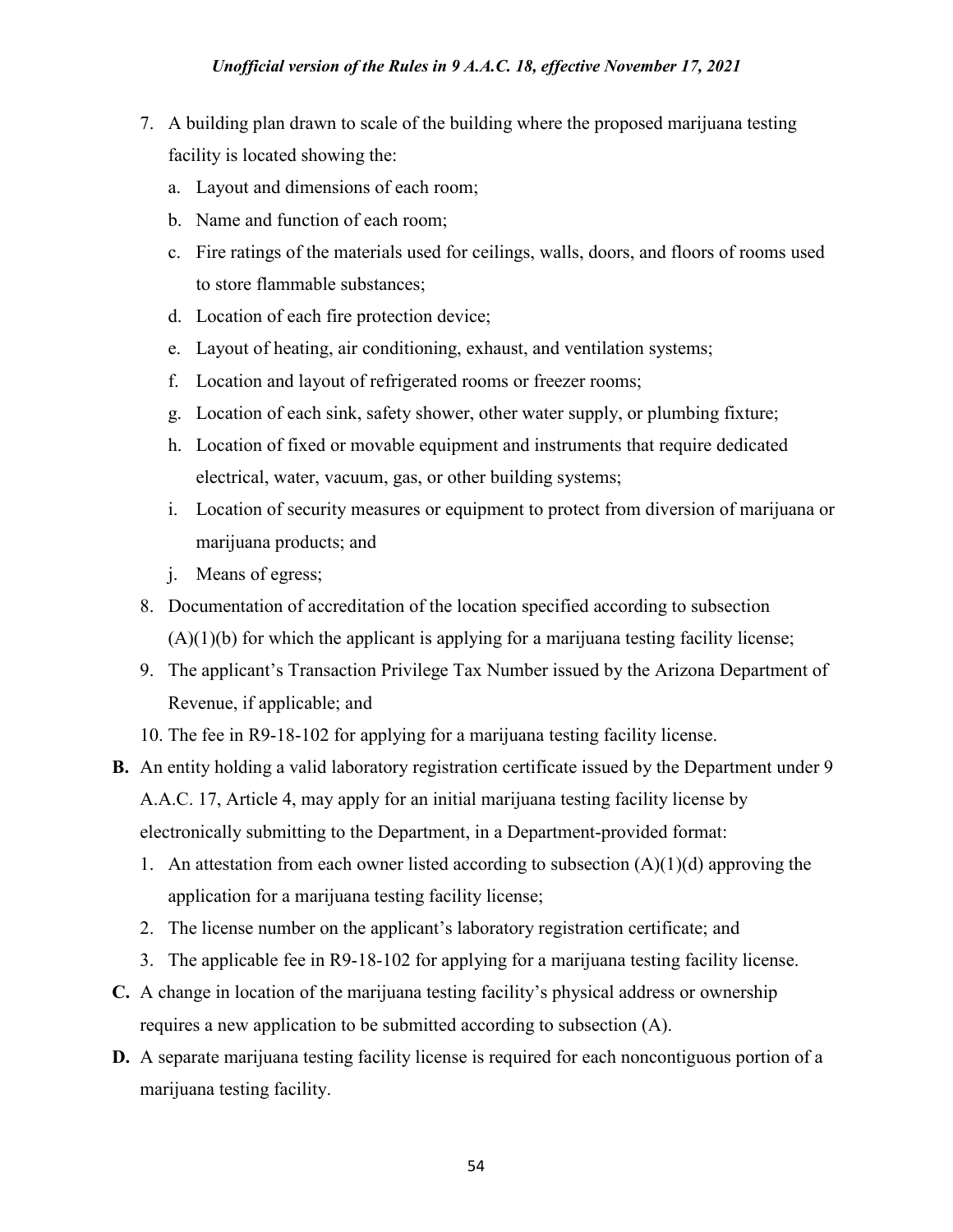**E.** A marijuana testing facility license is valid for two years after the original date of issuance.

#### **R9-18-403. Applying for Approval for Testing**

- **A.** Except as provided in subsection (C), to apply for approval for testing, an applicant shall submit to the Department, at least 60 calendar days before the expiration of the applicant's initial marijuana testing facility license, the following:
	- 1. An application in a Department-provided format that includes:
		- a. The name and license number of the marijuana testing facility;
		- b. The physical address of the marijuana testing facility;
		- c. The name of the applicant;
		- d. The name of the technical laboratory director designated according to R9-18-405(3);
		- e. For each parameter for which approval for testing is being requested:
			- i. The analyte to be tested for,
			- ii. The instruments and equipment to be used for testing, and
			- iii. The software to be used at the marijuana testing facility for instrument control and data reduction interpretation;
		- f. The marijuana testing facility's proposed hours of operation;
		- g. Whether the marijuana testing facility agrees to allow the Department to submit supplemental requests for information;
		- h. Whether the marijuana testing facility is ready for an inspection by the Department;
		- i. If the marijuana testing facility is not ready for an inspection by the Department, the date the marijuana testing facility will be ready for an inspection by the Department;
		- j. An attestation that the information provided to the Department to apply for approval for testing is true and correct; and
		- k. The signatures of the owner of the marijuana testing facility, according to R9-18- 401(A), and the technical laboratory director and the date each signed;
	- 2. For each parameter and analyte listed according to subsection  $(A)(1)(e)$ :
		- a. The limit of quantitation;
		- b. A copy of a proficiency testing report, if applicable, or accuracy testing documentation; and
		- c. A copy of the standard operating procedure;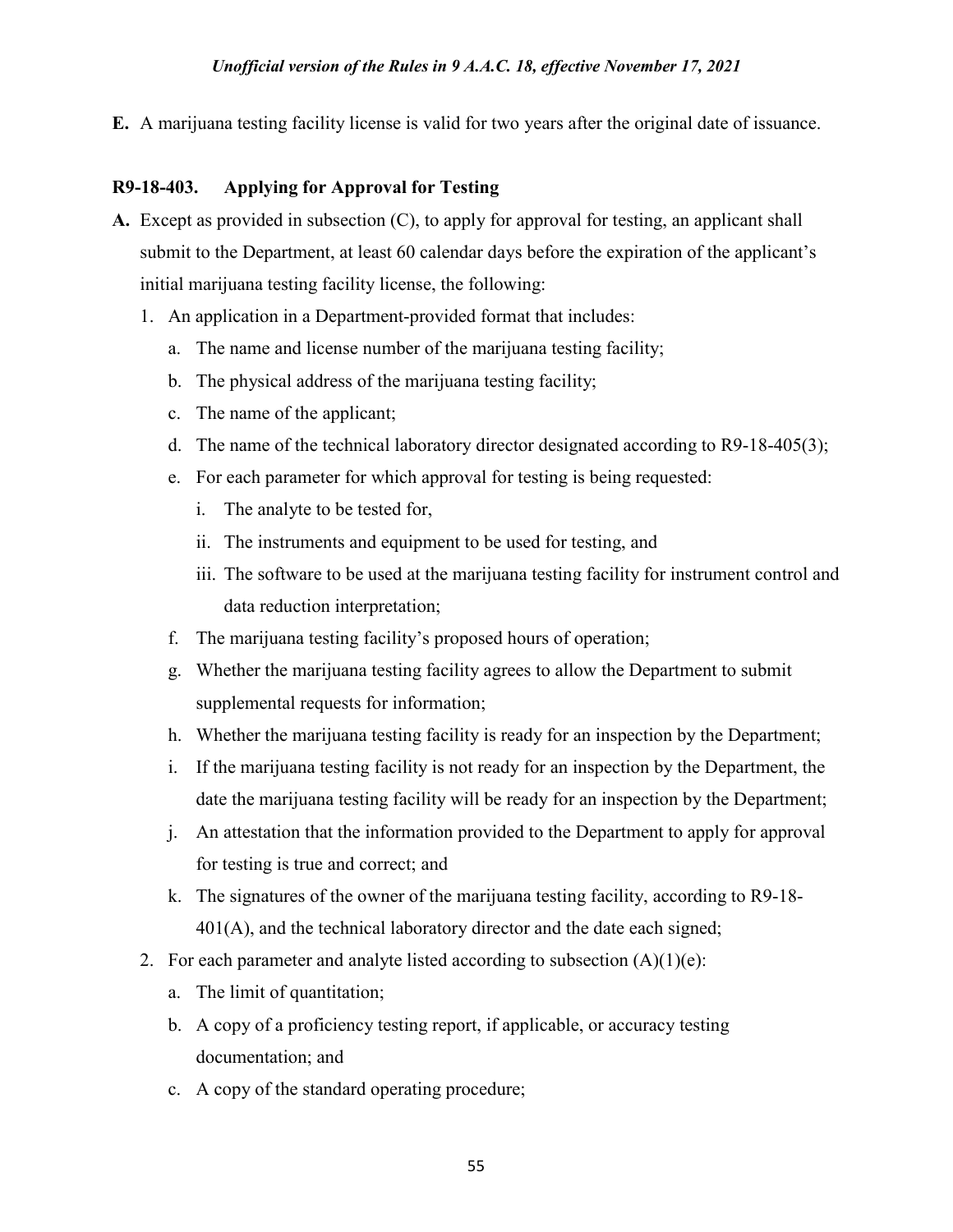- 3. Policies and procedures that comply with the requirements in this Chapter that include:
	- a. A quality assurance program and standards,
	- b. A process to ensure marijuana or marijuana products testing results are accurate, precise, and scientifically valid before reporting the results; and
	- c. A process to compile testing results into a single report to be provided to a marijuana establishment; and
- 4. If different from the building plan submitted according to R9-18-402( $A$ )(7), a building plan drawn to scale of the building where the marijuana testing facility is located showing the:
	- a. Layout and dimensions of each room;
	- b. Name and function of each room;
	- c. Fire ratings of the materials used for ceilings, walls, doors, and floors of rooms used to store flammable substances;
	- d. Location of each fire protection device;
	- e. Layout of heating, air conditioning, exhaust, and ventilation systems;
	- f. Location and layout of refrigerated rooms or freezer rooms;
	- g. Location of each sink, safety shower, other water supply, or plumbing fixture;
	- h. Location of fixed or movable equipment and instruments that require dedicated electrical, water, vacuum, gas, or other building systems;
	- i. Location of security equipment to protect from diversion of marijuana or marijuana products; and
	- j. Means of egress.
- **B.** The Department shall process, as provided in R9-18-103, a request submitted according to subsection (A) for approval to test.
- **C.** If an entity receives a marijuana testing facility license according to R9-18-402(B), the entity may begin testing marijuana pursuant to R9-18-311 for any parameters for which the Department has given the entity an approval for testing under A.A.C. R9-17-402.01.
- **D.** A marijuana testing facility's approval for testing shall have the same expiration date as the marijuana testing facility license associated with the marijuana testing facility's approval to test.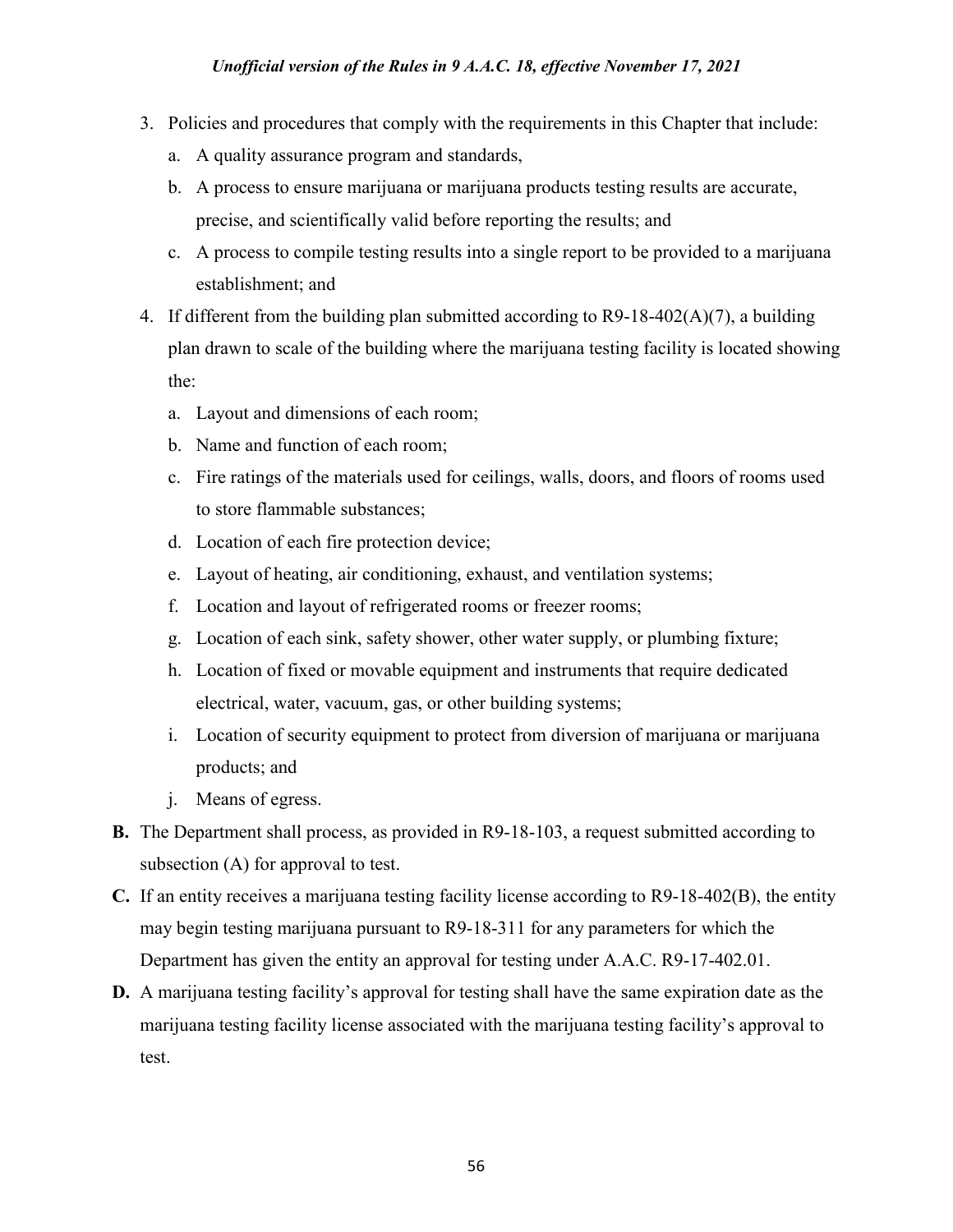#### **R9-18-404. Renewing a Marijuana Testing Facility License**

To renew a marijuana testing facility license, an applicant shall submit to the Department, at least 30 calendar days before the expiration date of the current marijuana testing facility license, but no more than 90 days before the expiration date of the current marijuana testing facility license, the following:

- 1. An application in a Department-provided format that includes:
	- a. The legal name of the marijuana testing facility;
	- b. The marijuana testing facility license number;
	- c. The name of each owner;
	- d. The name of the technical laboratory director designated according to R9-18-405(3);
	- e. Whether the marijuana testing facility agrees to allow the Department to submit supplemental requests for information;
	- f. An attestation that the information provided to the Department to renew the marijuana testing facility license is true and correct; and
	- g. The signatures of the owner of the marijuana testing facility, according to R9-18- 401(A), and the technical laboratory director and the date each signed;
- 2. For each current parameter and analyte, documentation of current accreditation;
- 3. If a change has been made to the standard operating procedure for a current parameter, a copy of the revised standard operating procedure;
- 4. If a change has been made in the quality assurance plan, required in R9-18-409(B), for a current parameter, a copy of the revised quality assurance plan; and
- 5. The fee in R9-18-102 for applying to renew a marijuana testing facility license.

### **R9-18-405. Administration**

An owner of a marijuana testing facility shall:

- 1. Comply with the:
	- a. Quality assurance requirements in R9-18-409,
	- b. Operation requirements in R9-18-410, and
	- c. Laboratory records and reports requirements in R9-18-410(B) and (C);
- 2. Maintain accreditation for each approved parameter and analyte;
- 3. Designate in writing a technical laboratory director who: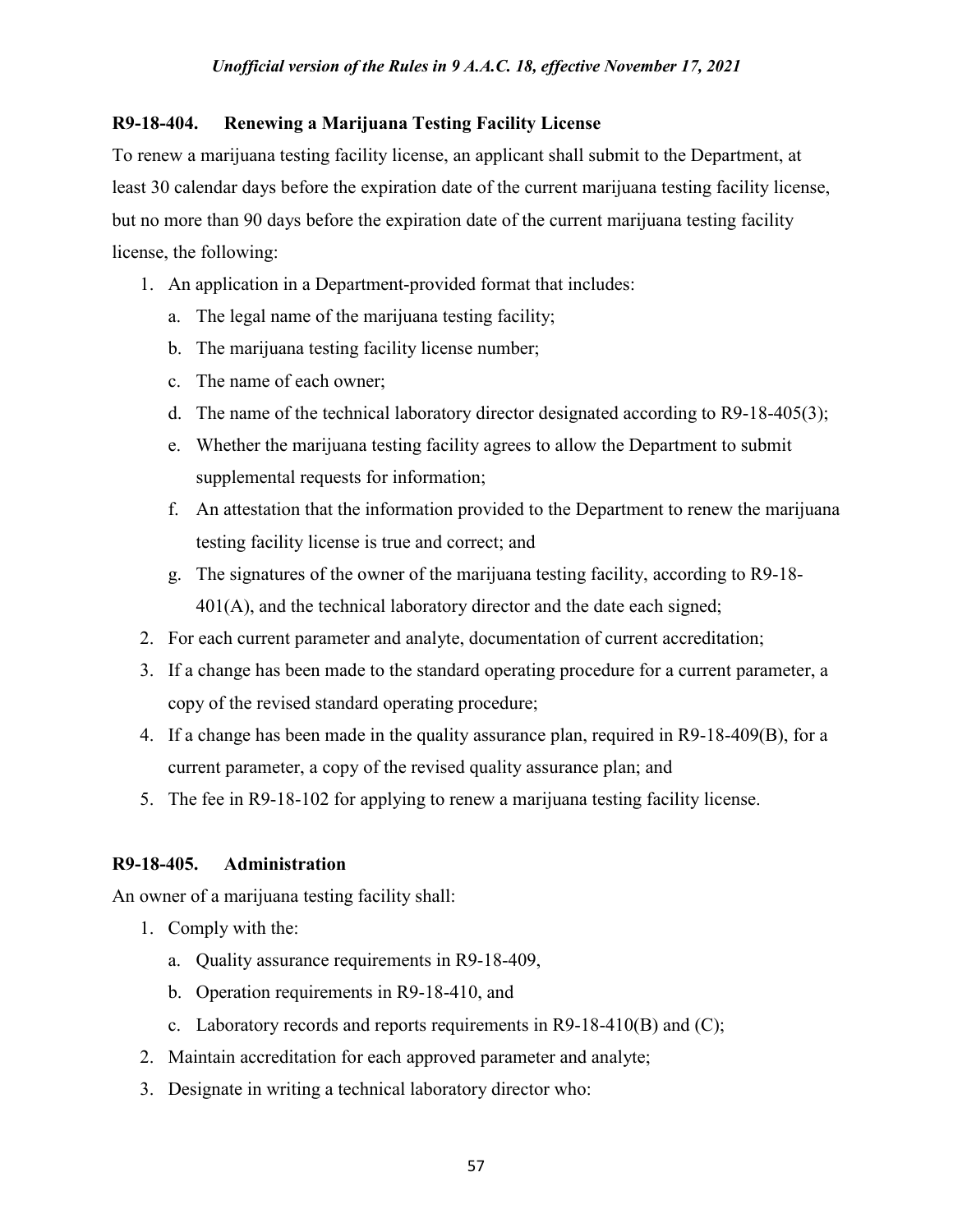- a. Has knowledge and experience in overseeing a marijuana testing facility as documented by:
	- i. A doctoral degree in chemistry, biochemistry, microbiology, or a similar laboratory science;
	- ii. A master's degree in chemistry, biochemistry, microbiology, or a similar laboratory science and at least two years of experience working in a laboratory and providing testing; or
	- iii. A bachelor's degree in chemistry, biochemistry, microbiology, or a similar laboratory science and at least four years of experience working in a laboratory and providing testing; and
- b. Is responsible for:
	- i. Ensuring that all services and tests provided by the marijuana testing facility are performed in compliance with the requirements in this Article;
	- ii. Directing and supervising services and tests provided by the marijuana testing facility;
	- iii. Overseeing the work of all personnel in the marijuana testing facility;
	- iv. Providing ongoing training to marijuana facility agents, as applicable to the functions performed by a marijuana facility agent; and
	- v. Ensuring safety and hazardous substance control in the marijuana testing facility;
- 4. Notify the Department in writing within 20 business working days after any change in the technical laboratory director, providing the name and contact information for the new technical laboratory director;
- 5. Develop, document, and implement policies and procedures regarding:
	- a. Job descriptions and employment contracts, including:
		- i. Personnel duties, authority, responsibilities, and qualifications;
		- ii. Personnel supervision;
		- iii. Ongoing training, applicable to the functions performed by a marijuana facility agent;
		- iv. Training in and adherence to confidentiality requirements;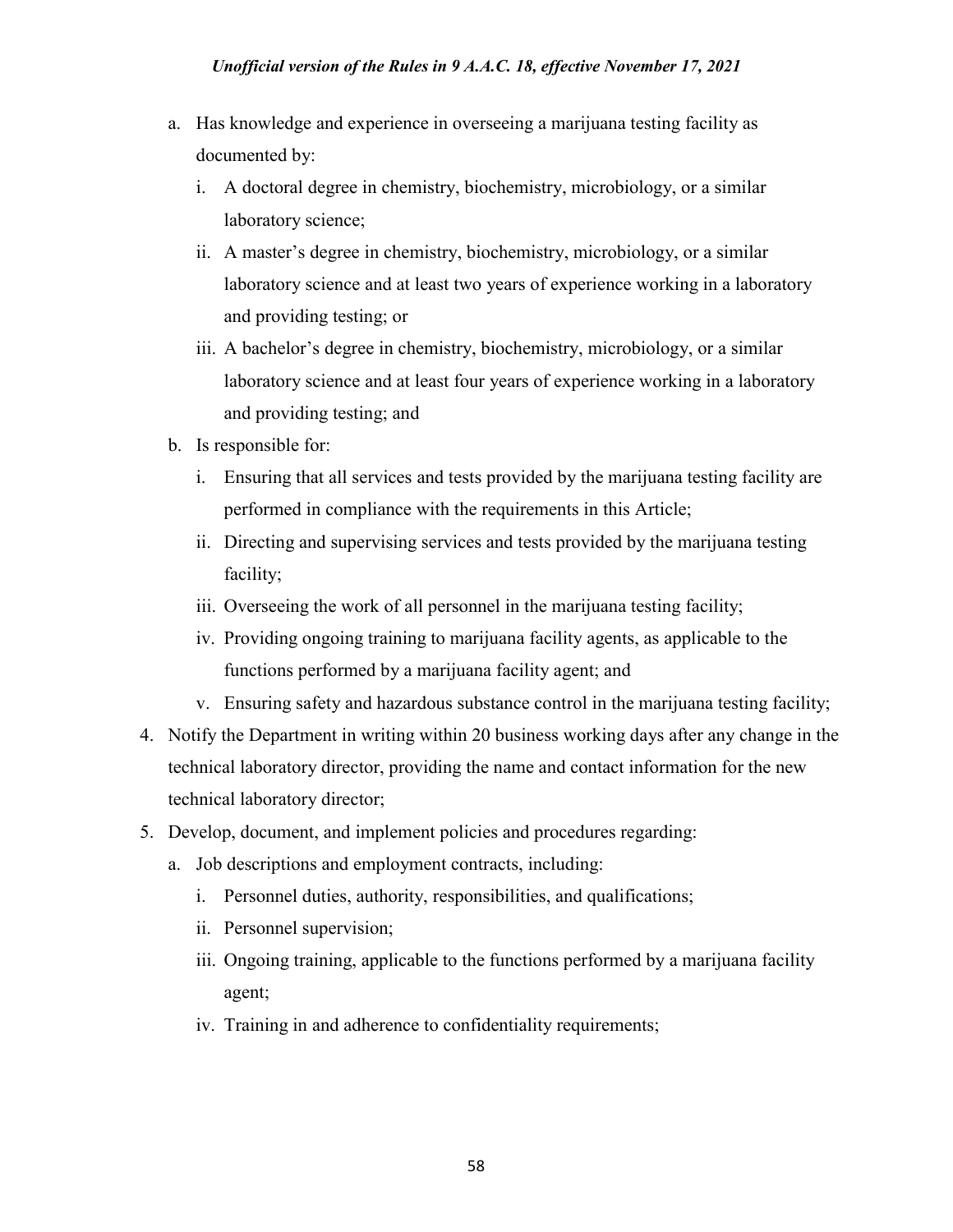- v. Periodic performance evaluations, including proficiency testing or accuracy testing, as applicable, on a rotating basis among all marijuana facility agent performing similar functions; and
- vi. Disciplinary actions;
- b. Business records, such as manual or computerized records of assets and liabilities, monetary transactions, journals, ledgers, and supporting documents, including agreements, checks, invoices, and vouchers;
- c. Inventory control, including:
	- i. Tracking;
	- ii. Accepting marijuana or marijuana products for testing;
	- iii. Transferring a portion of a sample to another marijuana testing facility for testing of parameters or analytes that the marijuana testing facility is not approved by the Department to conduct;
	- iv. Testing marijuana and marijuana products;
	- v. Providing the remaining sample of tested marijuana or a marijuana product to another marijuana testing facility with an approval for testing issued by the Department at the request of a marijuana establishment according to R9-18- 311(C);
	- vi. Retaining the residual portion of a sample accepted for testing from a marijuana establishment for at least 14 days after sending the final report of testing required in R9-18-410(B)(3) to the marijuana establishment; and
	- vii. Disposing of marijuana or a marijuana product such that the marijuana or marijuana product is unrecognizable or cannot otherwise be used and documenting:
		- (1) The method of disposal;
		- (2) Whether the marijuana or marijuana product was tested;
		- (3) If not tested, the reason for not testing;
		- (4) The marijuana facility agent overseeing the disposal; and

(5) The date of disposal;

- d. Standard operating procedures, including:
	- i. The review and updating of standard operating procedures;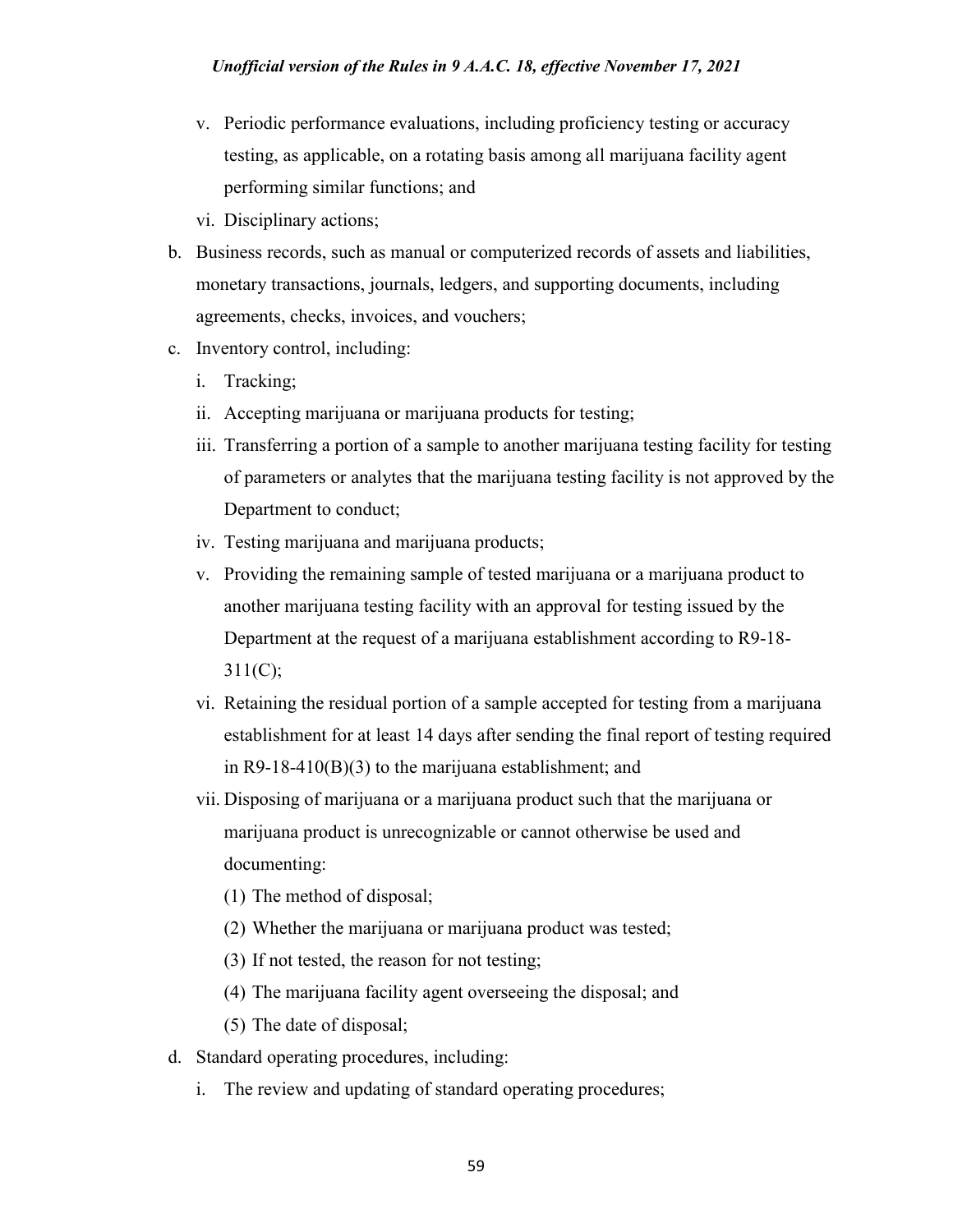- ii. Requirements for a marijuana facility agent to review current, new, or updated standard operating procedures applicable to the functions performed by the marijuana facility agent; and
- iii. Documenting the review of standard operating procedures by applicable marijuana facility agents;
- e. Marijuana testing facility records, including:
	- i. Maintenance and monitoring of instruments and equipment;
	- ii. Acceptance of marijuana and marijuana products for testing;
	- iii. The chain of custody for a sample accepted by the marijuana testing facility for testing;
	- iv. The storage of a submitted sample prior to testing to maintain the integrity of the sample and analyte;
	- v. The process for selecting a homogeneous portion of a submitted sample for testing;
	- vi. Ensuring testing results are accurate, precise, and scientifically valid before reporting the results;
	- vii. Reporting of testing results, including:
		- (1) Testing results obtained from another marijuana testing facility for testing of parameters or analytes that the marijuana testing facility is not approved by the Department to conduct, or
		- (2) Testing results provided to another marijuana testing facility from which the marijuana testing facility had received a portion of a sample for testing of parameters or analytes that the other marijuana testing facility is not approved by the Department to conduct;
	- viii. If applicable, transfer of a portion of a sample to another marijuana testing facility with an approval for testing issued by the Department for testing of parameters or analytes that the marijuana testing facility is not approved by the Department to conduct, including:
		- (1) The name and marijuana establishment license number of the marijuana establishment from which the sample was obtained,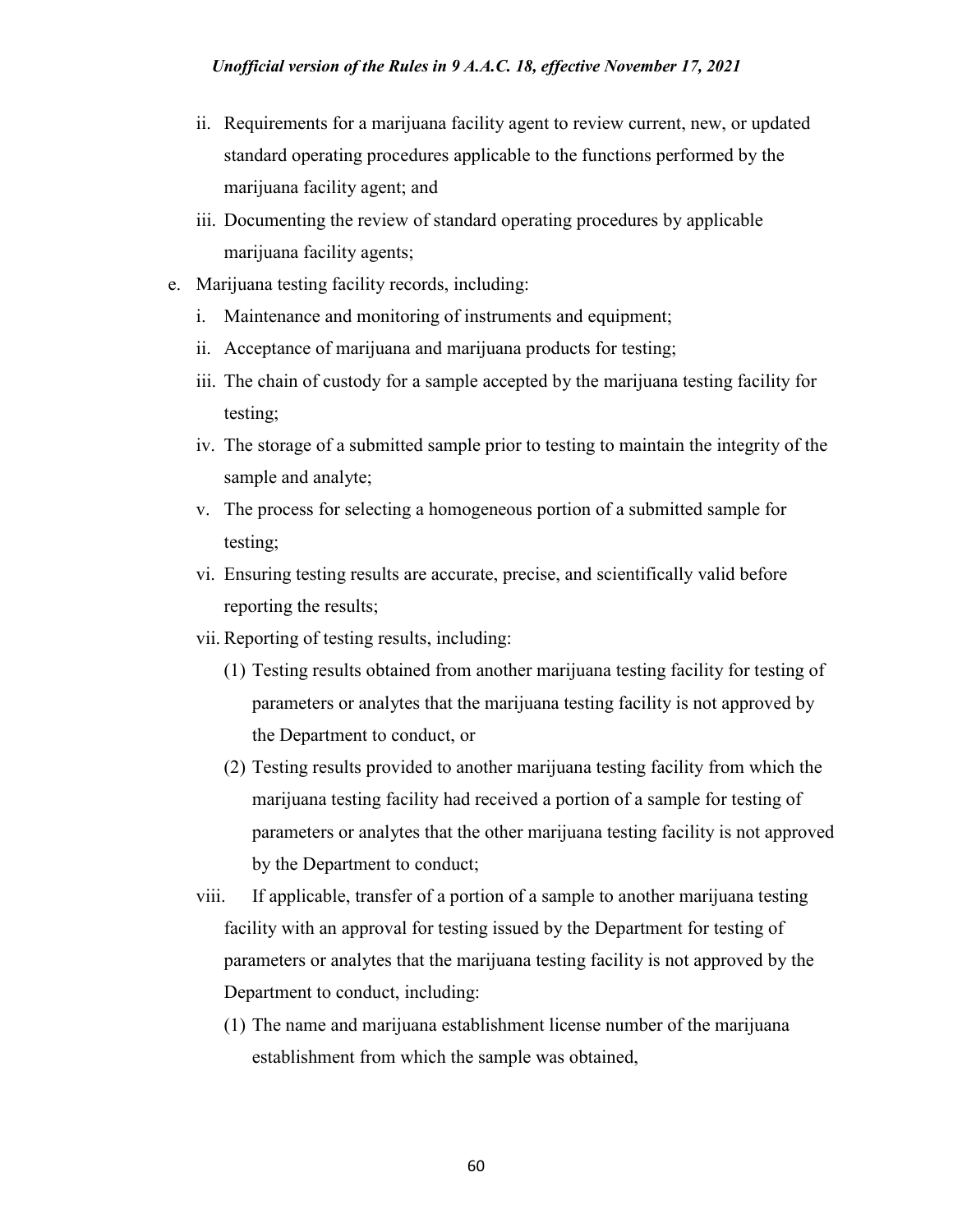- (2) The name and marijuana testing facility license number of the marijuana testing facility to which the portion of the sample is being transferred,
- (3) The date of the transfer,
- (4) The amount of sample being transferred,
- (5) The name and marijuana facility agent license number of the marijuana facility agent receiving the marijuana or marijuana products on behalf of the other marijuana testing facility;
- (6) The parameters or analytes being tested by the other marijuana testing facility, and
- (7) The testing results obtained from the other marijuana testing facility;
- ix. If applicable, transfer of the portion of a sample remaining after testing to another marijuana testing facility with an applicable approval for testing issued by the Department at the request of a marijuana establishment according to R9-18- 311(C), including:
	- (1) The name and marijuana establishment license number of the marijuana establishment,
	- (2) The name and marijuana facility agent license number of the marijuana facility agent requesting the transfer on behalf of the marijuana establishment,
	- (3) The date of the request,
	- (4) The amount of sample being transferred,
	- (5) The name and marijuana testing facility license number of the other marijuana testing facility, and
	- (6) The name and marijuana facility agent license number of the marijuana facility agent receiving the marijuana or marijuana products on behalf of the receiving marijuana testing facility;
- x. Confidentiality; and
- xi. Retention;
- f. A quality assurance program and standards;
- g. A records retention process; and
- h. Security;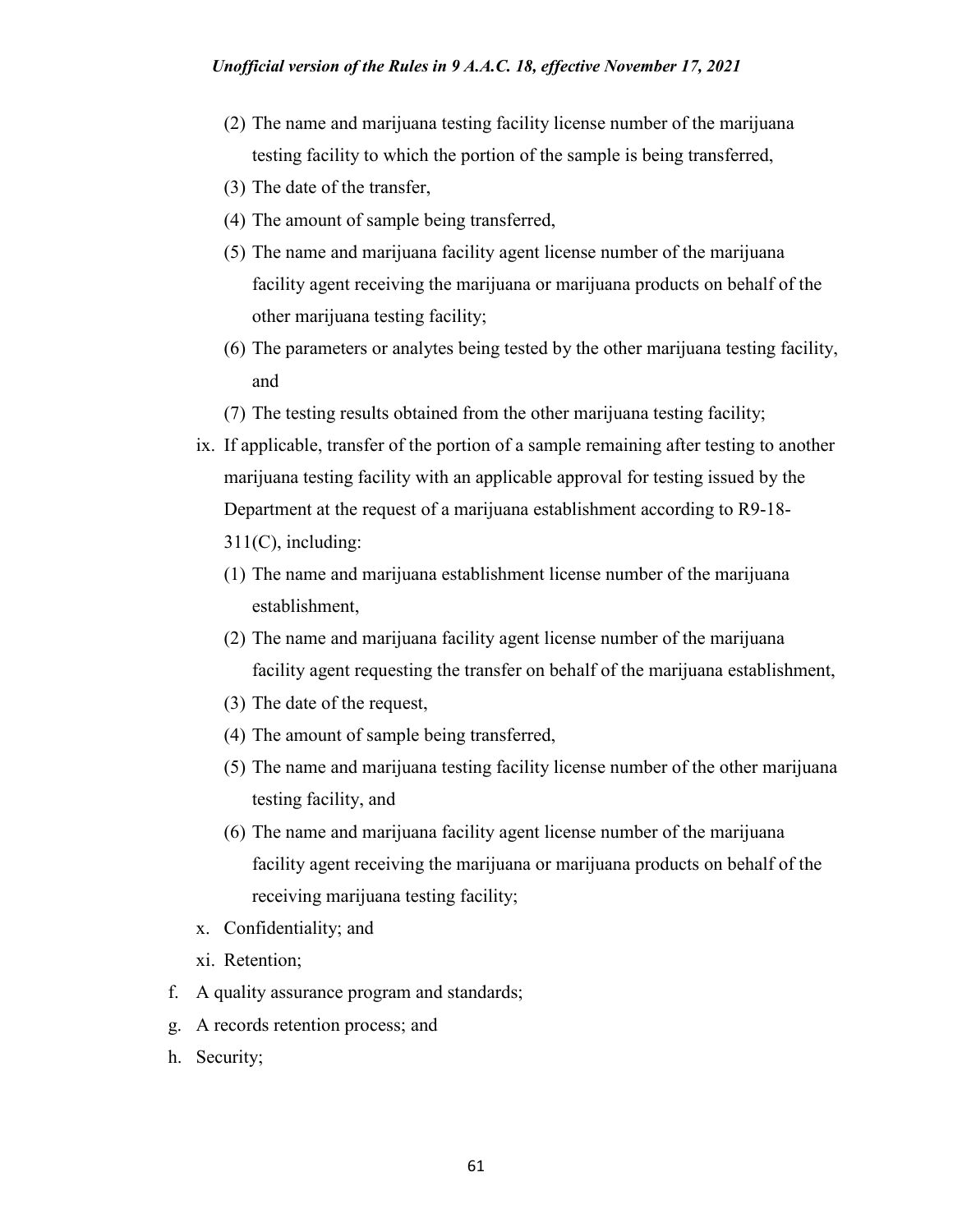- 6. Review and document the review of marijuana testing facility policies and procedures at least once every 12 months after the issue date of the marijuana testing facility license and update as needed;
- 7. Ensure that each marijuana facility agent has the marijuana facility agent's license in the marijuana facility agent's immediate possession when the marijuana facility agent is working or providing volunteer services related to marijuana or marijuana products testing at the marijuana testing facility;
- 8. Ensure that a marijuana facility agent accompanies any individual other than another marijuana facility agent associated with the marijuana testing facility when the individual is present in the area of the marijuana testing facility where marijuana or marijuana products are being tested or stored for testing;
- 9. Not allow an individual who does not possess a marijuana facility agent license to:
	- a. Serve as an owner for the marijuana testing facility,
	- b. Be employed by the marijuana testing facility, or
	- c. Provide volunteer services at or on behalf of the marijuana testing facility;
- 10. Provide written notice to the Department, including the date of the event, within 10 working days after the date, when a marijuana facility agent no longer:
	- a. Serves as an owner for the marijuana testing facility,
	- b. Is employed by the marijuana testing facility, or
	- c. Provides volunteer services at or on behalf of the marijuana testing facility; and
- 11. Unless otherwise specified, maintain copies of any documentation required in this Chapter for at least two years after the date on the documentation and provide copies of the documentation to the Department for review upon request.

#### **R9-18-406. Compliance Monitoring**

- **A.** Submission of an application for a marijuana testing facility license constitutes permission for:
	- 1. The Department's entry to and inspection of the marijuana testing facility, and
	- 2. The Department to conduct proficiency testing according to R9-18-407.
- **B.** The Department shall conduct: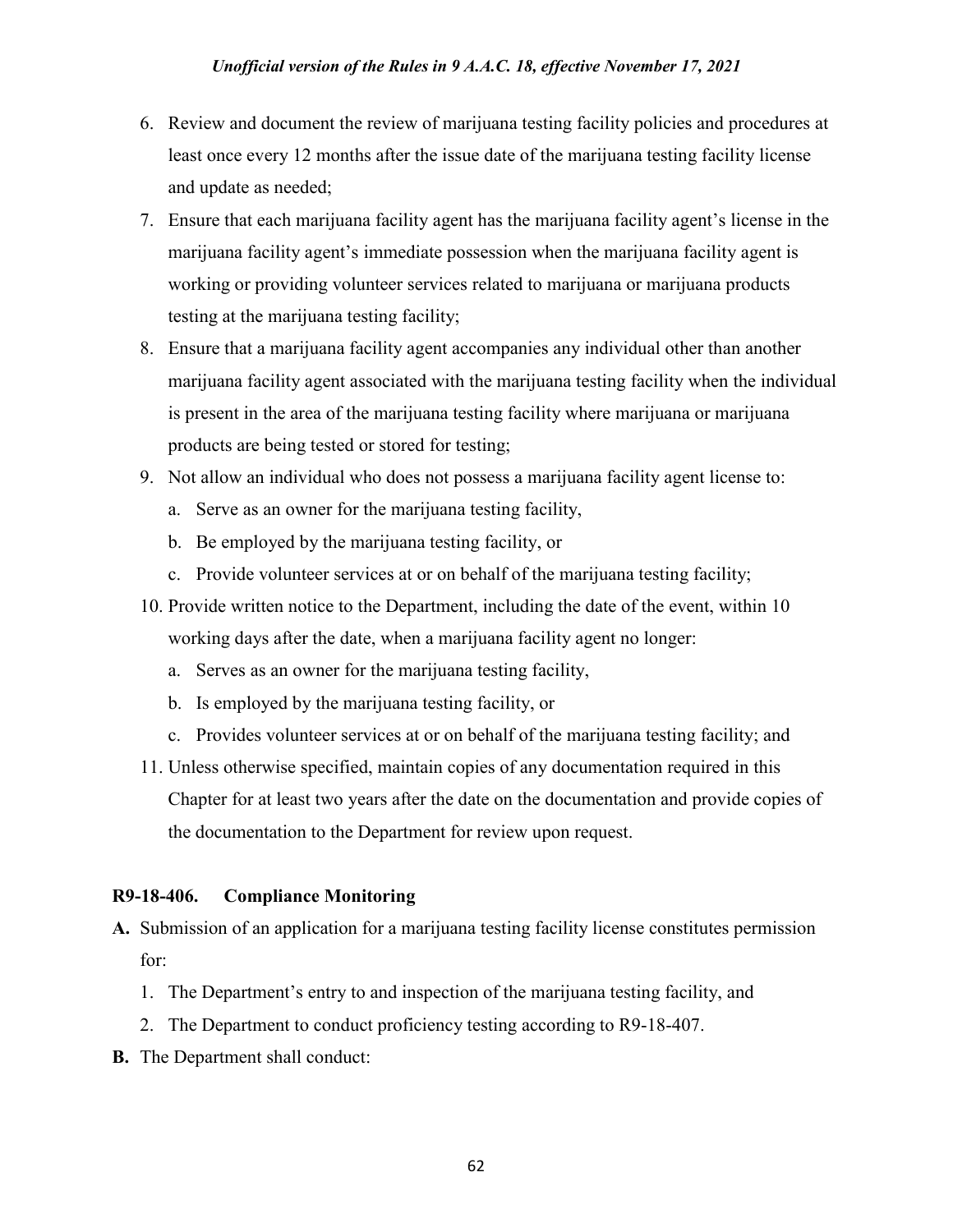#### *Unofficial version of the Rules in 9 A.A.C. 18, effective November 17, 2021*

- 1. Except for a marijuana testing facility licensed pursuant to R9-18-402(B), an initial marijuana testing facility inspection; and
- 2. A follow-up marijuana testing facility inspection, at least annually.
- **C.** The Department shall comply with A.R.S. § 41-1009 in conducting a marijuana testing facility inspection or investigation.
- **D.** The Department shall not accept allegations of a marijuana testing facility's noncompliance with A.R.S. Title 36, Chapter 28.2 or this Chapter from an anonymous source.
- **E.** If the Department receives an allegation of a marijuana testing facility's noncompliance with A.R.S. Title 36, Chapter 28.2 or this Chapter, the Department may conduct an unannounced inspection of the marijuana testing facility.
- **F.** If the Department determines that a marijuana testing facility is not in compliance with the requirements of A.R.S. Title 36, Chapter 28.2, or this Chapter, the Department:
	- 1. Shall provide the owner, according to R9-18-401(A), and technical laboratory director with a written notice that includes the specific rule or statute that was violated; and
	- 2. May:
		- a. Take an enforcement action as described in R9-18-415; or
		- b. Require that the technical laboratory director submit to the Department, within 30 calendar days after written notice from the Department, a corrective action plan to address issues of compliance that do not directly affect the health or safety of a consumer or marijuana facility agent that:
			- i. Describes how each identified instance of noncompliance will be corrected and reoccurrence prevented, and
			- ii. Includes a date for correcting each instance of noncompliance that is appropriate to the actions necessary to correct the instance of noncompliance.
- **G.** Under A.R.S. § 41-1009(G) and (I), the Department's decision regarding whether a technical laboratory director may submit a corrective action plan on behalf of a marijuana testing facility or whether a deficiency has been corrected or has been corrected within a reasonable period of time is not an appealable agency action as defined by A.R.S. § 41-1092.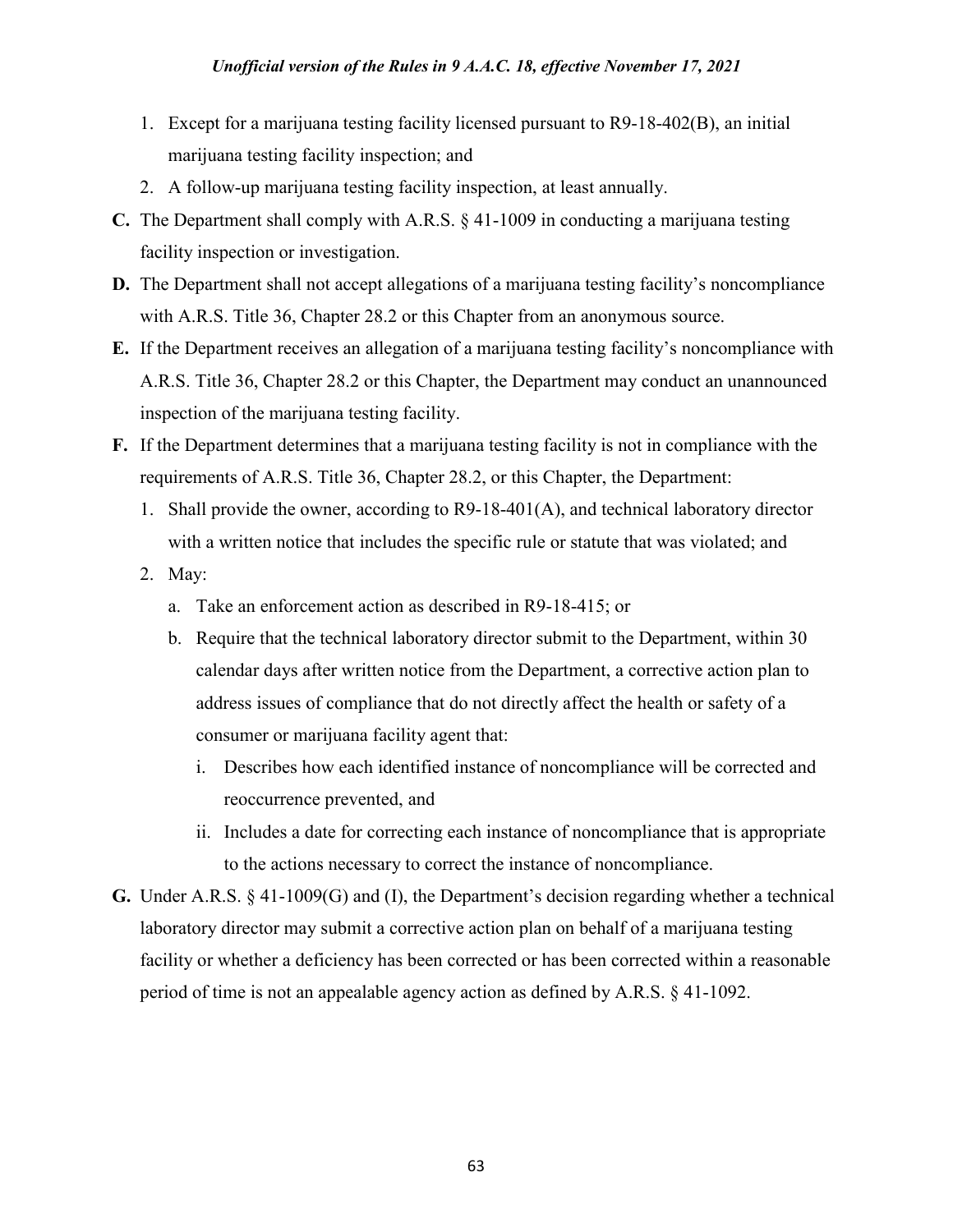### **R9-18-407. Proficiency Testing; Accuracy Testing**

- **A.** At least once in each 12-month period, and more often if requested by the Department, a technical laboratory director shall have at least one marijuana facility agent, selected according to policies and procedures, participate in proficiency testing provided by the Department or a proficiency testing service that:
	- 1. Includes at least one proficiency testing sample for each parameter and analyte for which the marijuana testing facility has been approved or is requesting approval and for which proficiency testing samples are available;
	- 2. Demonstrates the marijuana facility agent's competence in testing for the parameter; and
	- 3. If the marijuana testing facility has been approved or has requested approval to test an analyte by different methods, may use the same proficiency testing sample for each method.
- **B.** If a proficiency testing sample is not available for a specific parameter and analyte, a technical laboratory director shall have at least one marijuana facility agent, selected according to policies and procedures, participate in accuracy testing for the parameter.
- **C.** To demonstrate competence in testing for a parameter, testing results reported for the parameter shall be within acceptance limits established by the Department, according to R9- 18-408, or the proficiency testing service, as applicable.
- **D.** A technical laboratory director shall ensure that:
	- 1. Each sample for proficiency testing accepted at the marijuana testing facility is analyzed at the marijuana testing facility;
	- 2. Each sample for accuracy testing is analyzed at the marijuana testing facility;
	- 3. Each sample for proficiency testing or accuracy testing is tested according to R9-18-408, using the same procedures and techniques employed for routine sample testing;
	- 4. A proficiency testing service provides the results for each proficiency testing sample directly to the marijuana testing facility and the Department;
	- 5. If proficiency testing is provided by the Department, the marijuana testing facility submits to the Department payment for the actual costs of the materials for proficiency testing; and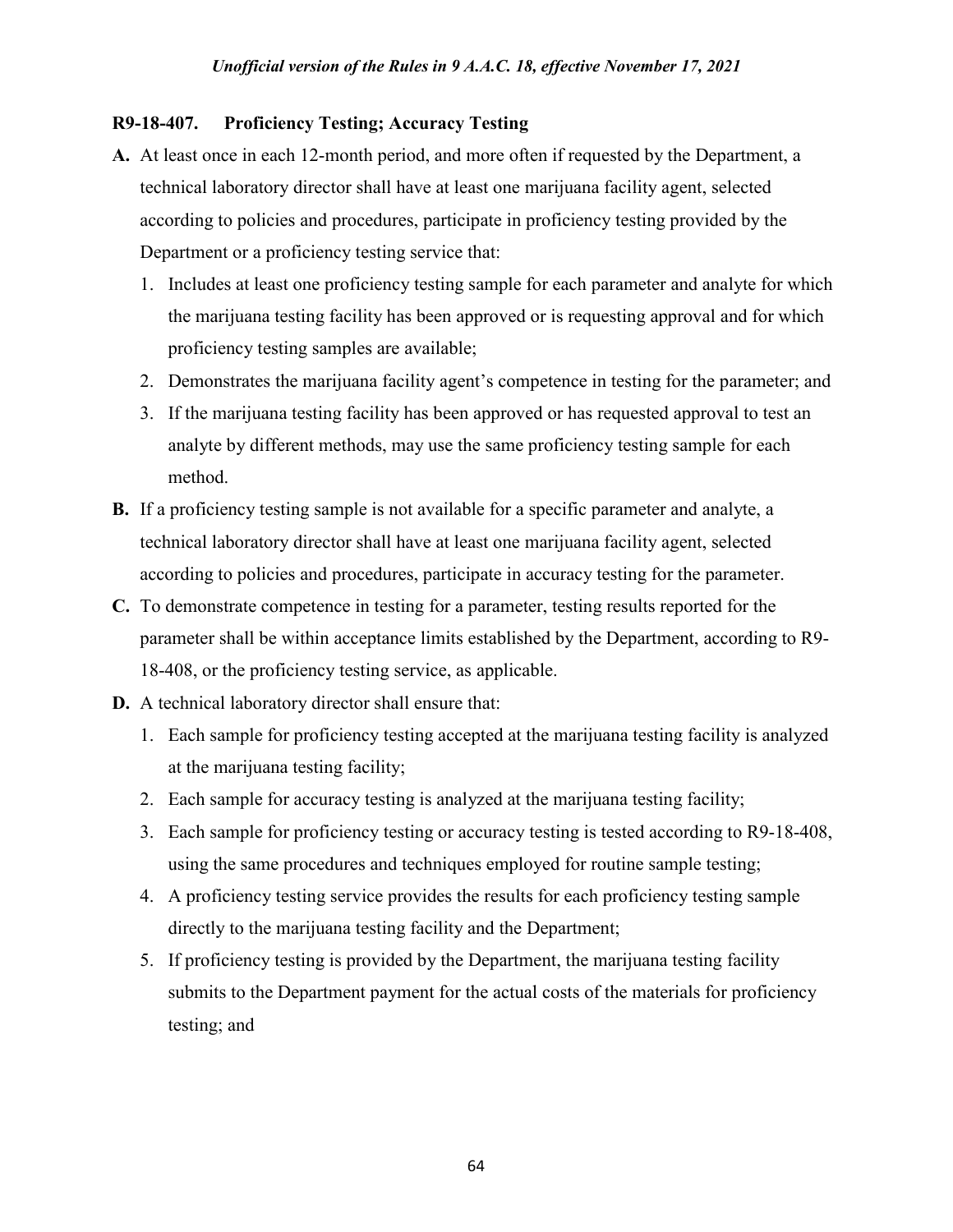- 6. If proficiency testing is not provided by the Department, the marijuana testing facility selects a proficiency testing service and contracts with and pays the proficiency testing service directly for proficiency testing.
- **E.** The Department may submit blind proficiency testing samples to a marijuana testing facility at any time during the certification period.

#### **R9-18-408. Method Criteria and References for Laboratory Analyses**

- **A.** In addition to the definitions in A.R.S. § 36-2850 and R9-18-101, the definitions in A.A.C. R9-17-404.03(A) apply in this Section unless otherwise stated.
- **B.** A technical laboratory director shall ensure that the marijuana testing facility complies with the requirements in A.A.C. R9-17-404.03(B) through (O) when using chemical analytical methods for any of the analytes in Table 3.1.
- **C**. A technical laboratory director may release testing results that are scientifically valid and defensible from analyses using chemical analytical methods, according to R9-18-410(B)(3) and (C), with the following data qualifier notations if:
	- 1. The target analyte detected in the calibration blank required in A.A.C. R9-17-  $404.03(F)(1)(c)$  or the method blank specified in A.A.C. R9-17-404.03(K)(1) is at or above the limit of quantitation, but the sample result:
		- a. For potency testing, is below the limit of quantitation B1; or
		- b. When testing for pesticides, fungicides, herbicides, growth regulators, heavy metals, or residual solvents, is below the maximum allowable concentration in Table 3.1 for the analyte  $- B2$ ;
	- 2. The limit of quantitation and the sample results were adjusted to reflect sample dilution  $D1;$
	- 3. The relative intensity of a characteristic ion in a sample analyte exceeded the acceptance criteria in A.A.C.  $R9-17-404.03(L)(1)$  with respect to the reference spectra, indicating interference – I1;
	- 4. When testing for pesticides, fungicides, herbicides, growth regulators, heavy metals, or residual solvents, the percent recovery of a laboratory control sample is greater than the acceptance limits in A.A.C. R9-17-404.03 $(K)(2)(c)$ , but the sample's target analytes were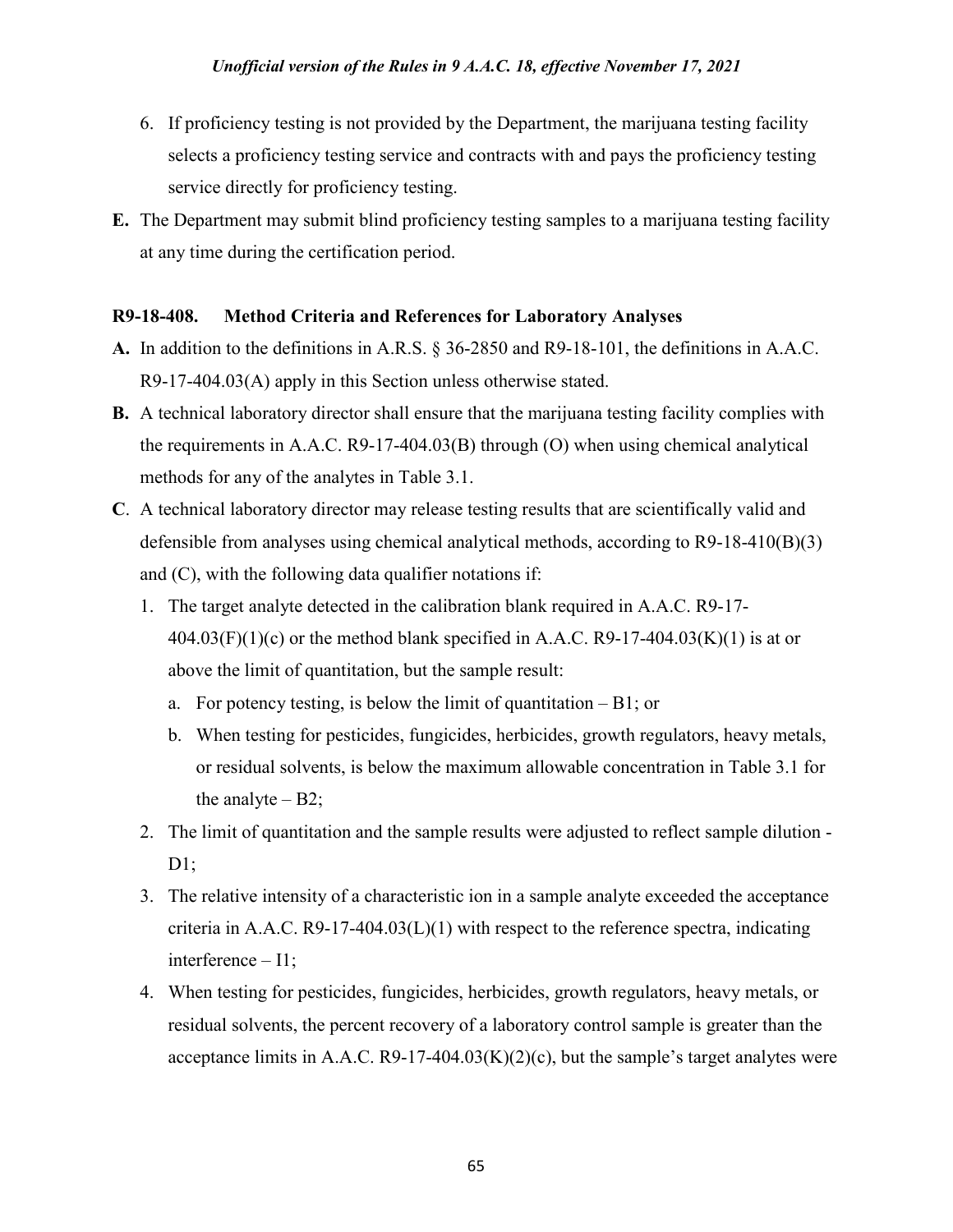not detected above the maximum allowable concentrations in Table 3.1 for the analytes in the sample  $-L1$ ;

- 5. The recovery from the matrix spike in A.A.C. R9-17-404.03 $(K)(4)$  was:
	- a. High, but the recovery from the laboratory control sample in A.A.C. R9-17-  $404.03(K)(2)$  was within acceptance criteria – M1,
	- b. Low, but the recovery from the laboratory control sample in A.A.C. R9-17-  $404.03(K)(2)$  was within acceptance criteria – M2, or
	- c. Unusable because the analyte concentration was disproportionate to the spike level, but the recovery from the laboratory control sample in A.A.C.  $R9-17-404.03(K)(2)$ was within acceptance criteria – M3;
- 6. The analysis of a spiked sample required a dilution such that the spike recovery calculation does not provide useful information, but the recovery from the associated laboratory control sample in A.A.C. R9-17-404.03 $(K)(2)$  was within acceptance criteria – M4;
- 7. The analyte concentration was determined by the method of standard addition, in which the standard is added directly to the aliquots of the analyzed sample  $-M5$ ;
- 8. A description of the variance is described in the final report of testing according to R9-  $18-410(B)(3)$  and  $(C) - N1$ ;
- 9. The relative percent difference for the laboratory control sample and duplicate exceeded the limit in A.A.C. R9-17-404.03 $(K)(3)$ , but the recovery in A.A.C. R9-17- $404.03(K)(2)(c)$  was within acceptance criteria – R1;
- 10. The relative percent difference for a sample and duplicate exceeded the limit in A.A.C.  $R9-17-404.03(O) - R2$ ; or
- 11. The recovery from continuing calibration verification standards exceeded the acceptance limits in A.A.C.  $R9-17-404.03(J)(1)(b)$ , but the sample's target analytes were not detected above the maximum allowable concentrations in Table 3.1 for the analytes in the sample – V1.
- **D.** A technical laboratory director shall include in the final report of testing from analyses using chemical analytical methods, according to R9-18-410(B)(3) and (C), the following data qualifier notations if:
	- 1. Sample integrity was not maintained Q1;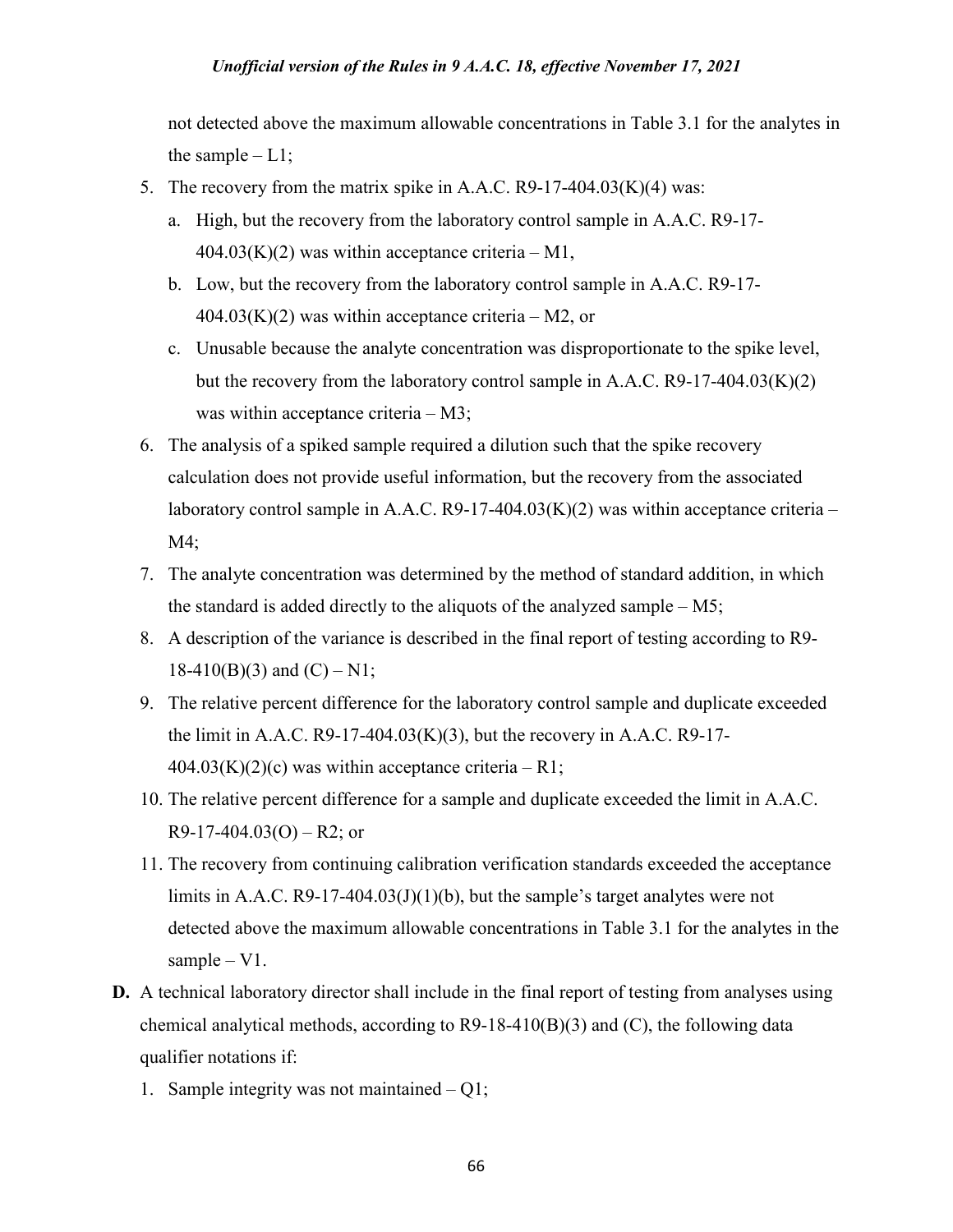- 2. The sample is heterogeneous, and sample homogeneity could not be readily achieved using routine laboratory practices – Q2; or
- 3. Testing result is for informational purposes only and cannot be used to satisfy marijuana establishment testing requirements in R9-18-311(A) or labeling requirements in R9-18-  $310 - Q3$ .
- **E.** For batch analysis of samples to determine potency, a technical laboratory director may check precision by using either a duplicate laboratory control sample or a duplicate sample prepared from the marijuana or marijuana product being tested, according to requirements in A.A.C. R9-17-404.03(K)(2) and (3).
- **F**. A technical laboratory director shall ensure that the reporting units for:
	- 1. Pesticides, fungicides, growth regulators, heavy metals, or residual solvents is in parts per million (ppm); and
	- 2. Potency is in percent  $(w/w)$  relative to the bulk plant material or marijuana product, as applicable, and, for:
		- a. Total tetrahydrocannabinol, the sum of tetrahydrocannabinolic acid (THC-A), multiplied by 0.877, and delta-9-tetrahydrocannabinol (Δ9-THC); and
		- b. Total cannabidiol, the sum of cannabidiolic acid (CBD-A), multiplied by 0.877, and cannabidiol (CBD).
- **G.** To perform testing for the microbial contaminants in Table 3.1, a marijuana testing facility shall use an applicable method described in A.A.C. R9-17-404.04(A)(1) and validated according to A.A.C. R9-17-404.04(A)(2).
- **H.** A technical laboratory director shall ensure that the marijuana testing facility complies with the requirements in A.A.C.  $R9-17-404.04(B)$  through  $(F)$  and  $(G)(2)$  when performing testing for the microbial contaminants in Table 3.1.
- **I.** A technical laboratory director shall include in the final report of testing for the microbial contaminants in Table 3.1, according to  $R9-18-410(B)(3)$  and (C), the following data qualifier notations if:
	- 1. The limit of quantitation and the sample results were adjusted to reflect sample dilution  $D1;$
	- 2. A description of the variance is described in the final report of testing according to A.A.C. R9-17-410(B)(3) and (C) – N1;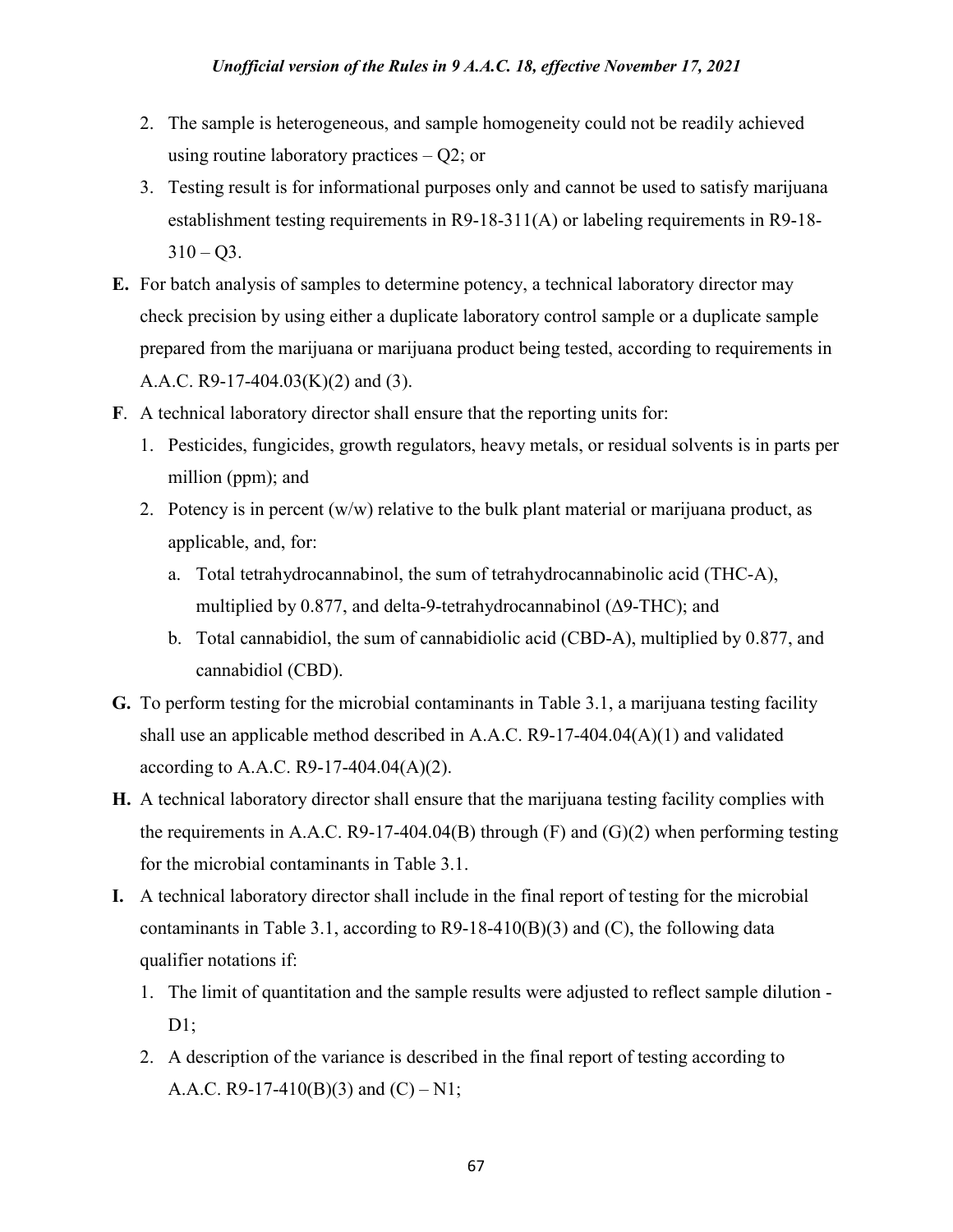- 3. Sample integrity was not maintained Q1;
- 4. The sample is heterogeneous, and sample homogeneity could not be readily achieved using routine laboratory practices  $-$  Q2; or
- 5. Testing result is for informational purposes only and cannot be used to satisfy marijuana establishment testing requirements R9-18-311(A) or labeling requirements in R9-18-310  $-$  Q3.
- **J.** A technical laboratory director shall ensure that:
	- 1. The reporting units for *Escherichia coli* are colony forming units per gram (CFU/g);
	- 2. Reporting for *Salmonella* is "Detected" or "Not detected" in one gram; and
	- 3. Reporting for mycotoxins includes:
		- a. Total aflatoxins in units of micrograms per kilogram  $(\mu g/kg)$ , and
		- b. Ochratoxin A in units of micrograms per kilogram  $(\mu g/kg)$ .

### **R9-18-409. Quality Assurance**

- **A.** An owner of a marijuana testing facility or applicant shall ensure that the analytical data produced at the owner's or applicant's marijuana testing facility are of known and acceptable precision and accuracy, as prescribed by the method criteria for each analyte in R9-18-408, and are scientifically valid and defensible.
- **B.** An owner holding a marijuana testing facility license or applicant shall establish, implement, and comply with a written quality assurance plan that contains the following and is available at the marijuana testing facility for Department review:
	- 1. A title page identifying the marijuana testing facility and date of review and including the technical laboratory director's signature of approval;
	- 2. A table of contents;
	- 3. An organization chart or list of the marijuana testing facility personnel, including names, lines of authority, and identification of principal quality assurance personnel;
	- 4. A copy of the current marijuana testing facility license and a list of approved parameters;
	- 5. A statement of quality assurance objectives, including data quality objectives with precision and accuracy goals and the criteria for determining the acceptability of each testing;
	- 6. Specifications for the preservation of samples;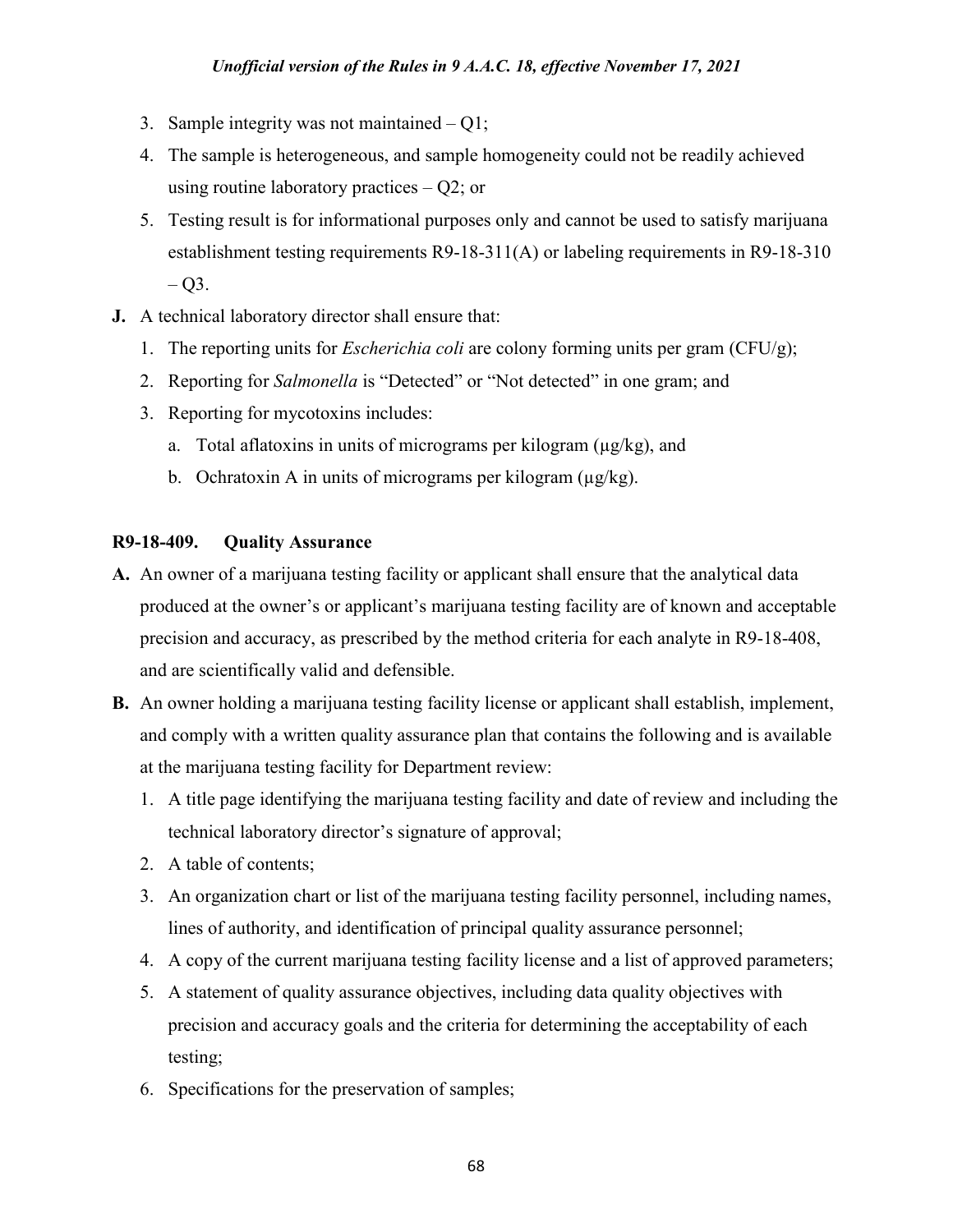- 7. A procedure for documenting receipt of samples by the marijuana testing facility and tracking of samples during testing;
- 8. A procedure for analytical instrument calibration, including frequency of calibration and complying with the requirements for calibration in subsection (D);
- 9. A procedure for testing data reduction and validation and reporting of final results, including the identification and treatment of data outliers, the determination of the accuracy of data transcription, and all calculations;
- 10. If using control limits derived by the marijuana testing facility as a basis for determining acceptance of a testing result, a procedure to ensure that the control limits are:
	- a. Statistically significant, valid, and defensible; and
	- b. Updated at least every 12 months;
- 11. A statement of the frequency of all quality control checks;
- 12. A statement of the acceptance criteria for all quality control checks;
- 13. Preventive maintenance procedures and schedules;
- 14. Assessment procedures for data acceptability, including appropriate procedures for manual integration of chromatograms and when manual integration is inappropriate;
- 15. Corrective action procedures to be taken when results from analytical quality control checks are unacceptable, including steps to demonstrate the presence of any interference if the precision, accuracy, or limit of quantitation of the reported testing result is affected by the interference; and
- 16. Procedures for chain-of-custody documentation, including procedures for the documentation and reporting of any deviation from the sample handling or preservation requirements.
- **C.** An owner holding a marijuana testing facility license or applicant shall ensure that the written quality assurance plan is a separate document available at the marijuana testing facility and includes all of the components required in subsection (B), but an owner or applicant may satisfy the components required in subsections  $(B)(3)$  through  $(15)$  through incorporating by reference provisions in separate documents, such as standard operating procedures.
- **D.** An owner holding a marijuana testing facility license or applicant shall: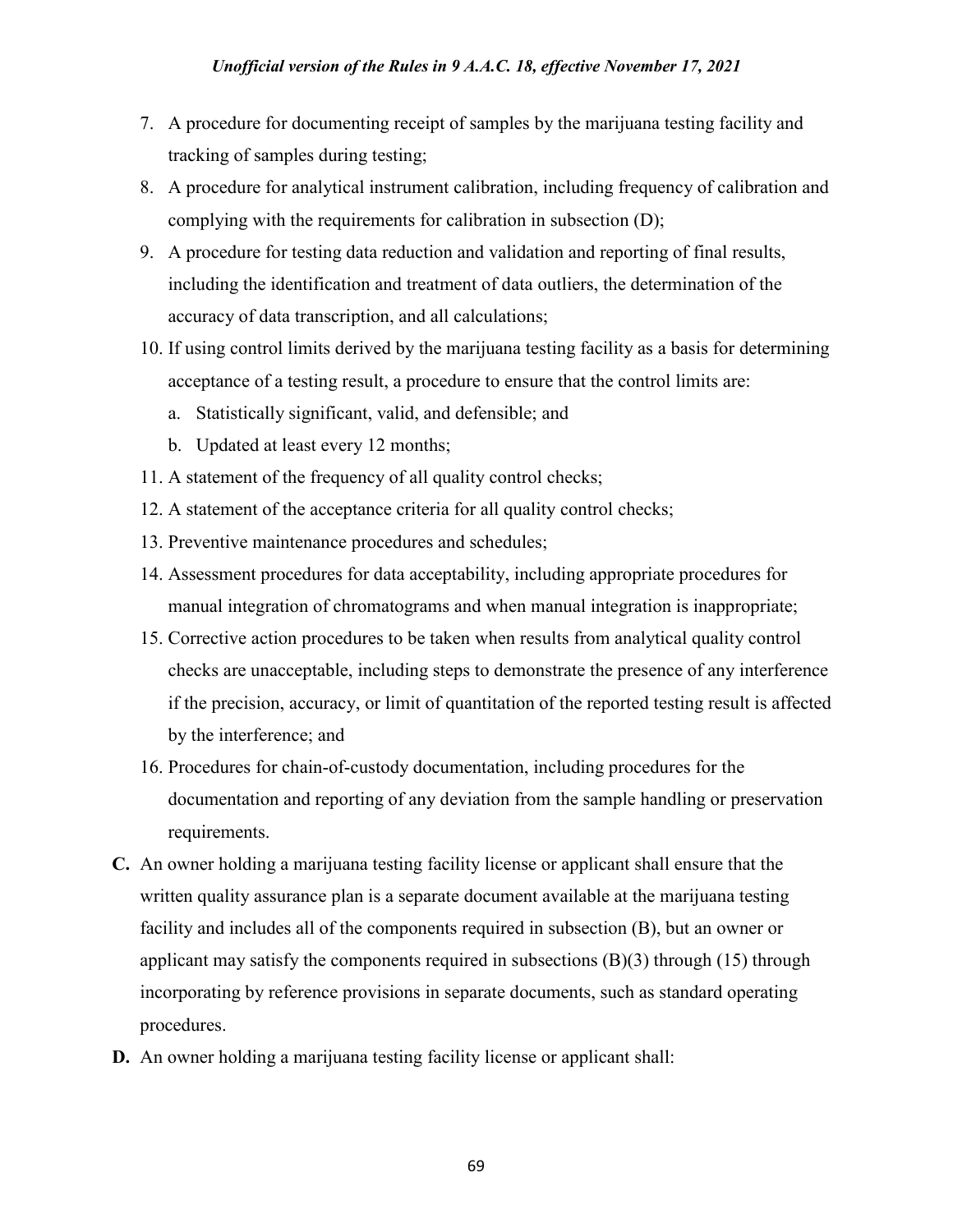- 1. Have available at the marijuana testing facility all methods, equipment, reagents, and supplies necessary for the testing for which the owner or applicant is approved or is requesting approval;
- 2. Use only reagents of a grade equal to or greater than that required by the applicable method criteria in R9-18-408, and document the use of the reagents;
- 3. Maintain and require each marijuana facility agent performing testing on marijuana or a marijuana product to comply with a complete and current standard operating procedure that meets the requirements for each method, as specified in R9-18-408, which shall include at least:
	- a. A description of all procedures to be followed when the method is performed;
	- b. A list of the concentrations for calibration standards, check standards, and spikes;
	- c. Requirements for instrumental conditions and set up;
	- d. A requirement for frequency of calibration;
	- e. The quantitative methods to be used to calculate the final concentration of an analyte in samples, including any factors used in the calculations and the calibration algorithm used; and
	- f. Requirements for preventative maintenance;
- 4. Calibrate each instrument as required by the standard operating procedure, as specified in R9-18-408, for which the equipment is used;
- 5. Maintain calibration documentation, including documentation that demonstrates the calculations performed using each calibration model;
- 6. Develop, document, and maintain a current limit of quantitation, as specified in R9-18- 408, for each compliance parameter for each instrument;
- 7. For each parameter and analyte tested at the marijuana testing facility, use the quality control acceptance criteria specified according to R9-18-408 and Table 3.1;
- 8. Discard or segregate all expired standards or reagents;
- 9. Maintain a record showing the traceability of reagents; and
- 10. Ensure that a calibration model is not used or changed to avoid necessary instrument maintenance.
- **E.** Except as provided in subsection (F), an owner holding a marijuana testing facility license or applicant shall ensure that each standard operating procedure is a separate document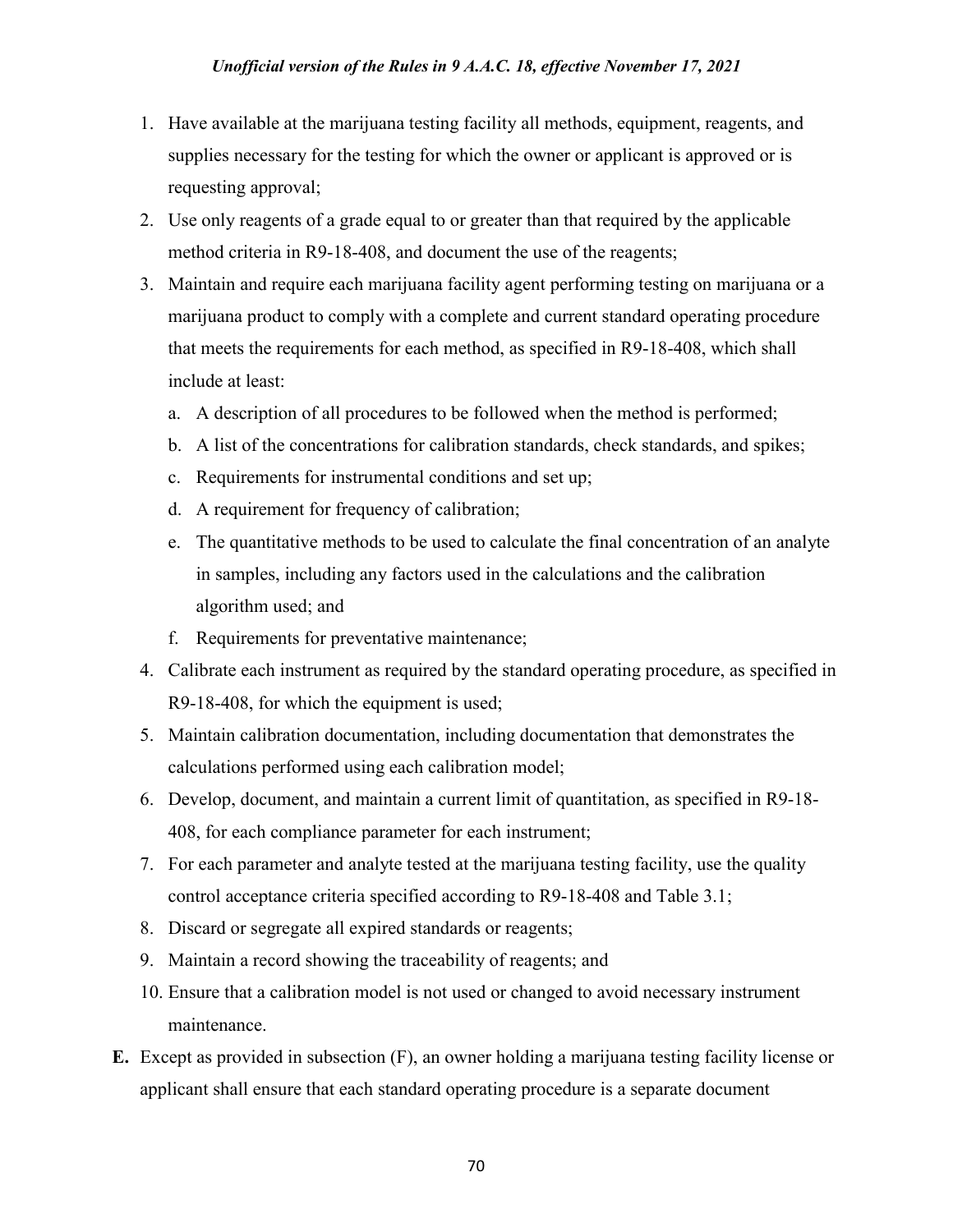available at the marijuana testing facility and includes all of the components required in subsection  $(D)(3)$ .

**F.** An owner holding a marijuana testing facility license or applicant may satisfy the components required in subsections  $(D)(3)(e)$  and  $(f)$  through incorporating by reference provisions in separate documents, such as other standard operating procedures.

# **R9-18-410. Operations**

- **A.** A technical laboratory director shall ensure that:
	- 1. A sample of marijuana or a marijuana product accepted at the technical laboratory director's marijuana testing facility is analyzed:
		- a. Either:
			- i. At the marijuana testing facility, or
			- ii. For testing of parameters or analytes that the marijuana testing facility is not approved by the Department to conduct, at another marijuana testing facility with an approval for testing issued by the Department;
		- b. As received; and
		- c. Within 10 calendar days after receipt;
	- 2. If an instrument or equipment used for testing marijuana or a marijuana product has a mechanism to track any changes made to testing results, the tracking mechanism is installed and activated;
	- 3. The facility and utilities required to operate equipment and perform testing of marijuana or marijuana products are maintained;
	- 4. Environmental controls are maintained within the marijuana testing facility to ensure that marijuana testing facility environmental conditions do not affect analytical results beyond quality control limits established for the methods performed at the marijuana testing facility;
	- 5. Storage, handling, and disposal of hazardous materials at the marijuana testing facility are in accordance with all state and federal regulations;
	- 6. The marijuana testing facility complies with all applicable federal, state, and local occupational safety and health regulations; and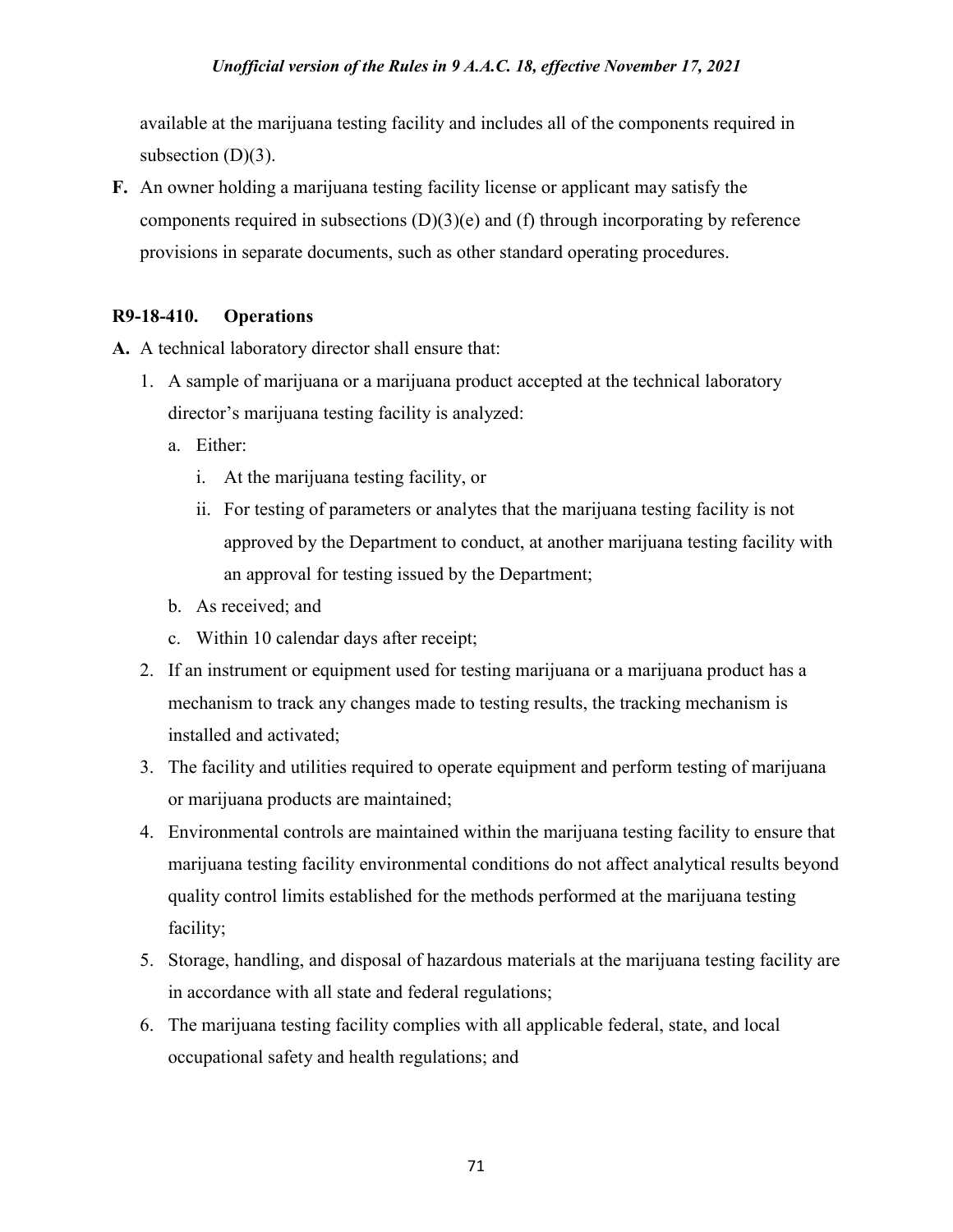- 7. The following information is maintained for all marijuana facility agents providing supervisory, quality assurance, or analytical functions related to testing of marijuana or a marijuana product:
	- a. A summary of each marijuana facility agent's education and professional experience;
	- b. Documentation of each marijuana facility agent's applicable certifications and specialized training;
	- c. Information related to the marijuana facility agent's license;
	- d. Documentation of each marijuana facility agent's review of the quality assurance plan required under R9-18-409(B) and the methods and standard operating procedures for all testing of marijuana or marijuana products performed by the marijuana facility agent or for which the marijuana testing facility agent has supervisory or quality assurance responsibility;
	- e. Documentation of each marijuana facility agent's completion of training on the use of equipment and of proper laboratory technique, including the name of the marijuana facility agent, the name of the instructor, the duration of the training, and the date of completion of the training;
	- f. Documentation of each marijuana facility agent's completion of training classes, continuing education courses, seminars, and conferences that relate to the testing procedures used by the marijuana facility agent for testing of marijuana or marijuana products;
	- g. Documentation of each marijuana facility agent's completion of initial demonstration of capability, as required according to R9-18-408, for each approved method performed by the marijuana facility agent;
	- h. Documentation of each marijuana facility agent's performance of proficiency testing or accuracy testing, as applicable; and
	- i. Documentation of each marijuana facility agent's completion of training related to instrument calibration that includes:
		- i. Instruction on each calibration model that the marijuana facility agent will use or for which the marijuana facility agent will review data;
		- ii. For each calibration model in subsection  $(A)(7)(i)(i)$ , description of the specific aspects of the calibration model that might compromise the data quality, such as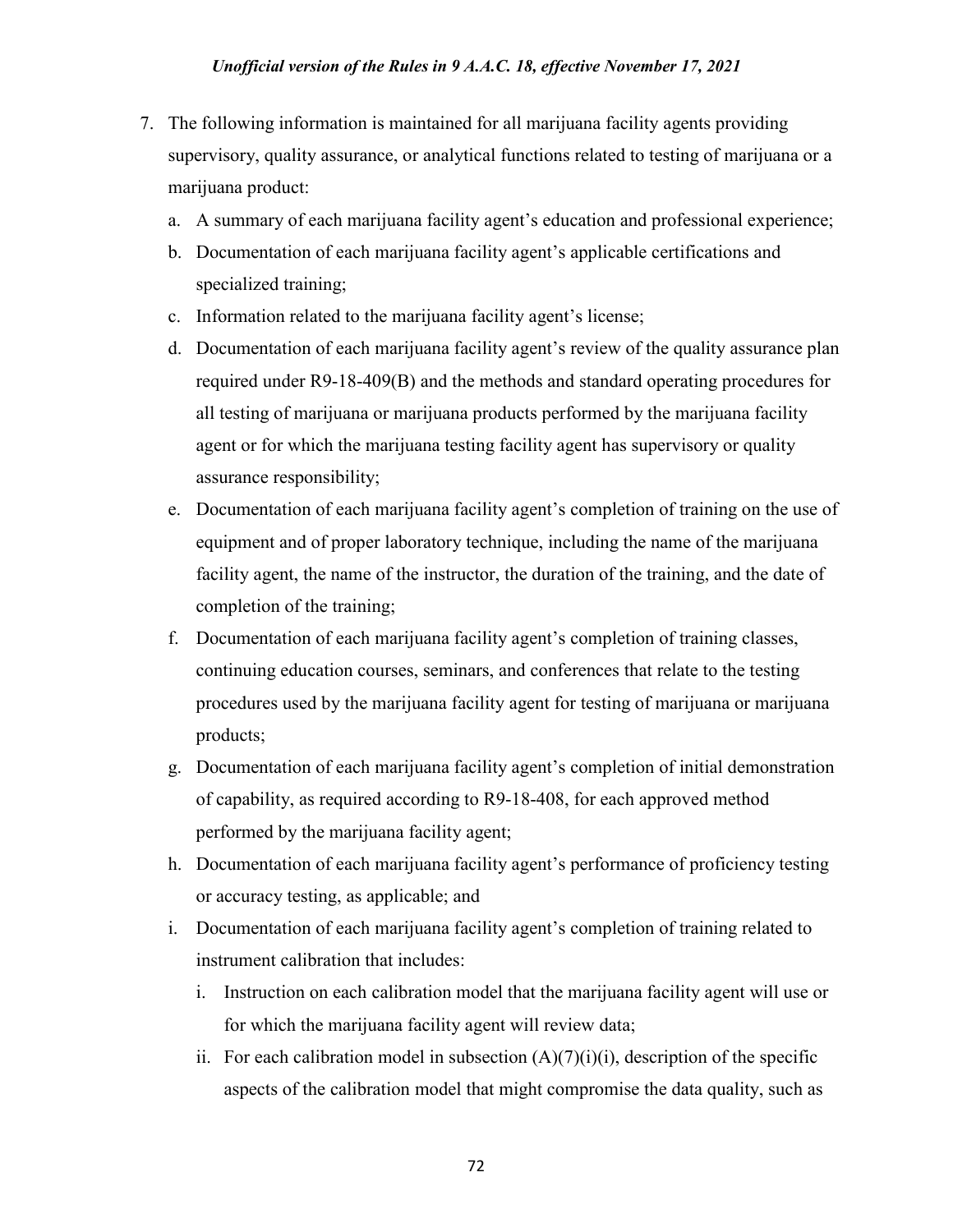detector saturation, lack of detector sensitivity, the calibration model's not accurately reflecting the calibration points, inappropriate extension of the calibration range, weighting factors, and dropping of mid-level calibration points without justification; and

- iii. Instruction that a calibration model shall not be used or changed to avoid necessary instrument maintenance.
- **B.** A technical laboratory director shall ensure that:
	- 1. A testing record for marijuana or marijuana products contains:
		- a. Sample information, including the following:
			- i. A unique sample identification assigned at the marijuana testing facility;
			- ii. A description of the marijuana or marijuana product from which the submitted sample was taken, including the amount, strain, and batch number;
			- iii. The sample collection date and time; and
			- iv. The type of testing to be performed, including whether the testing is to satisfy the requirement in R9-18-311(A) or for a marijuana establishment's information only;
		- b. A picture of the sample as submitted;
		- c. The name and one of the following, as applicable, for the marijuana establishment or individual submitting the sample to the marijuana testing facility:
			- i. The marijuana establishment license number, or
			- ii. The number on the document used to identify the individual;
		- d. If applicable, name and the marijuana facility agent license number of the marijuana facility agent submitting the sample to the marijuana testing facility on behalf of a marijuana establishment;
		- e. The date and time of receipt of the sample at the marijuana testing facility;
		- f. The name and registry identification number of the marijuana facility agent who received the sample at the marijuana testing facility;
		- g. The dates and times of testing, including the date and time of each critical step;
		- h. Whether testing results related to a sample were changed;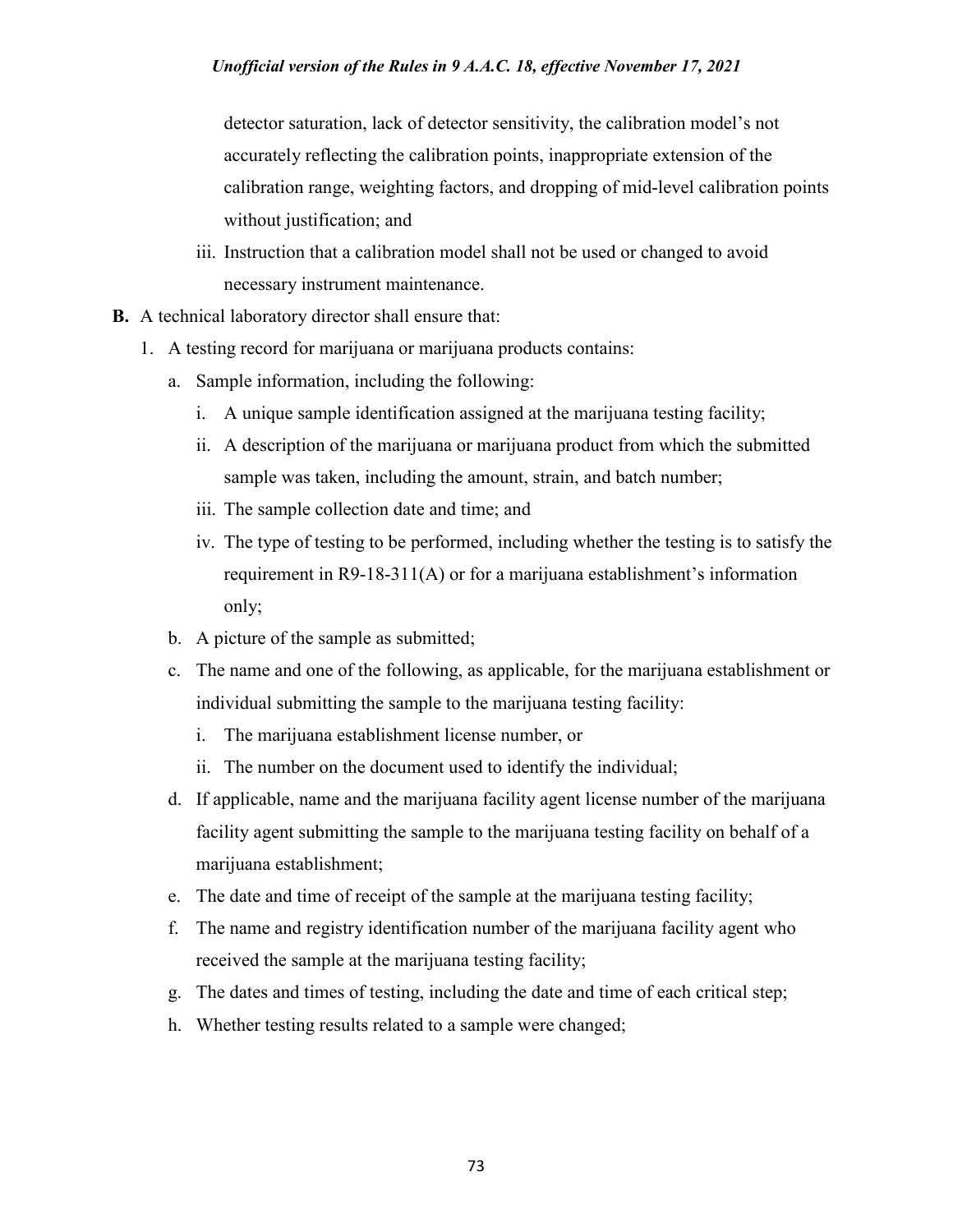- i. If testing results related to a sample were changed, what was changed, the name of the marijuana facility agent who changed the testing results, the time and date the data were changed, and why the testing results were changed;
- j. If testing results were changed due to retesting:
	- i. What was used or done to the sample, and
	- ii. The original and changed testing results;
- k. The actual results of testing, including all raw data, work sheets, and calculations performed;
- l. The actual results of quality control data validating the testing results, including the calibration and calculations performed;
- m. The name of each marijuana facility agent who performed the testing; and
- n. A copy of the final report;
- 2. A testing result for marijuana or a marijuana product that is known to be inaccurate is not reported; and
- 3. Except as specified in subsection (C), a final report of testing of marijuana or marijuana products contains:
	- a. The name, address, and telephone number of the marijuana testing facility;
	- b. The marijuana testing facility license number issued by the Department;
	- c. Actual scientifically valid and defensible results of testing of a sample of marijuana or a marijuana product in appropriate units of measure, obtained in accordance with R9-18-408, and the quality assurance plan;
	- d. As applicable:
		- i. A statement that testing results were obtained according to requirements in the quality assurance plan in R9-18-409(B), in the applicable standard operating procedure, and in R9-18-408;
		- ii. A description of any variances from the requirements in the quality assurance plan in R9-18-409(B), the applicable standard operating procedure, or R9-18-408 made to ensure scientifically valid and defensible testing results, and the reason for the variance; or
		- iii. A qualifier according to  $R9-18-408(C)$ ,  $(D)$ , or  $(I)$ , as applicable;
	- e. A list of each method used to obtain the reported results;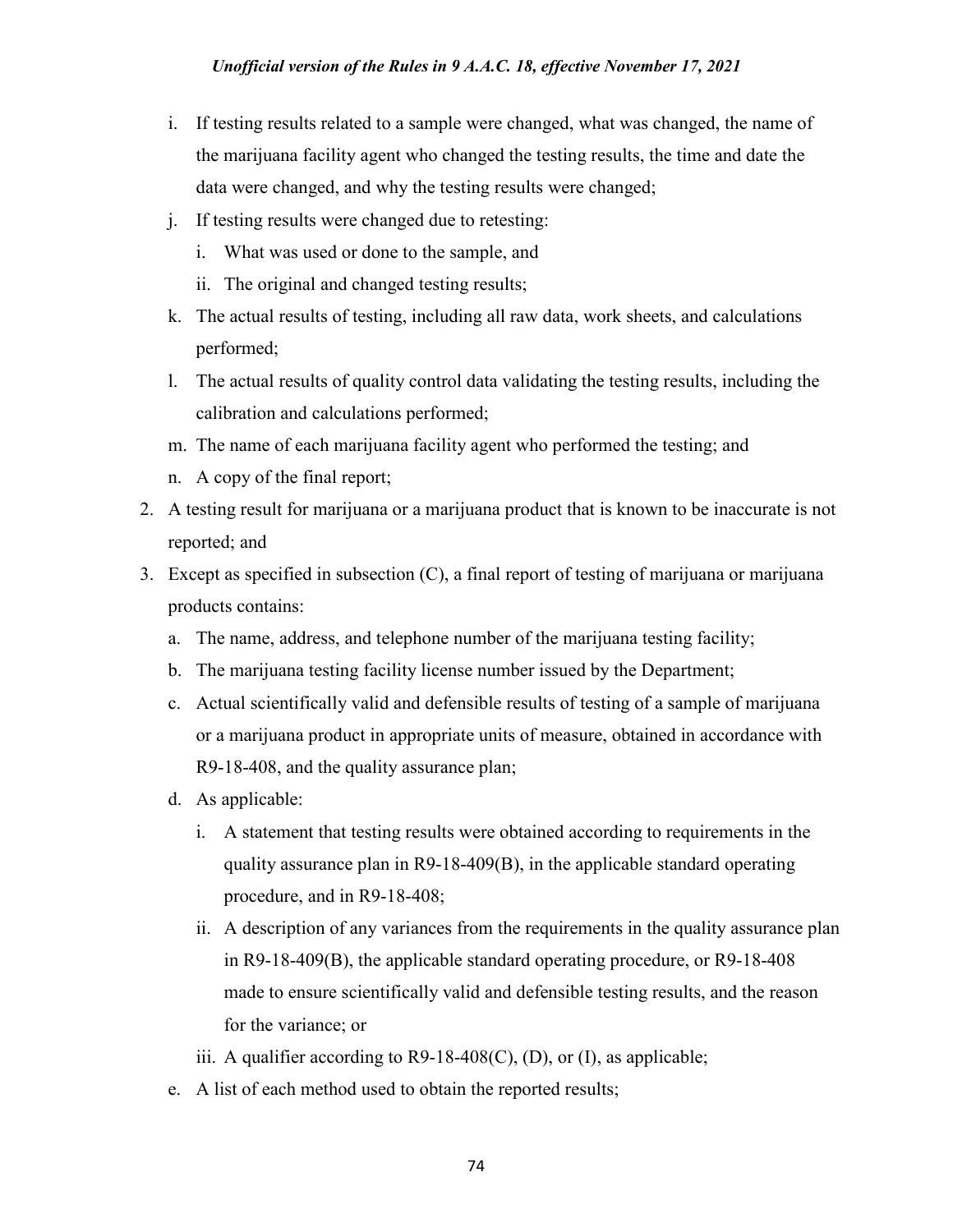- f. Sample information, including the following:
	- i. The unique sample identification assigned at the marijuana testing facility;
	- ii. A picture of the sample as submitted;
	- iii. A description of the marijuana or marijuana product from which the submitted sample was taken, including the amount, strain and batch number;
	- iv. The sample collection date and time;
	- v. The name and identifying number recorded for the marijuana establishment or individual submitting the sample to the marijuana testing facility according to subsection  $(B)(1)(c)$ ; and
	- vi. If applicable, name and marijuana facility agent license number of the marijuana facility agent submitting the sample to the marijuana testing facility on behalf of a marijuana establishment;
- g. The date of testing for each parameter reported;
- h. The date of the final report; and
- i. The technical laboratory director's or designee's signature.
- **C.** If a sample of marijuana or a marijuana product accepted at a marijuana testing facility is analyzed at another marijuana testing facility, as allowed according to subsection  $(A)(1)(a)(ii)$ , a technical laboratory director shall ensure that the final report of testing required in subsection (B)(3) includes a copy of the final report of testing from each marijuana testing facility to which the marijuana testing facility accepting the sample from a marijuana establishment sent a portion of the sample for testing of parameters or analytes that the marijuana testing facility is not approved by the Department to conduct.
- **D.** For a sample of marijuana or a marijuana product accepted at the technical laboratory director's marijuana testing facility, a technical laboratory director shall ensure that the final report of testing in subsection  $(B)(3)$ :
	- 1. For a sample received from a marijuana establishment, is sent to the marijuana establishment within 10 calendar days after receipt of the sample;
	- 2. For a sample received from a marijuana testing facility according to subsection  $(A)(1)(a)(ii)$ , is sent to the marijuana testing facility from which the sample was sent within seven calendar days after receipt of the sample;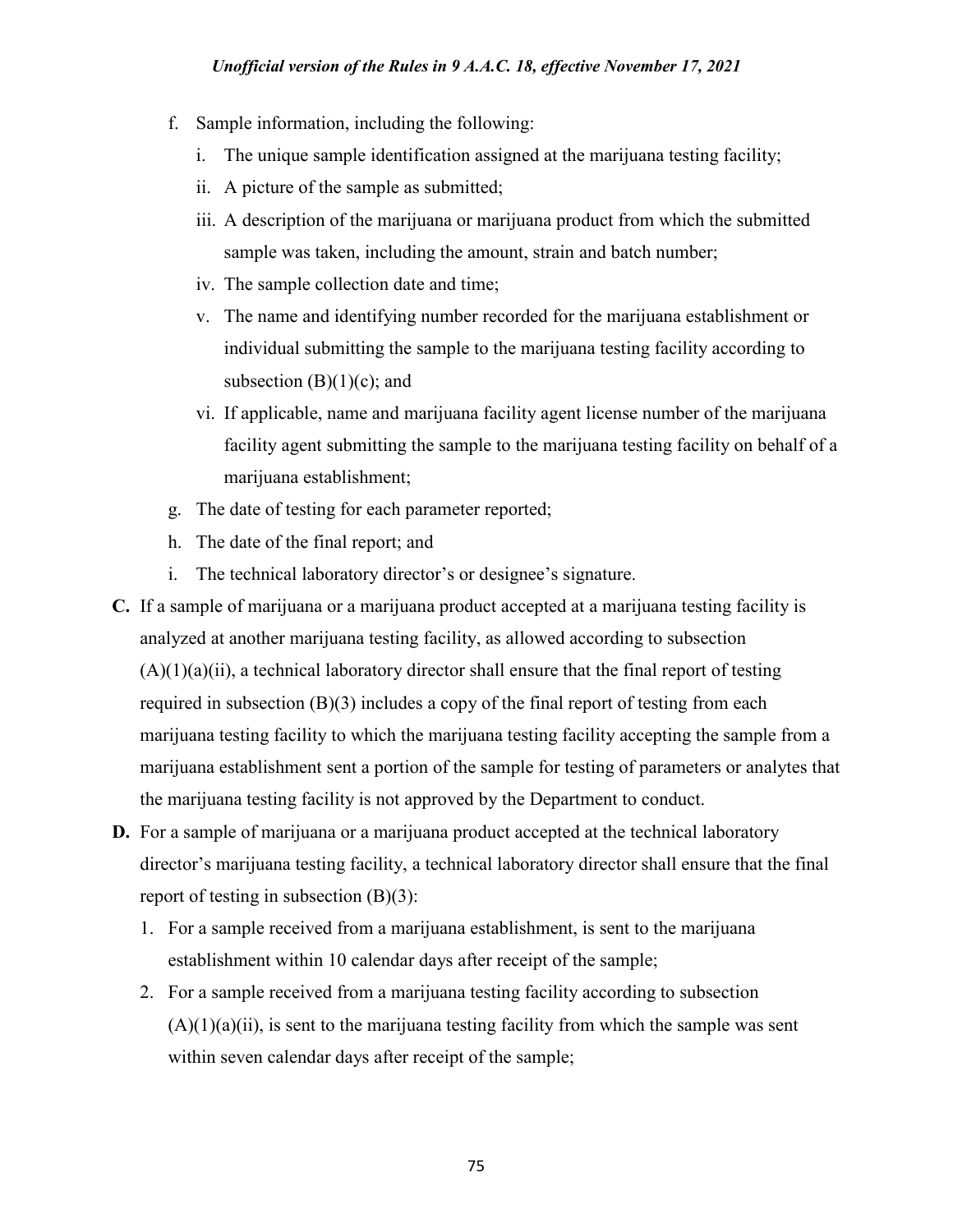- 3. For a sample received from a marijuana testing facility according to R9-18-311(C), to the marijuana establishment within seven calendar days after receipt of the sample; and
- 4. For a sample received from an individual as recorded according to subsection  $(B)(1)(c)$ , is sent to the individual within 10 calendar days after receipt of the sample.

## **R9-18-411. Adding or Removing Parameters for Testing**

- **A.** During the term of a marijuana testing facility license, an owner may request to have one or more parameters:
	- 1. Added to the marijuana testing facility license, or
	- 2. Removed from the marijuana testing facility license.
- **B.** To request a change to one or more parameters, an applicant shall submit to the Department:
	- 1. The following information in a Department-provided format:
		- a. The name, address, and telephone number of the applicant;
		- b. The name, address, and telephone number of the marijuana testing facility for which the change is requested;
		- c. If requesting the removal of a parameter, identification of the parameter to be removed;
		- d. If requesting the addition of a parameter:
			- i. The analyte to be tested for,
			- ii. The instruments and equipment to be used for testing,
			- iii. The software to be used at the marijuana testing facility for instrument control and data reduction interpretation, and
			- iv. The limit of quantitation, if applicable;
		- e. An attestation that the information provided to the Department to apply for the addition of a parameter is true and correct; and
		- f. The signatures of the owner of the marijuana testing facility, according to R9-18- 401(A), and the technical laboratory director and the date each signed;
	- 2. The following for each parameter requested to be added:
		- a. A copy of current accreditation;
		- b. A copy of a proficiency testing report, if applicable, or accuracy testing documentation; and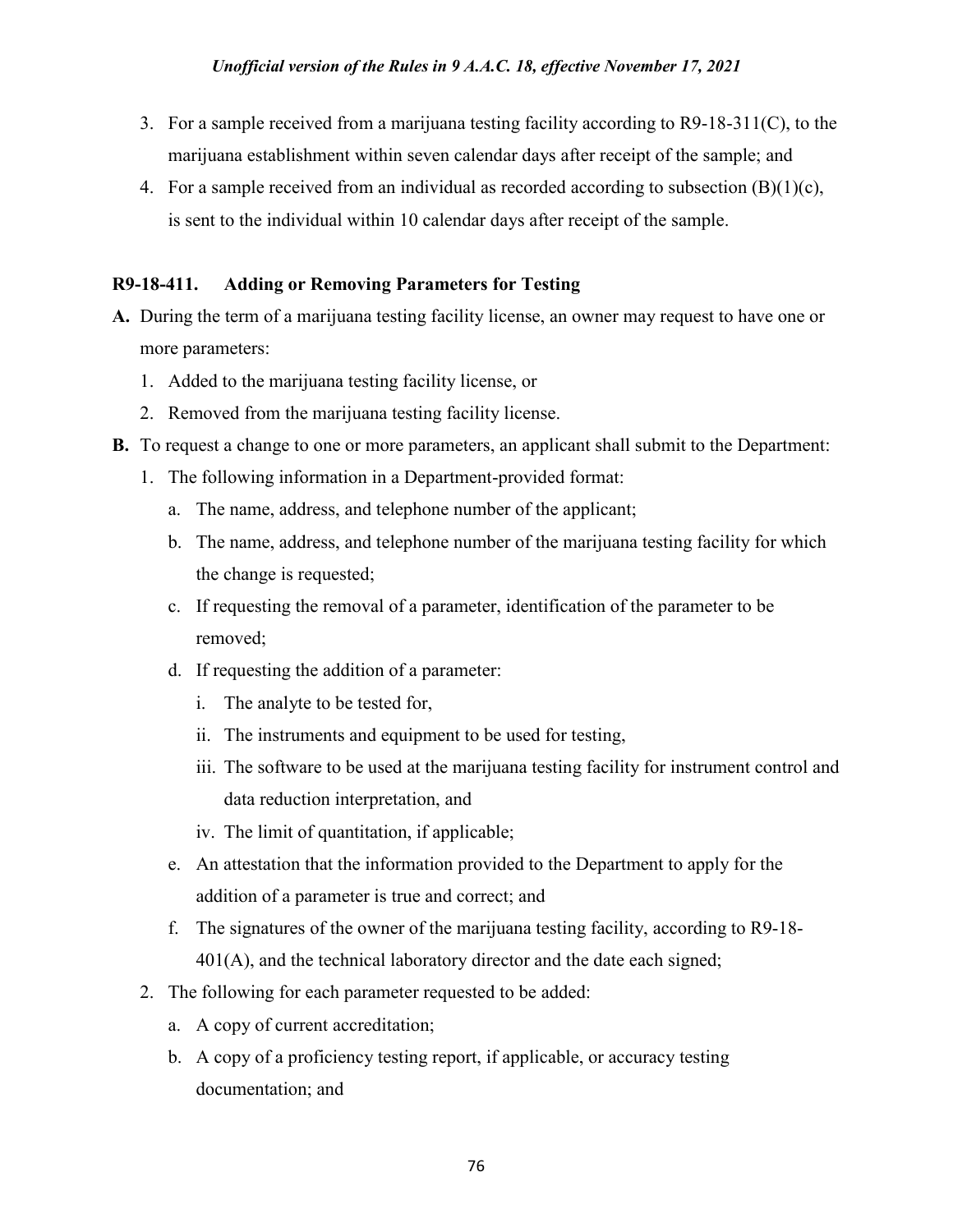- c. A copy of the standard operating procedure; and
- 3. If applicable, any changes to the quality assurance plan in R9-18-409(B) made due to the addition or removal of the parameter.
- **C.** The Department may conduct an inspection of the marijuana testing facility during the substantive review period for a request to have one or more parameters added to a marijuana testing facility license.
- **D.** The Department shall process a request to have one or more parameters added to a marijuana testing facility license as provided in R9-18-103.

#### **R9-18-412. Inventory Control System**

- **A.** A marijuana testing facility shall not accept submissions of marijuana or marijuana products for testing from an individual who or entity that is not allowed to possess marijuana pursuant to A.R.S. Title 36, Chapter 28.1 or Chapter 28.2.
- **B.** A technical laboratory director shall designate in writing a marijuana facility agent who has oversight of the marijuana testing facility's inventory control system.
- **C.** A technical laboratory director shall establish and implement an inventory control system for the marijuana testing facility's marijuana and marijuana products that documents:
	- 1. The following amounts in appropriate units:
		- a. Each day's beginning inventory of marijuana and marijuana products,
		- b. Marijuana and marijuana products accepted for testing,
		- c. The portions of a sample of marijuana or a marijuana product removed for testing with the name of the marijuana facility agent removing each portion,
		- d. Marijuana and marijuana products transferred to or from another marijuana testing facility for testing of parameters or analytes that the marijuana testing facility receiving a sample from a marijuana establishment is not approved by the Department to conduct,
		- e. Marijuana and marijuana products transferred to another marijuana testing facility at the request of a marijuana establishment according to R9-18-311(C),
		- f. Marijuana or marijuana products that were disposed of, and
		- g. The day's ending marijuana and marijuana products inventory;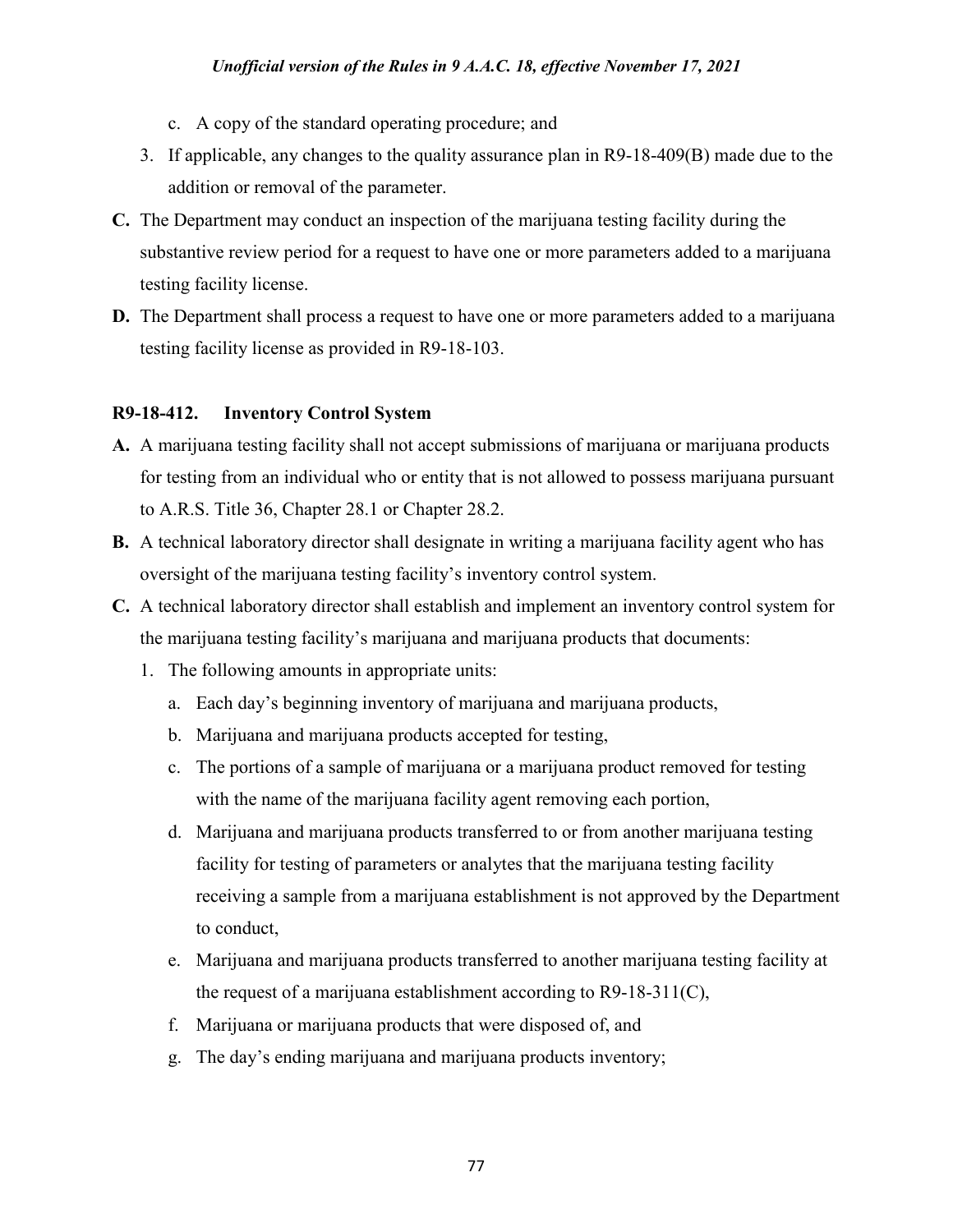- 2. The chain of custody for each sample of marijuana or a marijuana product submitted to the marijuana testing facility for testing;
- 3. Any damage to a sample's container or possible tampering;
- 4. As applicable, for submissions of marijuana and marijuana products for testing:
	- a. A description of the submitted marijuana or marijuana products including the amount, strain and batch number;
	- b. The name and marijuana establishment license number of the marijuana establishment that submitted the marijuana or marijuana products;
	- c. The name and marijuana facility agent license number of the marijuana facility agent that submitted the marijuana or marijuana products;
	- d. The name and identifying number recorded for the individual that submitted the marijuana or marijuana products according to  $R9-18-410(B)(1)(c)$ ;
	- e. The name and marijuana facility agent license number of the marijuana facility agent receiving the marijuana or marijuana products on behalf of the marijuana testing facility;
	- f. The date of acquisition;
	- g. The date of each test; and
	- h. The testing results; and
- 5. For disposal of the remaining sample of marijuana or a marijuana product after testing:
	- a. The amount and description of the marijuana or marijuana product being disposed of;
	- b. The name and marijuana establishment license number of the marijuana establishment submitting the sample,
	- c. Date of disposal;
	- d. Method of disposal; and
	- e. Name and marijuana facility agent license number of the marijuana facility agent responsible for the disposal.
- **D.** The individual designated in subsection (B) shall conduct and document an audit of the marijuana testing facility's inventory that is accounted for according to generally accepted accounting principles at least once every 30 calendar days.
	- 1. If the audit identifies a reduction in the amount of marijuana or marijuana products in the marijuana testing facility's inventory not due to documented causes, the technical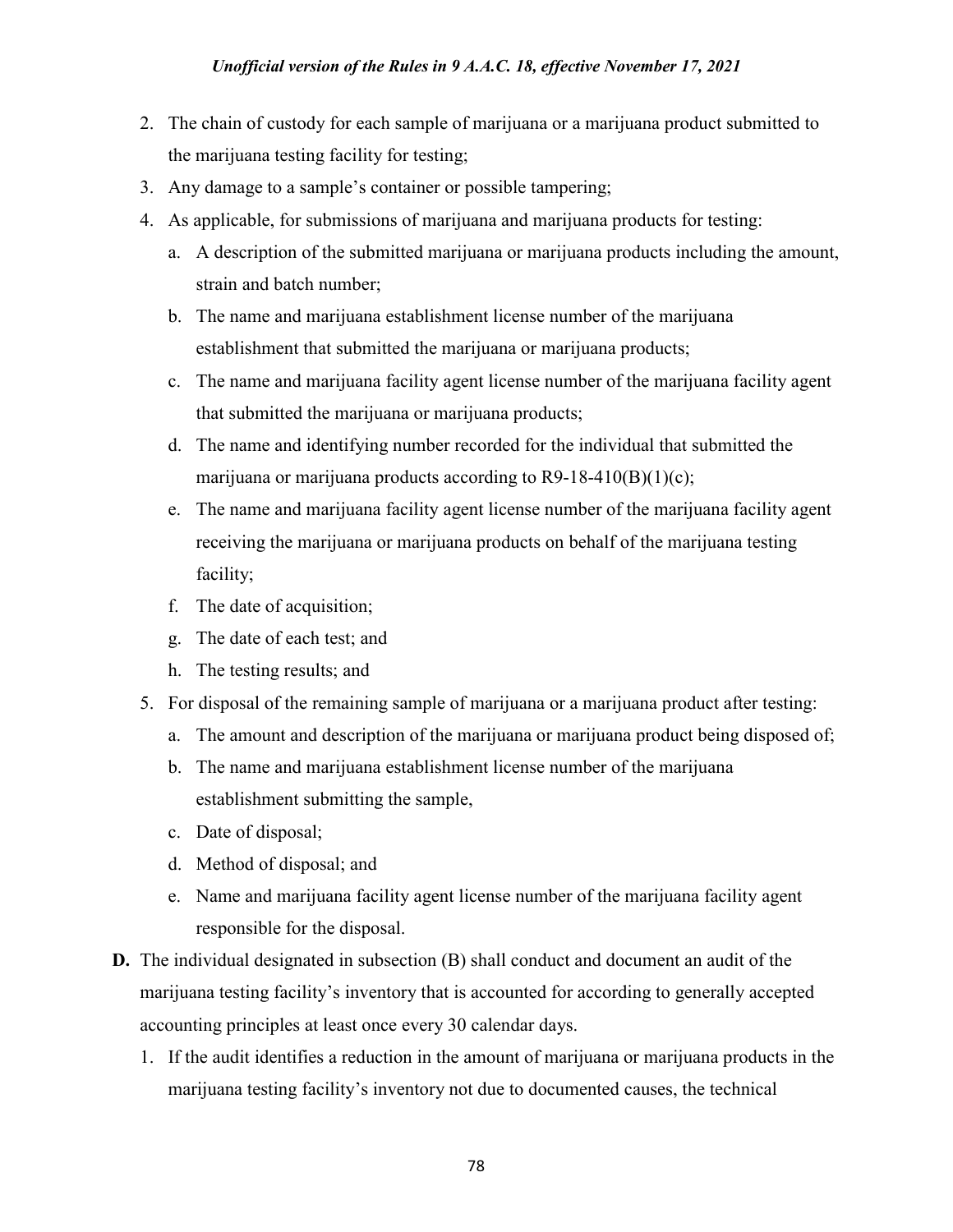#### *Unofficial version of the Rules in 9 A.A.C. 18, effective November 17, 2021*

laboratory director shall determine where the loss has occurred and take and document corrective action.

- 2. If the reduction in the amount of marijuana or marijuana products in the marijuana testing facility's inventory is due to suspected criminal activity by a marijuana facility agent, the technical laboratory director shall report the marijuana facility agent to the Department and to the local law enforcement authorities and document the report.
- **E.** A marijuana testing facility shall:
	- 1. Maintain the documentation required in subsections (C) and (D) at the marijuana testing facility for at least five years after the date on the document, and
	- 2. Provide the documentation required in subsections (C) and (D) to the Department for review upon request.

### **R9-18-413. Security**

- **A.** Except as provided in R9-18-405(8), a marijuana testing facility shall ensure that access to the area of the marijuana testing facility where marijuana or marijuana products are being tested or stored for testing is limited to a marijuana testing facility's owners and authorized marijuana facility agents.
- **B.** A marijuana facility agent associated with a marijuana testing facility may transport marijuana or marijuana products submitted for testing to the marijuana testing facility.
- **C.** Before transportation to a marijuana testing facility, a marijuana facility agent associated with the marijuana testing facility shall:
	- 1. Complete a trip plan that includes:
		- a. The name of the marijuana facility agent in charge of transporting the marijuana or marijuana products;
		- b. The date and start time of the trip;
		- c. A description of the marijuana or marijuana products being transported;
		- d. Any anticipated stops during the trip, including the locations of the stops; and
		- e. The anticipated route of transportation; and
	- 2. Provide a copy of the trip plan in subsection  $(C)(1)$  to the marijuana testing facility.
- **D.** During transportation to the marijuana testing facility, a marijuana facility agent associated with the marijuana testing facility shall: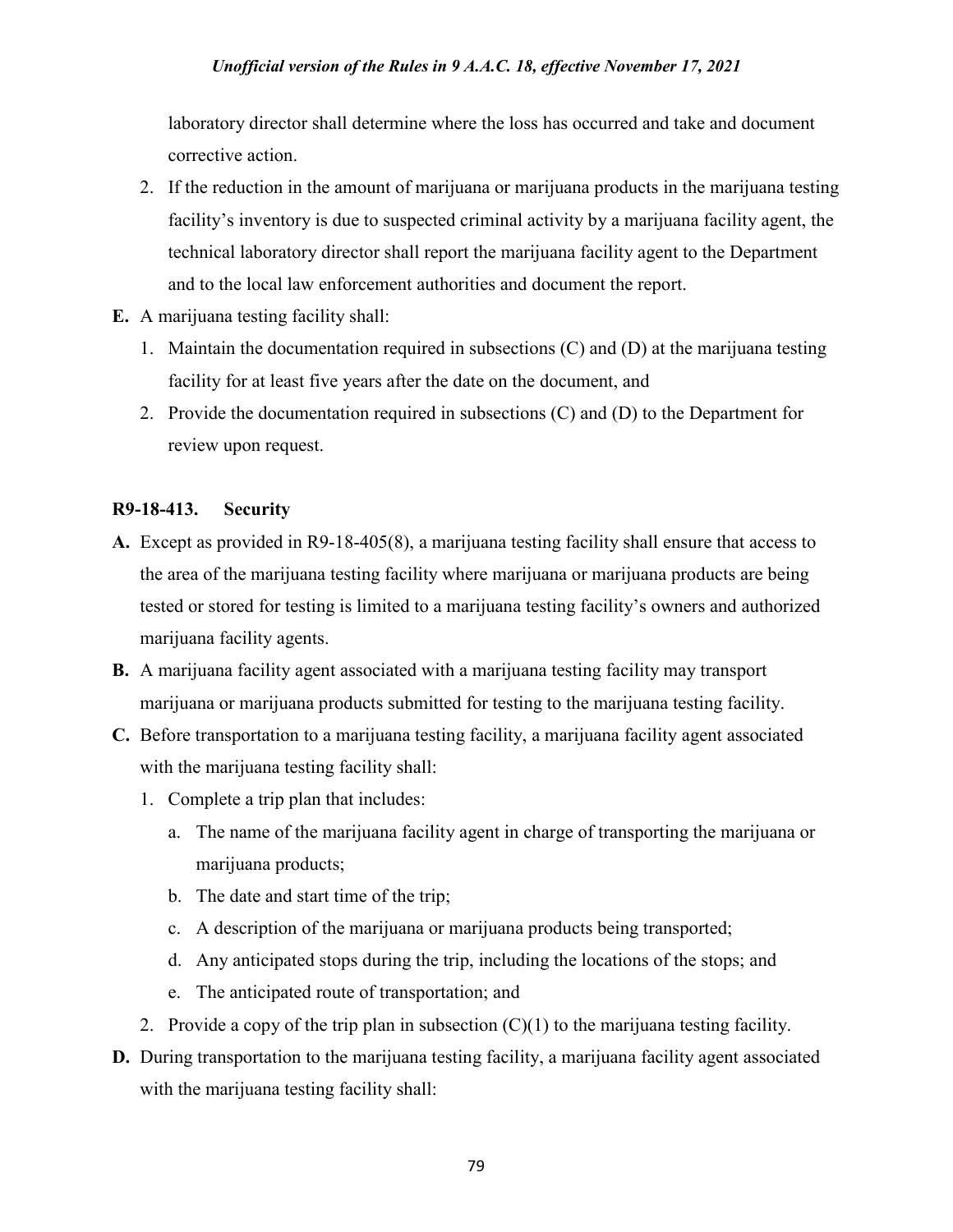- 1. Carry a copy of the trip plan in subsection  $(C)(1)$  with the marijuana facility agent for the duration of the trip;
- 2. Use a vehicle:
	- a. Without any marijuana identification,
	- b. Equipped with a global positioning system or other means of tracking the location of the vehicle,
	- c. With operational video surveillance and recording equipment that is turned on for the duration of a trip, and
	- d. With a locked compartment in which any marijuana or marijuana products being transported may be stored during a trip;
- 3. Have a means of communication with the marijuana testing facility;
- 4. Note the arrival and departure time for each stop; and
- 5. Ensure that the marijuana or marijuana products are stored in the locked compartment specified in subsection  $(D)(2)(d)$  and are not visible.
- **E.** After transportation, a marijuana facility agent associated with a marijuana testing facility shall enter the end time of the trip and any changes to the trip plan on the trip plan required in subsection  $(C)(1)$ .
- **F.** If a marijuana facility agent associated with a marijuana establishment transports marijuana or a marijuana product to a marijuana testing facility for testing, the marijuana testing facility shall require that a copy of the trip plan be provided by the marijuana establishment before accepting the marijuana or marijuana product for testing.
- **G.** A marijuana testing facility shall:
	- 1. Maintain the documents required in subsections  $(C)(2)$ ,  $(E)$ , and  $(F)$ ; and
	- 2. Provide a copy of the documents required in subsections  $(C)(2)$ ,  $(E)$ , and  $(F)$  to the Department for review upon request.
- **H.** To prevent unauthorized access to marijuana or marijuana products at the marijuana testing facility for testing, the marijuana testing facility shall have the following:
	- 1. Security equipment to deter and prevent unauthorized entrance into limited access areas that include: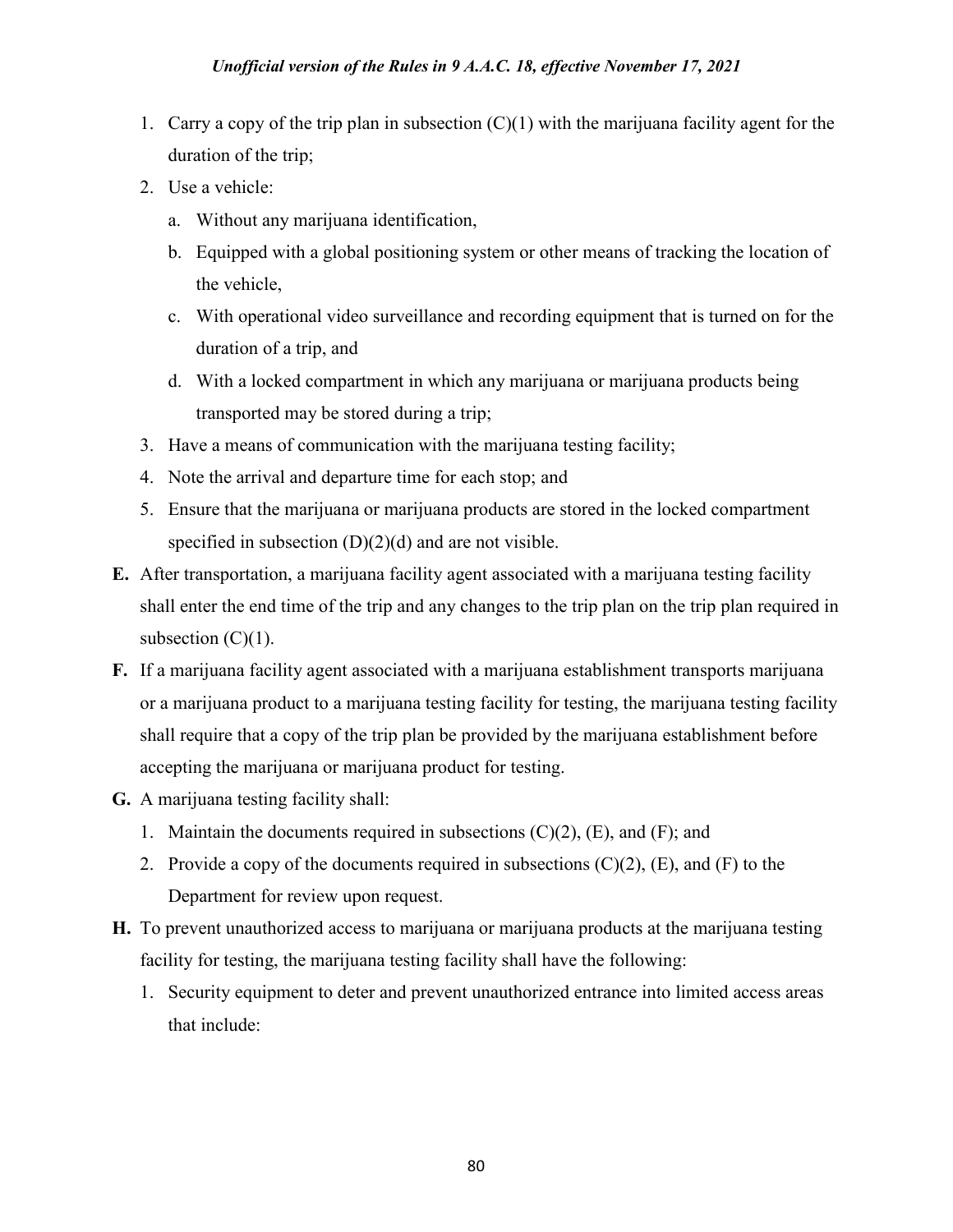- a. Devices or a series of devices to detect unauthorized intrusion, which may include a signal system interconnected with a radio frequency method, such as cellular, private radio signals, or other mechanical or electronic device;
- b. Exterior lighting to facilitate surveillance;
- c. Electronic monitoring including:
	- i. At least one 19-inch or greater call-up monitor;
	- ii. A printer capable of immediately producing a clear still photo from any video camera image;
	- iii. Video cameras:
		- (1) Providing coverage of all entrances to and exits from limited access areas and all entrances to and exits from the building, capable of identifying any activity occurring in or adjacent to the building; and
		- (2) Having a recording resolution of at least 704 x 480 or the equivalent;
	- iv. A video camera in each area of the marijuana testing facility where marijuana or marijuana products are being tested or stored for testing capable of identifying any activity occurring within the area in low light conditions;
	- v. Storage of video recordings from the video cameras for at least 30 calendar days;
	- vi. A failure notification system that provides an audible and visual notification of any failure in the electronic monitoring system; and
	- vii. Sufficient battery backup for video cameras and recording equipment to support at least five minutes of recording in the event of a power outage; and
- d. Panic buttons in the interior of each building; and
- 2. Policies and procedures that:
	- a. Restrict access to the areas of the marijuana testing facility that contain marijuana or marijuana products and, if applicable, to authorized individuals only;
	- b. Provide for the identification of authorized individuals; and
	- c. Prevent loitering.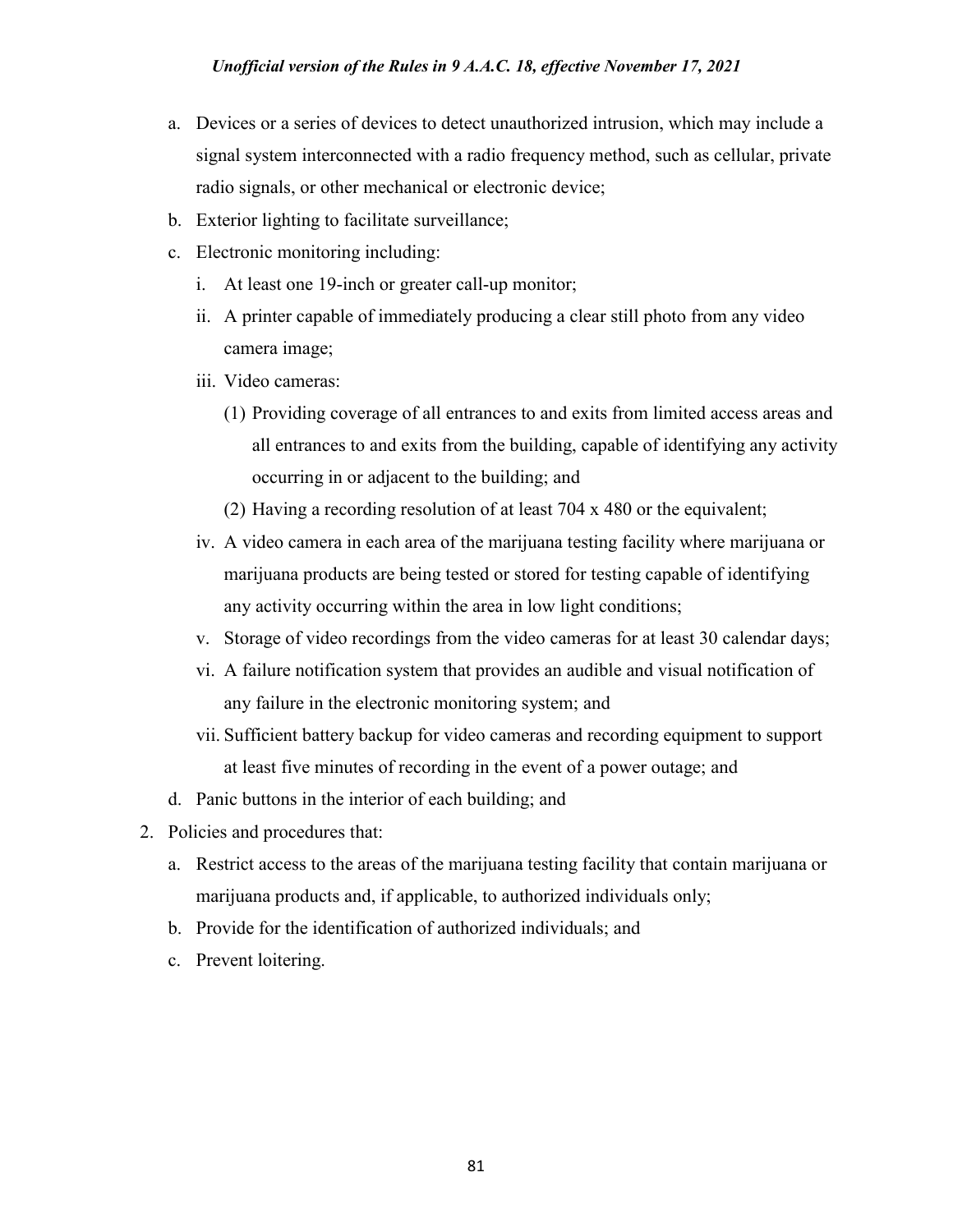#### **R9-18-414. Physical Plant**

- **A.** A marijuana testing facility shall ensure that designated storage areas for marijuana or marijuana products or materials used in direct contact with marijuana or marijuana products are:
	- 1. Separate from storage areas for toxic or flammable materials; and
	- 2. Maintained in a manner to prevent:
		- a. Microbial contamination and proliferation, and
		- b. Contamination or infestation by insects or rodents.
- **B.** A marijuana testing facility shall ensure that:
	- 1. Storage areas are designated for:
		- a. Marijuana and marijuana products awaiting testing;
		- b. Reagents, standards, and other testing relates chemicals or materials; and
		- c. The remaining portions of tested marijuana and marijuana products retained according to R9-18-405(5)(c)(vi);
	- 2. Designated storage areas are monitored to ensure that a:
		- a. Room temperature storage area is maintained between 20°C and 28°C,
		- b. Refrigerated storage area is maintained between  $2^{\circ}C$  and  $8^{\circ}C$ , and
		- c. Freezer storage area is maintained at less than -20°C;
	- 3. A storage area for the storage of marijuana or marijuana product awaiting testing is labelled to indicate the temperature range and types of marijuana or marijuana products to be stored in the storage area;
	- 4. Marijuana or a marijuana product awaiting testing is stored at an appropriate temperature, as specified on the packaged sample;
	- 5. Reagents, standards, and other testing relates chemicals or materials are stored according to manufacturer's directions; and
	- 6. The remaining portions of tested marijuana and marijuana products are stored in a refrigerated storage area or a freezer storage area to reduce microbial proliferation.
- **C.** A marijuana testing facility shall ensure that a designated area for testing marijuana or a marijuana product for microbial contaminants is maintained in a manner to prevent exposure of the marijuana or marijuana product to external microbial contaminants.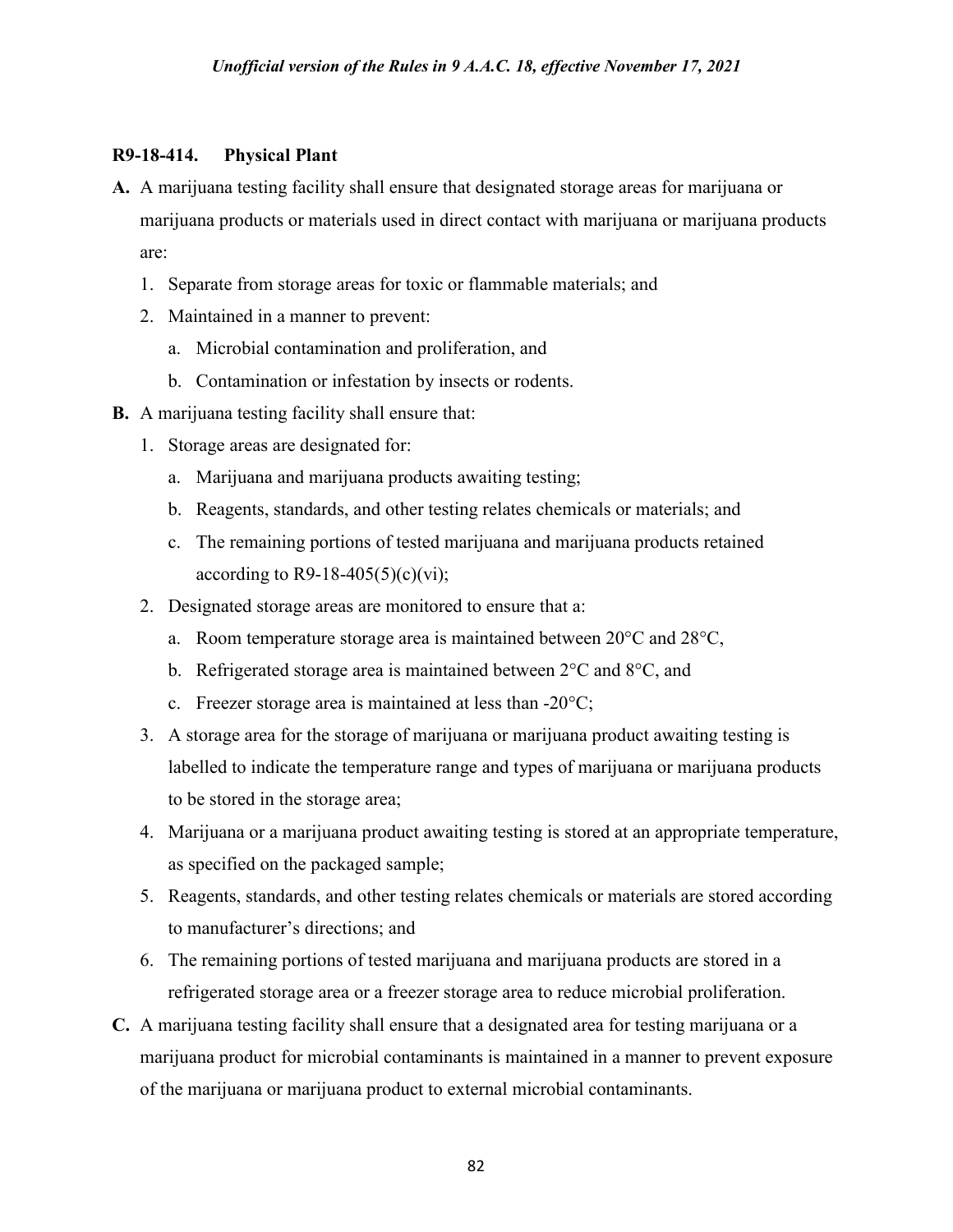**D.** A marijuana testing facility shall ensure that a designated area for testing marijuana or a marijuana product for pesticides, fungicides, herbicides, growth regulators, heavy metals, or residual solvents is maintained in a manner to prevent exposure of the marijuana or marijuana product to external contamination.

# **R9-18-415. Denial, Suspension. or Revocation of a Marijuana Testing Facility License**

- **A.** The Department shall deny an application for or renewal of a marijuana testing facility license if:
	- 1. An owner:
		- a. Has been convicted of an excluded felony offense, or
		- b. Is under 21 years of age; or
	- 2. The application or the marijuana testing facility does not comply with the requirements in A.R.S. Title 36, Chapter 28.2 and this Chapter.
- **B.** The Department may deny an application for or renewal of a marijuana testing facility license if an owner of the marijuana testing facility provides false or misleading information to the Department.
- **C.** The Department may suspend or revoke a marijuana testing facility license if:
	- 1. The marijuana testing facility:
		- a. Provides false or misleading information to the Department;
		- b. Begins testing marijuana to satisfy requirements in R9-18-311 before obtaining approval for testing from the Department;
		- c. Diverts marijuana to an individual who or entity that is not allowed to possess marijuana, pursuant to A.R.S. Title 36, Chapter 28.1 or 28.2; or
		- d. Acquires marijuana from an individual who or entity that is not allowed to possess marijuana, pursuant to A.R.S. Title 36, Chapter 28.1 or 28.2;
	- 2. An owner:
		- a. Has been convicted of an excluded felony offense, or
		- b. Provides false or misleading information to the Department; or
	- 3. The marijuana testing facility does not:
		- a. Comply with the requirements in A.R.S. Title 36, Chapter 28.2, and this Chapter; or